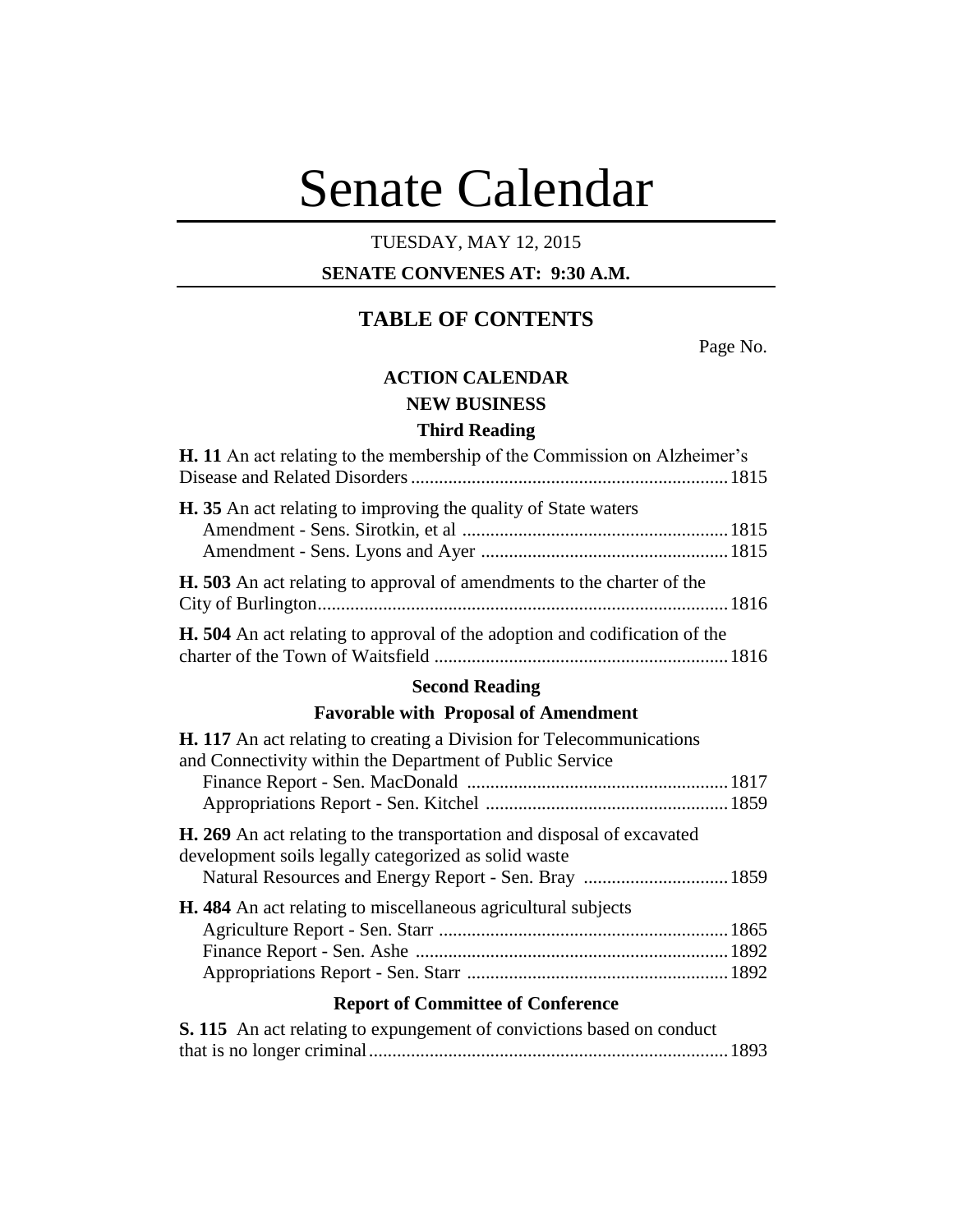## **NOTICE CALENDAR**

#### **Second Reading**

## **Favorable with Proposal of Amendment**<br>in the actual linking a management account that and and

| <b>H.</b> 40 An act relating to establishing a renewable energy standard and                                              |  |  |
|---------------------------------------------------------------------------------------------------------------------------|--|--|
| energy transformation program                                                                                             |  |  |
| Natural Resources & Energy Report - Sen. Bray  1896                                                                       |  |  |
|                                                                                                                           |  |  |
|                                                                                                                           |  |  |
|                                                                                                                           |  |  |
| <b>H. 282</b> An act relating to professions and occupations regulated by the<br><b>Office of Professional Regulation</b> |  |  |
|                                                                                                                           |  |  |
|                                                                                                                           |  |  |
|                                                                                                                           |  |  |
| <b>J.R.H. 16</b> Joint resolution relating to the approval of State land<br>transactions                                  |  |  |
|                                                                                                                           |  |  |
| <b>House Proposal of Amendment</b>                                                                                        |  |  |

| S. 73 An act relating to State regulation of rent-to-own agreements for |  |
|-------------------------------------------------------------------------|--|
|                                                                         |  |
|                                                                         |  |

### **ORDERED TO LIE**

**S. 137** An act relating to penalties for selling and dispensing marijuana....1949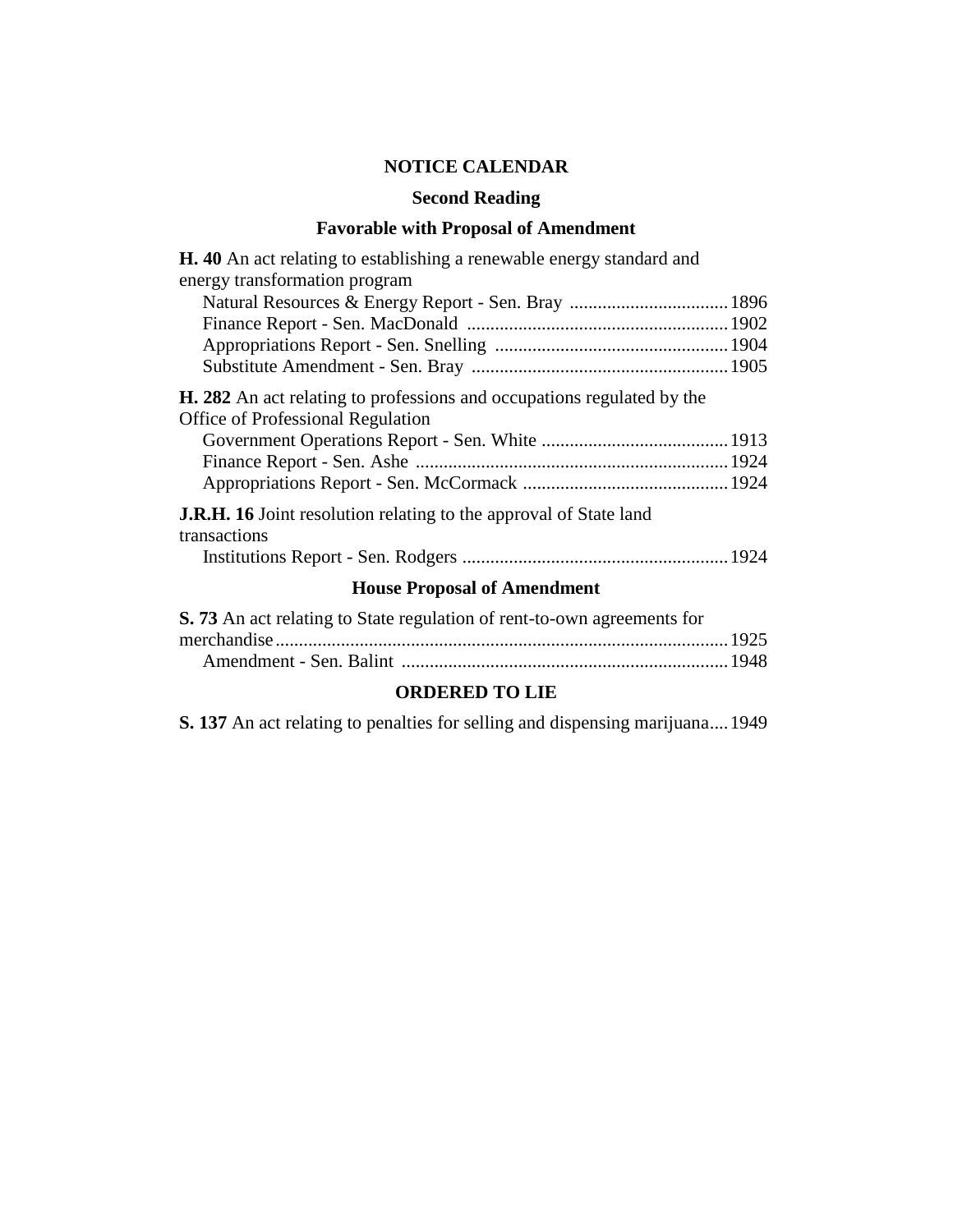#### **ORDERS OF THE DAY**

#### **ACTION CALENDAR**

#### **NEW BUSINESS**

#### **Third Reading**

#### **H. 11.**

An act relating to the membership of the Commission on Alzheimer's Disease and Related Disorders.

#### **H. 35.**

An act relating to improving the quality of State waters.

#### **Amendment to Senate proposal of amendment to H. 35 to be offered by Senators Sirotkin, Ashe, and Mullin before Third Reading**

Senators Sirotkin, Ashe, and Mullin move to amend the Senate proposal of amendment in Sec. 38, 32 V.S.A. § 9602a, in the first sentence after "principal residence of the transferee" and before the period by inserting or the first \$200,000.00 in value of property transferred if the purchaser obtains a purchase money mortgage funded in part with a homeland grant through the Vermont Housing and Conservation Trust Fund or which the Vermont Housing and Finance Agency or U.S. Department of Agriculture and Rural Development has committed to make or purchase

#### **Amendment to Senate proposal of amendment to H. 35 to be offered by Senators Lyons and Ayer before Third Reading**

Senators Lyons and Ayer move to amend the Senate proposal of amendment as follows:

First: By striking out Sec. 40 (State Treasurer water quality report) in its entirety and inserting in lieu thereof the following:

#### Sec. 40. STATE TREASURER REPORT ON LONG-TERM FINANCING OF STATEWIDE WATER QUALITY IMPROVEMENT

On or before January 15, 2017, the State Treasurer, after consultation with the Secretary of Administration and the Commissioner of Taxes, shall submit to the Senate and House Committees on Appropriations, the House Committee on Fish, Wildlife and Water Resources, the Senate Committee on Natural Resources and Energy, the House Committee on Agriculture and Forest Products, the Senate Committee on Agriculture, the House Committee on Ways and Means, and the Senate Committee on Finance a recommendation for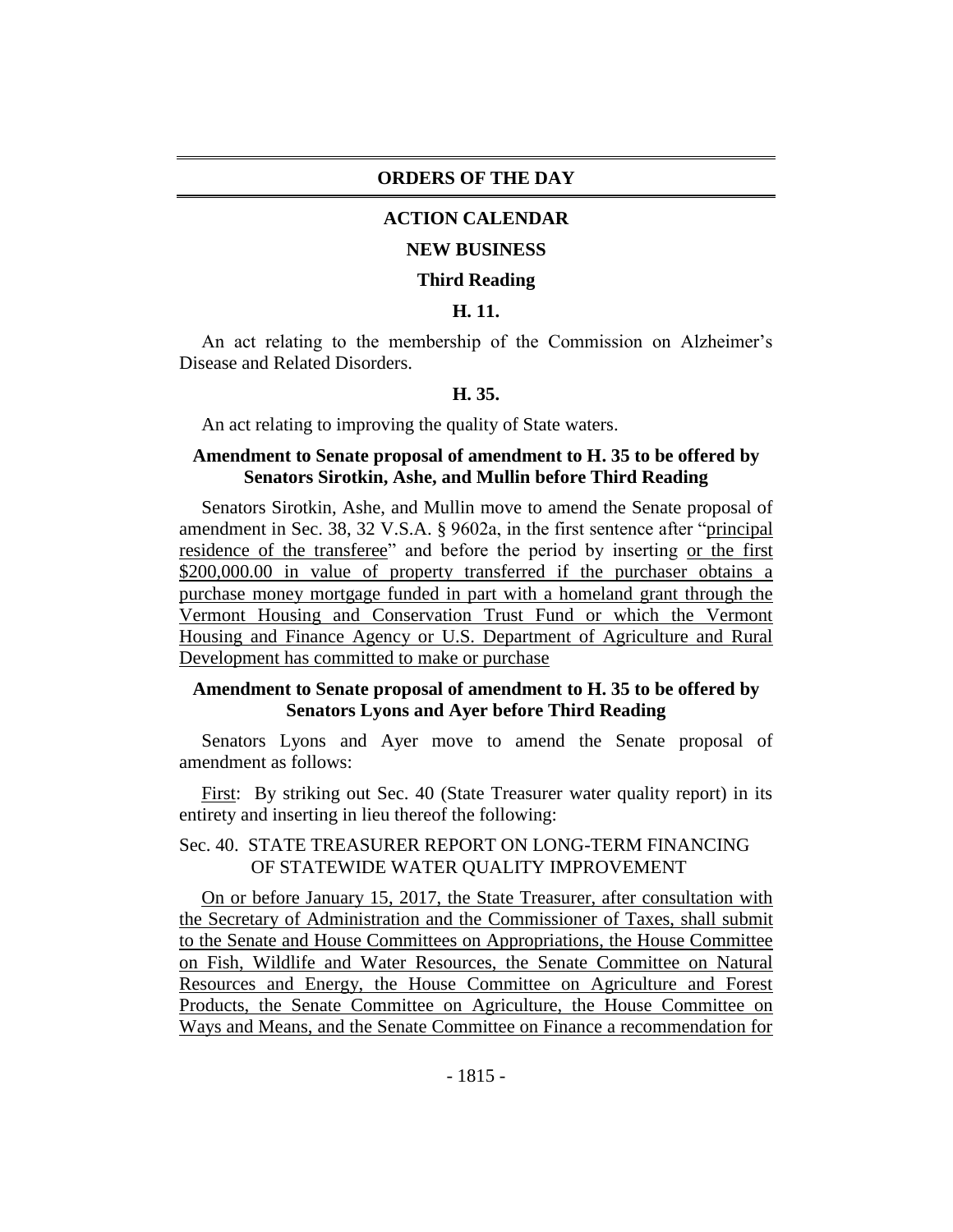financing water quality improvement programs in the State. The recommendation shall include:

(1) Proposed revenue sources for water quality improvement programs that will replace the Property Transfer Tax surcharge established under 32 V.S.A. § 9602a. The proposed revenue sources shall be designed to assess fees, taxes, or other revenue sources from a property, parcel use, parcel, type, or an activity in proportion to the negative impacts of property, parcel use, parcel type, or activity on the water quality in the State.

(2) A recommendation for rewarding or incentivizing best management practices for a property or activity that is subject to the proposed fee, tax, or revenue source.

(3) An estimate of the amount of revenue to be generated from each proposed revenue source.

(4) A summary of how assessment of the proposed revenue source will be administered, collected, and enforced.

(5) A recommendation of whether the State should bond for the purposes of financing water quality improvement programs, including whether a proposed revenue source would be sufficient for issuance of water quality revenue bonds.

(6) A legislative proposal to implement each of the revenue sources proposed under this section.

Second: By striking out Sec. 39 (repeal of Clean Water Surcharge) in its entirety and inserting in lieu thereof the following:

Sec. 39. [Deleted.]

#### **H. 503.**

An act relating to approval of amendments to the charter of the City of Burlington.

#### **H. 504.**

An act relating to approval of the adoption and codification of the charter of the Town of Waitsfield.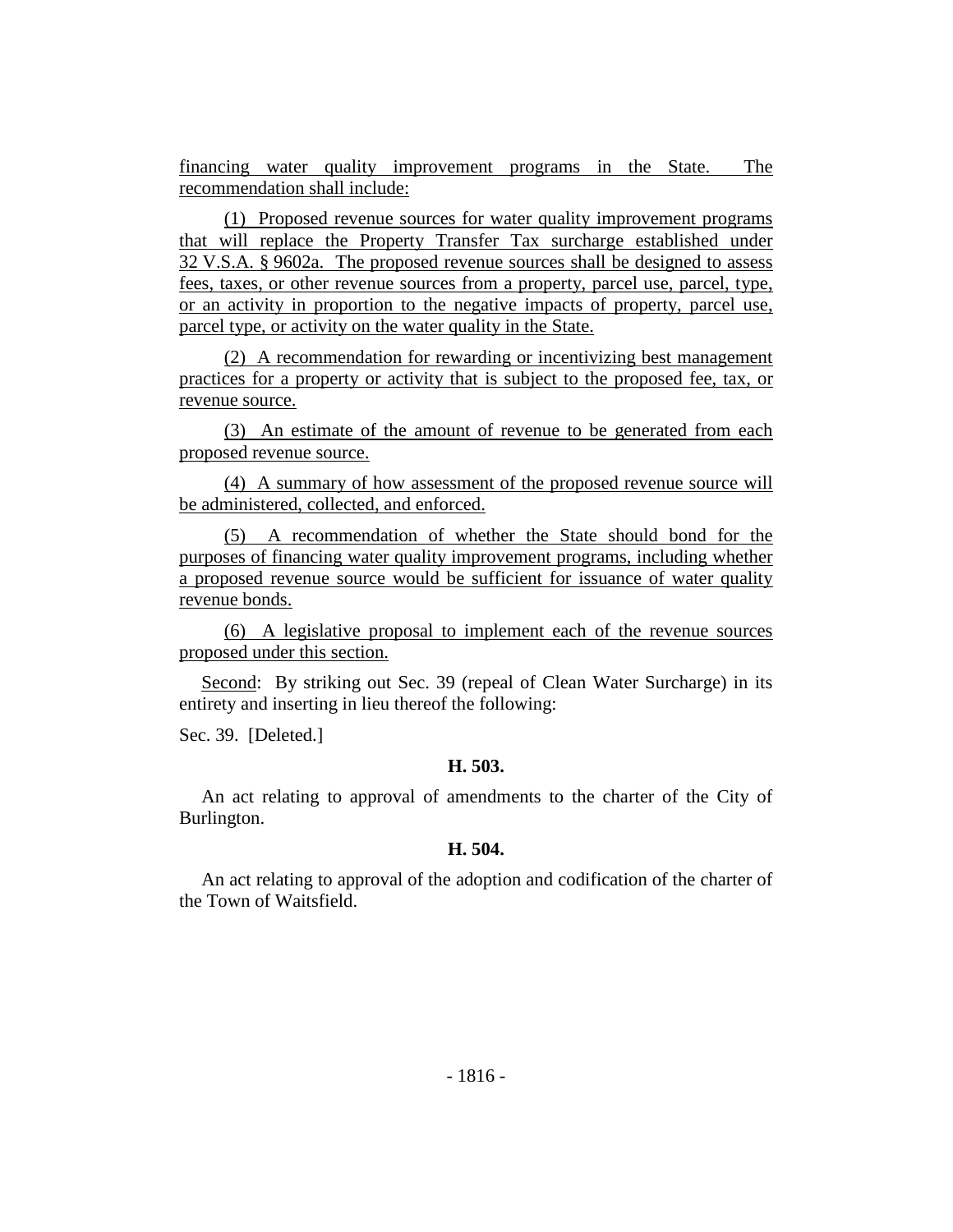#### **Second Reading**

#### **Favorable with Proposal of Amendment**

#### **H. 117.**

An act relating to creating a Division for Telecommunications and Connectivity within the Department of Public Service.

#### **Reported favorably with recommendation of proposal of amendment by Senator MacDonald for the Committee on Finance.**

The Committee recommends that the Senate propose to the House to amend the bill by striking out all after the enacting clause and inserting in lieu thereof the following:

\* \* \* Division for Telecommunications and Connectivity \* \* \*

#### Sec. 1. REPEAL

3 V.S.A. § 2225 (creating the Division for Connectivity within the Agency of Administration) and 2014 Acts and Resolves No. 190, Secs. 12 (Division for Connectivity), 14 (creation of positions; transfer; reemployment rights), and  $30(a)(2)$  and (b) (statutory revision authority regarding the Division for Connectivity) are repealed.

Sec. 2. 30 V.S.A. § 1 is amended to read:

#### § 1. COMPOSITION OF DEPARTMENT

(a) The department of public service Department of Public Service shall consist of the commissioner of public service, a director for regulated utility planning, a director for public advocacy, a director for energy efficiency, Commissioner of Public Service, a Director for Regulated Utility Planning, a Director for Public Advocacy, a Director for Energy Efficiency, a Director for Telecommunications and Connectivity, and such other persons as the commissioner Commissioner considers necessary to conduct the business of the department Department.

(b) The commissioner of public service Commissioner shall be appointed by the governor Governor with the advice and consent of the senate Senate. The commissioner of public service Commissioner shall serve for a term of two years beginning on February 1 of the year in which the appointment is made. The commissioner Commissioner shall serve at the pleasure of the governor Governor. The directors for regulated utility planning, for energy efficiency and for public advocacy Directors for Regulated Utility Planning, for Public Advocacy, and for Energy Efficiency shall be appointed by the commissioner Commissioner. The Director for Telecommunications and Connectivity shall be appointed by the Commissioner in consultation with the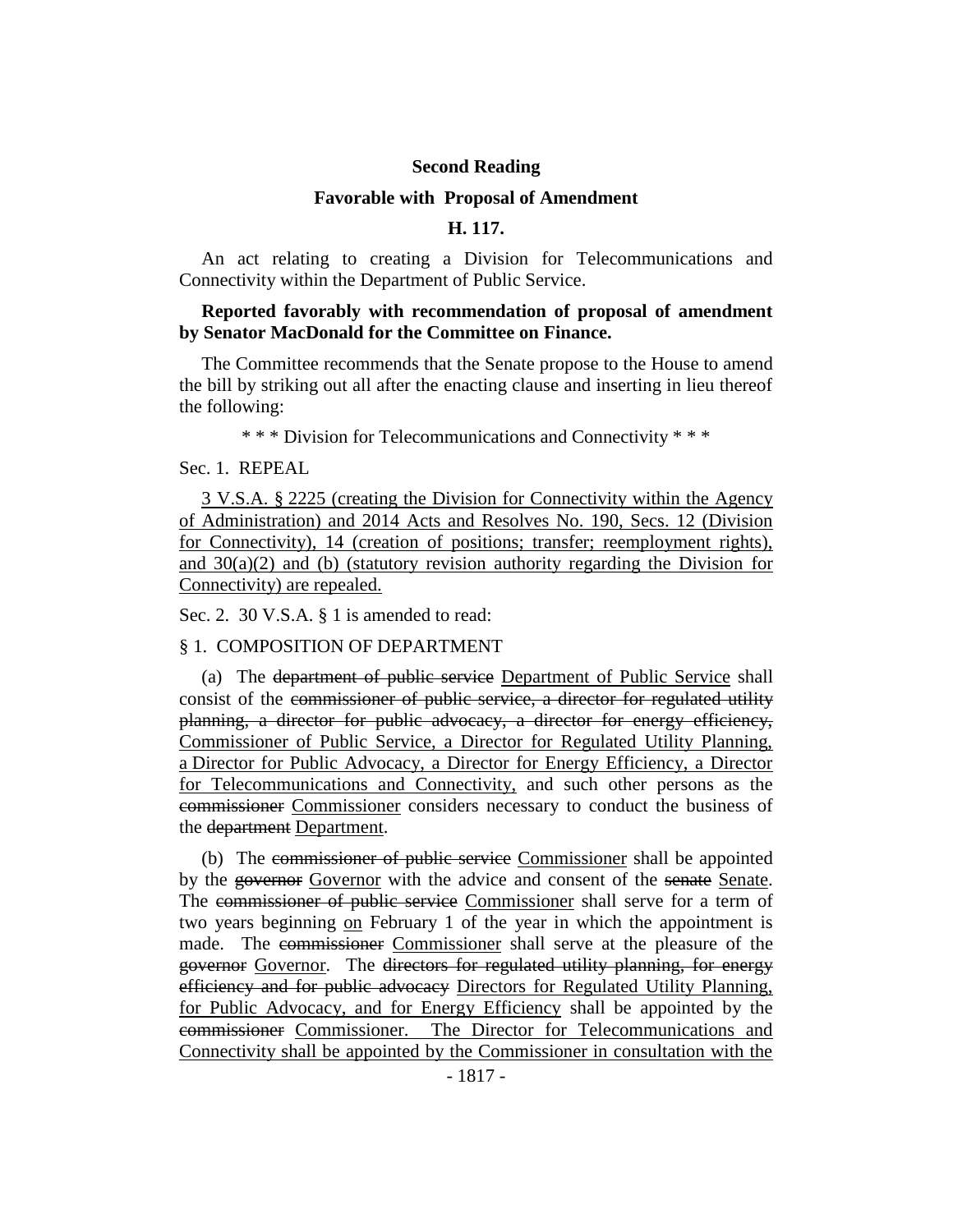#### Secretary of Administration.

(c) The director for public advocacy Directors for Public Advocacy and for Telecommunications and Connectivity may employ, with the approval of the commissioner Commissioner, legal counsel and other experts, and clerical assistance, and the directors of regulated utility planning and energy efficiency Directors for Regulated Utility Planning and for Energy Efficiency may employ, with the approval of the commissioner Commissioner, experts and clerical assistance.

Sec. 3. 30 V.S.A. § 202d is amended to read:

#### § 202d. TELECOMMUNICATIONS PLAN

(a) The Department of Public Service shall constitute the responsible planning agency of the State for the purpose of obtaining for all consumers in the State stable and predictable rates and a technologically advanced telecommunications network serving all service areas in the State. The Department shall be responsible for the provision of plans for meeting emerging trends related to telecommunications technology, markets, financing, and competition.

(b) The Department shall prepare a Telecommunications Plan for the State. The Department of Innovation and Information, the Division for Connectivity and the Agency of Commerce and Community Development, and the Agency of Transportation shall assist the Department of Public Service in preparing the Plan. The Plan shall be for a ten-year period and shall serve as a basis for State telecommunications policy. Prior to preparing the Plan, the Department shall prepare:

(1) an overview, looking ten years ahead, of future requirements for telecommunications services, considering services needed for economic development, technological advances, and other trends and factors which, as determined by the Department of Public Service, will significantly affect State telecommunications policy and programs;

(2) a survey of Vermont residents and businesses, conducted in cooperation with the Agency of Commerce and Community Development and the Division for Connectivity, to determine what telecommunications services are needed now and in the succeeding ten years;

(3) an assessment of the current state of telecommunications infrastructure;

(4) an assessment, conducted in cooperation with the Department of Innovation and Information and the Division for Connectivity Agency of Transportation, of the current State telecommunications system and evaluation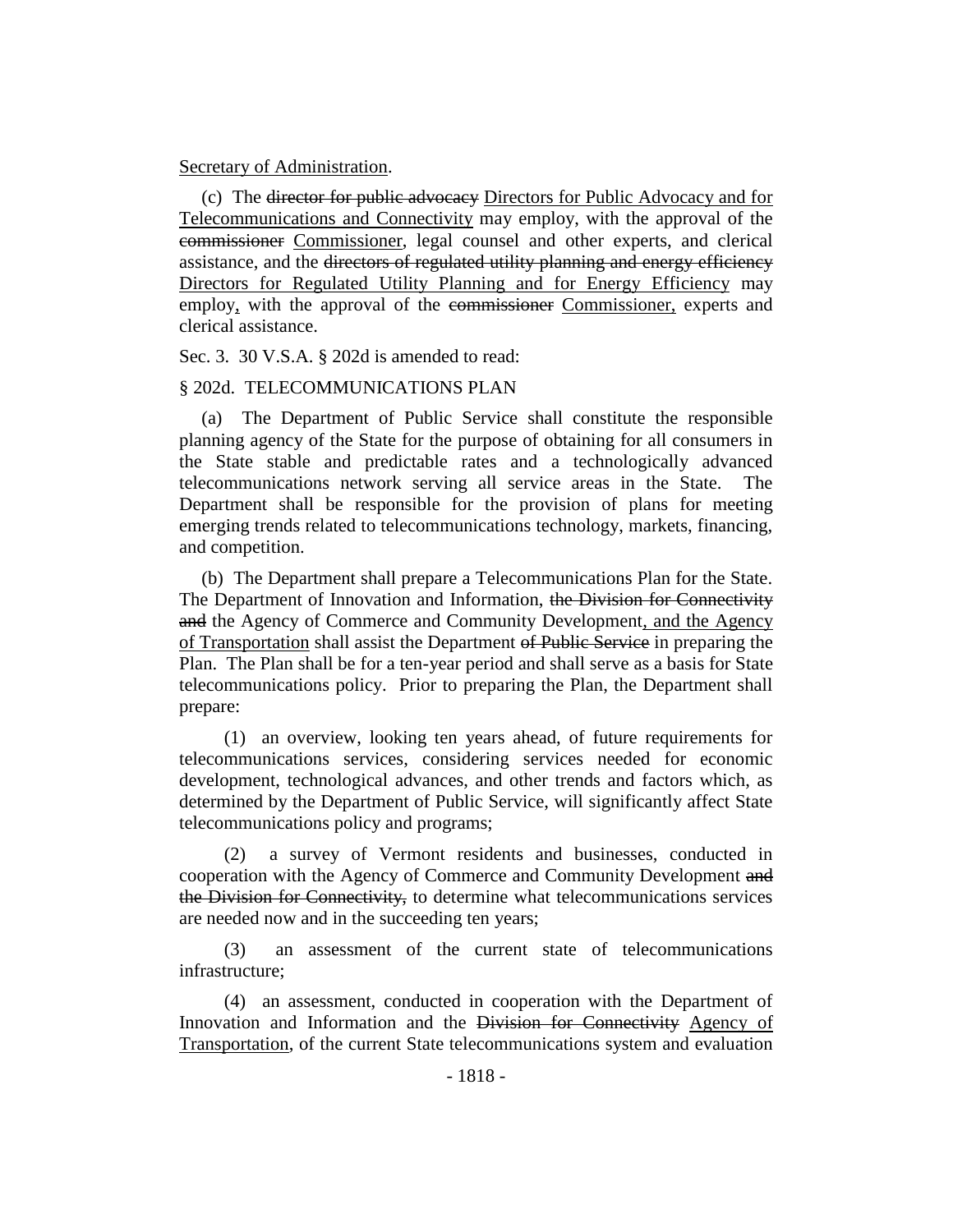of alternative proposals for upgrading the system to provide the best available and affordable technology for use by government; and

(5) an assessment of the state of telecommunications networks and services in Vermont relative to other states, including price comparisons for key services and comparisons of the state of technology deployment.

(c) In developing the Plan, the Department shall take into account the State telecommunications policies and goals of section 202c of this title.

(d) In establishing plans, public hearings shall be held and the Department shall consult with members of the public, representatives of telecommunications utilities with a certificate of public good, other providers, including the Vermont Electric Power Co., Inc. (VELCO), and other interested State agencies, particularly the Agency of Commerce and Community Development, the Division for Connectivity, the Agency of Transportation, and the Department of Innovation and Information, whose views shall be considered in preparation of the Plan. To the extent necessary, the Department shall include in the Plan surveys to determine existing, needed, and desirable plant improvements and extensions, access and coordination between telecommunications providers, methods of operations, and any change that will produce better service or reduce costs. To this end, the Department may require the submission of data by each company subject to supervision by the Public Service Board.

(e) Before adopting a Plan, the Department shall conduct public hearings on a final draft and shall consider the testimony presented at such hearings in preparing the final Plan. At least one hearing shall be held jointly with Committees of the General Assembly designated by the General Assembly for this purpose. The Plan shall be adopted by September 1, 2014, and then reviewed and updated as provided in subsection (f) of this section.

(f) The Department, from time to time, but in no event less than every three years, shall institute proceedings to review a the Plan and make revisions, where necessary. The three-year major review shall be made according to the procedures established in this section for initial adoption of the Plan. For good cause or upon request by a Joint Resolution passed by the General Assembly, an interim review and revision of any section of the Plan may be made after conducting public hearings on the interim revision. At least one hearing shall be held jointly with Committees of the General Assembly designated by the General Assembly for this purpose.

(g) The Department shall review and update the minimum technical service characteristic objectives not less than every three years beginning in 2017. In the event such review is conducted separately from an update of the Plan, the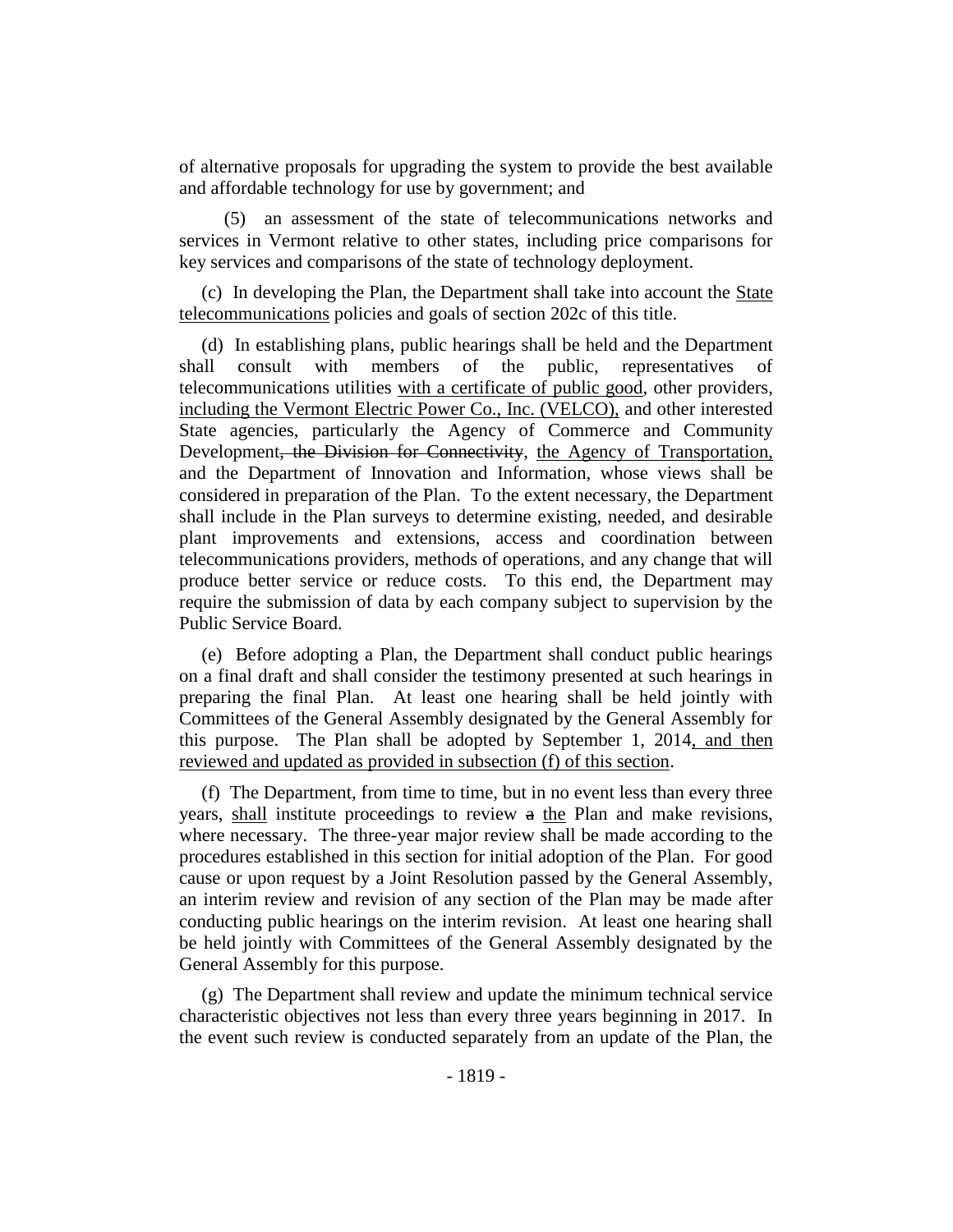Department shall issue revised minimum technical service characteristic objectives as an amendment to the Plan.

Sec. 4. 30 V.S.A. § 202e is added to read:

§ 202e. TELECOMMUNICATIONS AND CONNECTIVITY

(a) Among other powers and duties specified in this title, the Department of Public Service, through the Division for Telecommunications and Connectivity, shall promote:

(1) access to affordable broadband service to all residences and businesses in all regions of the State, to be achieved in a manner that is consistent with the State Telecommunications Plan;

(2) universal availability of mobile telecommunication services, including voice and high-speed data along roadways, and near universal availability statewide;

(3) investment in telecommunications infrastructure in the State that creates or completes the network for service providers to create last-mile connection to the home or business and supports the best available and economically feasible service capabilities;

(4) the continuous upgrading of telecommunications and broadband infrastructure in all areas of the State to reflect the rapid evolution in the capabilities of available broadband and mobile telecommunications technologies, the capabilities of broadband and mobile telecommunications services needed by persons, businesses, and institutions in the State; and

(5) the most efficient use of both public and private resources through State policies by encouraging the development, funding, and implementation of open access telecommunications infrastructure.

(b) To achieve the goals specified in subsection (a) of this section, the Division shall:

(1) provide resources to local, regional, public, and private entities in the form of grants, technical assistance, coordination, and other incentives;

(2) prioritize the use of existing buildings and structures, historic or otherwise, as sites for visually-neutral placement of mobile telecommunications and wireless broadband antenna facilities;

(3) inventory and assess the potential to use federal radio frequency licenses held by instrumentalities of the State to enable broadband service in unserved areas of the State; take steps to promote the use of those licensed radio frequencies for that purpose; and recommend to the General Assembly any further legislative measures with respect to ownership, management, and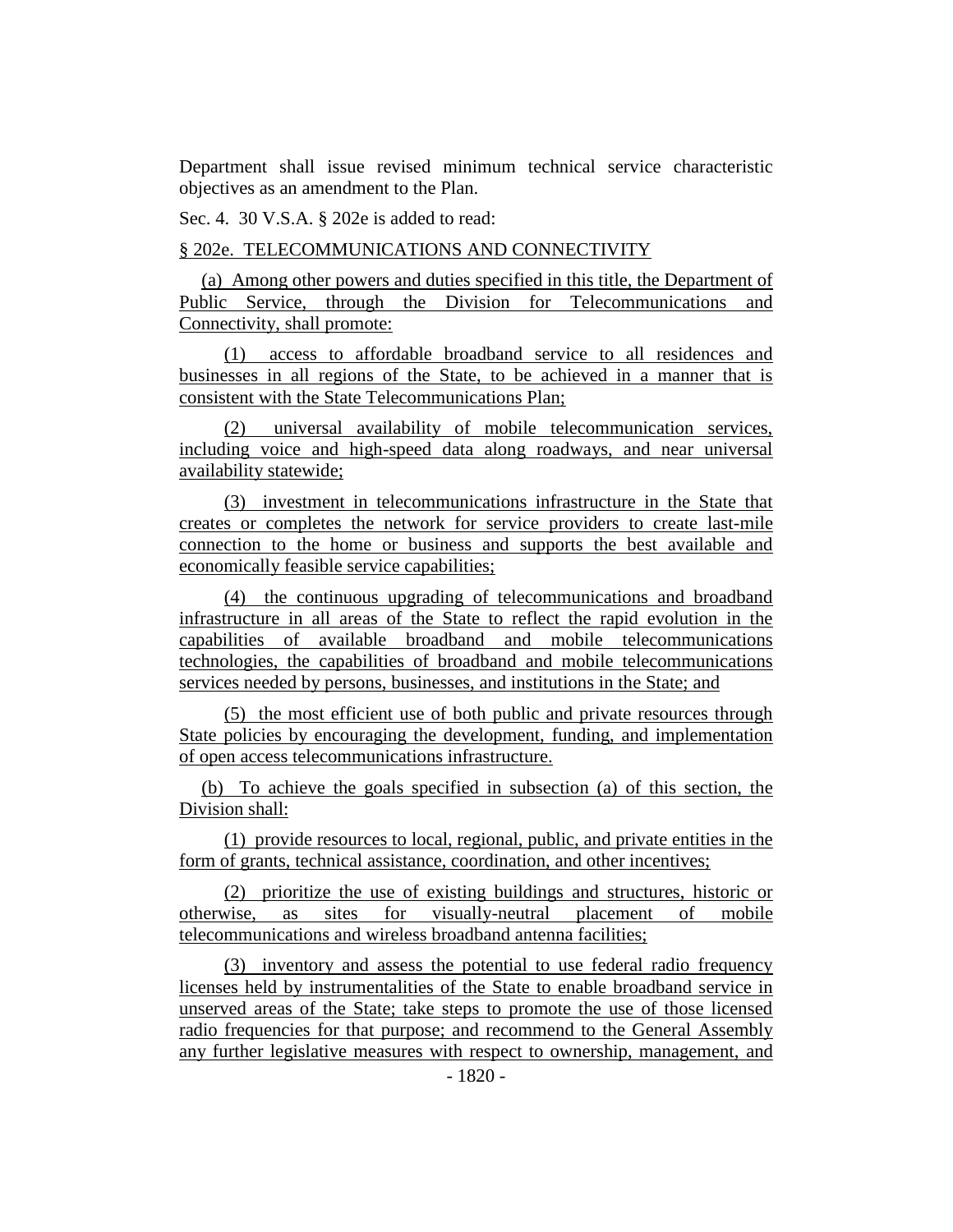use of these licenses as would promote the general good of the State;

(4) coordinate telecommunications initiatives among Executive Branch agencies, departments, and offices;

(5) identify the types and locations of infrastructure and services needed to carry out the goals stated in subsection (a) of this section;

(6) formulate, with the advice and assistance of the Telecommunications and Connectivity Board and with input from the Regional Planning Commissions, an action plan that conforms with the State Telecommunications Plan, as updated and revised, and carries out the goals stated in subsection (a) of this section;

(7) coordinate the agencies of the State to make public resources available to support the extension of broadband and mobile telecommunications infrastructure and services to all unserved and underserved areas;

(8) support and facilitate initiatives to extend the availability of broadband and mobile telecommunications, and promote development of the infrastructure that enables the provision of these services;

(9) work cooperatively with the Agency of Transportation and the Department of Buildings and General Services to assist in making available transportation rights-of-way and other State facilities and infrastructure for telecommunications projects in conformity with applicable federal statutes and regulations; and

(10) receive all technical and administrative assistance as deemed necessary by the Director for Telecommunications and Connectivity.

(c)(1) The Director may request from telecommunications service providers voluntary disclosure of information regarding deployment of broadband, telecommunications facilities, or advanced metering infrastructure that is not publicly funded. Such information may include data identifying projected coverage areas, projected average speed of service, service type, and the anticipated date of completion in addition to identifying the location and routes of proposed cables, wires, and telecommunications facilities.

(2) The Director may enter into a nondisclosure agreement with respect to any voluntary disclosures under this subsection, and the information disclosed pursuant thereto shall remain confidential. Alternatively, entities that voluntarily provide information requested under this subsection may select a third party to be the recipient of such information. The third party may aggregate information provided by the entities, but shall not disclose provider-specific information it has received under this subsection to any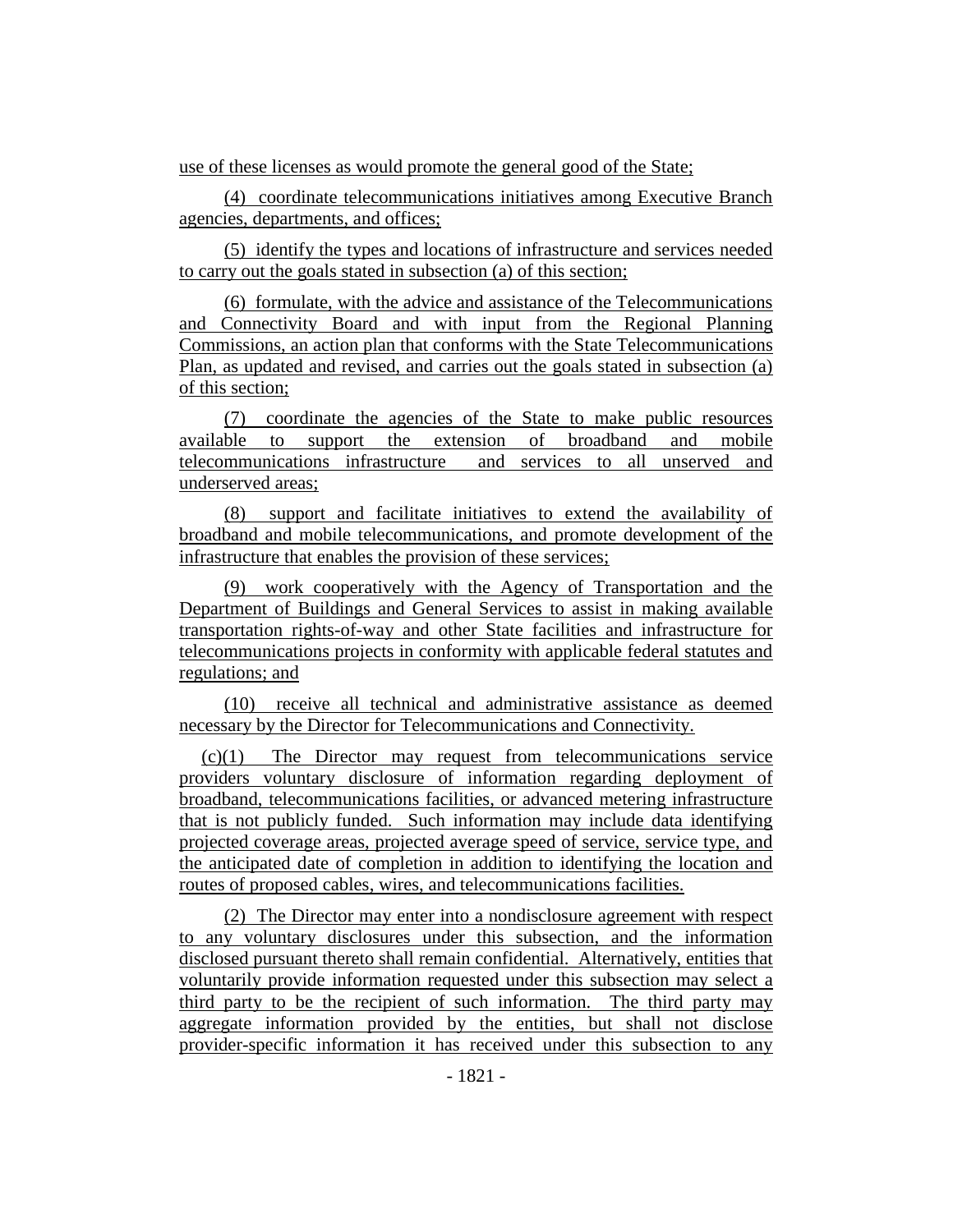person, including the Director. The third party shall only disclose the aggregated information to the Director. The Director may publicly disclose aggregated information based upon the information provided under this subsection. The confidentiality requirements of this subsection shall not affect whether information provided to any agency of the State or a political subdivision of the State pursuant to other laws is or is not subject to disclosure.

(d) The Division shall only promote the expansion of broadband services that offer actual speeds that meet or exceed the minimum technical service characteristic objectives contained in the State's Telecommunications Plan.

(e) Notwithstanding 2 V.S.A. § 20(d), on or before January 15 of each year, the Director, with the advice and assistance of the Telecommunications and Connectivity Board, shall submit a report of its activities pursuant to this section and duties of title 30 V.S.A. subsection 202f (f) for the preceding fiscal year to the General Assembly. Each report shall include an operating and financial statement covering the Division's operations during the year, including a summary of all grant awards and contracts and agreements entered into by the Division, as well as the action plan required under subdivision (b)(6) of this section. In addition, the report shall include an accurate map and narrative description of each of the following:

(1) the areas served and the areas not served by broadband that has a download speed of at least 4 Mbps and an upload speed of at least 1 Mbps, and cost estimates for providing such service to unserved areas;

(2) the areas served and the areas not served by broadband that has a download speed of at least 25 Mbps and an upload speed of at least 3 Mbps, or as defined by the FCC in its annual report to Congress required by section 706 of the Telecommunications Act of 1996, whichever is higher, and the cost estimates for providing such service to unserved areas;

(3) the areas served and the areas not served by broadband that has a download speed of at least 100 Mbps and is symmetrical, and the cost estimates for providing such service to unserved areas; and

(4) if monetarily feasible, the areas served and the areas not served by wireless communications service, and cost estimates for providing such service to unserved areas.

Sec. 5. 30 V.S.A. § 202f is added to read:

#### § 202f. TELECOMMUNICATIONS AND CONNECTIVITY ADVISORY BOARD

(a) There is created a Telecommunications and Connectivity Advisory Board for the purpose of making recommendations to the Commissioner of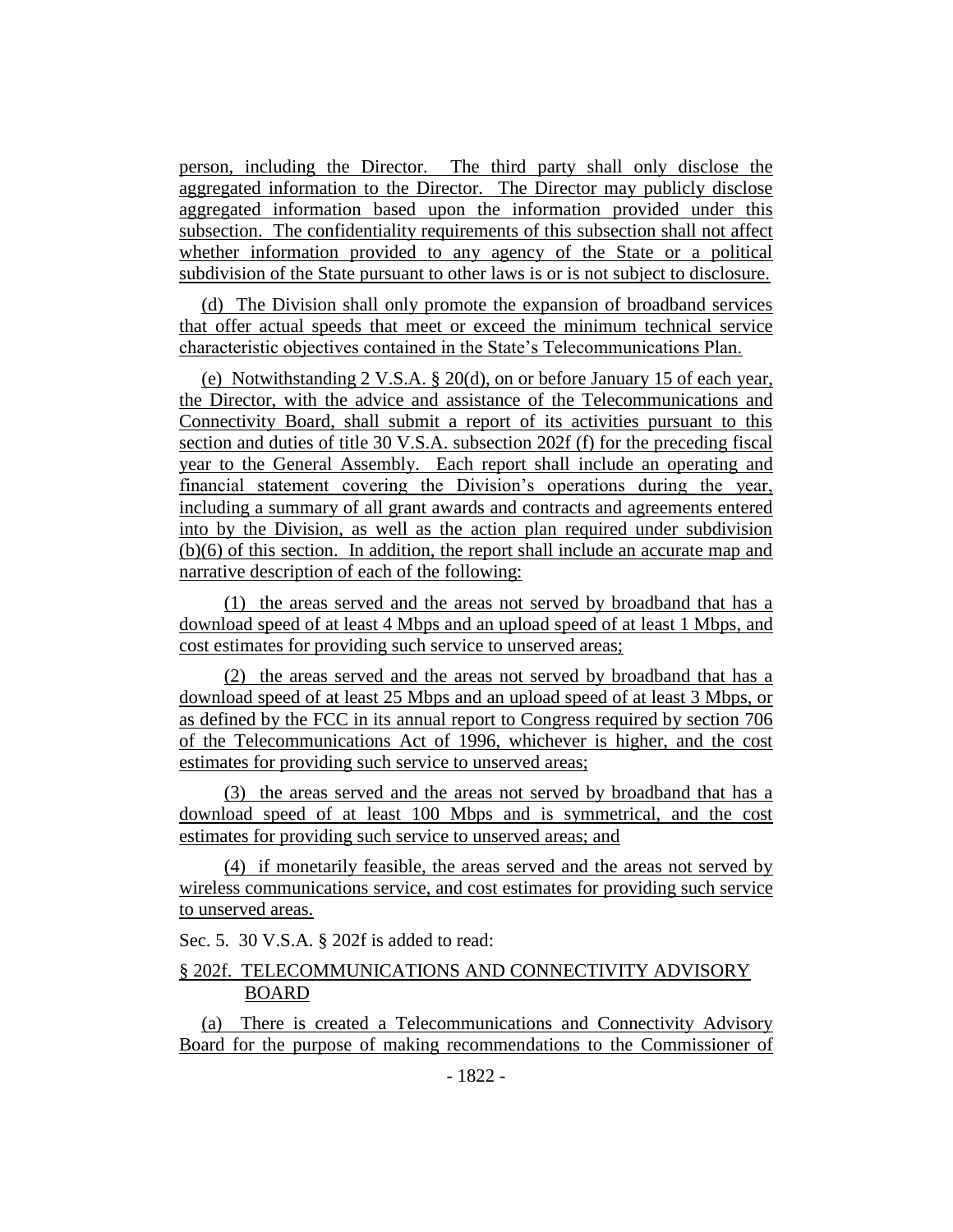Public Service regarding his or her telecommunications responsibilities and duties as provided in this section. The Connectivity Advisory Board shall consist of eight members, seven voting and one nonvoting, selected as follows:

(1) the State Treasurer or designee;

(2) the Secretary of Commerce and Community Development or designee;

(3) five at-large members appointed by the Governor, who shall not be employees or officers of the State at the time of appointment; and

(4) the Secretary of Transportation or designee, who shall be a nonvoting member.

(b) A quorum of the Connectivity Advisory Board shall consist of four voting members. No action of the Board shall be considered valid unless the action is supported by a majority vote of the members present and voting and then only if at least four members vote in favor of the action. The Governor shall select, from among the at-large members, a Chair and Vice Chair.

(c) In making appointments of at-large members, the Governor shall give consideration to citizens of the State with knowledge of telecommunications technology, telecommunications regulatory law, transportation rights-of-way and infrastructure, finance, environmental permitting, and expertise regarding the delivery of telecommunications services in rural, high-cost areas. However, the five at-large members may not be persons with a financial interest in or owners or employees of an enterprise that provides broadband or cellular service or that is seeking in-kind or financial support from the Department of Public Service. The conflict of interest provision in this subsection shall not be construed to disqualify a member who has ownership in a mutual fund, exchange traded fund, pension plan, or similar entity that owns shares in such enterprises as part of a broadly diversified portfolio. The atlarge members shall serve terms of two years beginning on February 1 in oddnumbered years, and until their successors are appointed and qualified. However, three of the five at-large members first appointed by the Governor shall serve an initial term of three years. Vacancies shall be filled for the balance of the unexpired term. A member may be reappointed for up to three consecutive terms. Upon completion of a term of service for any reason, including the term's expiration or a member's resignation, and for one year from the date of such completion, a former Board member shall not advocate before the Connectivity Board, Department of Public Service, or the Public Service Board on behalf of an enterprise that provides broadband or cellular service.

(d) Except for those members otherwise regularly employed by the State,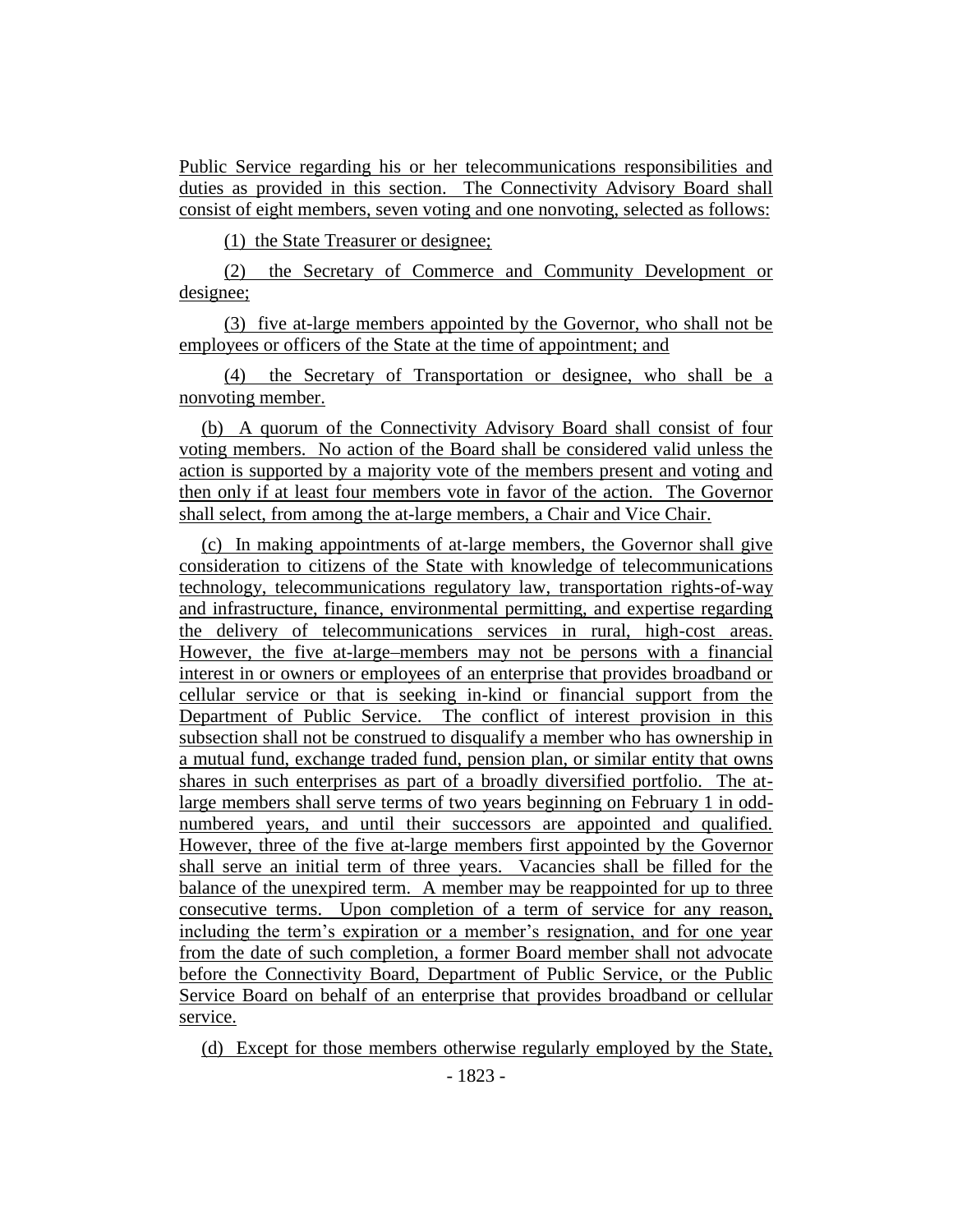the compensation of the Board's members is that provided by 32 V.S.A. § 1010(a). All members of the Board, including those members otherwise regularly employed by the State, shall receive their actual and necessary expenses when away from home or office upon their official duties.

(e) In performing its duties, the Connectivity Advisory Board may use the legal and technical resources of the Department of Public Service. The Department of Public Service shall provide the Board with administrative services.

(f) The Connectivity Advisory Board shall:

(1) have review and nonbinding approval authority with respect to the awarding of grants under the Connectivity Initiative. The Commissioner shall have sole authority to make the final decision on grant awards, as provided in subsection (g) of this section.

(2) function in an advisory capacity to the Commissioner on the development of State telecommunications policy and planning, including the action plan required under subdivision 202e(b)(6) of this chapter and the State Telecommunications Plan.

(3) annually advise the Commissioner on the development of requests for proposals under the Connectivity Initiative.

(4) annually provide the Commissioner with recommendations for the apportionment of funds to the High-Cost Program and the Connectivity Initiative.

(5) annually provide the Commissioner with recommendations on the appropriate Internet access speeds for publicly funded telecommunication and connectivity projects.

(g) The Commissioner shall make an initial determination as to whether a proposal submitted under the Connectivity Initiative meets the criteria of the request for proposals. The Commissioner shall then provide the Connectivity Advisory Board a list of all eligible proposals and recommendations. The Connectivity Advisory Board shall review the recommendations of the Commissioner and may review any proposal submitted, as it deems necessary, and either approve or disapprove each recommendation and may make new recommendations for the Commissioner's final consideration. The Commissioner shall have final decision-making authority with respect to the awarding of grants under the Connectivity Initiative. If the Commissioner does not accept a recommendation of the Board, he or she shall provide the Board with a written explanation for such decision.

(h) On September 15, 2015, and annually thereafter, the Commissioner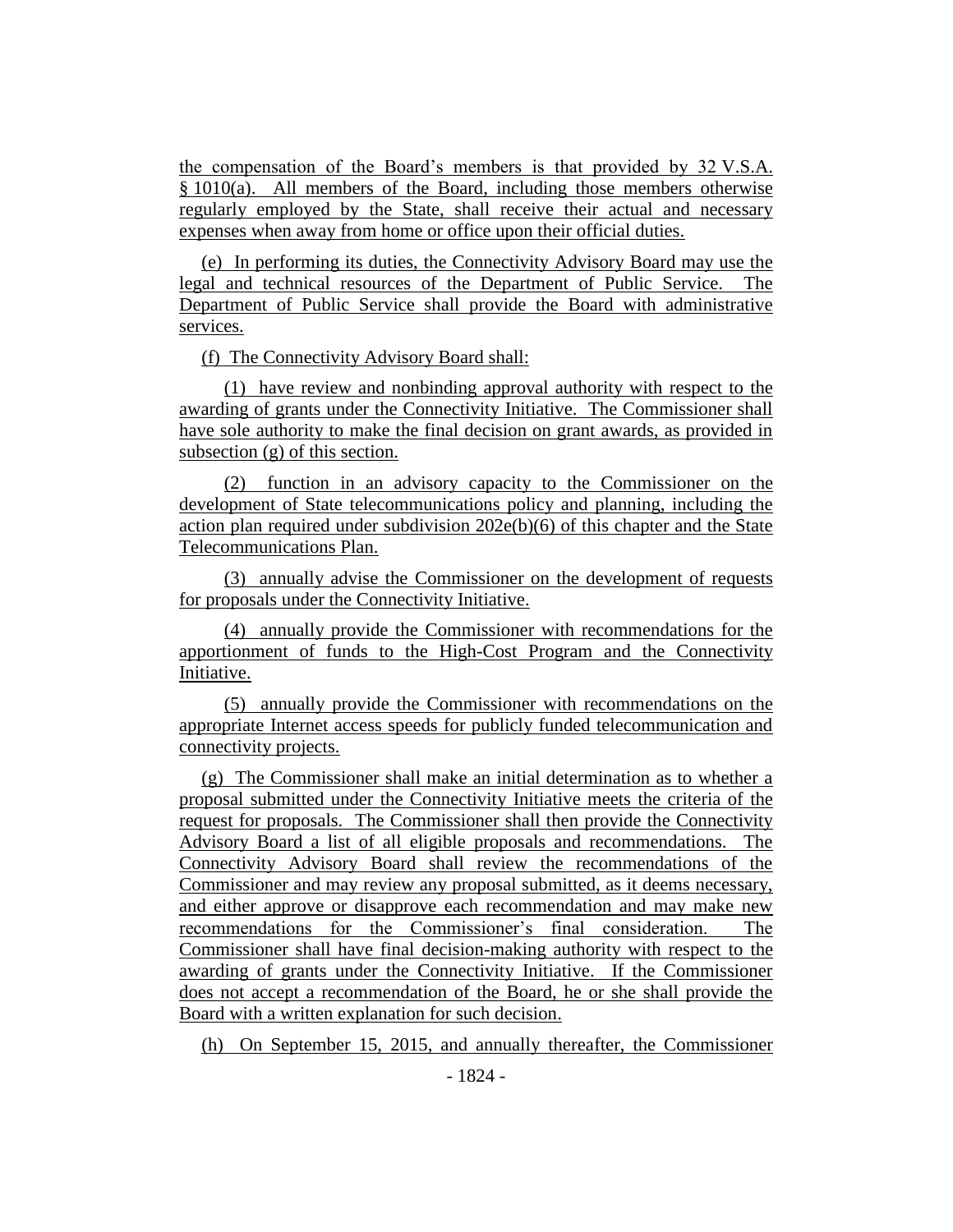shall submit to the Connectivity Advisory Board an accounting of monies in the Connectivity Fund and anticipated revenue for the next year. On or before January 1 of each year, the Commissioner, after consulting with the Connectivity Advisory Board, shall recommend to the relevant legislative committees of jurisdiction a plan for apportioning such funds to the High-Cost Program and the Connectivity Initiative.

(i) The Chair shall call the first meeting of the Connectivity Advisory Board. The Chair or a majority of Board members may call a Board meeting. The Board may meet up to six times a year.

(j) At least annually, the Connectivity Advisory Board and the Commissioner or designee shall jointly hold a public meeting to review and discuss the status of State telecommunications policy and planning, the Telecommunications Plan, the Connectivity Fund, the Connectivity Initiative, the High-Cost Program, and any other matters they deem necessary to fulfill their obligations under this section.

(k) Information and materials submitted by a telecommunications service provider concerning confidential financial or proprietary information shall be exempt from public inspection and copying under the Public Records Act, nor shall any information that would identify a provider who has submitted a proposal under the Connectivity Initiative be disclosed without the consent of the provider, unless a grant award has been made to that provider. Nothing in this subsection shall be construed to prohibit the publication of statistical information, determinations, reports, opinions, or other information so long as the data are disclosed in a form that cannot identify or be associated with a particular telecommunications service provider.

#### Sec. 6. CREATION OF POSITIONS; TRANSFER OF VACANT POSITIONS; REEMPLOYMENT RIGHTS; TRANSITIONAL PROVISIONS

(a) Up to three additional exempt full-time positions are created within the Division for Telecommunications and Connectivity, as deemed necessary by the Secretary of Administration.

(b) The positions created under subsection (a) of this section shall only be filled to the extent there are existing vacant positions in the Executive Branch available to be transferred and converted to the new positions in the Division for Telecommunications and Connectivity, as determined by the Secretary of Administration and the Commissioner of Human Resources, so that the total number of authorized positions in the State shall not be increased by this act.

(c) All full-time personnel of the Vermont Telecommunications Authority (VTA) employed by the VTA on the day immediately preceding the effective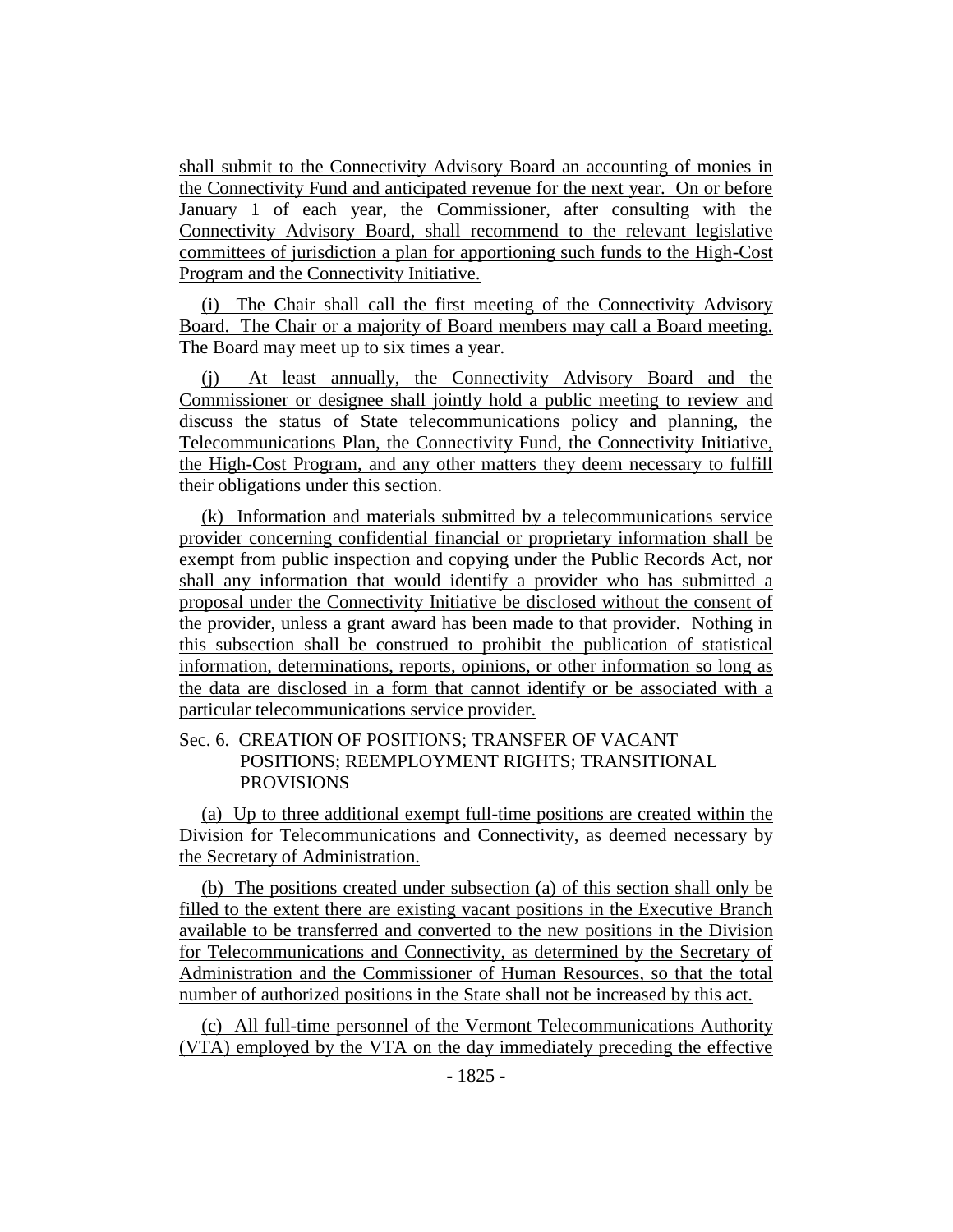date of this act who do not obtain a position in the Division for Telecommunications and Connectivity pursuant to subsection (a) of this section shall be entitled to the same reemployment or recall rights available to nonmanagement State employees under the existing collective bargaining agreement entered into between the State and the Vermont State Employees' Association.

(d) The Department of Public Service shall assume possession and responsibility for all assets and liabilities of the VTA.

(e) The VTA shall not enter into any new contracts without the approval of the Commissioner of Public Service.

\* \* \* Universal Service Fund \* \* \*

Sec. 7. 30 V.S.A. § 7503 is amended to read:

#### § 7503. FISCAL AGENT

(a) A fiscal agent shall be selected to receive and distribute funds under this chapter.

(b) The fiscal agent shall be selected by the Public Service Board Commissioner of Public Service after competitive bidding. No telecommunications service provider shall be eligible to be the fiscal agent. The duties of the fiscal agent shall be determined by a contract with a term not greater than three years.

(c) In order to finance grants and other expenditures that have been approved by the Public Service Board Commissioner of Public Service, the fiscal agent may borrow money from time to time in anticipation of receipts during the current fiscal year. No such note shall have a term of repayment in excess of one year, but the fiscal agent may pledge its receipts in the current and future years to secure repayment. Financial obligations of the fiscal agent are not guaranteed by the State of Vermont.

(d) The fiscal agent shall be audited annually by a certified public accountant in a manner determined by and under the direction of the Public Service Board Commissioner of Public Service.

(e) The financial accounts of the fiscal agent shall be available at reasonable times to any telecommunications service provider in this State. The Public Service Board Commissioner of Public Service may investigate the accounts and practices of the fiscal agent and may enter orders concerning the same.

(f) The fiscal agent acts as a fiduciary and holds funds in trust for the ratepayers until the funds have been disbursed as provided pursuant to sections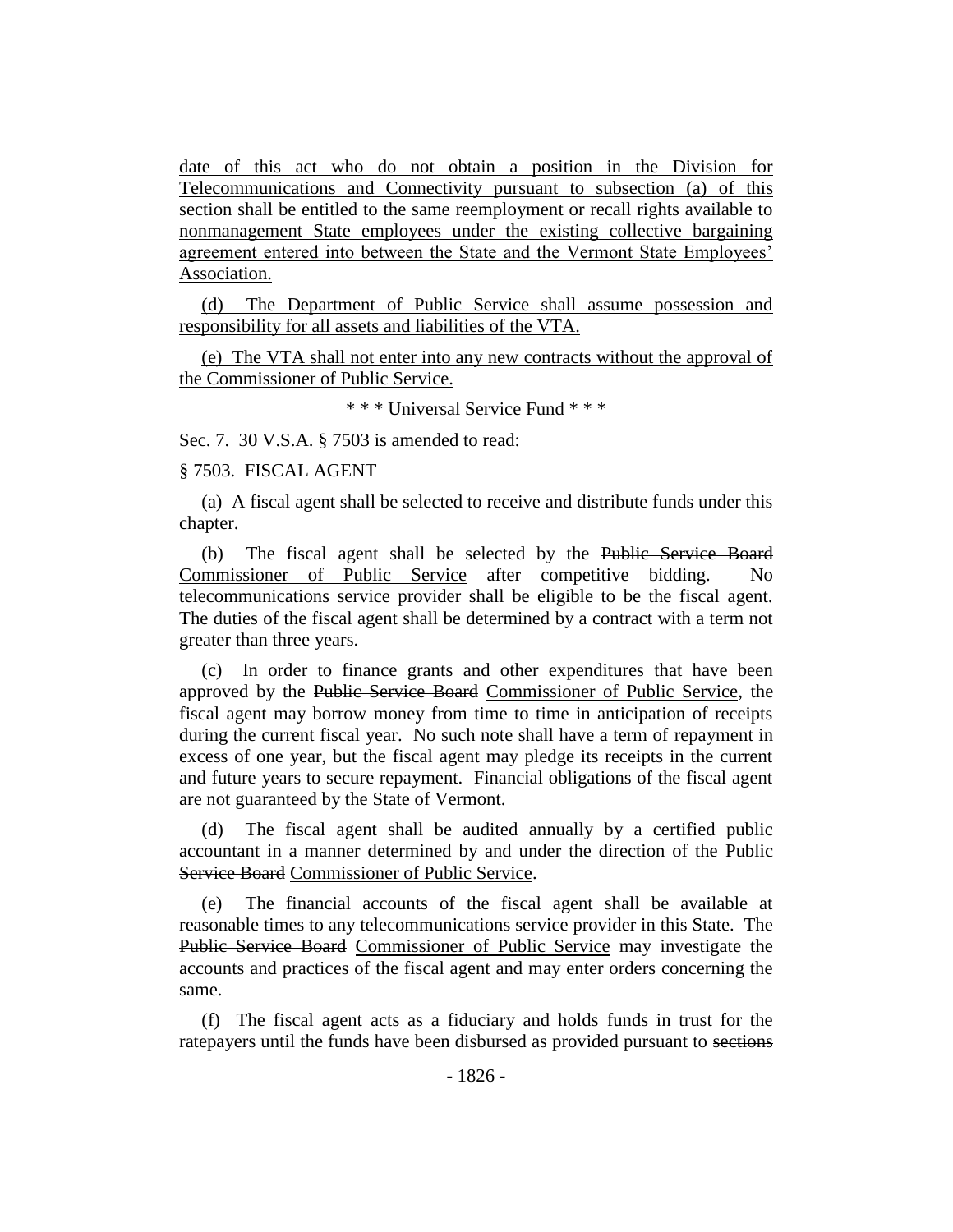7511 through 7515 section 7511 of this chapter.

Sec. 8. REPEAL

30 V.S.A. § 7515a (additional program support for Executive Branch activities) is repealed.

Sec. 9. 30 V.S.A. § 7511 is amended to read:

#### § 7511. DISTRIBUTION GENERALLY

 $(a)(1)$  As directed by the Public Service Board Commissioner of Public Service, funds collected by the fiscal agent, and interest accruing thereon, shall be distributed as follows:

 $\left(\frac{1}{A}\right)$  to pay costs payable to the fiscal agent under its contract with the Board Commissioner;

 $(2)(B)$  to support the Vermont telecommunications relay service in the manner provided by section 7512 of this title;

 $(3)(C)$  to support the Vermont Lifeline program in the manner provided by section 7513 of this title;

 $\overline{(4)(D)}$  to support Enhanced-911 services in the manner provided by section 7514 of this title; and

 $(5)(E)$  to support the Connectivity Fund established in section 7516 of this chapter; and of this title.; and

(2) For fiscal year 2016 only, any personnel or administrative costs associated with the Connectivity Initiative shall come from the Connectivity Fund, as determined by the Commissioner in consultation with the Connectivity Board.

(b) If insufficient funds exist to support all of the purposes contained in subsection (a) of this section, the Board Commissioner shall conduct an expedited proceeding to allocate the available funds, giving priority in the order listed in subsection (a).

#### Sec. 9a. FUNDING FOR CONNECTIVITY PERSONNEL; GROSS RECEIPTS TAX

Not later than January 15, 2016, the Commissioner shall determine whether the revenues raised from the existing gross receipts tax on public service companies, 30 V.S.A. § 22, is sufficient to finance the personnel and administrative costs associated with the Connectivity Initiative, beginning in fiscal year 2017. If the Commissioner determines the revenues are not sufficient for this purpose, he or she shall recommend to the General Assembly either: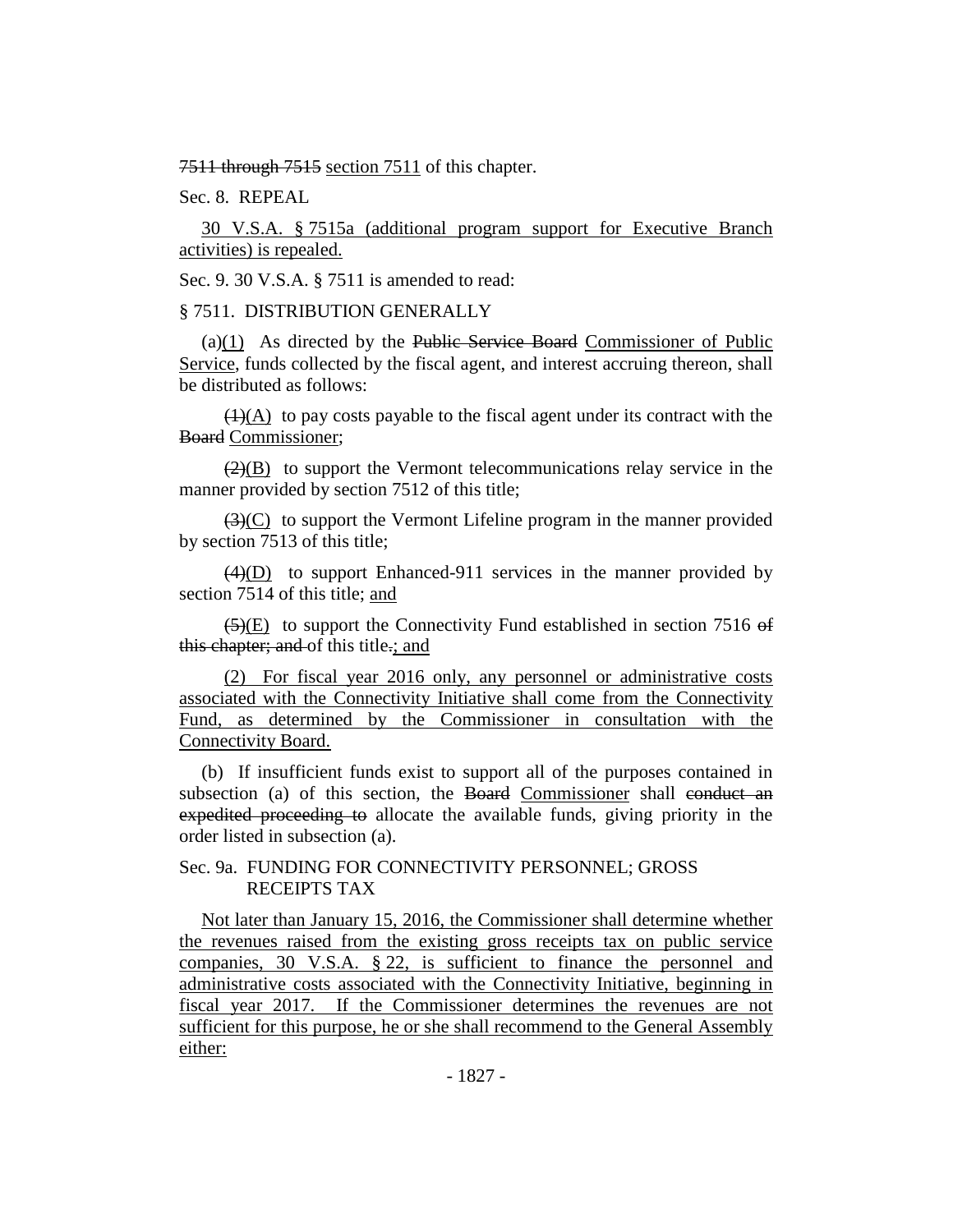(1) a new rate of tax applicable to one or more categories of public service companies, as he or she deems necessary and appropriate; or

(2) a proposal to fund such personnel and administrative costs with monies in the Connectivity Fund.

Sec. 10. 30 V.S.A. § 7516 is amended to read:

#### § 7516. CONNECTIVITY FUND

There is created a Connectivity Fund for the purpose of providing support to the High-Cost Program established under section 7515 of this chapter and the Connectivity Initiative established under section 7515b of this chapter. The fiscal agent shall determine annually, on or before September 1, the amount of monies available to the Connectivity Fund. Such funds shall be apportioned equally as follows: 45 percent to the High-Cost Program and 55 percent to the Connectivity Initiative referenced in this section.

Sec. 11. 30 V.S.A. § 7515 is amended to read:

#### § 7515. HIGH-COST PROGRAM

(a) The Universal Service Charge shall be used as a means of keeping basic telecommunications service affordable in all parts of this State, thereby maintaining universal service, and as a means of supporting access to broadband service in all parts of the State.

(b) The Public Service Board, after review of a petition of a company holding a certificate of public good to provide telecommunications service in Vermont, and upon finding that the company meets all requirements for designation as an "eligible telecommunications carrier" as defined by the FCC, may designate the company as a Vermont-eligible telecommunications carrier (VETC).

(c) The supported services a designated VETC must provide are voice telephony services, as defined by the FCC, and broadband Internet access, directly or through an affiliate. A VETC receiving support under this section shall use that support for capital improvements in high cost areas, as defined in subsection (f) of this section, to build broadband capable networks.

(d) The Board may designate multiple VETCs for a single high cost area, but each designated VETC shall:

(1) offer supported services to customers at all locations throughout the service high cost area or areas for which it has been designated; and

(2) for its voice telephone services, meet service quality standards set by the Board.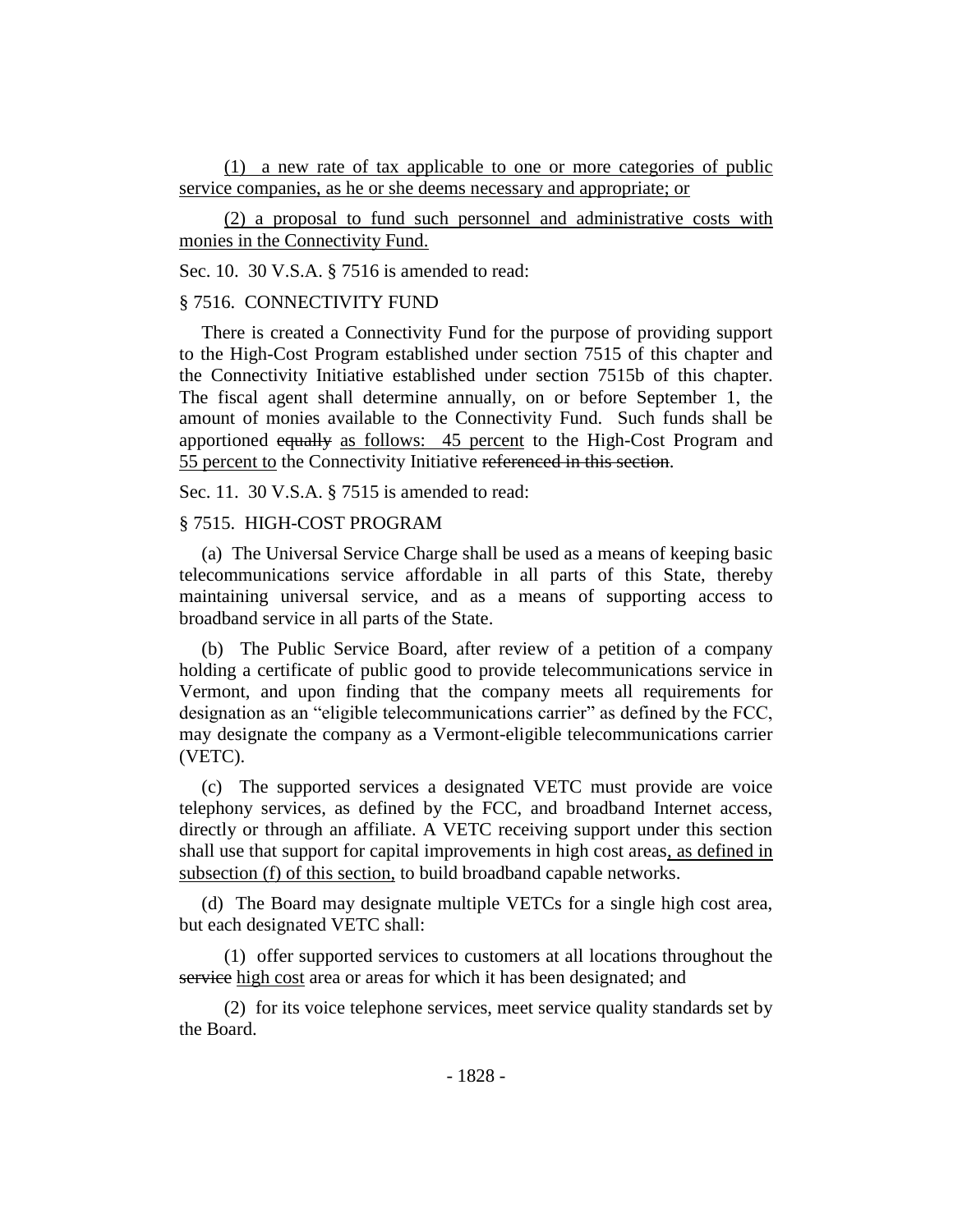(e) A VETC shall receive support as defined in subsection (i) of this section from the fiscal agent of the Vermont Universal Service Fund for each telecommunications line in service or service location, whichever is greater in number, in each high cost area it services. Such support may be made in the form of a net payment against the carrier's liability to the Fund. If multiple VETCs are designated for a single area, then each VETC shall receive support for each line it has in service.

(f) As used in this section, a Vermont telephone exchange is a "high cost area" if the exchange is served by a rural telephone company, as defined by federal law, or if the exchange is designated as a rural exchange in the wholesale tariff of a regional bell operating company (RBOC), as defined by the FCC, or of a successor company to an RBOC. An exchange is not a high cost area if the Public Service Board finds that the supported services are available to all locations throughout the exchange from at least two service providers.

(g) Except as provided in subsection (h) of this section, a VETC shall provide broadband Internet access at speeds no lower than 4 Mbps download and 1 Mbps upload in each high cost area it serves within five years of designation. A VETC need not provide broadband service to a location that has service available from another service provider, as determined by the Department of Public Service.

(h) The Public Service Board may modify the build out requirements of subsection (d) of this section as it relates to broadband Internet access to be the geographic area that could be reached using one-half of the funds to be received over five years. A VETC may seek such waiver of the build out requirements in subsection (e) within one year of designation and shall demonstrate the cost of meeting broadband Internet access requirements on an exchange basis and propose an alternative build out plan.

(i) The amount of the monthly support under this section shall be the pro rata share of available funds as provided in subsection (e) of this section based on the total number of incumbent local exchange carriers in the State and reflecting each carrier's lines in service or service locations in its high-cost area or areas, as determined under subsection (e) of this section. If an incumbent local exchange carrier does not petition the Board for VETC designation, or is found ineligible by the Board, the share of funds it otherwise would have received under this section shall be used to support the Connectivity Initiative established in section 7515b of this chapter.

(j) The Public Service Board shall adopt by rule standards and procedures for ensuring projects funded under this section are not competitive overbuilds of existing wired telecommunications services.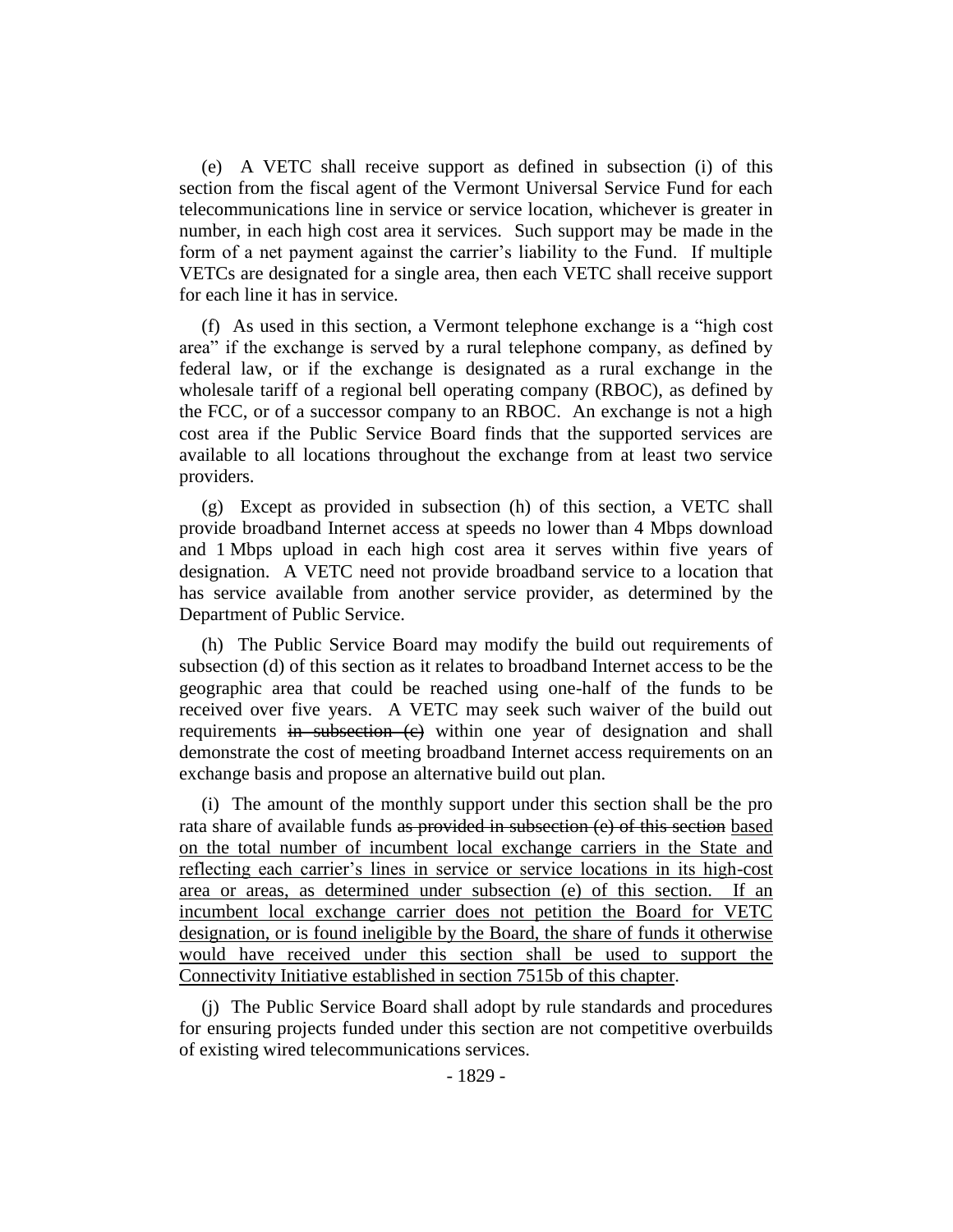(k) Each VETC shall submit certification that it is meeting the requirements of this section and an accounting of how it expended the funds received under this section in the previous calendar year, with its annual report to the Department of Public Service. For good cause shown, the Public Service Board may investigate submissions required by this subsection and may revoke a company's designation if it finds that the company is not meeting the requirements of this subsection.

Sec. 12. 30 V.S.A. § 7515b is amended to read:

#### § 7515b. CONNECTIVITY INITIATIVE

(a) The purpose of the Connectivity Initiative is to provide each service location in Vermont access to Internet service that is capable of speeds of at least 4 10 Mbps download and 1 Mbps upload, or the FCC speed requirements established under Connect America Fund Phase II, whichever is higher, beginning with locations not served as of December 31, 2013 according to the minimum technical service characteristic objectives applicable at that time. Within this category of service locations, priority shall be given first to unserved and then to underserved locations. As used in this section, "unserved" means a location having access to only satellite or dial-up Internet service and "underserved" means a location having access to Internet service with speeds that exceed satellite and dial-up speeds but are less than 4 Mbps download and 1 Mbps upload. Any new services funded in whole or in part by monies in this Fund from this Initiative shall be capable of being continuously upgraded to reflect the best available, most economically feasible service capabilities.

(b) The Department of Public Service shall publish annually a list of census blocks eligible for funding based on the Department's most recent broadband mapping data. The Department annually shall solicit proposals from service providers, the Vermont Telecommunications Authority, and the Division for Connectivity to deploy broadband to eligible census blocks. The Department shall give priority to proposals that reflect the lowest cost of providing services to unserved and underserved locations; however, the Department also shall consider:

(1) the proposed data transfer rates and other data transmission characteristics of services that would be available to consumers;

(2) the price to consumers of services;

(3) the proposed cost to consumers of any new construction, equipment installation service, or facility required to obtain service;

(4) whether the proposal would use the best available technology that is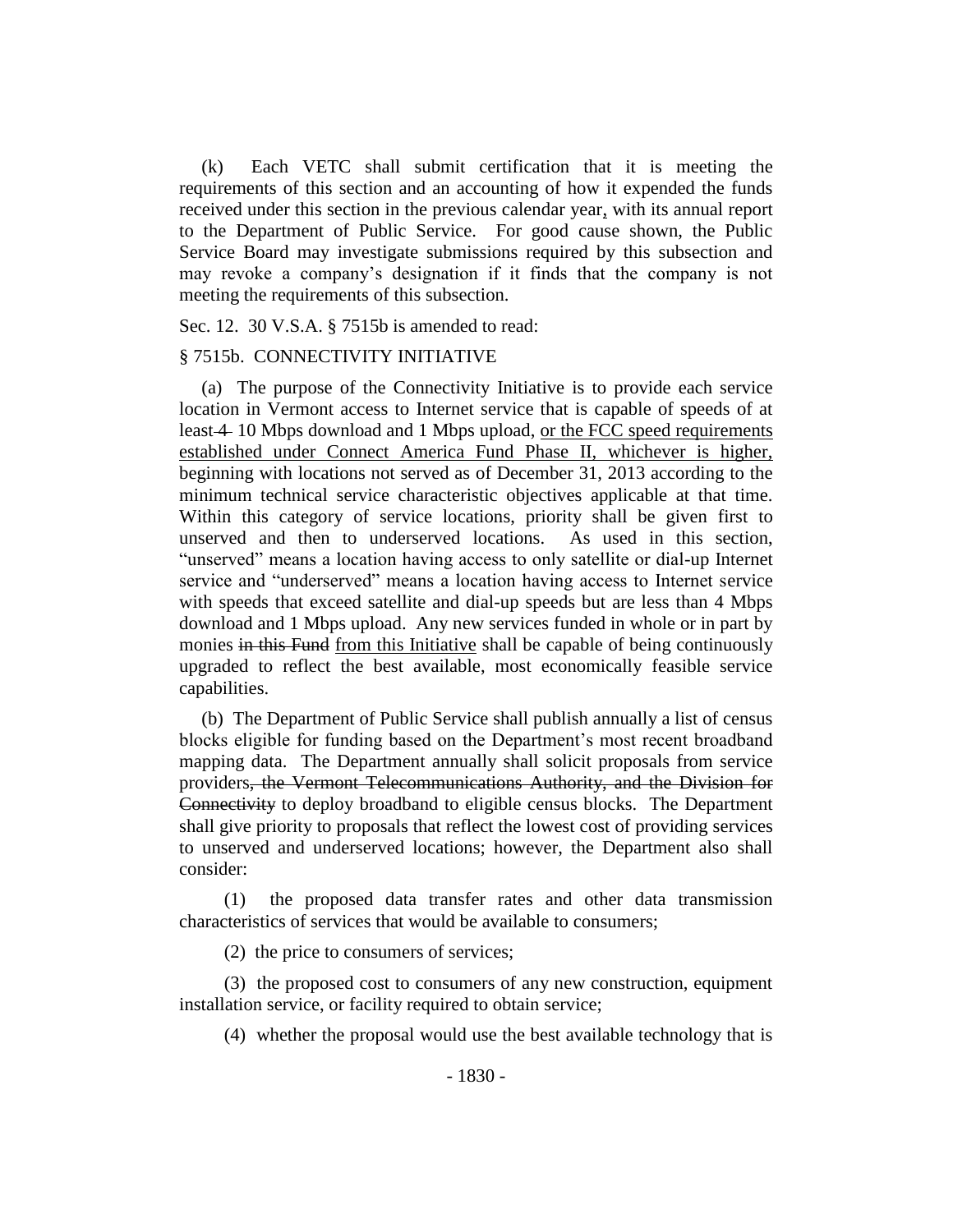economically feasible;

(5) the availability of service of comparable quality and speed; and

(6) the objectives of the State's Telecommunications Plan.

\* \* \* 248a; Meteorological Station Conversions \* \* \*

Sec. 13. 30 V.S.A. § 246(e) is added to read:

(e) Notwithstanding any contrary provisions of this section, the holder of a certificate of public good for a constructed meteorological station may apply under section 248a of this title or 10 V.S.A. chapter 151 to convert the station to a wireless telecommunications facility, provided the application is filed at least 90 days before the expiration of the certificate for the station. Any such application shall constitute a new application to be reviewed under the facts and circumstances as they exist at the time of the review.

\* \* \* Agency of Transportation; State-owned Rights-of-Way; Leasing; Telecommunications Providers \* \* \*

Sec. 14. 19 V.S.A. § 26a is amended to read:

#### § 26A. DETERMINATION OF RENT TO BE CHARGED FOR LEASING OR LICENSING STATE-OWNED PROPERTY UNDER THE AGENCY'S JURISDICTION

\* \* \*

(b) Unless otherwise required by federal law, the Agency shall assess, collect, and deposit in the Transportation Fund a reasonable charge or payment with respect to leases or licenses for access to or use of State-owned rights-ofway by providers of broadband or wireless communications facilities or services. The Vermont Telecommunications Authority, established by 30 V.S.A. chapter 91, Agency may waive such charge or payment in whole or in part if the provider offers to provide comparable value to the State so as to meet the public good as determined by the Authority Agency and the Department of Public Service. For the purposes of this section, the terms "comparable value to the State" shall be construed broadly to further the State's interest in ubiquitous broadband and wireless service availability at reasonable cost. Any waiver of charges or payments for comparable value to the State granted by the Authority Agency may not exceed five years. Thereafter, the Authority Agency may extend any waiver granted for an additional period not to exceed five years if the Authority Agency makes affirmative written findings demonstrating that the State has received and will continue to receive value that is comparable to the value to the provider of the waiver, or it may revise the terms of the waiver in order to do so. The Authority, in consultation with the Agency of Transportation, shall adopt rules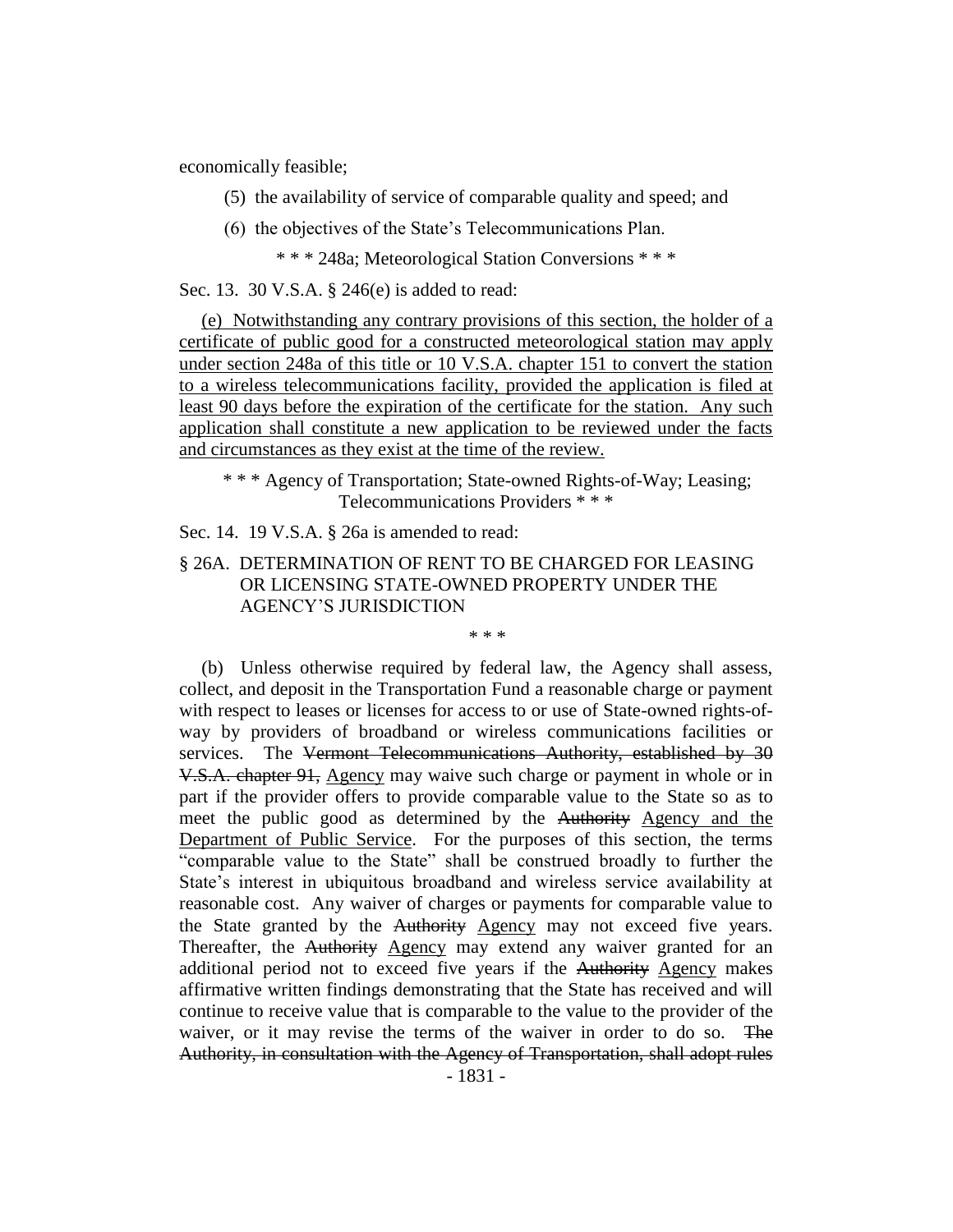under 3 V.S.A. chapter 25 to implement this section. For the purpose of establishing rules to implement 30 V.S.A. chapter 91 by July 1, 2007, or as soon thereafter as possible, the authority is authorized to adopt initial rules under this section using emergency rulemaking procedures of 3 V.S.A. chapter 25. Any emergency rules initially adopted may remain in effect longer than 120 days, but in no event shall they remain in effect for more than six months.

\* \* \*

\* \* \* Retransmission Fees; Reporting \* \* \*

Sec. 15. 30 V.S.A. § 518 is amended to read:

#### § 518. RETRANSMISSION FEES; REPORTING

(a) Purpose. The purpose of this section is to provide the Attorney General with information necessary to investigate certain conduct within the cable and broadcast network industries to determine whether unfair methods of competition or unfair or deceptive acts or practices are occurring in violation of 9 V.S.A. chapter 63.

(b) Reporting. Annually, beginning on January 1, 2015, each commercial broadcasting station doing business with a Vermont cable company shall report to the Attorney General any fees charged for program content retransmitted on the cable network under a retransmission consent agreement entered into pursuant to 47 U.S.C. § 325, for the prior calendar year.

(c) Investigations. The Attorney General may investigate retransmission fees charged by commercial broadcasting stations, pursuant to his or her investigatory powers established under 9 V.S.A. chapter 63.

(d) Public disclosure. The information received under this section by the Attorney General under subsection (b) of this section shall be disclosed to the public at a time and in a manner determined by the Attorney General to be consistent with and permitted by the Public Records Act and relevant provisions of federal law shall be kept confidential and is exempt from public inspection and copying under the Public Records Act, unless otherwise ordered by a court.

(e) Enforcement. A violation of this section constitutes an unfair and deceptive act and practice in commerce unfair competition under 9 V.S.A. § 2453.

(f) The Attorney General may adopt rules he or she deems necessary to implement this section. The rules, as well as any finding of unfair or deceptive practices competition with regard to retransmission consent fees, shall not be inconsistent with the rules, regulations, and decisions of the Federal Communications Commission and the federal courts interpreting the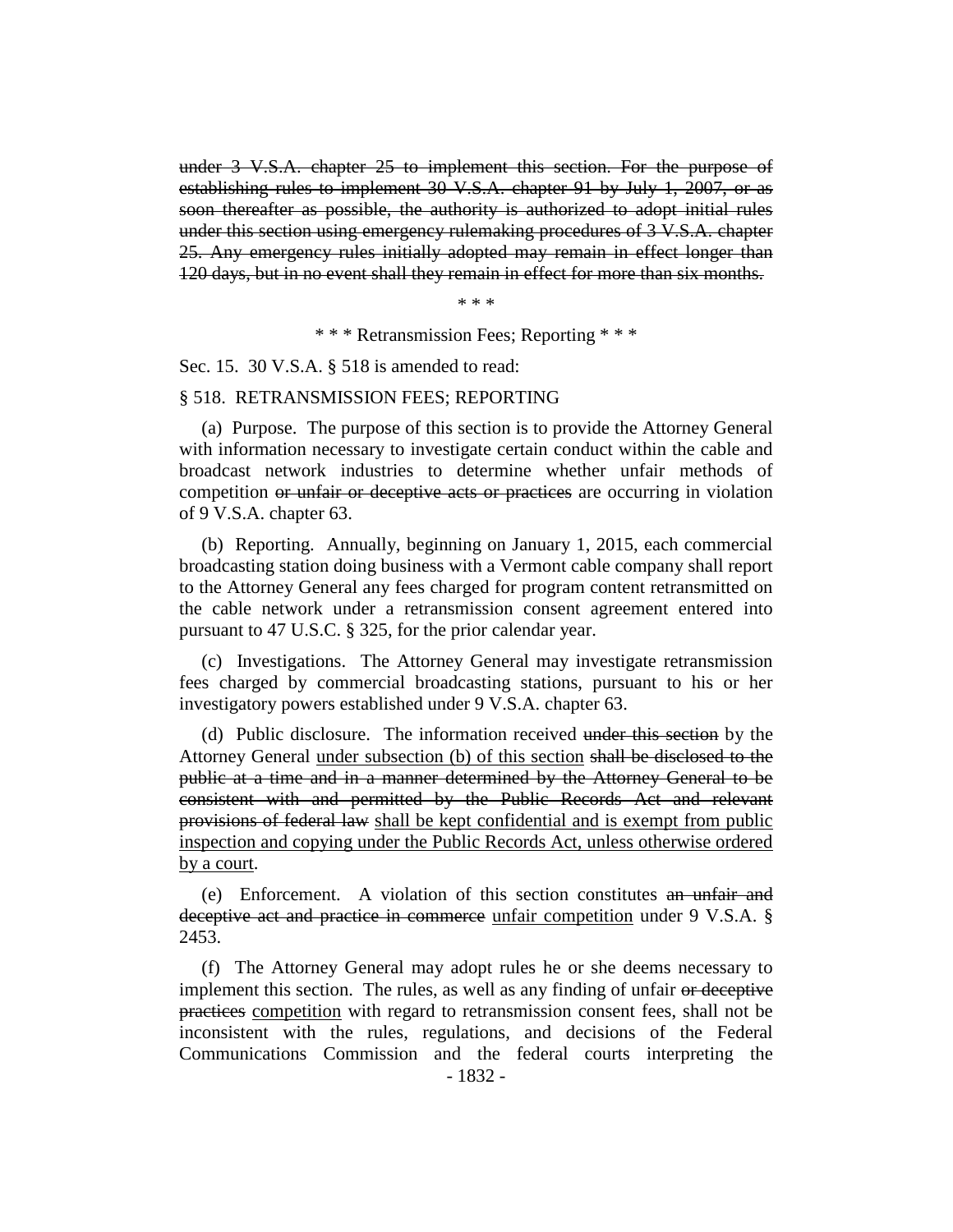Communications Act of 1934, as amended.

\* \* \* E-911 System; Operations; Savings \* \* \*

#### Sec. 16. E-911 OPERATIONS AND SAVINGS

(a) The General Assembly finds as follows:

(1) 2014 Acts and Resolves No. 190, Sec. 24 directed the Secretary of Administration to submit a report to the General Assembly proposing a plan for transferring the responsibilities and powers of the Enhanced 911 Board, including necessary positions, to either the Division for Connectivity, the Department of Public Service, or the Department of Public Safety.

(2) The plan was to include budgetary recommendations, striving to achieve annual operational savings of at least \$300,000.00, as well as enhanced coordination and efficiency, and reduction in operational redundancies.

(3) On December 15, 2014, the Secretary of Administration made a recommendation to the General Assembly to transfer responsibilities and powers of the Enhanced 911 Board to the Department of Public Safety. In the report, the Secretary estimated that such transfer could be expected to save between \$210,000.00 and \$350,000.00 each year on an ongoing basis by virtue of personal services savings.

(4) During the 2015 legislative session, a representative of the Enhanced 911 Board testified before the Senate Committee on Appropriations that the Board's current, administrative expenses could be reduced by approximately \$300,000.00.

(b) By July 1, 2015, the administration of the Vermont Enhanced 911 system shall be transferred to the Department of Public Safety, as provided in Secs. 17, 18, and 19 of this act; or, if such transfer does not occur, then in fiscal year 2016, not less than \$300,000.00 shall be transferred from the Enhanced 911 Fund to the General Fund to offset E-911-eligible costs incurred by the Department of Public Safety, and not less than one, full-time employee position in the Enhanced 911 system shall be eliminated.

Sec. 17. 20 V.S.A. § 1811 is amended to read:

#### § 1811. CREATION OF DEPARTMENT

There is hereby created a department of public safety Department of Public Safety for the purpose of consolidating certain existing police and investigating agencies, to promote the detection and prevention of crime generally, and to participate in searches for lost or missing persons, and to assist in case of statewide or local disasters or emergencies, and to administer the statewide Enhanced 911 system established under 30 V.S.A. chapter 87.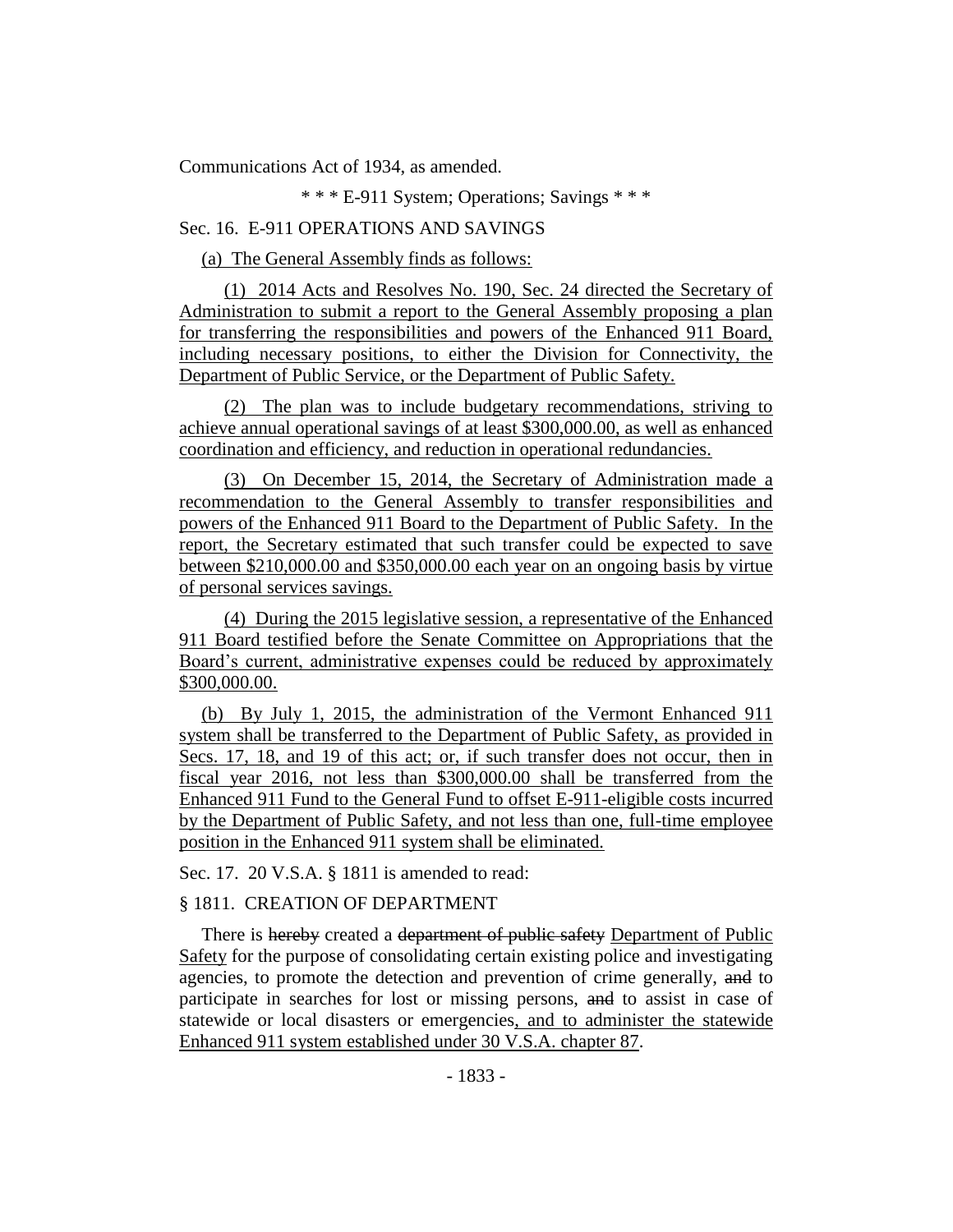Sec. 18. 20 V.S.A. § 1872 is amended to read:

#### § 1872. DUTIES OF COMMISSIONER GENERALLY

The commissioner shall be Commissioner is the chief enforcement officer of all the statutes, rules, and regulations pertaining to the law of the road and the display of lights on vehicles. In addition, the commissioner Commissioner shall supervise and direct the activities of the state police State Police and of the Vermont criminal information center Crime Information Center and, as fire marshal, be responsible for enforcing shall enforce the laws pertaining to the investigation of fires, the prevention of fires, the promotion of fire safety, and the delivery of fire service training. In addition, the Commissioner shall administer the statewide Enhanced 911 system established under 30 V.S.A. chapter 87.

Sec. 19. 30 V.S.A. chapter 87 is amended to read:

#### CHAPTER 87. ENHANCED 911; EMERGENCY SERVICES

#### § 7051. DEFINITIONS

As used in this chapter:

(1) "Automatic location identification" or "ALI" means the system capability to identify automatically the geographical location of the electronic device being used by the caller to summon assistance and to provide that location information to an appropriate device located at any public safety answering point for the purpose of sending emergency assistance.

(2) ALI "database" means a derivative, verified set of records which that contain at a minimum a telephone number and location identification for each unique building or publicly used facility within a defined geographic area in Vermont.

(3) "Automatic number identification" or "ANI" means the system capability to identify automatically the calling telephone number and to provide a display of that number at any public safety answering point.

(4) "Board" means the Vermont Enhanced 911 Advisory Board established under section 7053 of this title chapter.

(5) "Caller" means a person or an automated device calling on behalf of a person.

(6) "Commissioner" means the Commissioner of Public Safety.

(7) "Director" means the Director for statewide Enhanced 911.

(7)(8) "Emergency call system" or "Enhanced 911 system" means a system consisting of devices with the capability to determine the location and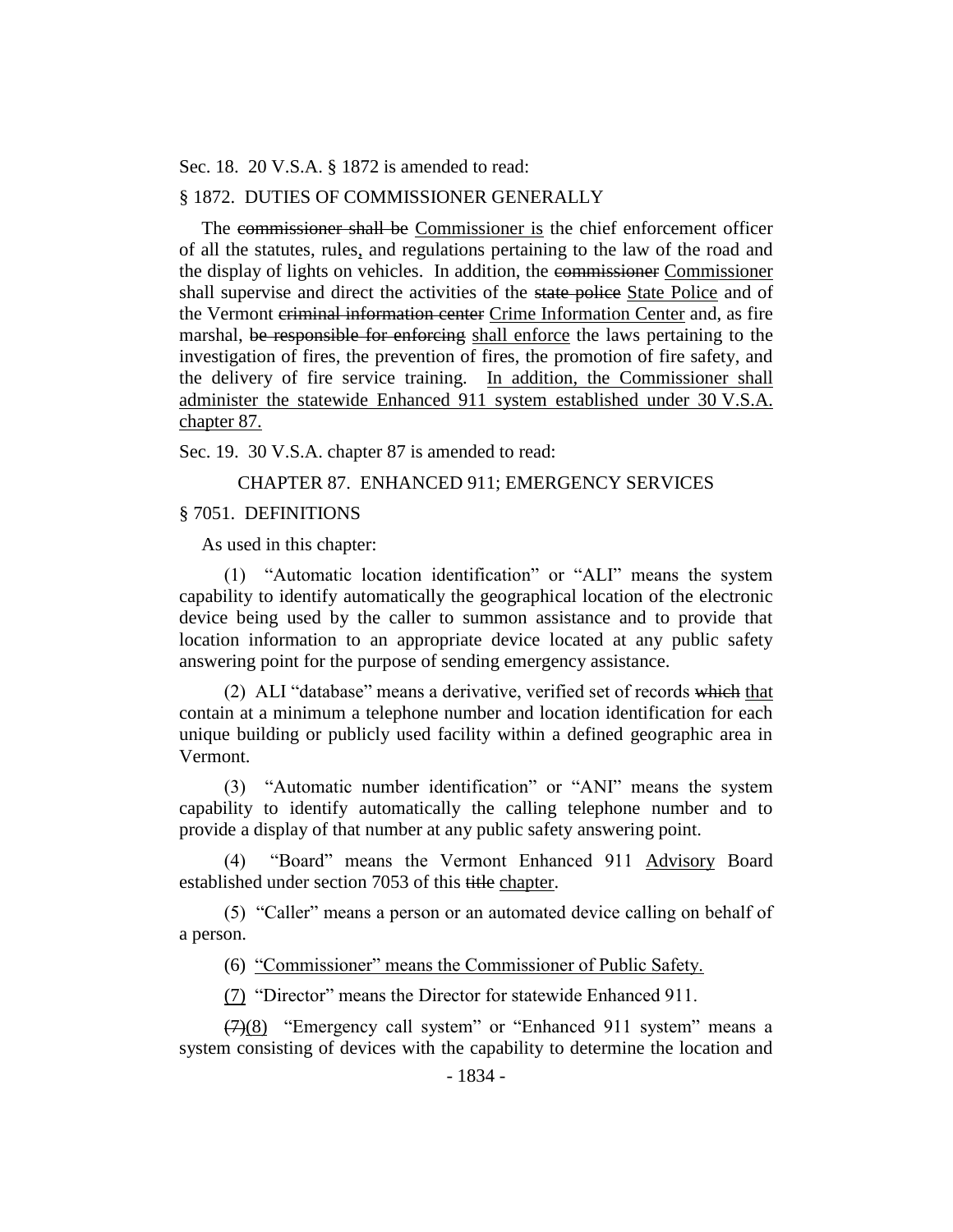identity of a caller that initiates communication for the purpose of summoning assistance in the case of an emergency. In most cases summoning assistance will occur when a caller dials the digits 9-1-1 on a telephone, mobile phone, or other IP-enabled service, or by a communication technology designed for the purpose of summoning assistance in the case of an emergency.

(8)(9) "Emergency services" means fire, police, medical, and other services of an emergency nature as identified by the Board Commissioner.

 $(9)(10)$  "IP-enabled service" means a service, device, or application that makes use of Internet protocol, or IP, and which that is capable of entering the digits 9-1-1 or otherwise contacting the emergency Enhanced 911 system. IP-enabled service includes voiceover IP and other services, devices, or applications provided through or using wire line, cable, wireless, or satellite, or other facilities.

(10)(11) "Municipality" means any city, town, incorporated village, unorganized town, gore, grant, or other political subdivision of the State.

 $(11)(12)$  "Other methods of locating caller" means those commercially available technologies designed to provide the location information of callers when a call is initiated to access emergency 911 services regardless of the type of device that is used.

 $(12)(13)$  "Public safety answering point" means a facility with the capability to receive emergency calls, operated on a 24-hour basis, assigned the responsibility of receiving 911 calls and dispatching, transferring, or relaying emergency 911 calls to other public safety agencies or private safety agencies.

 $(13)(14)$  "Selective routing" means a telecommunications switching system that enables all 911 calls originating from within a defined geographical region to be answered at a pre-designated predesignated public service answering point.

#### § 7052. VERMONT ENHANCED 911 ADVISORY BOARD

(a) The Vermont Enhanced 911 Advisory Board is established to develop, implement and supervise the operation make recommendations to the Commissioner regarding the development and implementation of the statewide Enhanced 911 system.

(b) The Board shall consist of nine members: one county law enforcement officer elected by the membership of the Vermont State sheriff's association Sheriff's Association; one municipal law enforcement officer elected by the chiefs of police association of Vermont Association of Chiefs of Police; one official of a municipality; a firefighter; an emergency medical services provider; a Department of Public Safety representative; and three members of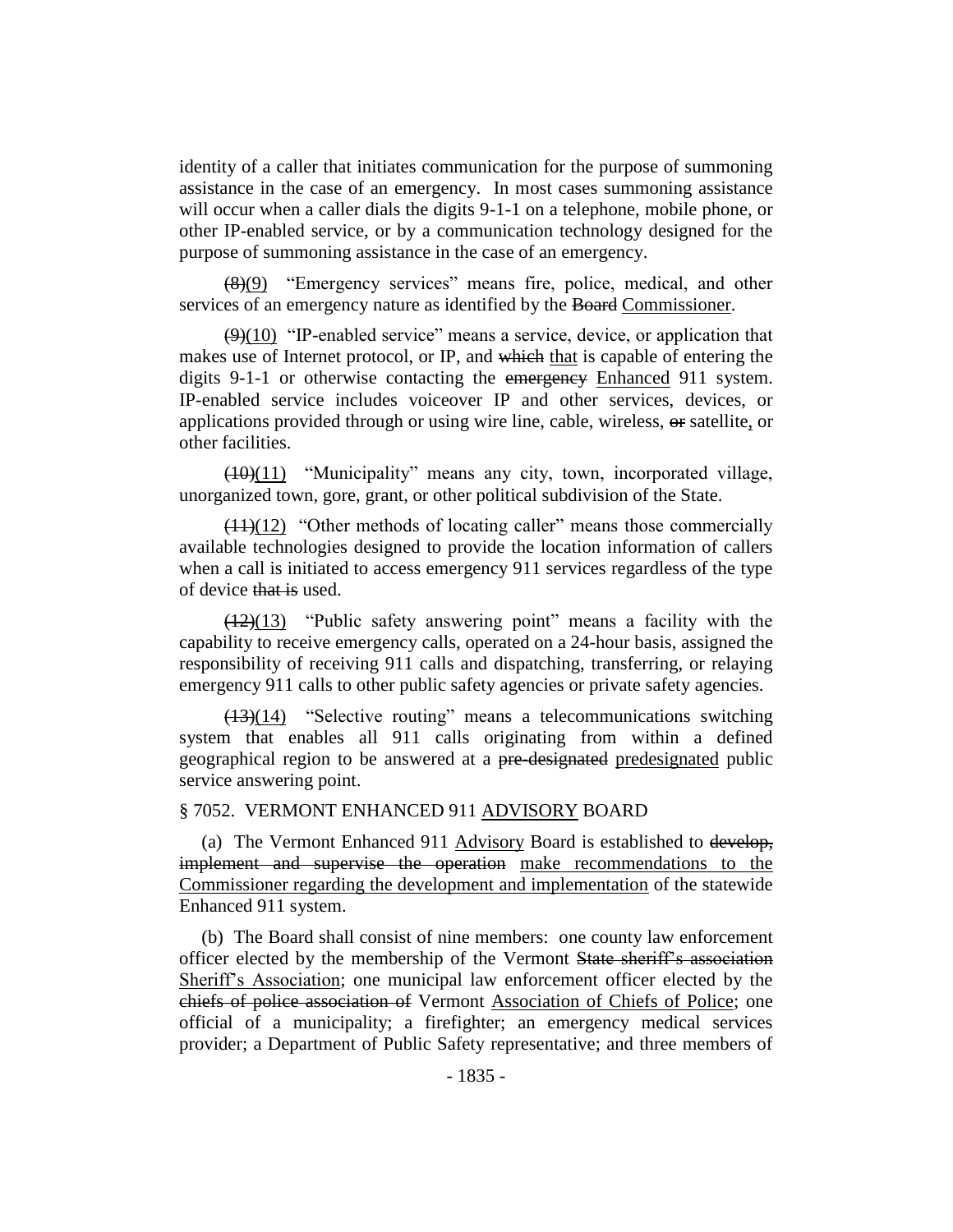the public. Board members shall be appointed by the Governor to three-year terms, except that the Governor shall stagger initial appointments so that the terms of no more than four members expire during a calendar year. In appointing Board members, the Governor shall give due consideration to the different geographical regions of the State, and the need for balance between rural and urban areas. Board members shall serve at the pleasure of the Governor.

(c) Members who are not State employees or not otherwise compensated in the course of their employment shall receive per diem compensation and expense reimbursement for meetings in accordance with the provisions of 32 V.S.A. § 1010. Members who receive per diem shall receive compensation for no more than 12 meetings per year.

(d) The Governor shall annually appoint a member to serve as Board chair and a member to serve as Board vice chair. The Board shall hold at least four regular meetings a year. Meetings of the Board may be held at any time or place within Vermont upon call of the Chair or a majority of the members, after reasonable notice to the other members and shall be held at such times and places as in the judgment of the Board will best serve the convenience of all parties in interest. The Board shall adopt rules and procedures with respect to the conduct of its meetings and other affairs. Membership on the Board does not constitute the holding of an office for any purpose, and members of the Board shall not be required to take and file oaths of office before serving on the Board. A member of the Board shall not be disqualified from holding any public office or employment, and shall not forfeit any office or employment, by reason of their his or her appointment to the board Board, notwithstanding any statute, ordinance, or charter to the contrary.

(e) The Board shall appoint recommend, subject to the approval of the Governor Commissioner, an Executive Director who shall hold office at the pleasure of the Board Commissioner. He or she shall perform such duties as may be assigned by the Board Commissioner. The Executive Director is entitled to compensation, as established by law, and reimbursement for the expenses within the amounts available by appropriation. The Executive Director may, with the approval of the Board, hire employees, agents, and consultants and prescribe their duties.

#### § 7053. BOARD COMMISSIONER; RESPONSIBILITIES AND POWERS

(a) The Board shall be the single governmental agency Commissioner is responsible for statewide enhanced Enhanced 911. To the extent feasible, the Board Commissioner shall consult with the Ageney Secretary of Human Services, the Department of Public Safety, the Department Commissioner of Public Service, and local community service providers on the development of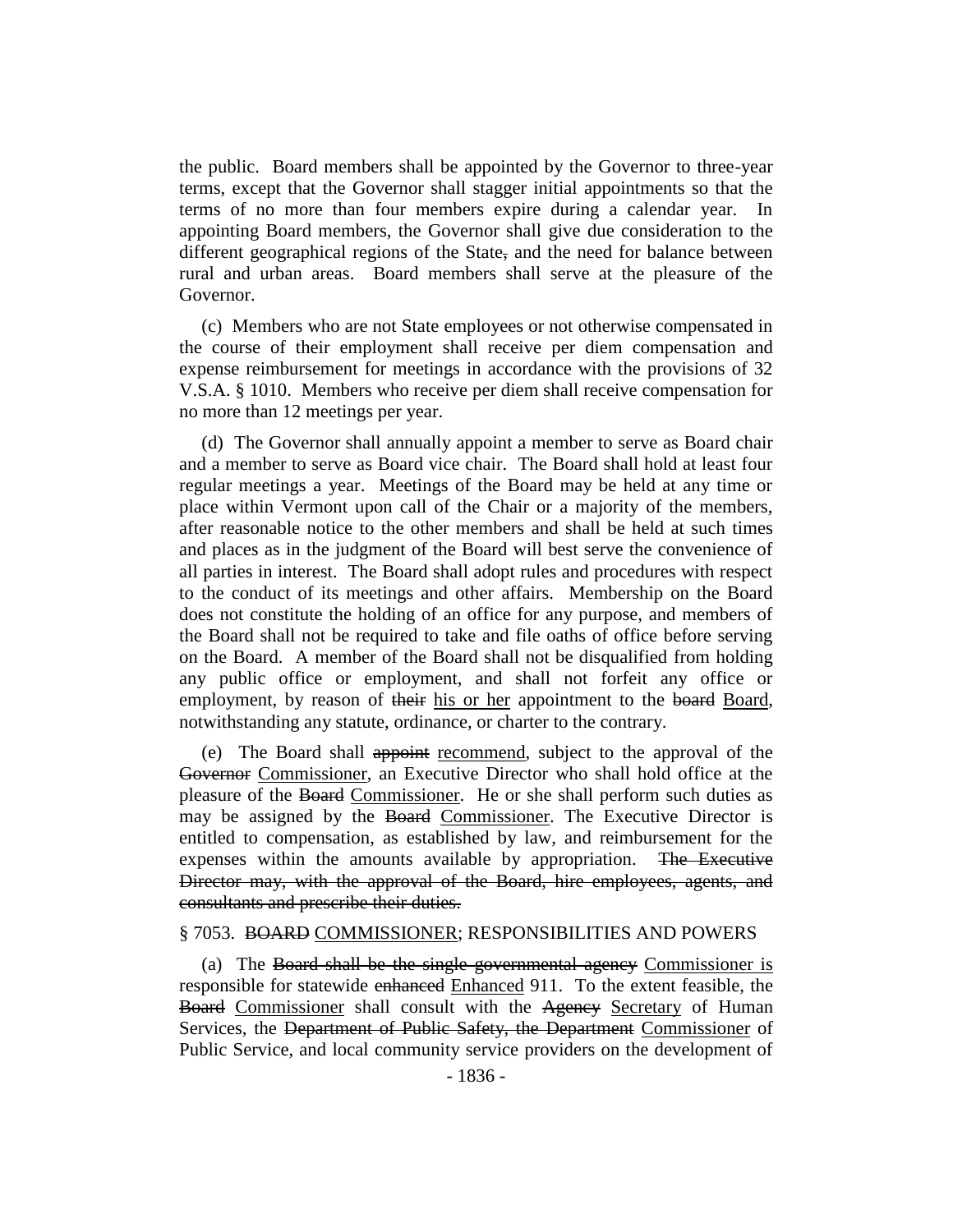policies, system design, standards, and procedures. The Board Commissioner shall develop designs, standards, and procedures and shall adopt rules on the following:

(1) the technical and operational standards for public safety answering points;

(2) the system data base database, standards and procedures for developing and maintaining the data base database. The system data base database shall be the property of the Board Department of the Public Safety;

(3) statewide, locatable means of identifying customer location, such as addressing, geo-coding, or other methods of locating the caller; and

(4) standards and procedures to ensure system and data base database security.

 $(b)$   $(d)$  [Repealed.]

 $(e)(b)$  The Board Commissioner is authorized to:

(1) to make or cause to be made studies of any aspect of the enhanced Enhanced 911 system, including service, operations, training, data base database development, and public awareness;

(2) to accept and use in the name of the state State, subject to review and approval by the joint fiscal committee Joint Fiscal Committee, any and all donations or grants, both real and personal, from any governmental unit or public agency or from any institution, person, firm, or corporation, consistent with the rules established by the Board and the purpose or conditions of the donation or grant; and

(3)  $\leftrightarrow$  exercise all powers and conduct such activities as are necessary in carrying out the Board's Commissioner's responsibilities in fulfilling the purposes of this chapter.

 $(f)(c)$  The Board Commissioner shall adopt such rules as are necessary to carry out the purposes of this chapter, including, where appropriate, imposing reasonable fines or sanctions against persons that do not adhere to applicable board rules.

 $(g)$ , (h) [Repealed.]

#### § 7054. FUNDING

(a) The Enhanced 911 Fund is created as a special fund subject to the provisions of 32 V.S.A. chapter 7, subchapter 5. Balances in the Fund on June 30 of each year shall carry forward and shall not revert to the General Fund.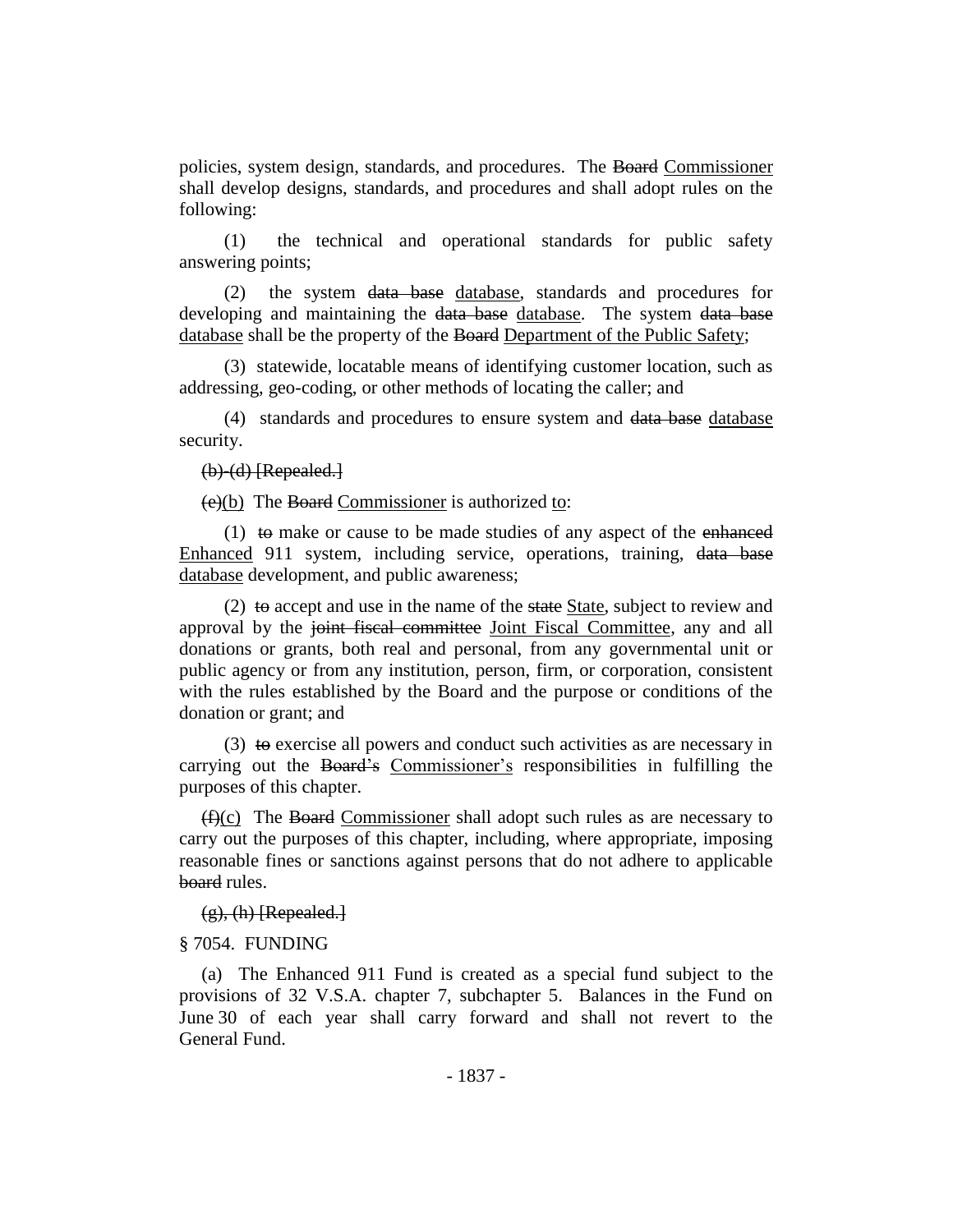(b) The General Assembly shall annually review and approve an amount to be transferred by the universal service fiscal agent to the Enhanced 911 Fund and shall appropriate some or all of that amount for expenditures related to providing Enhanced 911 services.

(c) Into the Enhanced 911 Fund shall be deposited monies transferred from the universal service fiscal agent, any State or federal funds appropriated to the Fund by the General Assembly, any taxes specifically required by law to be deposited into the Fund, and any grants or gifts received by the State for the benefit of the Enhanced 911 system.

(d) Disbursements from the Enhanced 911 Fund shall be made by the State Treasurer on warrants drawn by the Director Commissioner solely for the purposes specified in this chapter. The Director Commissioner may issue such warrants pursuant to contracts or grants.

(e) Disbursements may be made for:

(1) nonrecurring costs, including establishing public safety answering points, purchasing network equipment and software, developing data bases databases, and providing for initial training and public education;

(2) recurring costs, including network access fees and other telephone charges, software, equipment, data base database management and improvement, public education, ongoing training and equipment maintenance;

(3) expenses of the Board and the Department of Public Service Safety incurred under this chapter;

(4) costs solely attributable to statewide public safety answering point operations; and

(5) costs attributable to demonstration projects designed to enhance the delivery of emergency Enhanced 911 and other emergency services.

(f) Disbursements may not be made for:

(1) personnel costs for emergency dispatch answering points;

(2) construction, purchase, renovation, or furnishings for buildings at emergency dispatch points;

(3) two-way radios; and

(4) vehicles and associated equipment.

#### § 7055. TELECOMMUNICATIONS COMPANY COORDINATION

(a) Every telecommunications company under the jurisdiction of the Public Service Board offering access to the public network shall make available, in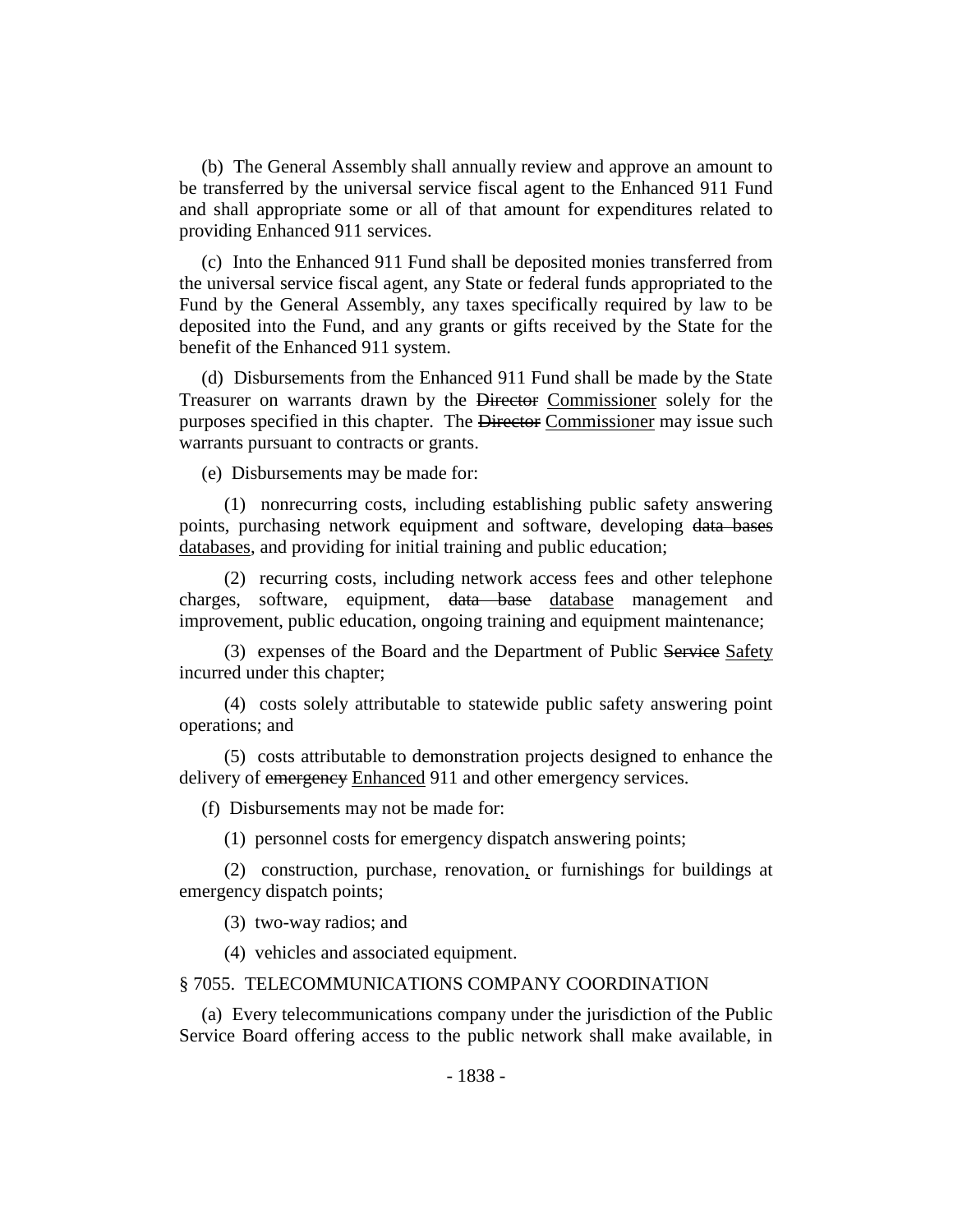accordance with rules adopted by the Public Service Board, the universal emergency telephone number 911 for use by the public in seeking assistance from fire, police, medical, and other emergency service providers through a public safety answering point.

(b) Every local exchange telecommunications provider shall provide the ANI and any other information required by rules adopted under section 7053 of this title chapter to the Board Commissioner, or to any administrator of the Enhanced 911 database, for purposes of maintaining the Enhanced 911 database. Each such provider shall be is responsible for updating the information at a frequency specified by such rules. All persons receiving confidential information under this section, as defined by the Public Service Board, shall use it solely for the purposes of providing emergency Enhanced 911 services, and shall not disclose such confidential information for any other purpose.

(c) Each local exchange telecommunications company, cellular company, and mobile or personal communications service company within the State shall designate a person to coordinate with and provide all relevant information to the E-911 Board Commissioner and the Public Service Board in for carrying out the purposes of the chapter.

(d) Wire line and nonwire cellular carriers certificated to provide service in the state State shall provide ANI signaling which that identifies geographical location as well as cell site address for cellular 911 calls. Personal communications networks and any future mobile or personal communications systems shall also be are also required to identify the location of the caller. The telephone company shall provide ANI signaling which that identifies the name of the carrier and identify the type of service as cellular, mobile, or personal communications as part of the ALI along with a screen message that advises the call answerer to verify the location of the reported emergency. Telecommunication providers of mobile wireless, IP-enabled, and other communication services which that have systems with the capability to send data related to the location of the caller with the call or transmission instead of relying on location data otherwise contained in the ALI database shall provide this data with calls or transmissions for the sole purpose of enabling the emergency Enhanced 911 system to locate an individual seeking emergency services. Location data shall be provided in accordance with relevant national standards for next generation  $9-1-1$  911 technology.

(e) Each local exchange telecommunications provider in the State shall file with the Public Service Board tariffs for each service element necessary for the provision of enhanced Enhanced 911 services. The Public Service Board shall review each company's proposed tariff, and shall ensure that tariffs for each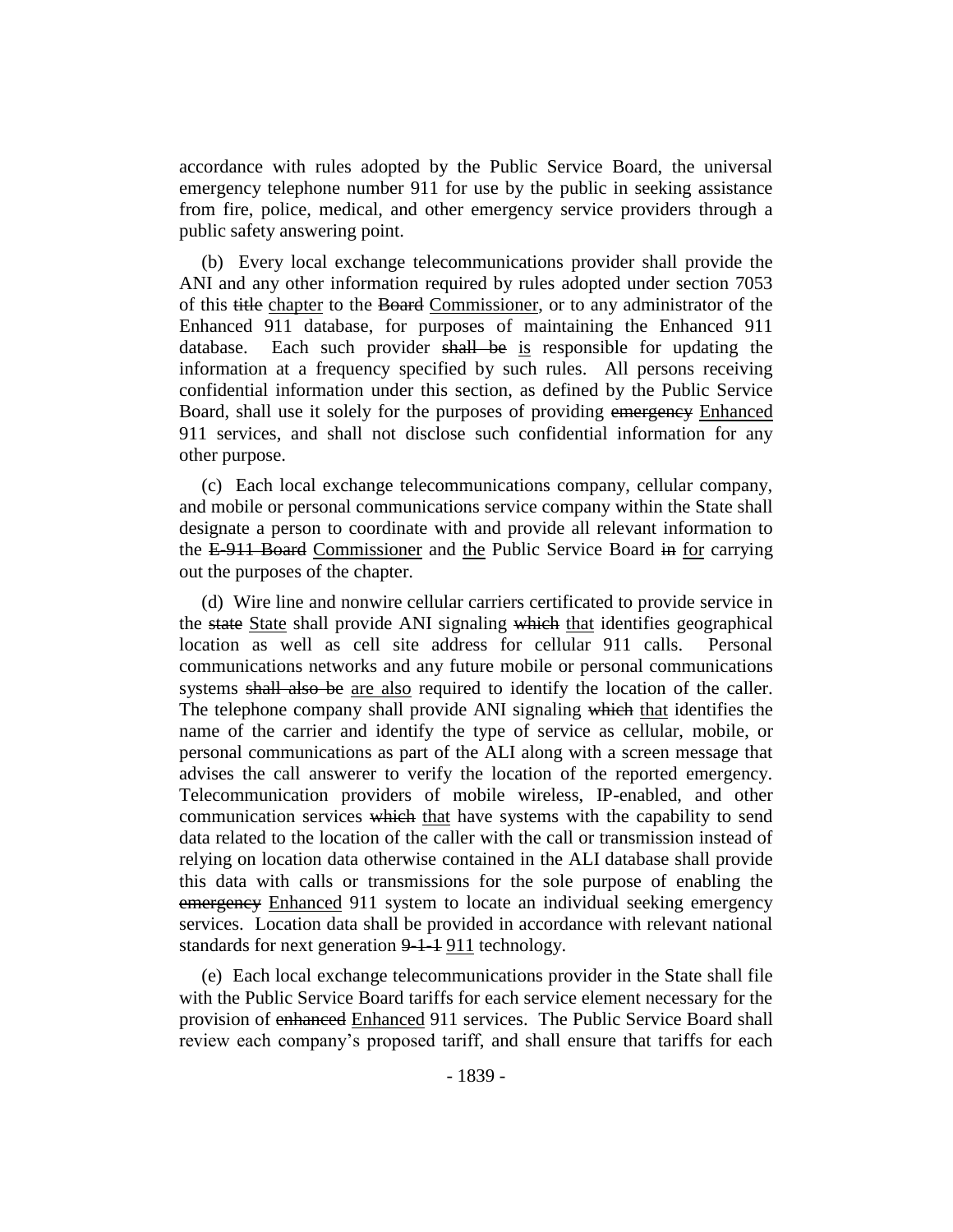necessary basic service element are effective within six months of filing. The Department Commissioner of Public Service, by rule or emergency rule, may establish the basic service elements that each company must provide for in tariffs. Such tariffs must be filed with the Public Service Board within 60 days after the basic service elements are established by the Department Commissioner of Public Service.

#### § 7056. MUNICIPAL COOPERATION; ENHANCED ANI/ALI CAPABILITY

(a) Each municipality, by its legislative body, may participate in the Enhanced 911 system. 3 Municipalities choosing to participate shall identify all building locations and other public and private locations frequented by the public and shall cooperate in the development and maintenance of the necessary databases. The Board Commissioner shall work with municipalities to identify nonmonetary incentives designed to streamline and reduce the administrative burdens imposed by this requirement. Any municipality that changes its system for addresses shall ensure that the modified address system is consistent with the standards established by the Board Commissioner.

(b) After the effective date of this chapter, any municipality that changes its system for addresses shall ensure that the modified address system is consistent with the standards established by the Board Commissioner.

#### (c)-(e) [Repealed.]

#### § 7057. PRIVATELY OWNED TELEPHONE SYSTEMS

Any privately owned telephone system shall provide to those end users the same level of 911 service that other end users receive and shall provide ANI signaling, station identification data, and updates to Enhanced 911 databases under rules adopted by the Board Commissioner. The Board Commissioner may waive the provisions of this section for any privately owned telephone system, provided that in the judgment of the Board Commissioner, the owner of the system is actively engaged in becoming compliant with this section, is likely to comply with this section in a reasonable amount of time, and will do so in accordance with standards and procedures adopted by the Board by rule by the Commissioner.

#### § 7058. PAY TELEPHONES

Each provider or other owner or lessee of a pay station telephone shall permit a caller to dial 911 without first inserting a coin or paying any other charge. The provider or other owner or lessee shall prominently display on each notice advising callers to dial 911 in an emergency and that deposit of a coin is not required.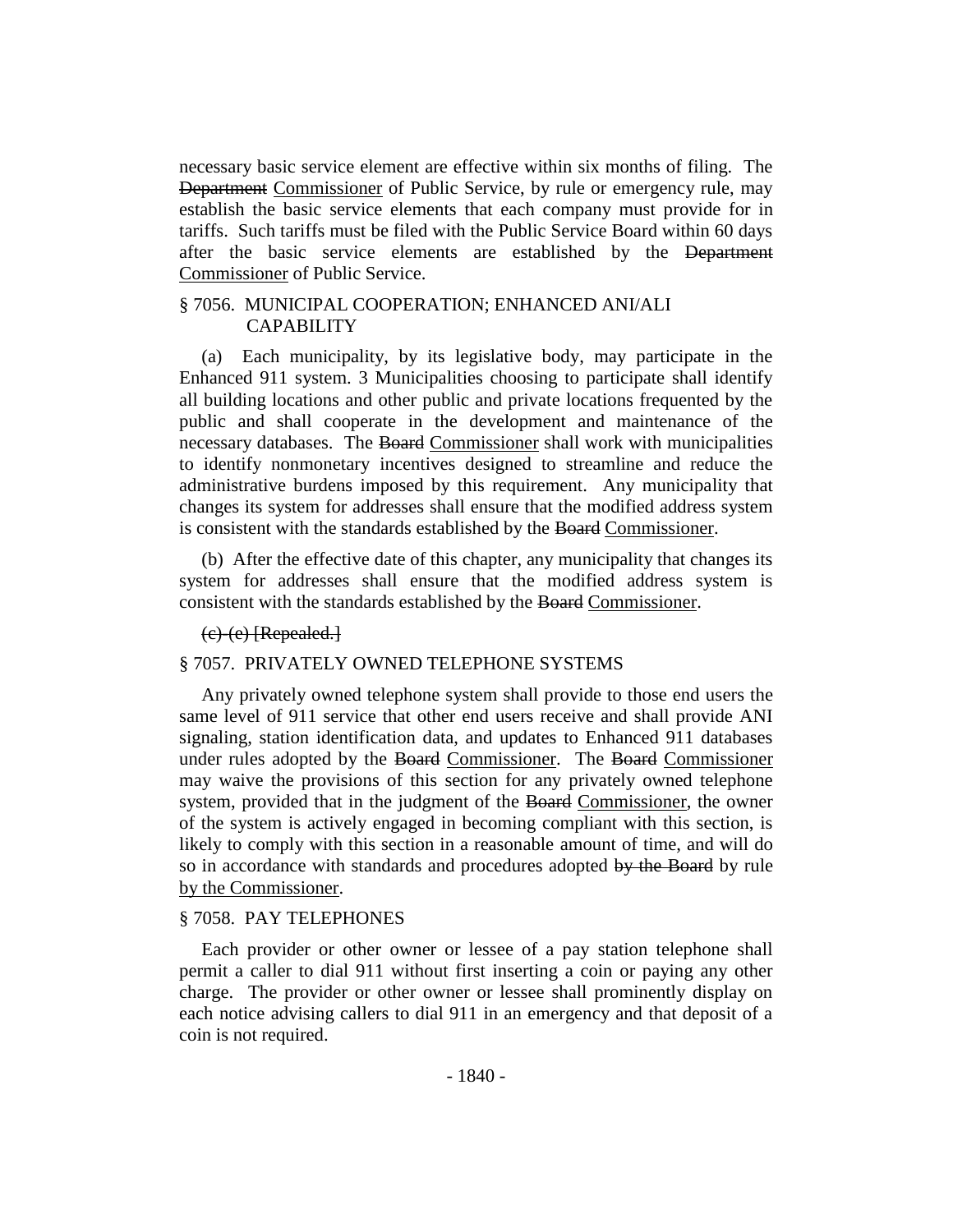#### § 7059. CONFIDENTIALITY OF SYSTEM INFORMATION

(a)(1) A person shall not access, use, or disclose to any other person any individually identifiable information contained in the system database created under subdivision  $7053(a)(4)$  of this title subsection  $7053(a)$  of this chapter, including any customer or user ALI or ANI information, except in accordance with rules adopted by the Board Commissioner and for the purpose of:

(A) responding to emergency calls;

(B) system maintenance and quality control under the direction of the Director:

(C) investigation, by law enforcement personnel, of false or intentionally misleading reports of incidents requiring emergency services;

(D) assisting in the implementation of a statewide emergency notification system;

(E) provision of emergency dispatch services by public safety answering points in other states that are under contract with local law enforcement and emergency response organizations; or

(F) coordinating with state State and local service providers for the provision of emergency dispatch services that serve individuals with a disability, elders, and other populations with special needs.

(2) No person shall A person shall not use customer ALI or ANI information to create special 911 databases for any private purpose or any public purpose unauthorized by this chapter.

(b) Notwithstanding the provisions of subsection (a) of this section to the contrary, customer ALI or ANI information obtained in the course of responding to an emergency call may be included in an incident report prepared by emergency response personnel, in accordance with rules adopted by the Board Commissioner.

(c) Information relating to customer name, address, and any other specific customer information collected, organized, acquired, or held by the board Department of Public Safety, the entity operating a public safety answering point or administering the Enhanced 911 database, or emergency service provider is not public information and is exempt from disclosure under 1 V.S.A. chapter 5, subchapter 3 public inspection and copying under the Public Records Act.

(d) If a municipality has adopted conventional street addressing for Enhanced 911 addressing purposes, the municipality shall ensure that an individual who so requests will not have his or her street address and name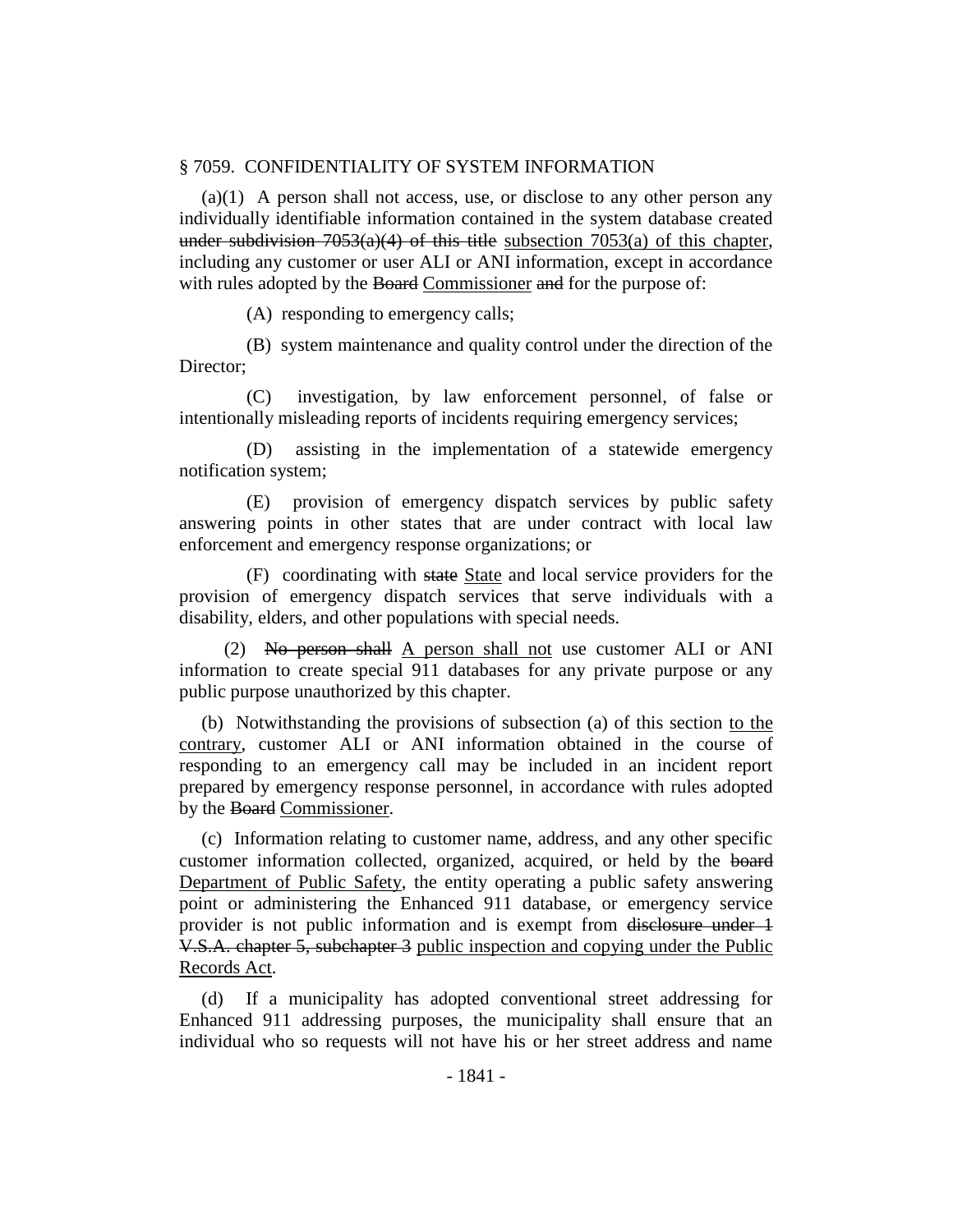linked in a municipal public record, but the individual shall be required to provide a mailing address. The request required by this subsection shall be in writing and shall be filed with the municipal clerk. Requests under this subsection shall be confidential and exempt from public inspection and copying under the Public Records Act. A form shall be prepared by the Board Commissioner and made generally available to the public by which the confidentiality option established by this subsection may be exercised.

(e) Notwithstanding any provision of law to the contrary, no person acting on behalf of the State of Vermont or any political subdivision of the state State shall require an individual to disclose his or her Enhanced 911 address, provided that the individual furnishes his or her alternative mailing address.

#### § 7060. LIMITATION OF LIABILITY

No person shall A person shall not be liable in any suit for civil damages who if he or she in good faith receives, develops, collects, or processes information for the Enhanced 911 database or develops, designs, adopts, establishes, installs, participates in, implements, maintains, or provides access to telephone, mobile, or IP-enabled service for the purpose of helping persons obtain emergency assistance in accordance with this chapter unless such action constitutes gross negligence or an intentional tort. In addition, no provider of telephone, mobile, or other IP-enabled service or a provider's respective employees, directors, officers, assigns, affiliates, or agents shall be liable for civil damages in connection with the release of customer information to any governmental entity, including any public safety answering point, as required under this chapter.

\* \* \* Communications Union Districts \* \* \*

Sec. 20. 30 V.S.A. chapter 82 is added to read:

#### CHAPTER 82. COMMUNICATIONS UNION DISTRICT

#### § 3051. FORMATION

(a) Two or more towns and cities may elect to form a communications union district for the delivery of communications services and the operation of a communications plant, which district shall be a body politic and corporate.

(b) A town or city electing to form a district under this chapter shall submit to the eligible voters of such municipality a proposition in substantially the following form: "Shall the Town of \_\_\_\_\_\_\_\_\_\_\_\_ enter into a communications union district to be known as \_\_\_\_\_\_\_\_\_\_\_\_\_\_\_\_, under the provisions of Chapter 82 of Title 30, Vermont Statutes Annotated?" at an annual or special meeting of such town or city.

- 1842 - (c) Additional towns or cities may be admitted to the district in the manner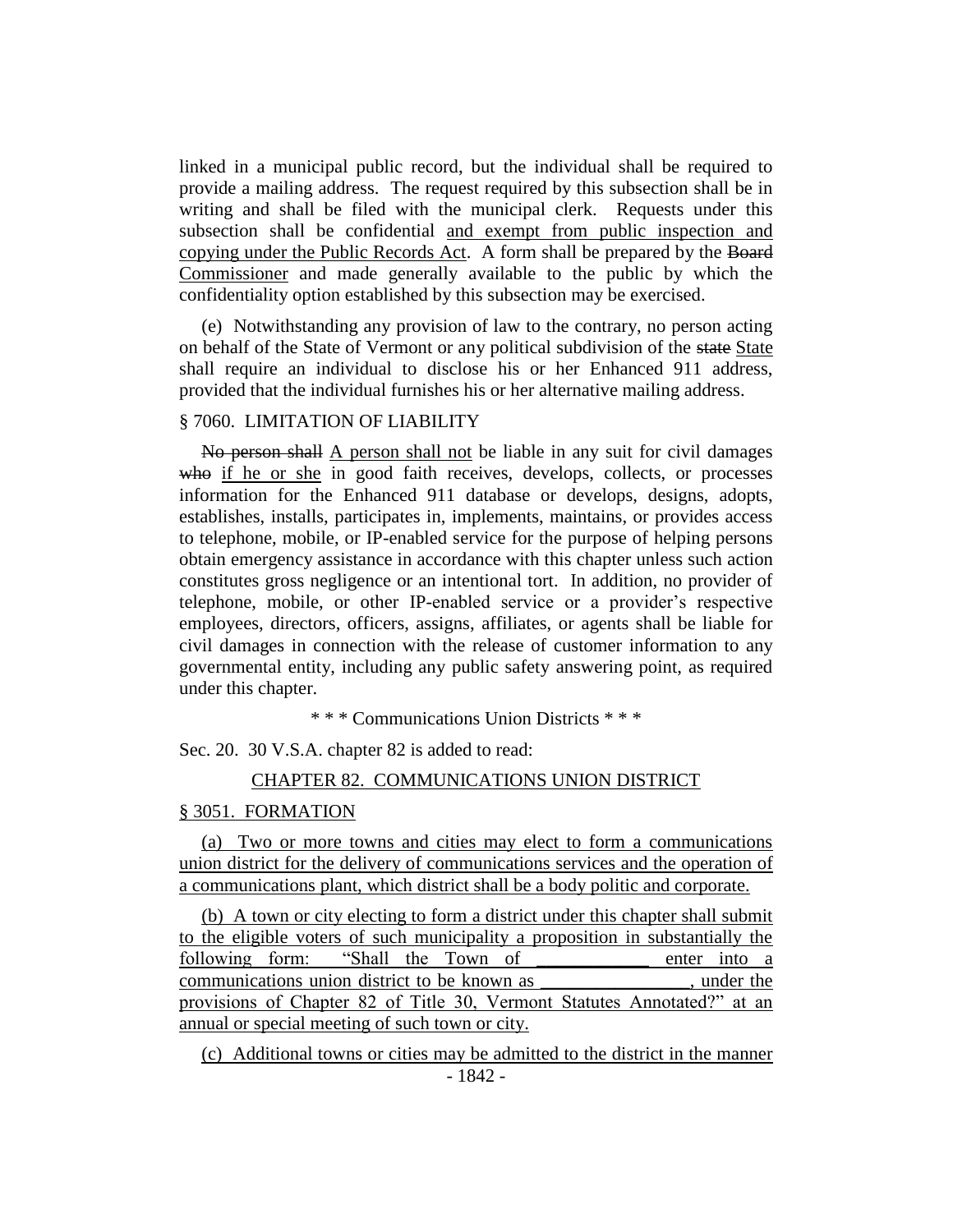#### provided in section 3082 of this chapter.

#### (d) As used in this chapter:

(1) "Communications plant" means any and all parts of any communications system owned by the district, whether using wires, cables, fiber optics, wireless, other technologies, or a combination thereof, and used for the purpose of transporting or storing information, in whatever forms, directions, and media, together with any improvements thereto hereafter constructed or acquired, and all other facilities, equipment, and appurtenances necessary or appropriate to such system. However, the term "communications plant" and any regulatory implications or any restrictions under this chapter regarding a "communications plant" shall not apply to facilities or portions of any communications facilities intended for use by, and solely used by, a district member and its own officers and employees in the operation of municipal departments or systems of which such communications are merely an ancillary component.

(2) "Communications union district" or "district" means a communications union district formed under this chapter.

(3) "District member" or "member municipality" means a town or city that elects to form a communications union district under this chapter.

(4) "Governing board" or "board" means the governing board of the communications union district as established under this chapter.

#### § 3052. DISTRICT COMPOSITION

A district formed under this chapter shall be composed of and include all of the lands and residents within a member municipality, and any other town or city subsequently admitted to the district as provided in this chapter except for those towns and cities that withdraw as provided in this chapter. Registered voters in each member municipality are eligible to vote in all district meetings, but only district member representatives are eligible to vote in meetings of the district's governing board.

#### § 3053. CREATION; DURATION; NONCONTESTABILITY

(a) Following the organizational meeting called for in section 3060 of this chapter, the district's governing board shall cause to be filed with the Office of the Secretary of State a certificate attesting to the vote conducted under subsection 3051(b) of this chapter.

(b) A district formed under this chapter shall continue as a body politic and corporate unless and until dissolved according to the procedures set forth in this chapter.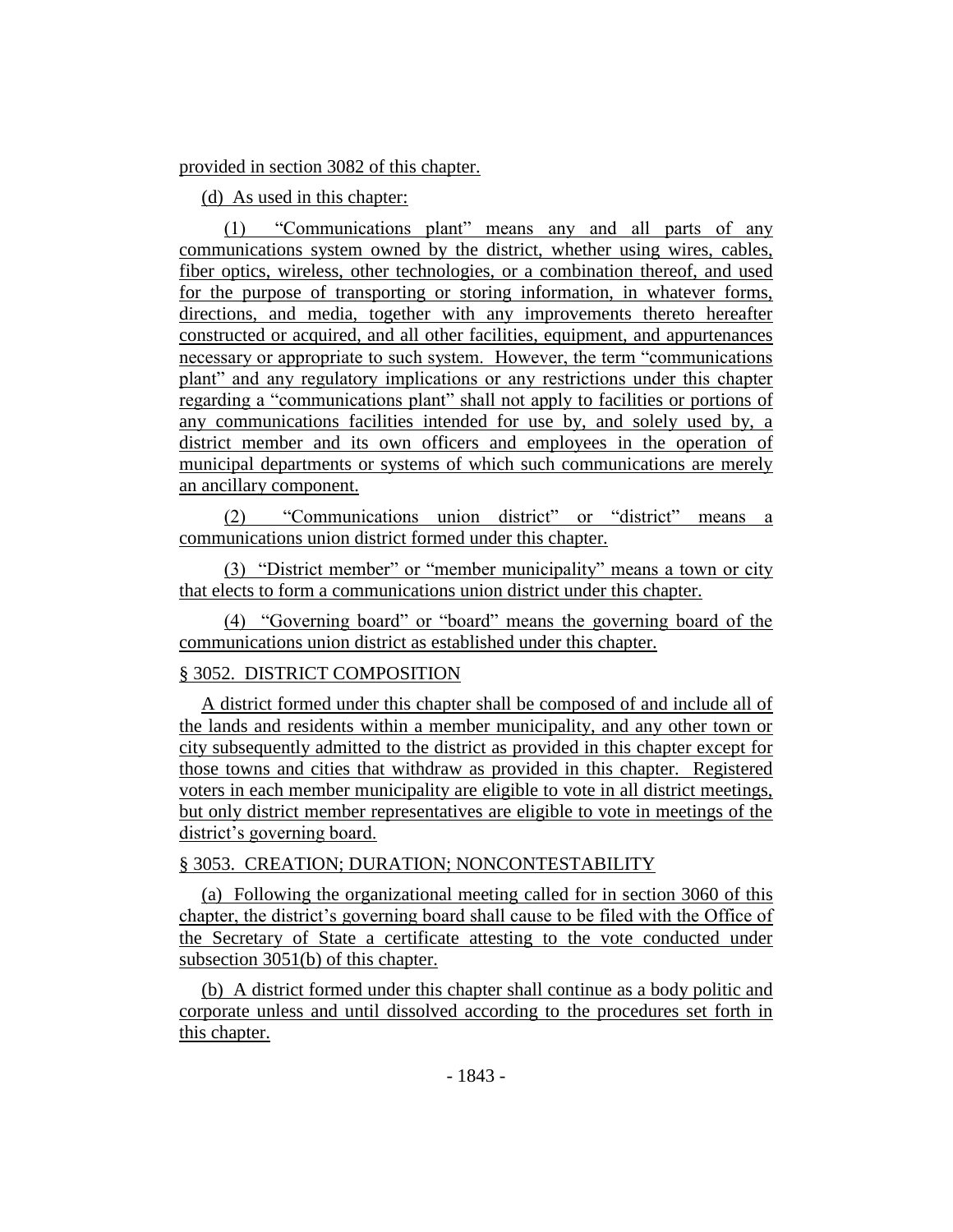(c) An action shall not be brought directly or indirectly challenging, questioning, or in any manner contesting the legality of the formation, or the existence as a body corporate and politic of any communications union district created under this chapter after six months from the date of the recording in the Office of the Secretary of State of the certificate required by subsection (a) of this section. An action shall not be brought directly or indirectly challenging, questioning, or in any manner contesting the legality or validity of any bonds issued to defray costs of communications plant improvements approved by the board, after six months from the date upon which the board voted affirmatively to issue such bonds. This section shall be liberally construed to effect the legislative purpose to validate and make certain the legal existence of all communications union districts in this State and the validity of bonds issued or authorized for communications plant improvements, and to bar every remedy therefor notwithstanding any defects or irregularities, jurisdictional or otherwise, after expiration of the six-month period. The provisions of this subsection shall also pertain to financial contracts directly related to the district's bonding authority.

(d) To the extent a district constructs communications infrastructure with the intent of providing communications services, the district shall ensure that any and all losses from these services, or in the event these services are abandoned or curtailed, any and all costs associated with the investment in communications infrastructure, are not borne by the taxpayers of district members.

#### § 3054. DISTRICT POWERS

(a) In addition to the powers enumerated in 24 V.S.A. § 4866, and, subject to the limitations and restrictions set forth in section 3056 of this chapter, a district created under this chapter shall have the power to:

(1) operate, cause to be operated, or contract for the construction, ownership, management, financing, and operation of a communications plant for the delivery of communications services, as provided in 24 V.S.A. chapter 54, and all enactments supplementary and amendatory thereto;

(2) purchase, sell, lease, own, acquire, convey, mortgage, improve, and use real and personal property in connection with its purpose;

(3) hire and fix the compensation and terms of employment of employees;

(4) sue and be sued;

(5) enter into contracts for any term or duration;

(6) contract with architects, engineers, financial and legal consultants,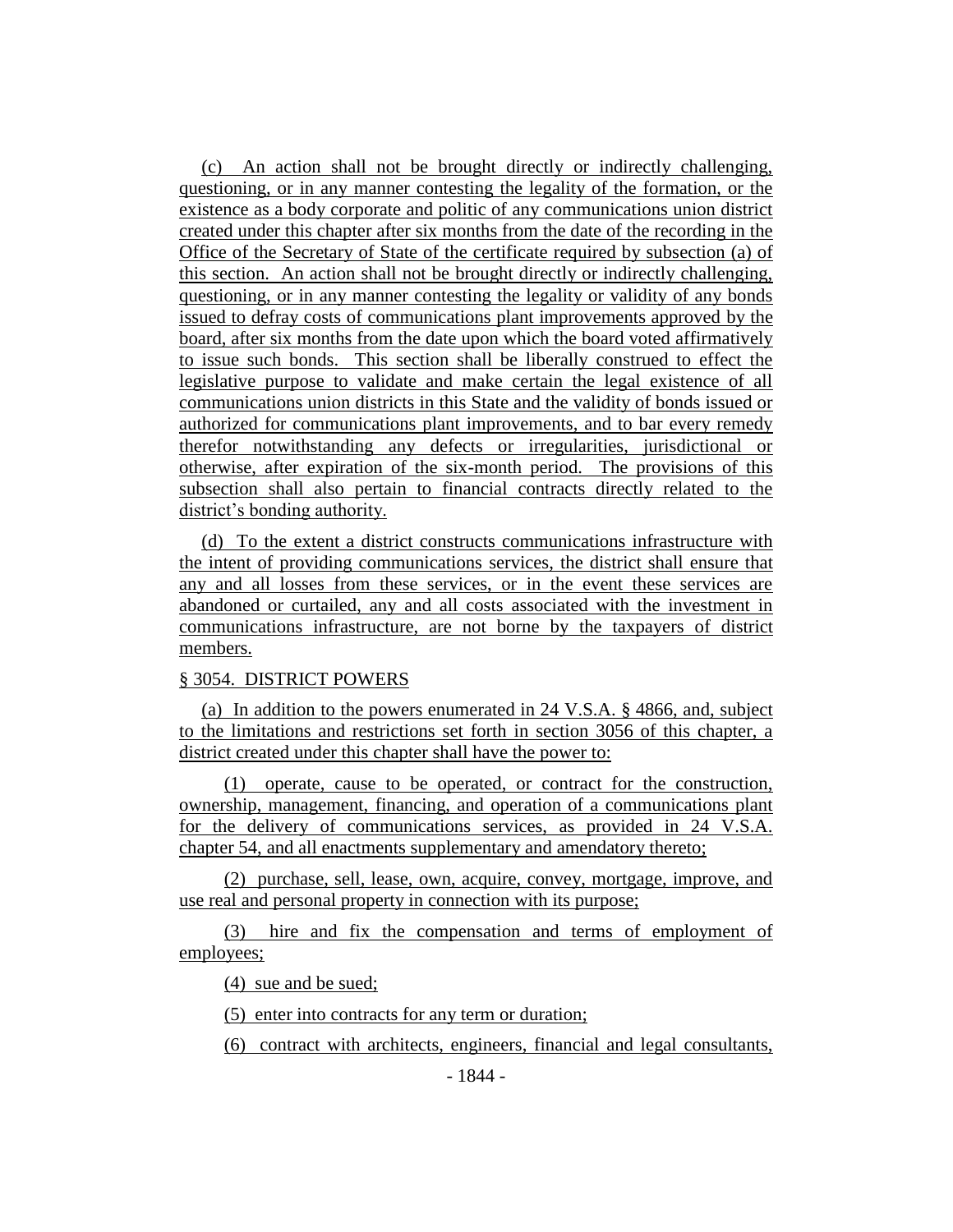and others for professional services;

(7) contract with individuals, corporations, associations, authorities, and agencies for services and property, including the assumption of the liabilities and assets thereof;

(8) provide communications services for its members, the inhabitants thereof, and the businesses therein, and for such others as its facilities and obligations may allow, and further provided such service is not extended to a location in a municipality that is not contiguous with the town limits of a member district and that does not have access to broadband service from another provider;

(9) contract with the State of Vermont, the United States of America, or any subdivision or agency thereof for services, assistance, and joint ventures;

(10) contract with any municipality for the services of any officers or employees of that municipality useful to it;

(11) promote cooperative arrangements and coordinated action among its members and other public and private entities;

(12) make recommendations for review and action to its members and other public agencies which perform functions within the region in which its members are located;

(13) exercise any other powers which are necessary or desirable for dealing with communications matters of mutual concern and that are exercised or are capable of exercise by any of its members;

(14) enter into financing agreements as provided by 24 V.S.A. § 1789 and chapter 53, subchapter 2, or other provisions of law authorizing the pledge of net revenue, or alternative means of financing capital improvements and operations;

(15) establish a budget to provide for the funding thereof out of general revenue of the district;

(16) appropriate and expend monies;

(17) establish sinking and reserve funds for retiring and securing its obligations;

(18) establish capital reserve funds and make appropriations thereto for communications plant improvements and the financing thereof;

(19) enact and enforce any and all necessary or desirable bylaws for the orderly conduct of its affairs for carrying out its communications purpose and for protection of its communications property;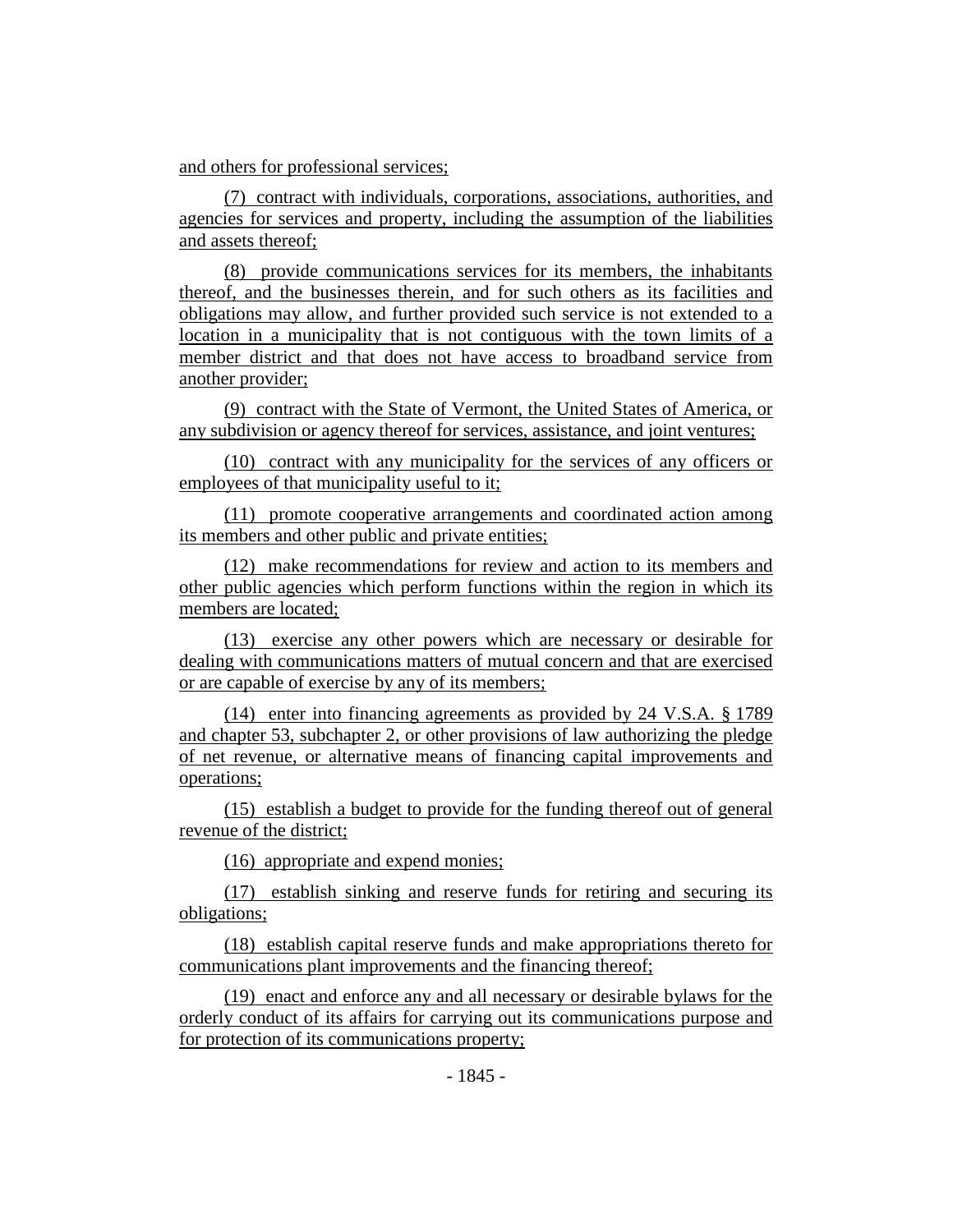(20) solicit, accept, and administer gifts, grants, and bequests in trust or otherwise for its purpose;

(21) exercise all powers incident to a public corporation;

(22) adopt a name under which it shall be known and shall conduct business; and

(23) establish an effective date of its creation.

(b) Before a district may sell any service using a communications plant subject to Public Service Board jurisdiction and for which a certificate of public good is required under chapter 5 or 13 of this title, it shall obtain a certificate of public good for such service. Each such certificate of public good shall be nonexclusive and shall not contain terms or conditions more favorable than those imposed on existing certificate holders authorized to serve the municipality.

#### § 3055. COMMUNICATIONS PLANT; SITES

Each member shall make available for lease to the district one or more sites for a communications plant or components thereof within such member municipality.

#### § 3056. LIMITATIONS; TAXES; INDEBTEDNESS

(a) Notwithstanding any grant of authority in this chapter to the contrary, a district shall not accept funds generated by a member's taxing or assessment power.

(b) Notwithstanding any grant of authority in this chapter to the contrary, a district shall not have the power to levy, assess, apportion, or collect any tax upon property within the district, nor upon any of its members, without specific authorization of the General Assembly.

(c) Notwithstanding any grant of authority in this chapter to the contrary, every issue of a district's notes and bonds shall be general obligations of the district payable only out of any revenues or monies of the district.

#### § 3057. BOARD AUTHORITY

The legislative power and authority of a district and the administration and the general supervision of all fiscal, prudential, and governmental affairs thereof shall be vested in a legislative body known as the governing board, except as specifically provided otherwise in this chapter.

#### § 3058. BOARD COMPOSITION

The district governing board shall be composed of one representative from each member and one or more alternates to serve in the absence of the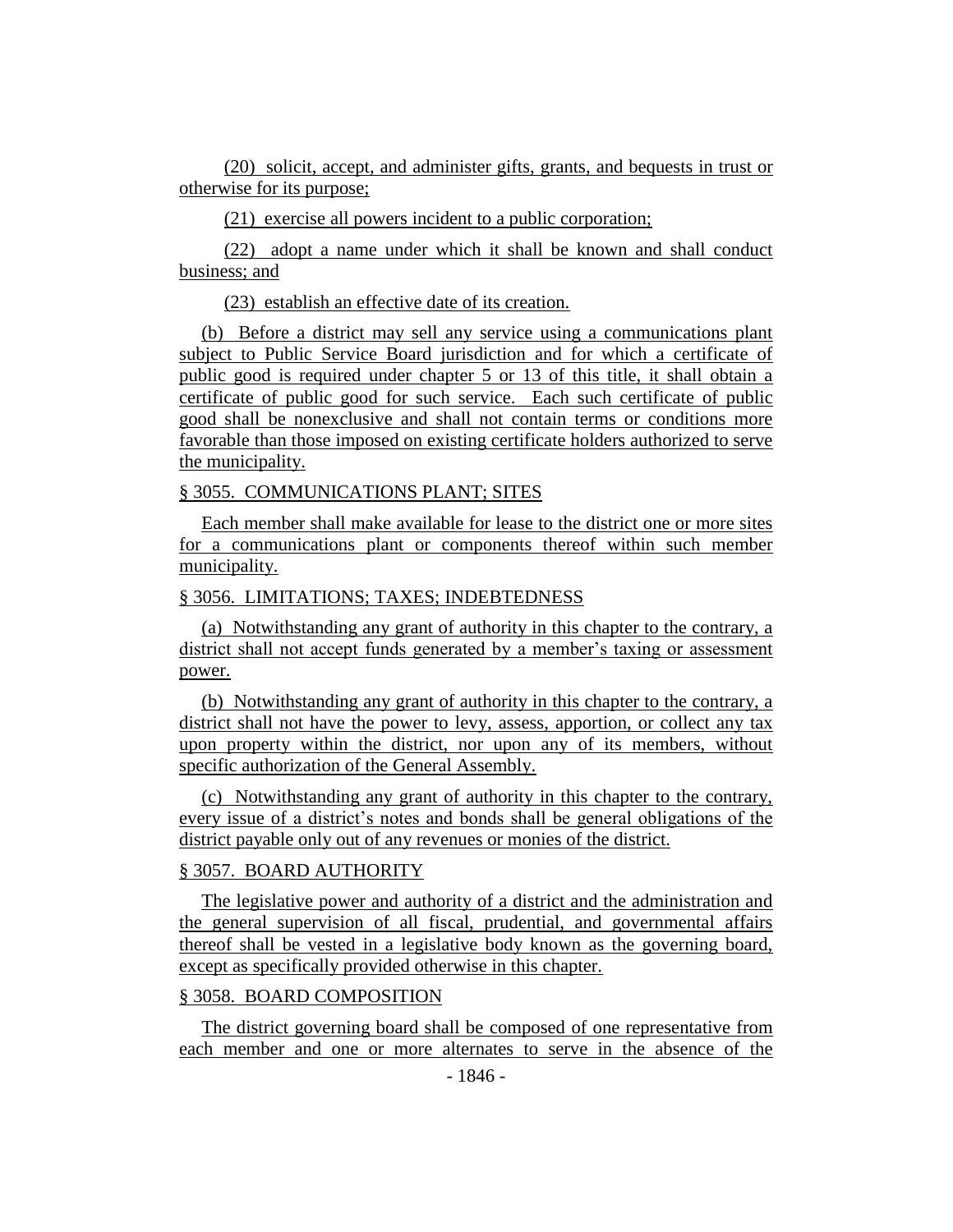#### designated representative.

#### § 3059. APPOINTMENT

Annually on or before the last Monday in April commencing in the year following the effective date of the district's creation, the legislative body of each member shall appoint a representative and one or more alternates to the governing board for one-year terms. Appointments of representatives and alternates shall be in writing, signed by the chair of the legislative body of the appointing member, and presented to the clerk of the district. The legislative body of a member, by majority vote, may replace its appointed representative or alternate at any time and shall promptly notify the district clerk of such replacement.

#### § 3060. ORGANIZATIONAL MEETING

Annually, on the second Tuesday in May following the appointments contemplated in section 3059 of this chapter, the board shall hold its organizational meeting. At such meeting, the board shall elect from among its appointed representatives a chair and a vice chair, each of whom shall hold office for one year and until his or her successor is duly elected.

#### § 3061. QUORUM

For the purpose of transacting business, the presence of delegates or alternates representing more than 50 percent of district members shall constitute a quorum. However, a smaller number may adjourn to another date. Any action adopted by a majority of the votes cast at a meeting of the board at which a quorum is present shall be the action of the board, except as otherwise provided in this chapter.

#### § 3062. VOTING

Each district member's delegation shall be entitled to cast one vote.

#### § 3063. TERM

Unless replaced in the manner provided in section 3059 of this chapter, a representative on the governing board shall hold office until his or her successor is duly appointed. Any representative or alternate may be reappointed to successive terms without limit.

#### § 3064. VACANCY

Any vacancy on the board shall be filled within 30 days after such vacancy occurs by appointment by the authority which appointed the representative or alternate whose position has become vacant. An appointee to a vacancy shall serve until the expiration of the term of the representative or alternate to whose position the appointment was made and may thereafter be reappointed.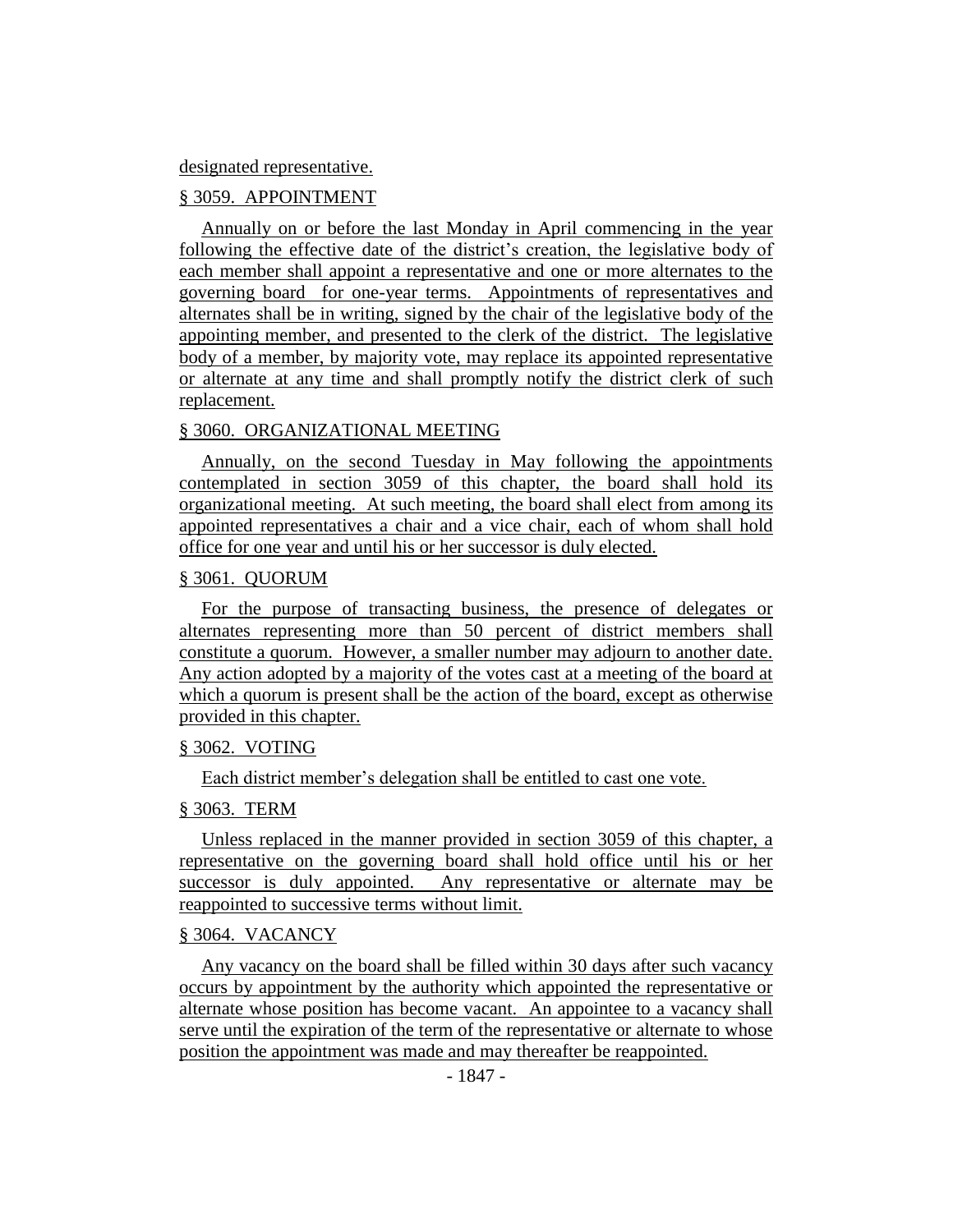#### § 3065. RULES OF PROCEDURE

Except as otherwise provided by law, or as may be agreed upon by the board, Robert's Rules of Order shall govern at all meetings.

#### § 3066. COMPENSATION OF REPRESENTATIVES

Each district member may reimburse its representative to the governing board for expenses as it determines reasonable, except as provided in section 3072 of this chapter with respect to district officers.

#### § 3067. OFFICERS; BOND

(a) The officers of the district shall be the chair and the vice chair of the board, the clerk of the district, and the treasurer of the district. Prior to assuming their offices, officers may be required to post bond in such amounts as shall be determined by resolution of the board. The cost of such bond shall be borne by the district.

(b) The chair shall preside at all meetings of the board and shall make and sign all contracts on behalf of the district upon approval by the board. The chair shall perform all duties incident to the position and office as required by the general laws of the State.

(c) During the absence of or inability of the chair to render or perform his or her duties or exercise his or her powers, the same shall be performed and exercised by the vice chair and when so acting, the vice chair shall have all the powers and be subject to all the responsibilities hereby given to or imposed upon the chair.

(d) During the absence or inability of the vice chair to render or perform his or her duties or exercise his or her powers, the board shall elect from among its membership an acting vice chair who shall have the powers and be subject to all the responsibilities hereby given or imposed upon the vice chair.

(e) Upon the death, disability, resignation, or removal of the chair or vice chair, the board shall forthwith elect a successor to such vacant office until the next annual meeting.

#### § 3068. CLERK

The clerk of the district shall be appointed by the board, and shall serve at its pleasure. The clerk is not required to be a member of the governing board. The clerk shall have the exclusive charge and custody of the records of the district and the seal of the district. The clerk shall record all votes and proceedings of the district, including district and board meetings, and shall prepare and cause to be posted and published all warnings of meetings of such meetings. Following approval by the board, the clerk shall cause the annual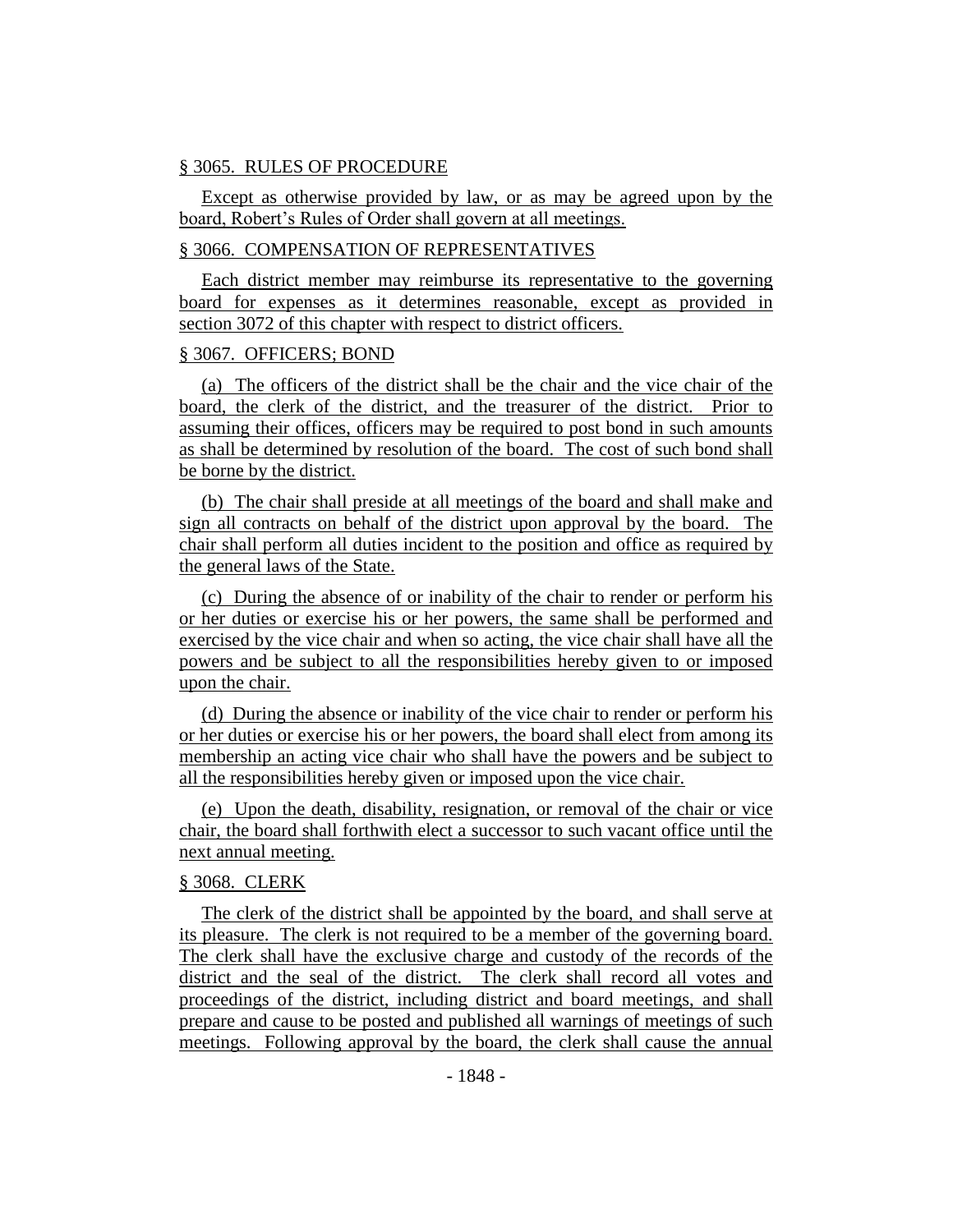report to be distributed to the legislative bodies of the district members. The clerk shall prepare and distribute any other reports required by State law and resolutions or regulations of the board. The clerk shall perform all duties and functions incident to the office of secretary or clerk of a body corporate.

# § 3069. TREASURER

The treasurer of the district shall be appointed by the board, and shall serve at its pleasure. The treasurer shall not be a member of the governing board. The treasurer shall have the exclusive charge and custody of the funds of the district and shall be the disbursing officer of the district. When authorized by the board, the treasurer may sign, make, or endorse in the name of the district all checks and orders for the payment of money and pay out and disburse the same and receipt therefor. The treasurer shall keep a record of every obligation issued and contract entered into by the district and of every payment thereon. The treasurer shall keep correct books of account of all the business and transactions of the district and such other books and accounts as the board may require. The treasurer shall render a statement of the condition of the finances of the district at each regular meeting of the board and at such other times as shall be required of the treasurer. The treasurer shall prepare the annual financial statement and the budget of the district for distribution, upon approval of the board, to the legislative bodies of district members. The treasurer shall do and perform all of the duties appertaining to the office of treasurer of a body politic and corporate. Upon removal or the treasurer's termination from office by virtue of removal or resignation, the treasurer shall immediately pay over to the successor all of the funds belonging to the district and at the same time deliver to the successor all official books and papers.

# § 3070. AUDIT

Once the district becomes operational, the board shall cause an audit of the financial condition of the district to be performed annually by an independent professional accounting firm.

## § 3071. COMMITTEES

The board has authority to establish one or more committees and grant and delegate to them such powers as it deems necessary. Members of an executive committee shall serve staggered terms and shall be board members. Membership on other committees established by the board is not restricted to board members.

## § 3072. COMPENSATION OF OFFICERS

Officers of the district shall be paid from district funds such compensation or reimbursement of expenses, or both, as determined by the board.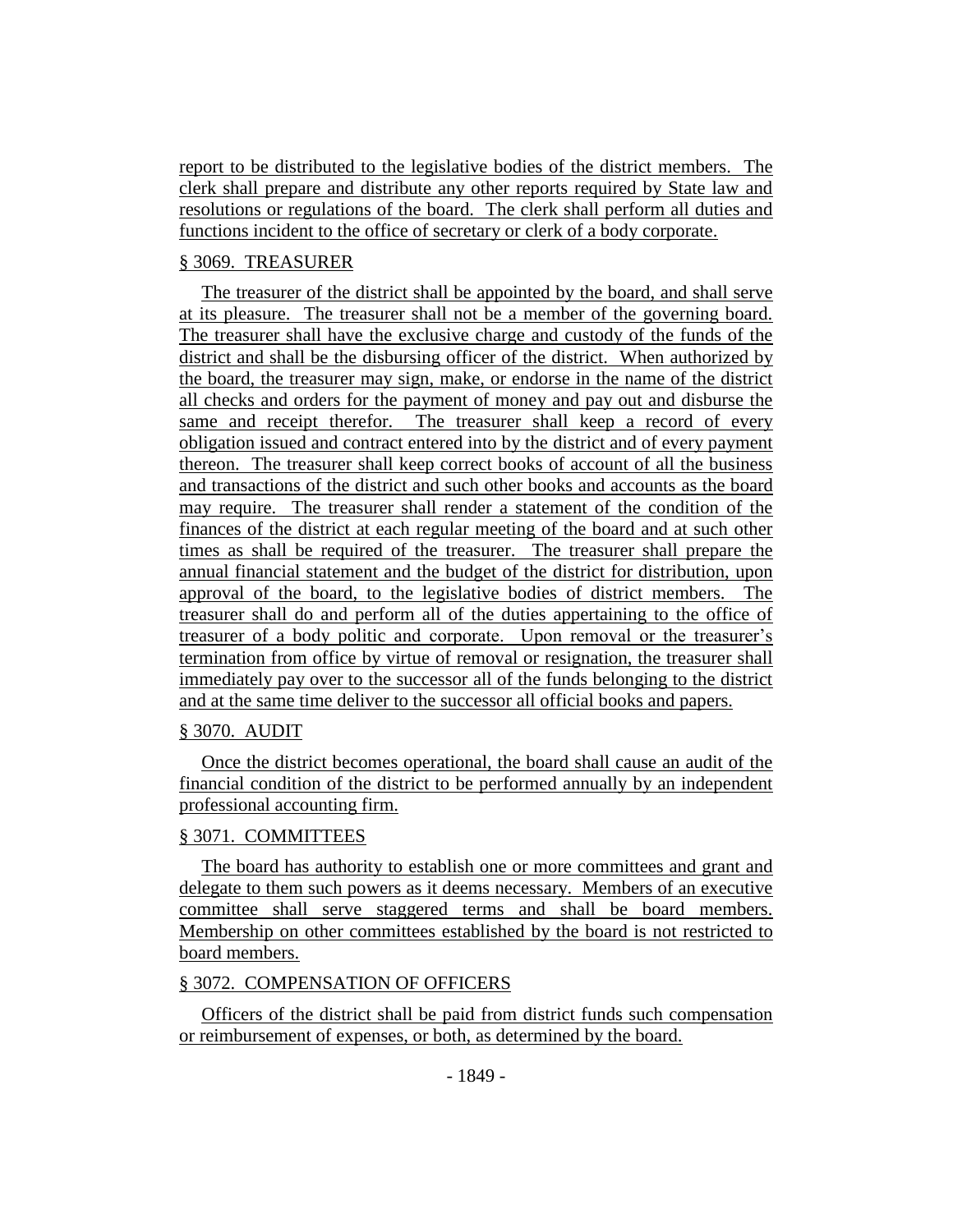## § 3073. RECALL OF OFFICERS

An officer may be removed by a two-thirds' vote of the board whenever, in its judgment, the best interest of the district shall be served.

### § 3074. FISCAL YEAR

The fiscal year of the district shall commence on January 1 and end on December 31 of each year.

### § 3075. BUDGET

(a) Annually, not later than September 15, the board shall approve and cause to be distributed to the legislative body of each district member for review and comment an annual report of its activities, together with a financial statement, a proposed district budget for the next fiscal year, and a forecast presenting anticipated year-end results. The proposed budget shall include reasonably detailed estimates of:

(1) deficits and surpluses from prior fiscal years;

(2) anticipated expenditures for the administration of the district;

(3) anticipated expenditures for the operation and maintenance of any district communications plant;

(4) payments due on obligations, long-term contracts, leases, and financing agreements;

(5) payments due to any sinking funds for the retirement of district obligations;

(6) payments due to any capital or financing reserve funds;

(7) anticipated revenues from all sources; and

(8) such other estimates as the board deems necessary to accomplish its purpose.

(b) Coincident with a regular meeting thereof, the board shall hold a public hearing not later than November 1 of each year to receive comments from the legislative bodies of district members and hear all other interested persons regarding the proposed budget. Notice of such hearing shall be given to the legislative bodies of district members at least 30 days prior to such hearing. The board shall give consideration to all comments received and make such changes to the proposed budget as it deems advisable.

(c) Annually, not later than December 1, the board shall adopt the budget and appropriate the sums it deems necessary to meet its obligations and operate and carry out the district's functions for the next ensuing fiscal year.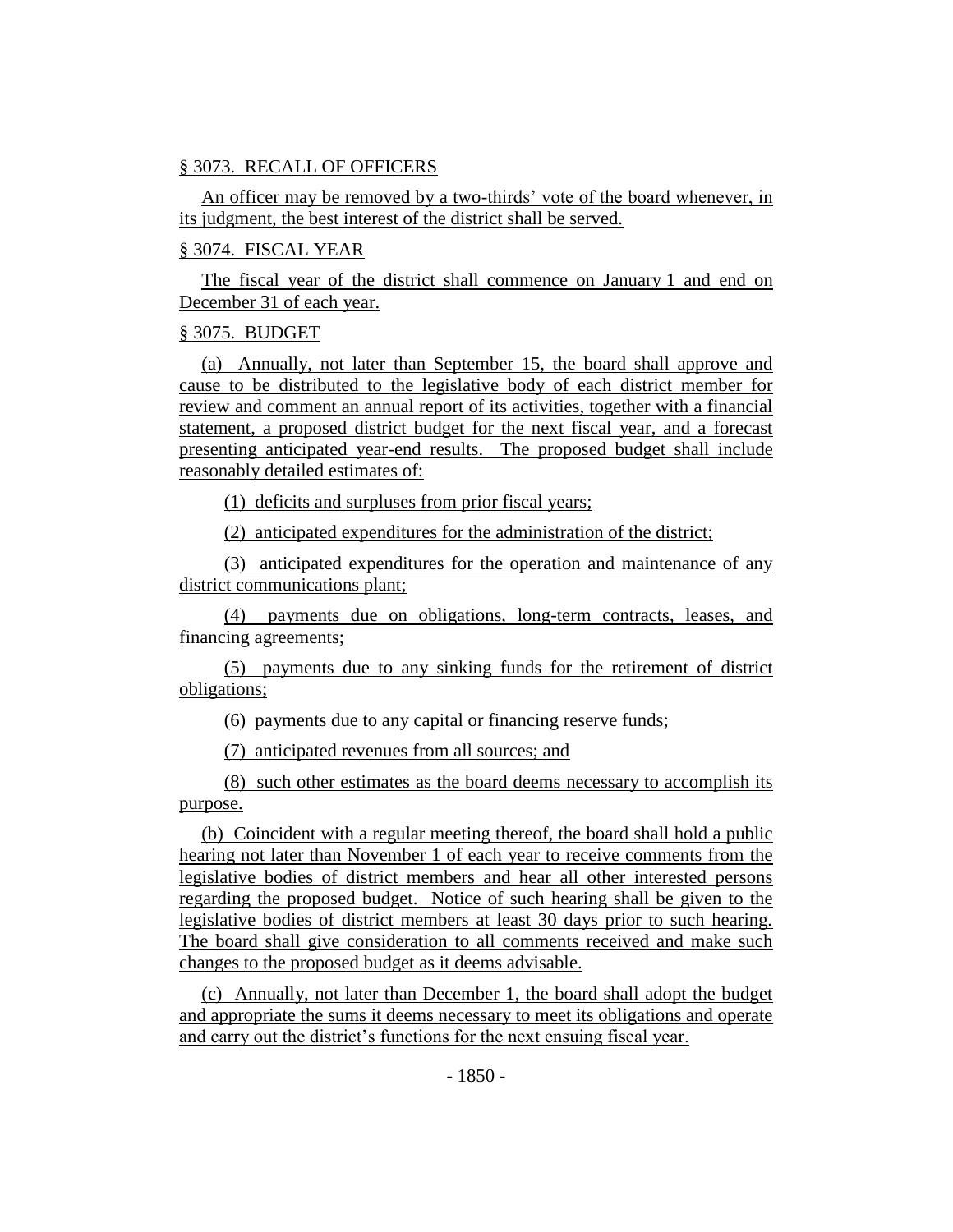(d) Actions or resolutions of the board for the annual appropriations of any year shall not cease to be operative at the end of the fiscal year for which they were adopted. Appropriations made by the board for the various estimates of the budget shall be expended only for such estimates, but by majority vote of the board the budget may be amended from time to time to transfer funds between or among such estimates. Any balance left or unencumbered in any such budget estimate, or the amount of any deficit at the end of the fiscal year, shall be included in and paid out of the operating budget and appropriations in the next fiscal year. All such budget amendments shall be reported by the district treasurer to the legislative bodies of each district member within 14 days of the end of the fiscal year.

(e) Financial statements and audit results shall be delivered to the legislative bodies of each district member within 10 days of delivery to the board.

### § 3076. INDEBTEDNESS

The board may borrow money through the issuance of notes of the district for the purpose of paying current expenses of the district. Such notes shall mature within one year, and may be refunded in the manner provided by law, and shall be payable solely from the district's operating revenues. The governing board may borrow money in anticipation of the receipt of grants-in-aid from any source and any revenues. Such notes shall mature within one year, but may be renewed as provided by general law.

## § 3077. PLEDGE OF REVENUES

(a) When the board, at a regular or special meeting called for such purpose, determines by resolution passed by a vote of a majority of members present and voting that the public interest or necessity demands communications plant improvements, or a long-term contract, and that the cost of the same will be too great to be paid out of the ordinary annual income and revenue of the district, the board may pledge communications plant net revenues and enter into long-term contracts to provide for such improvements. A "long-term contract" means an agreement in which the district incurs direct or conditional obligations for which the costs are too great to be paid out of the ordinary annual income and revenues of the district, in the judgment of the board. It includes an agreement authorized under 24 V.S.A. § 1789, wherein performance by the district is conditioned upon periodic appropriations. The term "communications plant improvements" includes improvements that may be used for the benefit of the public, whether or not publicly owned or operated.

(b) The pledge of communications plant net revenues, and other obligations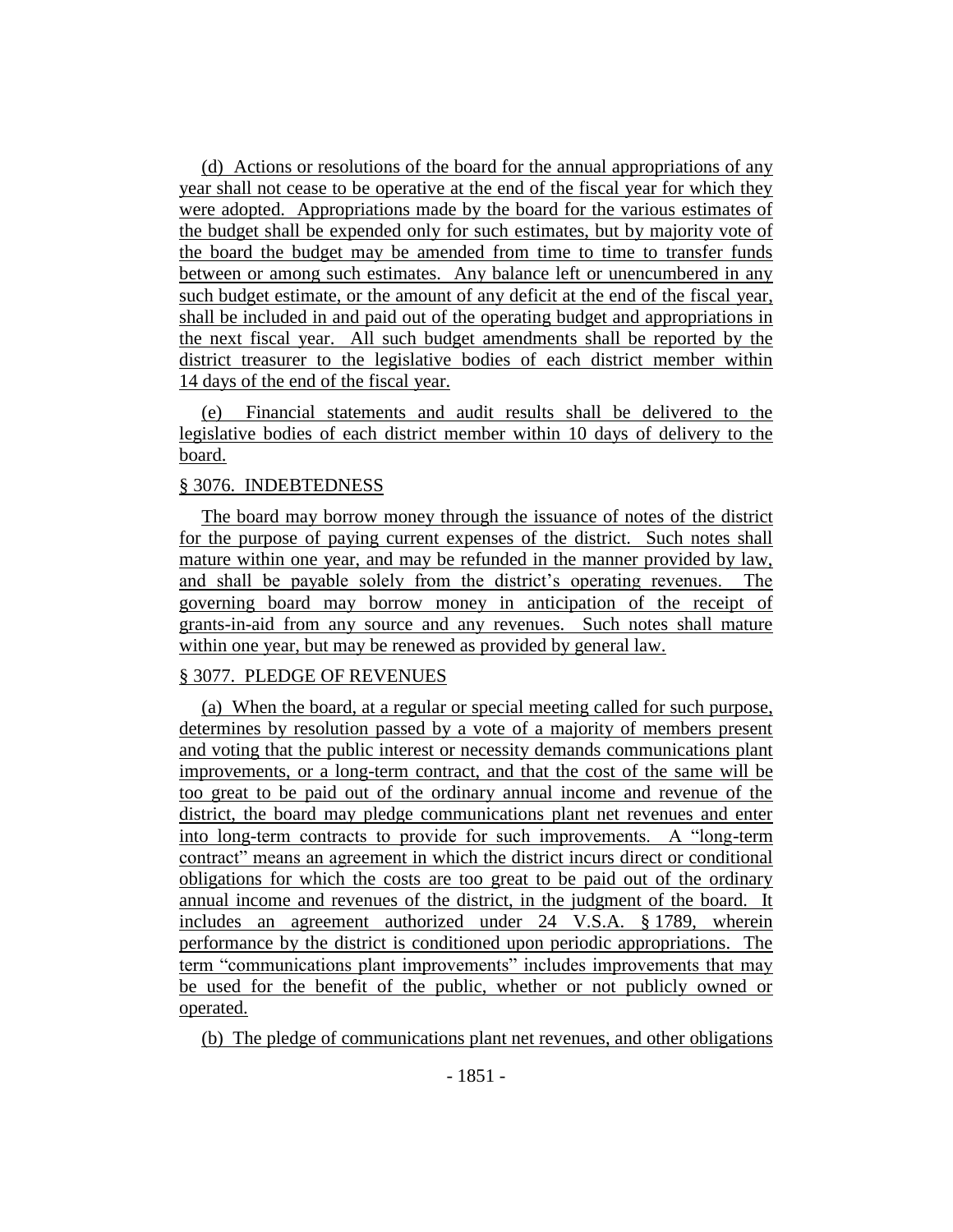allowed by law, may be authorized for any purpose permitted by this chapter, 24 V.S.A. chapter 53, subchapter 2, and chapter 54, or any other applicable statutes. A communications plant is declared to be a project within the meaning of 24 V.S.A. § 1821(4).

# § 3078. SINKING AND RESERVE FUNDS

(a) The board may establish and provide for sinking and reserve funds, however denominated, for the retirement and security of pledges of communications plant net revenue, or for long-term contracts. When so established, such funds shall be kept intact and separate from other monies at the disposal of the district, and shall be accounted for as a pledged asset for the purpose of retiring or securing such obligations or contracts. The cost of payments to any sinking or reserve fund shall be included in the annual budget of the district.

(b) The board shall establish and provide for a capital reserve fund to pay for communications plant improvements, replacement of worn out buildings and equipment, and planned and unplanned major repairs in furtherance of the purpose for which the district was created. Any such capital reserve fund shall be kept in a separate account and invested as are other public funds and shall be expended for such purposes for which established. The cost of payments to any capital reserve fund shall be included in the annual budget of the district.

## § 3079. SERVICE FEES

The board may from time to time establish and adjust service, subscription, access, and utility fees for the purpose of generating revenues from the operation of its communications plant.

## § 3080. SPECIAL MEETINGS

(a) The board may call a special meeting of the district when it deems it necessary or prudent to do so and shall call a special meeting of the district when action by the voters is necessary under this chapter. In addition, the board shall call a special meeting upon receipt of a petition signed by at least five percent of the registered voters within the district, or upon request of at least 25 percent of district members evidenced by formal resolutions of the legislative bodies of such members or by petitions signed by at least five percent of the member's registered voters. The board may rescind the call of a special meeting called by it but not a special meeting called as provided in this subsection. The board may schedule the date of such special meetings to coincide with the date of annual municipal meetings, primary elections, general elections, or similar meetings when the electorate within the district members will be voting on other matters.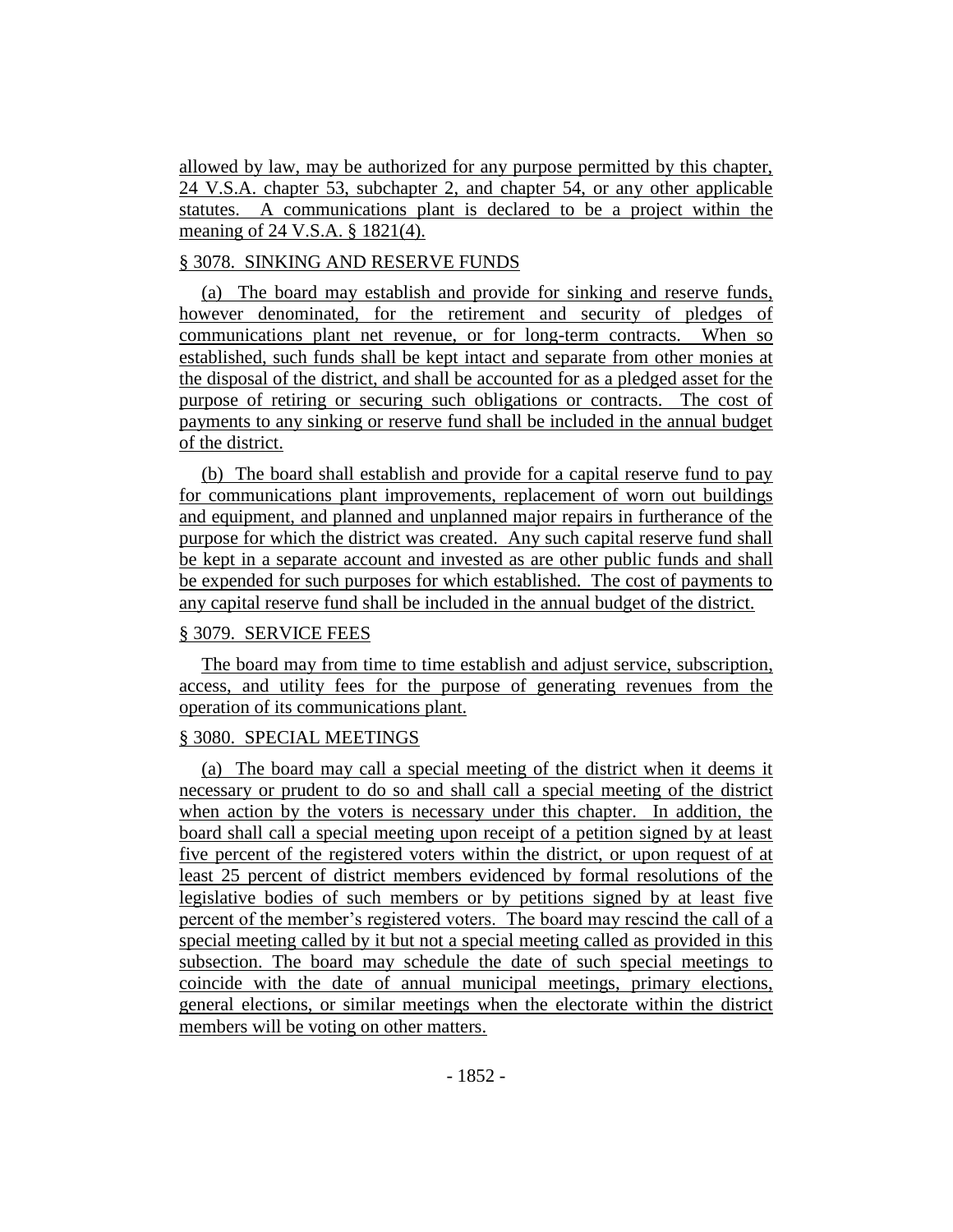(b) At any special meeting of the district, voters of each district member shall cast their ballots at such polling places within the municipality of their residence as shall be determined by the board of the district in cooperation with the boards of civil authority of each district member.

(c) Not less than three nor more than 14 days prior to any special meeting, at least one public hearing shall be held by the board at which time the issues under consideration shall be presented and comments received. Notice of such public hearing shall include the publication of a warning in a newspaper of general circulation in the district at least once a week, on the same day of the week, for three consecutive weeks, the last publication not less than five nor more than 10 days before the public hearing. Such notice may be included in the warning called for in subsection (d) of this section.

(d) The board shall warn a special meeting by filing a notice with the clerk of each district member and by posting a notice in at least five public places in each municipality in the district not less than 30 nor more than 40 days before the meeting. In addition, the warning shall be published in a newspaper of general circulation in the district once a week on the same day of the week for three consecutive weeks before the meeting, the last publication to be not less than five nor more than 10 days before the meeting.

(e) The original warning of any special meeting of the district shall be signed by a majority of the board and shall be filed with the clerk before being posted.

(f) The posted and published warning notification shall include the date, time, place, and nature of the meeting. It shall, by separate articles, specifically indicate the business to be transacted and the questions to be voted upon.

(g) The Australian ballot system shall be used at all special meetings of the district when voting is to take place. Ballots shall be commingled and counted under the supervision of the district clerk.

(h) All legal voters of the district members shall be legal voters of the district. The district members shall post and revise checklists in the same manner as for municipal meetings prior to any district meeting at which there will be voting.

(i) At all special meetings, the provisions of 17 V.S.A. chapter 51 regarding election officials, voting machines, polling places, absentee voting, process of voting, count and return of votes, validation, recounts and contest of elections, reconsideration or rescission of vote, and jurisdiction of courts shall apply except where clearly inapplicable. The clerk shall perform the functions assigned to the Secretary of State under that chapter. The Washington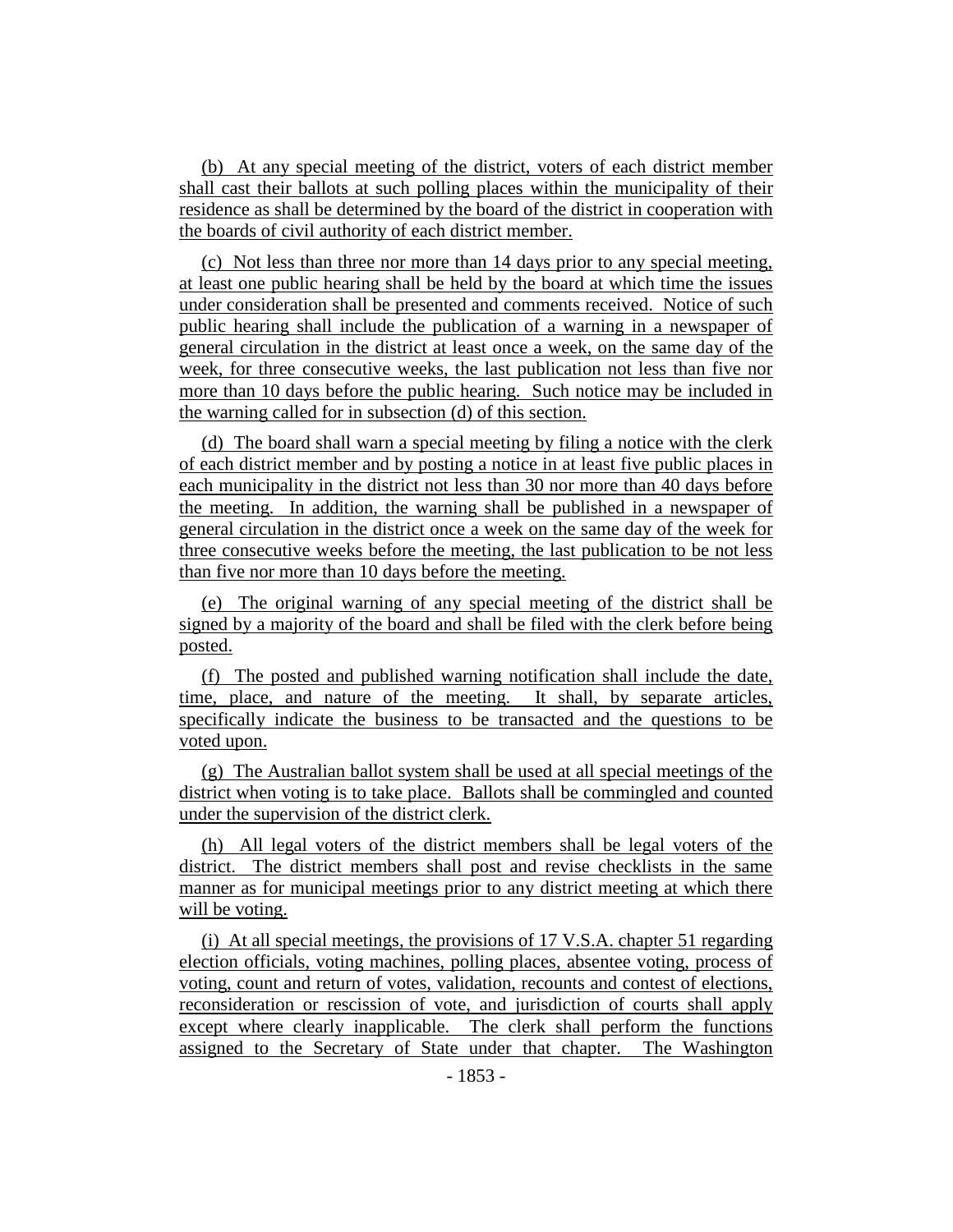Superior Court shall have jurisdiction over petitions for recounts. Election expenses shall be borne by the district, unless within 30 days of the date of such resolution there is filed with the clerk of the district a request to call a special district meeting under this section to consider a proposition to rescind such resolution.

## § 3081. WITHDRAWAL OF A MEMBER MUNICIPALITY

A district member may withdraw from the district upon the terms and conditions specified below:

(1) Prior to the district pledging communications plant net revenues, or entering into a long-term contract, or contract subject to annual appropriation, a district member may vote to withdraw in the same manner as the vote for admission to the district. If a majority of the voters of a district member present and voting at a meeting duly warned for such purpose votes to withdraw from the district, the vote shall be certified by the clerk of that municipality and presented to the board. Thereafter, the board shall give notice to the remaining district members of the vote to withdraw and shall hold a meeting to determine if it is in the best interest of the district to continue to exist. Representatives of the district members shall be given an opportunity to be heard at such meeting together with any other interested persons. After such a meeting, the board may declare the district dissolved immediately or as soon thereafter as its financial obligations and of each district member on account thereof have been satisfied, or it may declare that the district shall continue to exist despite the withdrawal of such member. The membership of the withdrawing municipality shall terminate as soon after such vote to withdraw as any financial obligations of the withdrawing municipality have been paid to the district.

(2) After the district has pledged communications plant net revenues, or entered into a long-term contract or contract subject to annual appropriations, a district member may vote to withdraw in the same manner as the vote for admission to the district. It shall be a condition that the withdrawing municipality shall enter into a written agreement with the district whereby such municipality shall be obligated to continue to pay its share of any contract obligations incurred by the district for the remaining term of the contract term.

## § 3082. ADMISSION OF DISTRICT MEMBERS

The board may authorize the inclusion of additional district members in the communications union district upon such terms and conditions as it in its sole discretion shall deem to be fair, reasonable, and in the best interests of the district. The legislative body of any nonmember municipality which desires to be admitted to the district shall make application for admission to the board.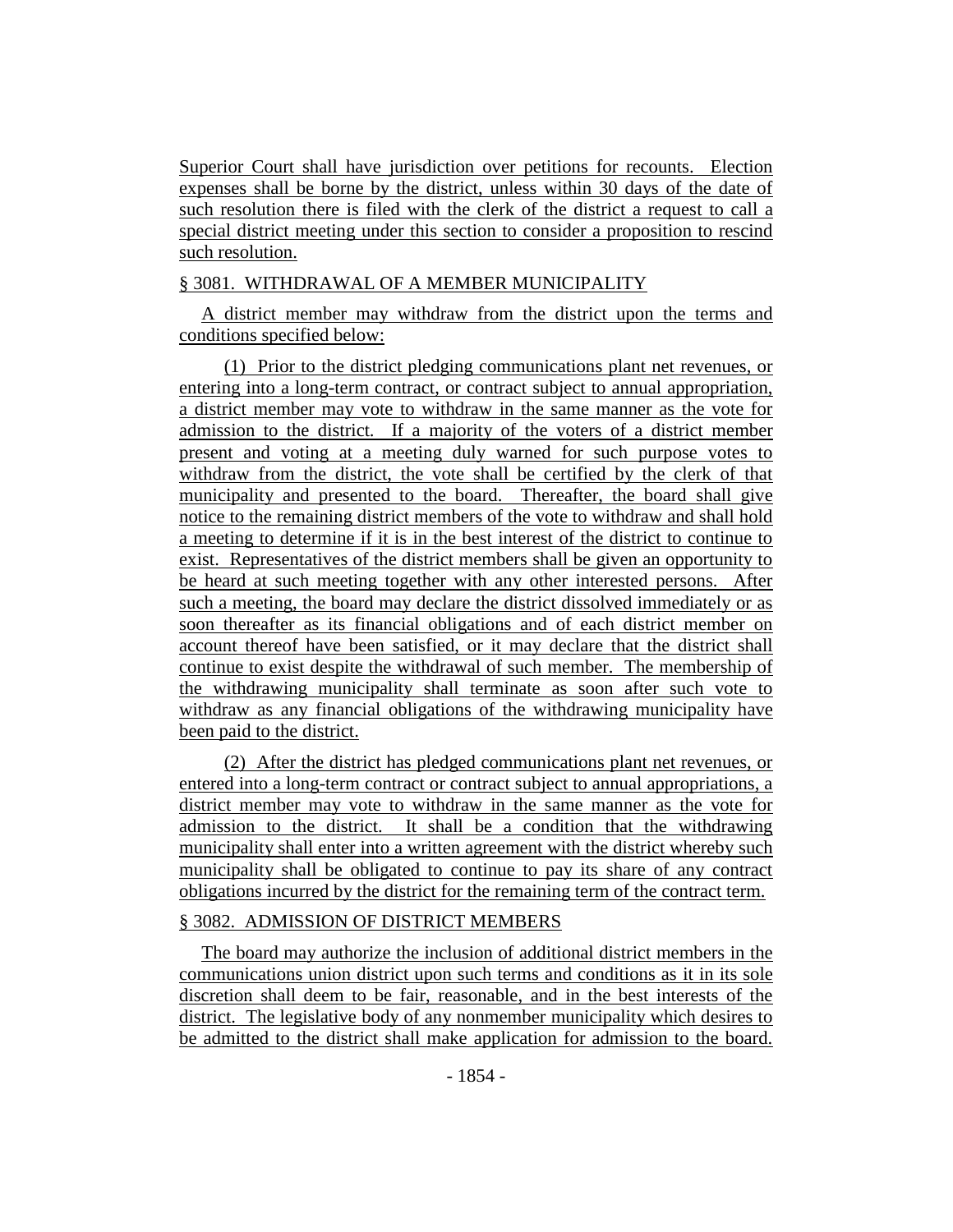The board shall determine the financial, economic, governance, and operational effects that are likely to occur if such municipality is admitted and thereafter either grant or deny authority for admission of the petitioning municipality. If the board grants such authority, it shall also specify any terms and conditions, including financial obligations, upon which such admission is predicated. Upon resolution of the board, such applicant municipality shall become and thereafter be a district member.

### § 3083. DISSOLUTION

(a) If the board by resolution approved by two-thirds of all the votes entitled to be cast determines that it is in the best interests of the public, the district members, and the district that such district be dissolved, and if the district then has no outstanding obligations under pledges of communications plant net revenue, long-term contracts, or contracts subject to annual appropriation, or will have no such debt or obligation upon completion of the plan of dissolution, it shall prepare a plan of dissolution and thereafter adopt a resolution directing that the question of such dissolution and the plan of dissolution be submitted to the voters of the district at a special meeting thereof duly warned for such purpose. If a majority of the voters of the district present and voting at such special meeting shall vote to dissolve the district and approve the plan of dissolution, the district shall cease to conduct its affairs except insofar as may be necessary for the winding up thereof. The board shall immediately cause a notice of the proposed dissolution to be mailed to each known creditor of the district and to the Secretary of State and shall proceed to collect the assets of the district and apply and distribute them in accordance with the plan of dissolution.

(b) The plan of dissolution shall:

(1) identify and value all unencumbered assets;

(2) identify and value all encumbered assets;

(3) identify all creditors and the nature or amount of all liabilities and obligations;

(4) identify all obligations under long-term contracts and contracts subject to annual appropriation;

(5) specify the means by which assets of the district shall be liquidated and all liabilities and obligations paid and discharged, or adequate provision made for the satisfaction thereof;

(6) specify the means by which any assets remaining after discharge of all liabilities shall be liquidated if necessary; and

- 1855 - (7) specify that any assets remaining after payment of all liabilities shall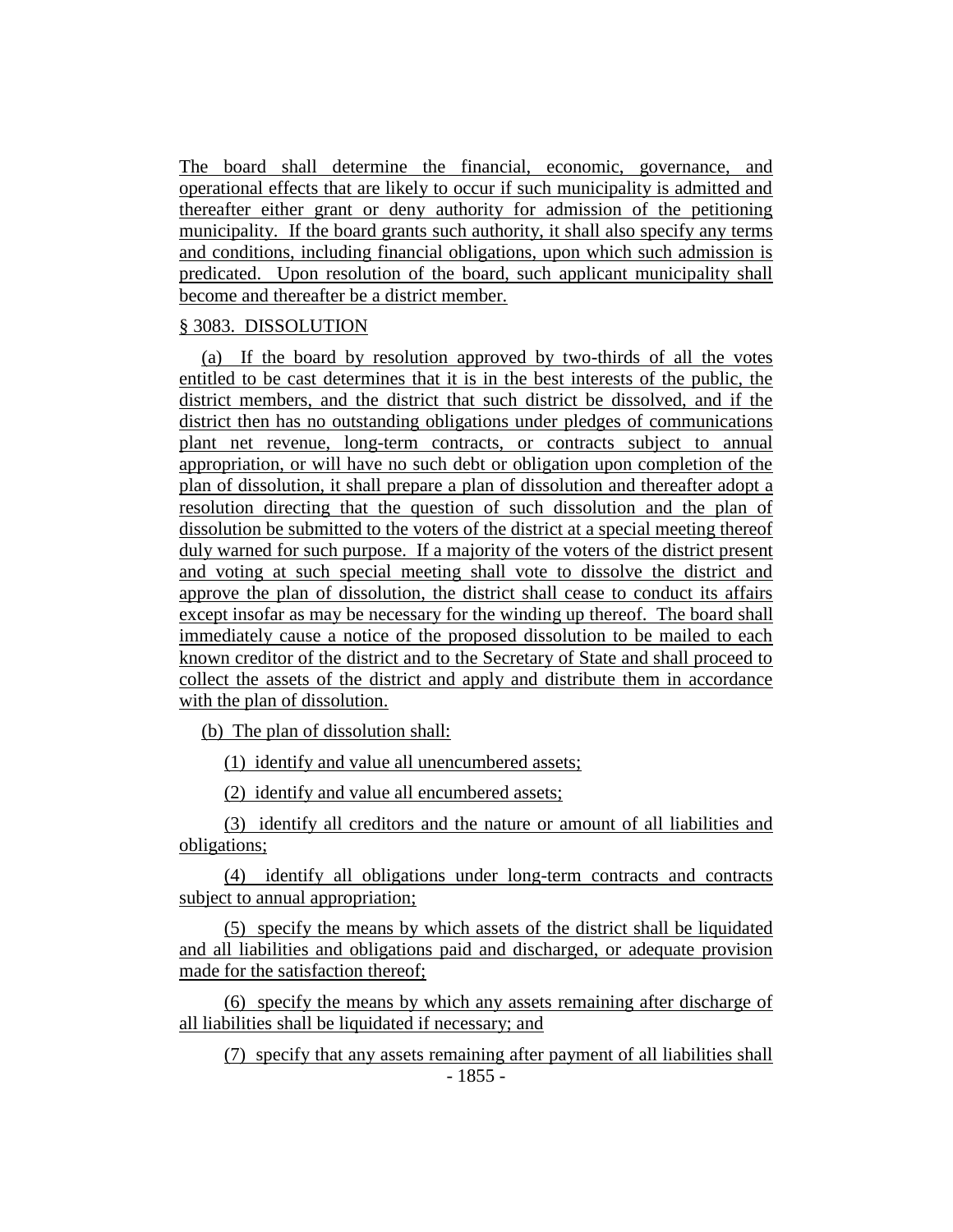be apportioned and distributed among the district members according to a formula based upon population.

(c) When the plan of dissolution has been implemented, the board shall adopt a resolution certifying that fact to the district members whereupon the district shall be terminated, and notice thereof shall be delivered to the Secretary of the Senate and the Clerk of the House of Representatives in anticipation of confirmation of dissolution by the General Assembly.

### Sec. 21. EAST CENTRAL VERMONT TELECOMMUNICATIONS DISTRICT

The East Central Vermont Telecommunications District approved by the voters of the Towns of Norwich, Randolph, Sharon, Strafford, and Woodstock on March 3, 2015, qualifies as a communications union district under 30 V.S.A. chapter 82, if so approved by the legislative body of each municipality after enactment of 30 V.S.A. chapter 82.

\* \* \* VEDA Loans to Telecommunications Union Districts \* \* \*

Sec. 22. 10 V.S.A. § 212 is amended to read:

## § 212. DEFINITIONS

As used in this chapter:

\* \* \*

(6) "Eligible facility" or "eligible project" means any industrial, commercial, or agricultural enterprise or endeavor approved by the authority that meets the criteria established in the Vermont Sustainable Jobs Strategy adopted by the Governor under section 280b of this title, including land and rights in land, air, or water, buildings, structures, machinery, and equipment of such eligible facilities or eligible projects, except that an eligible facility or project shall not include the portion of an enterprise or endeavor relating to the sale of goods at retail where such goods are manufactured primarily out of state, and except further that an eligible facility or project shall not include the portion of an enterprise or endeavor relating to housing. Such enterprises or endeavors may include:

\* \* \*

(N) industrial park planning, development, or improvement; or

(O) for purposes of subchapter 5 of this chapter, a telecommunications plant, as defined in 24 V.S.A. § 1911(2), owned by a municipality individually or in concert with one or more other municipalities as a communications union district established under 30 V.S.A. chapter 82; or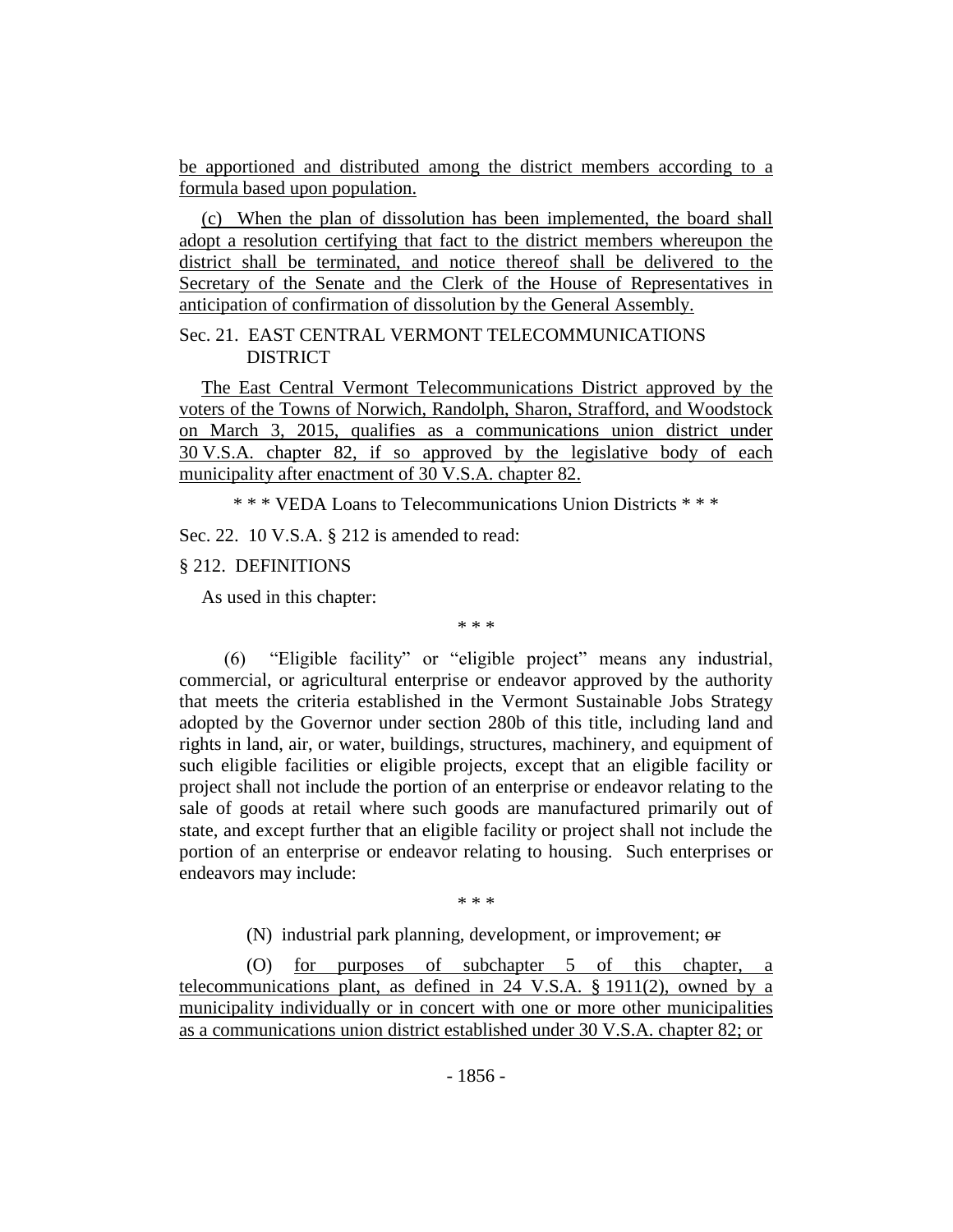(P) any combination of the foregoing activities, uses, or purposes. An eligible facility may include structures, appurtenances incidental to the foregoing such as utility lines, storage accommodations, offices, dependent care facilities, or transportation facilities.

\* \* \*

Sec. 23. 10 V.S.A. § 261 is amended to read:

#### § 261. ADDITIONAL POWERS

In addition to powers enumerated elsewhere in this chapter, the Authority may:

(1) make loans secured by mortgages, which may be subordinate to one or more prior mortgages, upon application by the proposed mortgagor, who may be a private corporation, partnership or, person, or municipality financing an eligible project described in subdivision 212(6) of this title, upon such terms as the Authority may prescribe, for the purpose of financing the establishment or expansion of eligible facilities. Such loans shall be made from the Vermont Jobs Fund established under subchapter 3 of this chapter. The Authority may provide for the repayment and redeposit of such loans in the manner provided hereinafter.

\* \* \*

Sec. 24. 10 V.S.A. § 262 is amended to read:

### § 262. FINDINGS

Before making any loan, the Authority shall receive from an applicant a loan application in such form as the Authority may by regulation prescribe, and the Authority, or the Authority's loan officer pursuant to the provisions of subdivision 216(15) of this title, shall determine and incorporate findings in its minutes that:

(5) The principal obligation of the Authority's mortgage does not exceed \$1,500,000.00 which may be secured by land and buildings or by machinery and equipment, or both; unless:

\* \* \*

(A) an integral element of the project consists of the generation of heat or electricity employing biomass, geothermal, methane, solar, or wind energy resources to be primarily consumed at the project, in which case the principal obligation of the Authority's mortgage does not exceed \$2,000,000.00, which may be secured by land and by buildings, or machinery and equipment, or both; such principal obligation does not exceed 40 percent of the cost of the project; and the mortgagor is able to obtain financing for the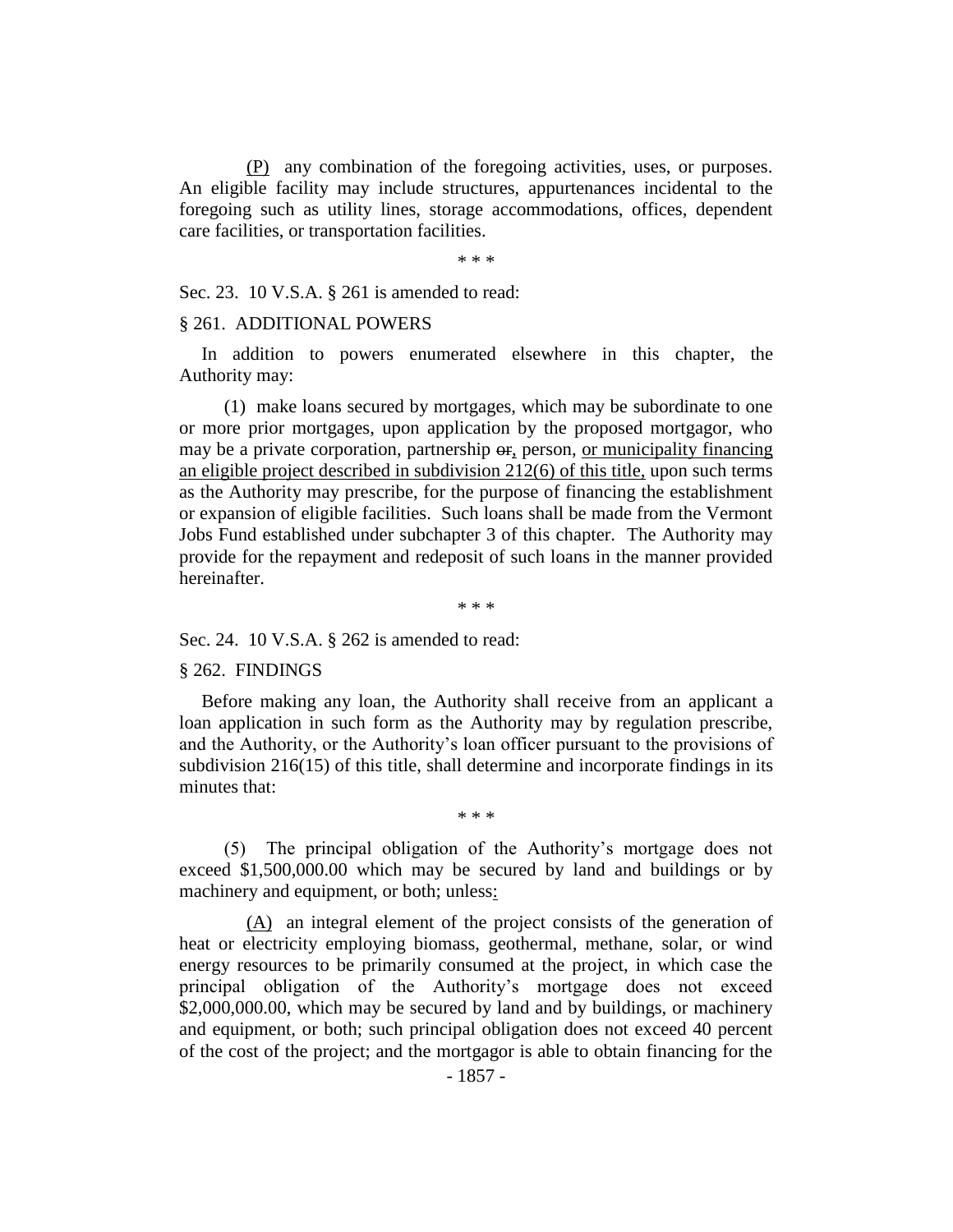balance of the cost of the project from other sources as provided in the following section; or

(B) a single loan for which the principal amount of the Authority's mortgage does not exceed \$3,000,000.00 for an eligible facility consisting of a municipal telecommunications plant, as defined in 24 V.S.A. § 1911(2); or

\* \* \*

Sec. 25. 10 V.S.A. § 263 is amended to read:

### § 263. MORTGAGE LOAN; LIMITATIONS

\* \* \*

(b) Any loan of the authority Authority under this subchapter shall be for a period of time and shall bear interest at such rate as determined by the authority Authority and shall be secured by a mortgage on the eligible facility for which the loan was made or upon the assets of a municipal communications plant, including the net revenues derived from the operation thereof, or both. The mortgage may be subordinate to one or more prior mortgages, including the mortgage securing the obligation issued to secure the commitment of funds from the independent and responsible sources and used in the financing of the economic development project. Monies loaned by the authority shall be withdrawn from the Vermont jobs fund fund and paid over to the mortgagor in such manner as provided and prescribed by the rules and regulations of the authority. All payments of principal and interest on the loans shall be deposited by the authority in the Vermont jobs fund.

\* \* \*

(h) All actions of a municipality taken under this subchapter for the financing of an eligible project described in subsection 212(b) shall be as authorized in section 245 of this title.

(i) The provisions of section 247 of this title shall apply to the financing of an eligible project described in subdivision 216(6) of this title.

\* \* \* Statutory Revision \* \* \*

# Sec. 26. STATUTORY REVISION

In its statutory revision capacity under 2 V.S.A. § 424, the Office of Legislative Council shall, where appropriate in 30 V.S.A. chapter 88:

(1) replace the words "Public Service Board" with the words "Department of Public Service";

(2) replace the word "Board" with the word "Commissioner"; and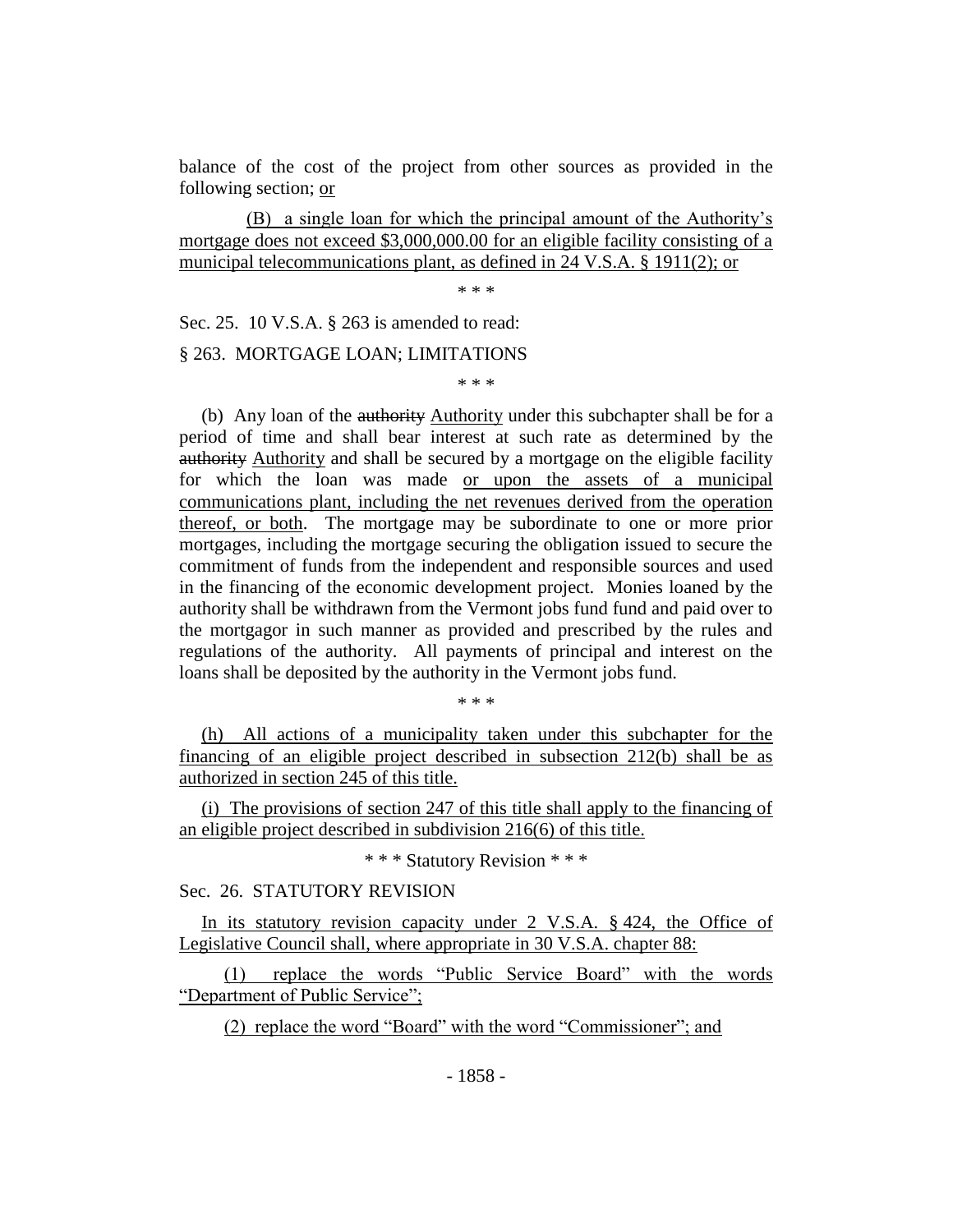(3) make other similar amendments necessary to effect the purposes of this act.

\* \* \* Effective Dates \* \* \*

### Sec. 27. EFFECTIVE DATES

(a) This act shall take effect on July 1, 2015, except that this section and Secs. 6(e) (Commissioner approval of all Vermont Telecommunications Contracts), 13 (conversion of a meteorological station to wireless telecommunications facility), 15 (retransmission fee reporting), 16 (E-911 operations and savings), 20 (telecommunications union district), 21 (ECFiber qualifies as telecommunications union district), 22–25 (municipal telecommunications projects eligible for VEDA lending), and 26 (statutory revision authority) shall take effect on passage.

(b) Secs. 17, 18, and 19 (transferring administration of the E-911 Board to the Department of Public Safety) shall take effect upon a finding by the Secretary of Administration that the administration of the E-911 system should be transferred to the Department of Public Safety not later than July 1, 2015.

And that after passage the title of the bill be amended to read:

An act relating to telecommunications.

(Committee vote: 6-0-1)

(For House amendments, see House Journal for March 31, 2015, pages 691- 706)

## **Reported favorably by Senator Kitchel for the Committee on Appropriations.**

(Committee vote: 6-0-1)

### **H. 269.**

An act relating to the transportation and disposal of excavated development soils legally categorized as solid waste.

## **Reported favorably with recommendation of proposal of amendment by Senator Bray for the Committee on Natural Resources & Energy.**

The Committee recommends that the Senate propose to the House to amend the bill by striking out all after the enacting clause and inserting in lieu thereof the following:

Sec. 1. LEGISLATIVE FINDINGS

The General Assembly finds and declares that: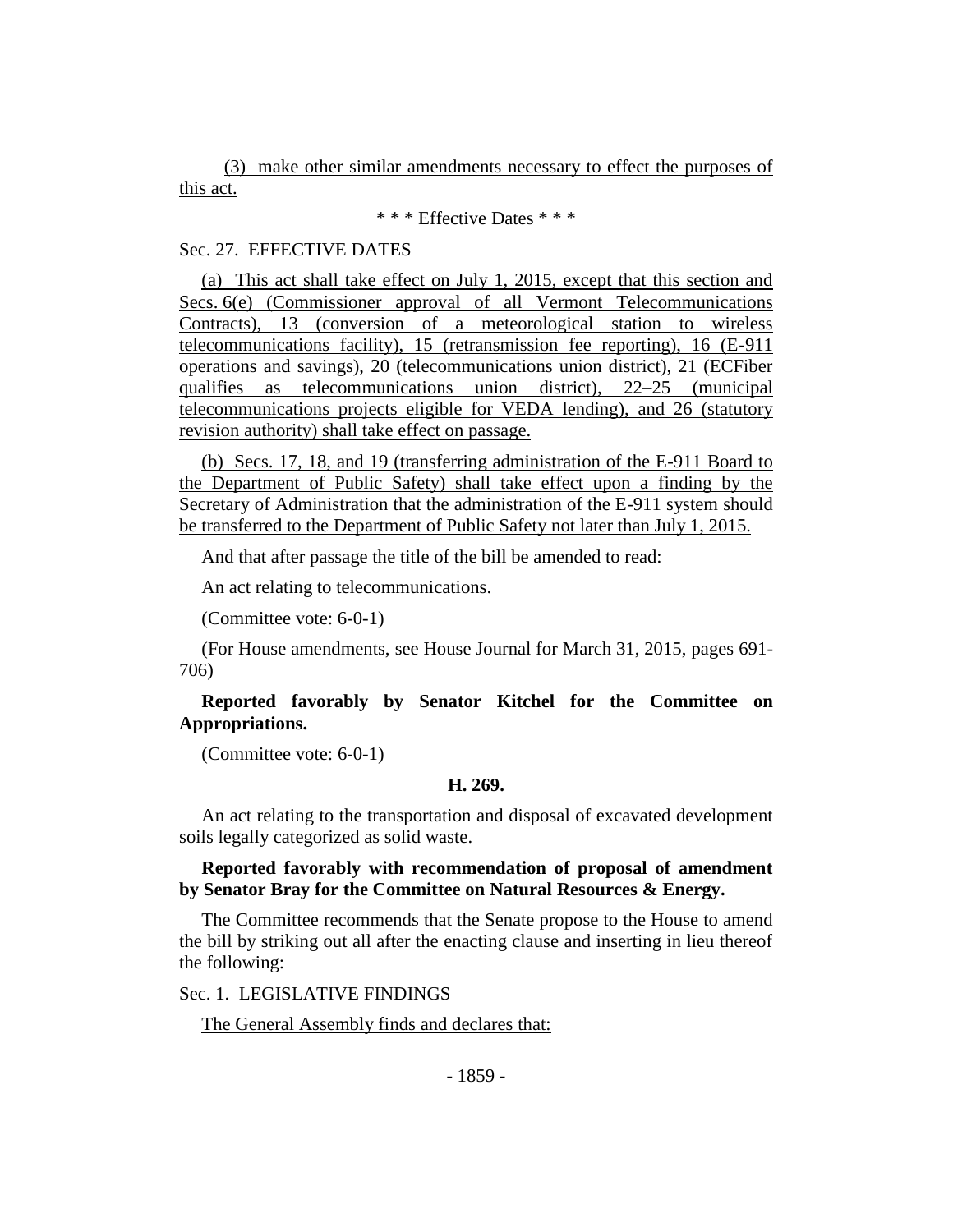(1) polycyclic aromatic hydrocarbons (PAHs), arsenic, and lead may be considered hazardous materials under State law;

(2) PAHs, arsenic, and lead frequently are present in the environment as a result of atmospheric deposition of exhaust products from incomplete combustion of hydrocarbons, including oil, gasoline, coal, wood, and solid waste;

(3) arsenic and lead can be present as naturally occurring elements in soils;

(4) soils on properties within downtowns or village centers often contain PAHs, arsenic, or lead at levels that exceed the Vermont soil screening standards even though there is no identifiable, site-specific source of the PAHs, arsenic, or lead contamination on the property;

(5) presence of PAHs, arsenic, or lead due to atmospheric deposition or natural occurrence can complicate the development of properties in downtowns and village centers; and

(6) to facilitate development in downtowns and village centers, while also arranging for the proper disposition of contaminated soil, a process should be established to allow the transfer of soil containing PAHs, arsenic, or lead to receiving sites that meet criteria established by the Secretary of Natural Resources.

Sec. 2. 10 V.S.A. § 6602 is amended to read:

§ 6602. DEFINITIONS

As used in this chapter:

\* \* \*

(37) "Background concentration level" means the concentration level of PAHs, arsenic, or lead in soils, expressed in units of mass per mass, that is attributable to site contamination caused by atmospheric deposition or is naturally occurring and determined to be representative of statewide or regional concentrations through a scientifically valid means as determined by the Secretary.

(38) "Commencement of construction" means the construction of the first improvement on the land or to any structure or facility located on the land. "Commencement of construction" shall not mean soil testing or other work necessary for assessment of the environmental conditions of the land and subsurface of the land.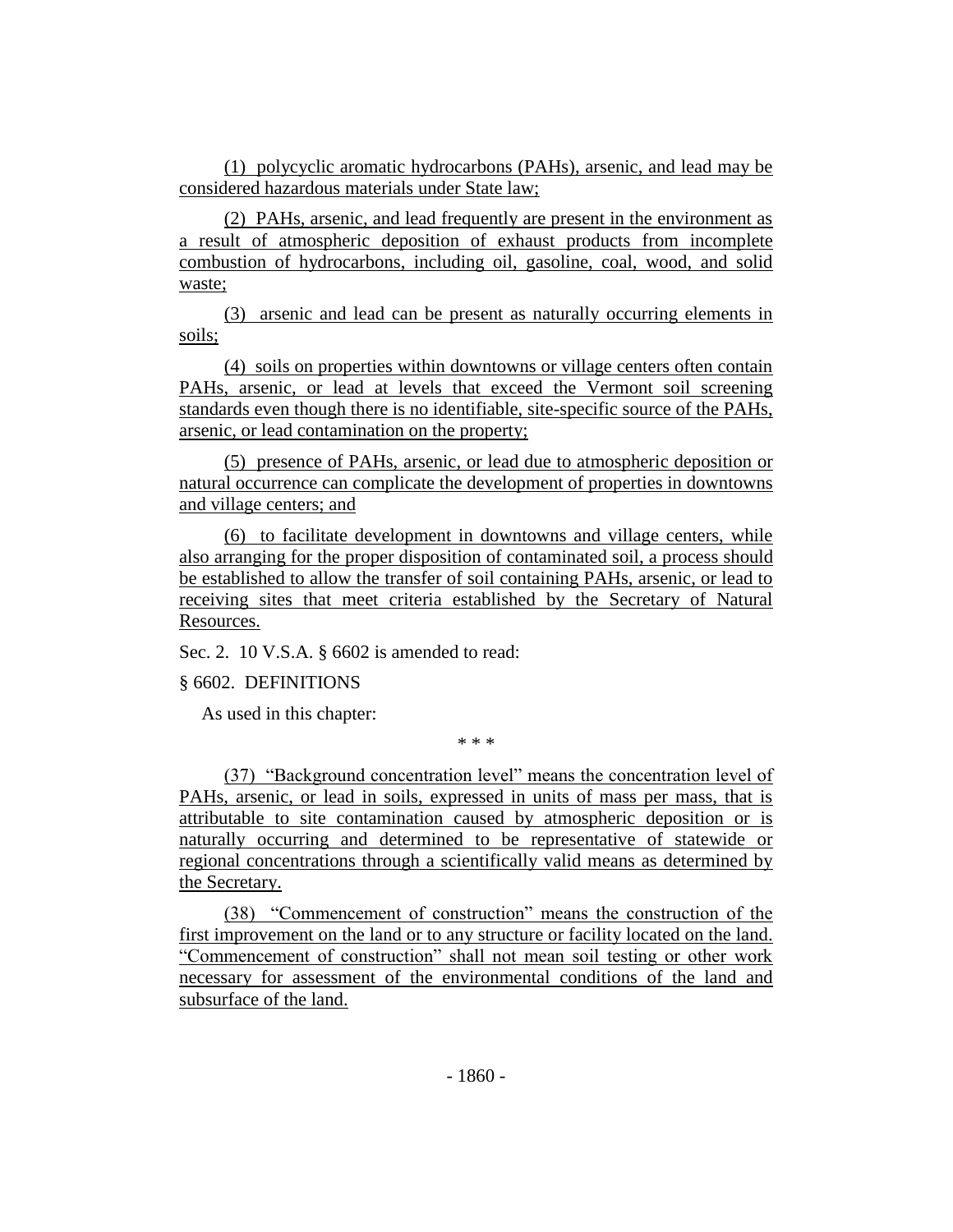(39) "Development soils" means unconsolidated mineral and organic matter overlying bedrock that contains PAHs, arsenic, or lead in concentrations that:

(A) exceed the relevant soil screening level for residential soil;

(B) when managed in compliance with section 6604c, 6605, or 6605c of this title:

(i) pose no greater risk than the Agency-established soil screening value for the intended reuse of the property; and

(ii) pose no unreasonable risk to human health through a dermal, inhalation, or ingestion exposure pathway;

(C) does not leach compounds at concentrations that exceed groundwater enforcement standards; and

(D) does not result in an exceedance of Vermont groundwater enforcement standards.

(40) "Development soils concentration level" means those levels of PAHs, arsenic, or lead expressed in units of mass per mass, contained in the development soils.

(41) "Downtown development district" shall have the meaning stated in 24 V.S.A. § 2791(4).

(42) "Growth center" shall have the meaning stated in 24 V.S.A. § 2793c.

(43) "Neighborhood development area" shall have the meaning stated in 24 V.S.A. § 2793e.

(44) "Origin site" means a location where development soils originate.

(45) "PAHs" means polycyclic aromatic hydrocarbons.

(46) "Receiving site" means a location where development soils are deposited.

(47) "Receiving site concentration level" means those levels of PAHs, arsenic, or lead, expressed in units of mass per mass, that exist in soils at a receiving site.

(48) "TIF district" means a tax increment financing district created by a municipality pursuant to 24 V.S.A. § 1892.

(49) "Village center" shall have the meaning stated in 24 V.S.A.  $§$  2791(10).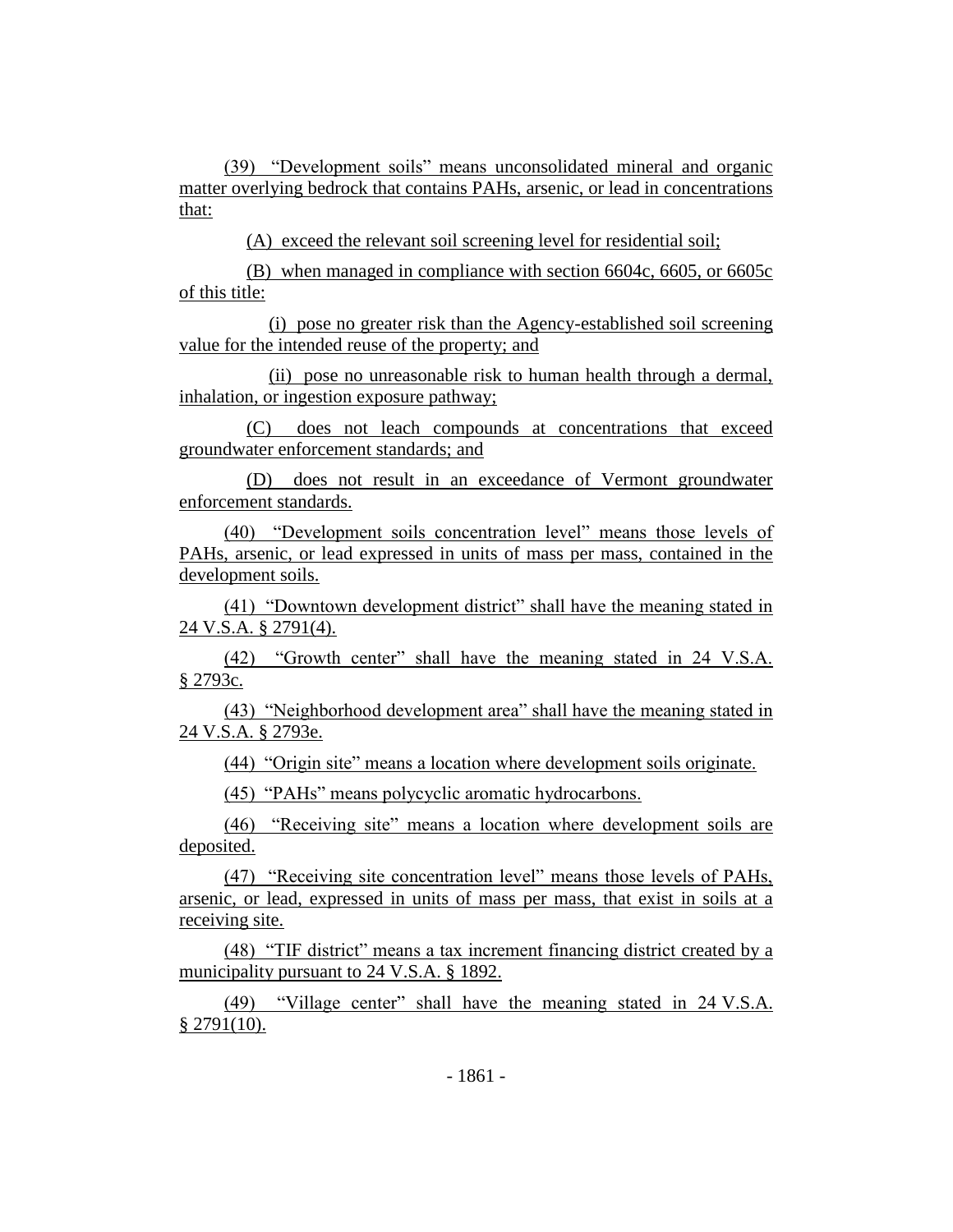Sec. 3. 10 V.S.A. § 6604c is added to read:

# § 6604c. MANAGEMENT OF DEVELOPMENT SOILS

(a)(1) The Secretary shall not require a person that manages development soils in a manner that meets the requirements of this section to take corrective action procedures pursuant to section 6615b or 6648 of this title or to obtain a solid waste certification under this chapter for the management, transport, or receipt of development soils, provided that:

(A) the soils are removed from an origin site located in a designated downtown development district, growth center, neighborhood development area, TIF district, or village center;

(B) the origin site or the receiving site of the development soils is not:

(i) the subject of a planned or ongoing removal action under the Comprehensive Environmental, Response, Compensation, and Liability Act (CERCLA), 42 U.S.C. § 9601 et seq.; or

(ii) listed or proposed for listing as a CERCLA site under 42 U.S.C. § 9605; and

(C) the investigation and management of development soils occur under plans submitted and approved pursuant to subsection (b) of this section.

(2) This section shall apply to the management of development soils only until the Secretary adopts rules under this chapter for the management of development soils, provided that those rules satisfy all of the requirements of subsection (d) of this section.

(b) Development soils cleanup requirements.

(1) The development and implementation of plans and work performed pursuant to plans under this section shall be supervised and certified by an environmental professional, as that term is defined in 40 C.F.R. § 312.10.

(2) Prior to the commencement of construction activities, a person applying to manage development soils under this subsection shall provide the Secretary with:

(A) complete investigation workplans for the origin site and the proposed receiving site that include:

(i) for the origin site, representative sampling and analysis of the development soil proposed for management under this section for PAHs, arsenic, and lead;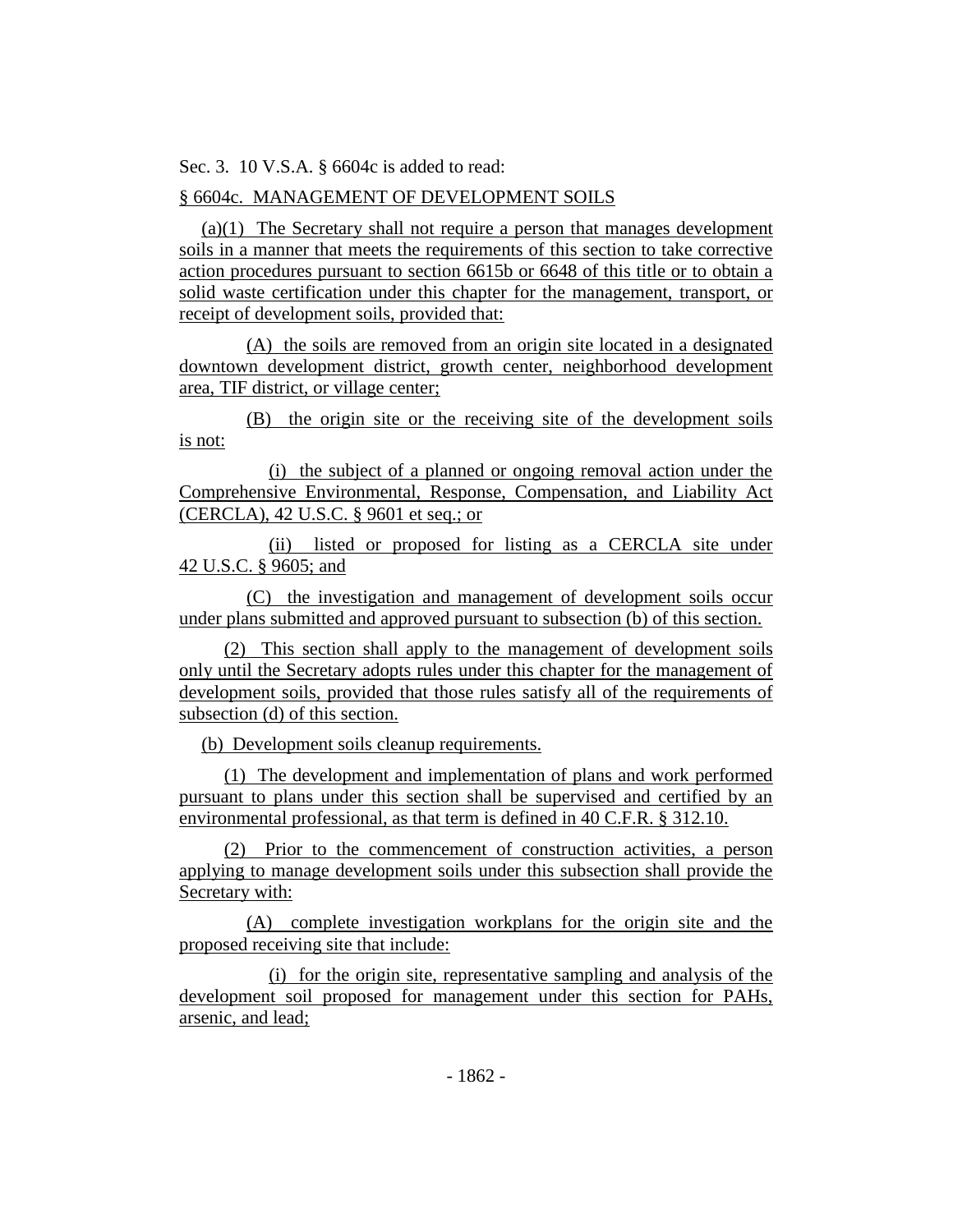(ii) for the receiving site, representative in situ surface soil sampling and analysis for PAHs, arsenic, and lead;

(iii) at least one synthetic precipitation leachate procedure analysis representative of the development soil to determine likelihood of adverse impacts to groundwater; and

(iv) establishment of approximate seasonal depth to groundwater and underlying soil stratigraphy at the receiving site;

(B) a report of the results of any approved investigation workplan;

(C) the management plans for the origin site and proposed receiving site. which;

(i) shall demonstrate that the management of the development soils will meet all applicable Vermont Water Quality Standards and will not present an unreasonable threat to groundwater, surface water, human health, or the environment; and

(ii) for a receiving site, shall include a description of the siting, construction, operation, and closure of the receiving site; and

(D) documentation that the development soils concentration levels are approximately equivalent to or less than the receiving site concentration levels for the same contaminants.

(3) Upon receipt of a complete work plan submitted under subdivision  $(b)(2)(A)$  of this section or a complete management plan submitted under subdivision  $(b)(2)(C)$  of this section, the Secretary shall make a final determination as to whether the investigation workplan or management plan submitted under this subsection satisfies the requirements of subdivision  $(b)(2)(A)$  of this section for investigation work plans or subdivision  $(b)(2)(C)$ of this section for management plans. Prior to making a final determination on a management plan under this section, the Secretary shall allow for a public comment period on the plan for no less than 14 days. The Secretary shall hold a public informational meeting on a management plan upon request from any person. The Secretary shall issue a final decision regarding the investigation work plan or management plan within 45 days of receipt of the respective plan.

(4) Upon the submission of a final report documenting implementation of the management plan, the Secretary shall make a final determination as to whether the developer has satisfied all requirements of the management plan within 45 days of receipt of the developer's request for such a determination.

(c) Notwithstanding the requirements under subdivision (b)(2) of this section for submission of required materials prior to the commencement of construction, development soils stockpiled on municipal properties as of the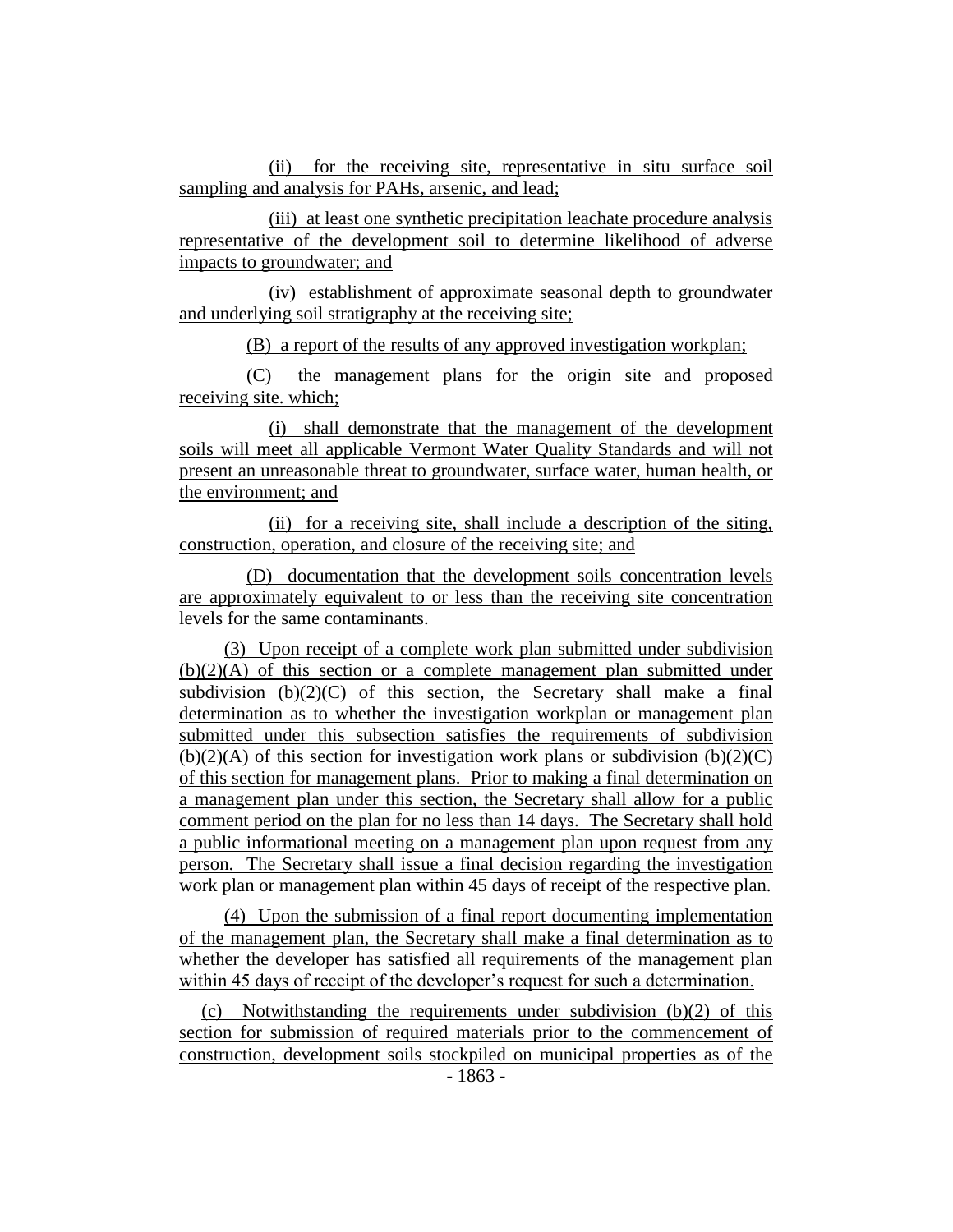effective date of this section shall be eligible for management under the provisions of this section, provided that the requirements of subsection (a)(1) and (b) of this section are otherwise met.

(d) On or before July 1, 2016, the Secretary shall adopt rules that allow for the management of excavated soils requiring disposal that contain PAHs, arsenic, or lead in a manner that ensures protection of human health and the environment and promotes Vermont's traditional settlement patterns in compact village or city centers. At a minimum, the rules shall:

(1) include statewide or regional background concentration levels for PAHs, arsenic, and lead that are representative of typical soil concentrations and found throughout existing development areas;

(2) specify that development soils with concentration levels equal to or lower than the background concentration levels established by the Secretary shall not be defined as or required to be treated as solid waste;

(3) include criteria for determining site-specific maximum development soil concentration levels for PAHs, arsenic, and lead;

(4) in addition to disposal at a certified waste facility, adopt procedures for the management or disposal of development soils that have concentration levels that exceed residential soil screening levels, but are below the sitespecific maximum development soils concentration levels;

(5) adopt a process to preapprove sites to receive development soils from multiple developments; and

(6) be designed to provide that the criteria established under subdivision (3) of this subsection and the process developed under subdivision (4) of this subsection shall be no less protective of human health and the environment than the standard for development soils and the process established under subsection (b) of this section.

(e) At any time, the Secretary may adopt by rule background and maximum concentration levels for other potentially hazardous material in soils such that the development soils containing these other materials would be categorized and treated according to the rules adopted by the Secretary under subsection (d) of this section.

Sec. 4. 10 V.S.A. §  $6001(3)(D)(vi)$  is amended to read:

(vi) The construction of improvements for any one of the actions or abatements authorized in subdivision (I) of this subdivision (vi):

\* \* \*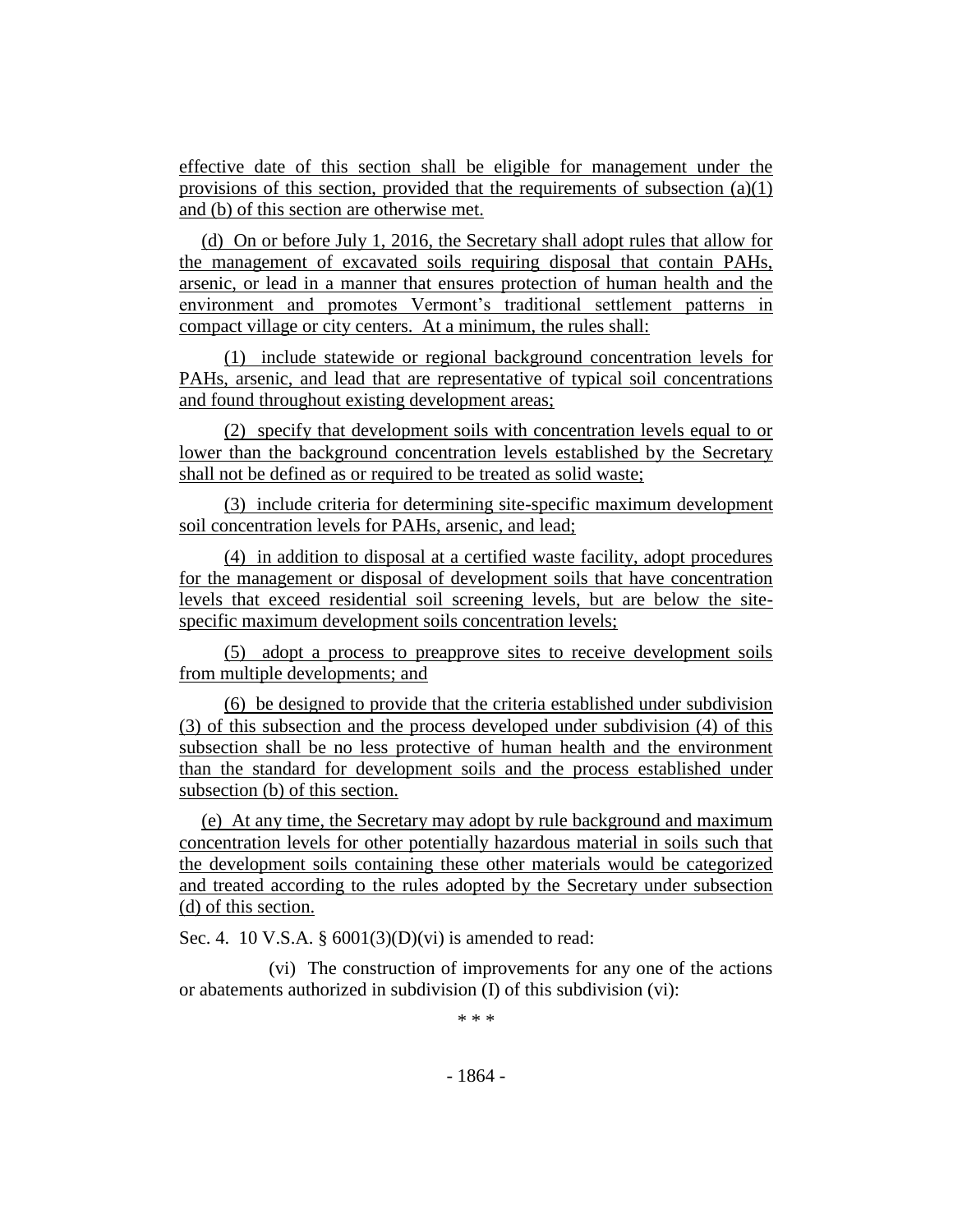(ff) The management of "development soils," as that term is defined in 10 V.S.A. § 6602(39), under a plan approved by the Secretary of Natural Resources under section 6604c of this title.

Sec. 5. CATEGORICAL SOLID WASTE CERTIFICATION

Development soils as defined in 10 V.S.A. § 6602(39) shall be eligible for disposal at a categorical disposal facility certified by the Secretary of Natural Resources for the disposal of development soils pursuant to 10 V.S.A. § 6605c.

Sec. 6. MANAGEMENT OF DEVELOPMENT SOILS AS ALTERNATIVE DAILY COVER

Development soils as defined in 10 V.S.A. § 6602(39) shall be eligible to be used as alternative daily cover at a solid waste facility certified pursuant to 10 V.S.A. § 6605.

Sec. 7. REPEAL

On July 1, 2016, 10 V.S.A. § 6604c(a), (b), and (c) are repealed.

Sec. 8. EFFECTIVE DATE

This act shall take effect on passage.

(Committee vote: 3-1-1)

(For House amendments, see House Journal for March 17, 2015, page 422)

### **H. 484.**

An act relating to miscellaneous agricultural subjects.

## **Reported favorably with recommendation of proposal of amendment by Senator Starr for the Committee on Agriculture.**

The Committee recommends that the Senate propose to the House to amend the bill by striking out all after the enacting clause and inserting in lieu thereof the following:

\* \* \* Agricultural Water Quality; Financial Assistance \* \* \*

Sec. 1. 6 V.S.A. § 4815(c) is amended to read:

(c) For purposes of As used in this section, "waste storage facility" means an impoundment made for the purpose of storing agricultural waste by constructing an embankment, excavating a pit or dugout, fabricating an in-ground or above-ground inground and aboveground structure, or any combination thereof. This section does not apply to concrete slabs used for agricultural waste management.

Sec. 2. 6 V.S.A. § 4820 is amended to read: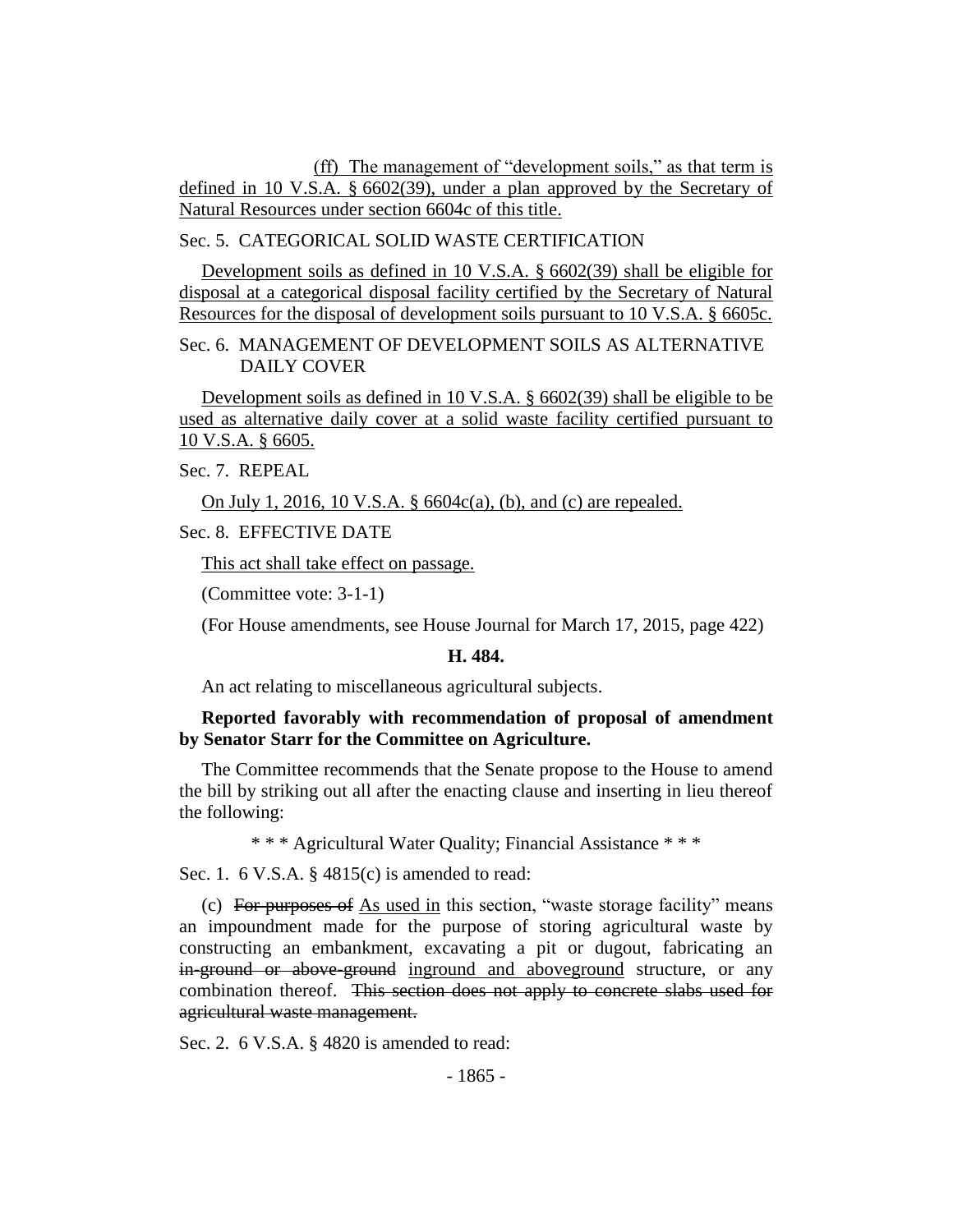#### § 4820. DEFINITIONS

For purposes of As used in this subchapter:

(1) "AAPs" means "accepted agricultural practices" as defined by the secretary of agriculture, food and markets Secretary of Agriculture, Food and Markets pursuant to subchapter 1 of this chapter.

(2) "Secretary" means the secretary of agriculture, food and markets Secretary of Agriculture, Food and Markets.

(3) "Agency" means the agency of agriculture, food and markets Agency of Agriculture, Food and Markets.

\* \* \*

(6) "Good standing" means the participant:

(A) does not have an active enforcement violation that has reached a final order with the Secretary; or

(B) is in compliance with all terms of a current grant agreement or contract with the Agency.

Sec. 3. 6 V.S.A. § 4821 is amended to read:

§ 4821. ASSISTANCE PROGRAM CREATED; ADMINISTRATION

(a) Program created. A program is created to provide state State financial assistance to Vermont farmers in support of their voluntary construction of on-farm improvements and maintenance of acceptable operating standards designed to abate nonpoint source agricultural waste discharges into the waters of the state State of Vermont, consistent with goals of the federal Water Pollution Control Act and with state State water quality standards. The program shall be conducted in a manner which makes maximum use of federal financial aid for the same purpose, as provided by this subchapter, and which seeks to use the least costly methods available to accomplish the abatement required. The construction of temporary fencing intended to exclude livestock from entering surface waters of the state State shall be an on-farm improvement eligible for assistance under this subchapter when subject to a maintenance agreement entered into with the agency of agriculture, food and markets Agency of Agriculture, Food and Markets.

(b) Program administration. The secretary Secretary shall:

(1) administer Administer the state State assistance program, for which purpose the secretary Secretary shall coordinate with officials of the U.S. Department of Agriculture or other federal agencies, and shall adopt rules pursuant to 3 V.S.A. chapter 25 of Title 3 concerning farmer application and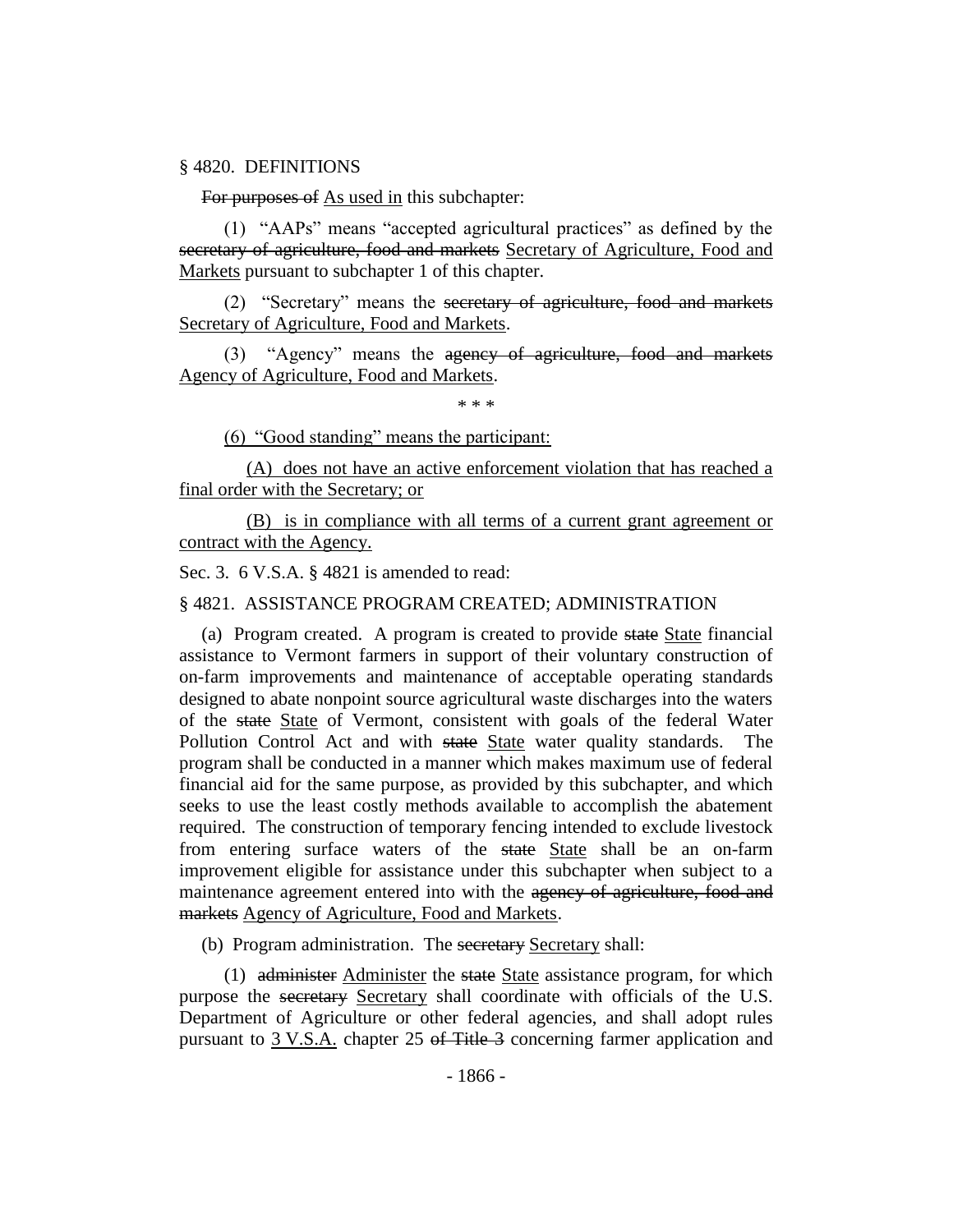eligibility requirements, financial assistance award priorities, and other administrative and enforcement conditions; and.

(2)  $\frac{1}{2}$  may May provide technical assistance to individual farmers with the preparation of on-farm agricultural waste management plans, applications for state State and federal financial assistance awards, installation of on-farm improvements, and maintenance of acceptable operating standards during the life of a state assistance award contract term of the program grant agreement. For this purpose, state State employees of the agency Agency shall cooperate with federal employees of the U.S. Department of Agriculture or other federal agencies.

Sec. 4. 6 V.S.A. § 4822 is amended to read:

#### § 4822. ELIGIBILITY FOR STATE ASSISTANCE

Vermont farmers shall be eligible to receive available state State financial assistance with the installation of on-farm improvements designed to control agricultural nonpoint source waste discharges, provided that:

(1) for farmers who also seek federal financial assistance for this purpose, the improvements:

(A) are eligible for federal assistance through programs of the U.S. Department of Agriculture; and

(B) are consistent with a "nutrient management plan" prepared by the Vermont field office of the NRCS, or with an animal waste management plan based on standards equivalent to those of the NRCS; or

(2) for farmers who decline to seek or accept federal financial assistance for this purpose, the improvements:

(A) are determined by the secretary Secretary to be equivalent to those eligible for federal assistance through programs of the U.S. Department of Agriculture; and

(B) are consistent with an animal waste management plan based on standards determined by the secretary Secretary to be equivalent to those of the NRCS.; and

(3) improvements will be constructed on a farm that is in good standing with the Secretary at the time of the award on all grant agreements, contract awards, or enforcement proceedings.

Sec. 5. 6 V.S.A. § 4824 is amended to read:

§ 4824. STATE FINANCIAL ASSISTANCE AWARDS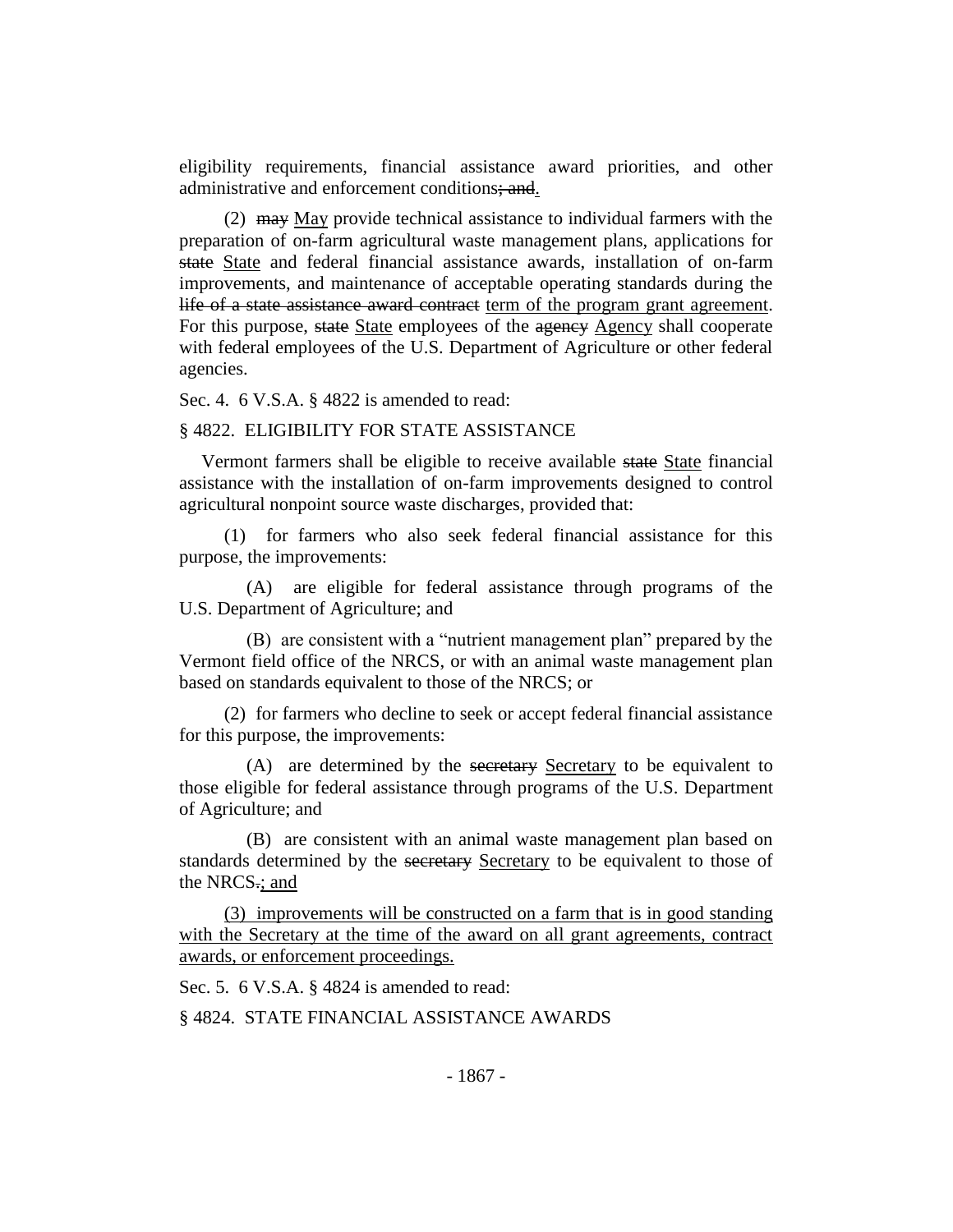(a) State grant. State financial assistance awarded under this subchapter shall be in the form of a grant. When a State grant is intended to match federal financial assistance for the same on-farm improvement project, the State grant shall be awarded only when the federal financial assistance has also been approved or awarded. An applicant for a State grant shall pay at least 10 percent of the total eligible project cost. The dollar amount of a State grant shall be equal to the total eligible project cost, less 10 percent of the total as paid by the applicant, and less the amount of any federal assistance awarded, except that a State grant shall not exceed 90 percent of the total eligible project cost.

(b) Farmer contract. A State grant awarded to an applicant under this subchapter shall be awarded in accordance with a State contract grant containing contract terms substantially the same as those required for receipt of a federal award for the same purpose from the U.S. Department of Agriculture, except as provided by the Secretary by rule.

Sec. 6. 6 V.S.A. § 4826 is amended to read:

### § 4826. COST ASSISTANCE FOR WASTE STORAGE FACILITIES

(a) The owner or operator of a farm required under section 4815 of this title to design, construct, or modify a waste storage facility may apply in writing to the Secretary of Agriculture, Food and Markets for cost assistance. Using state State or federal funds, or both, a State assistance grant shall be awarded, subject to the availability of funds, to applicants. Such grants shall not exceed 90 percent of the cost of an adequately sized and designed waste storage facility and the equipment eligible for Natural Resources Conservation Service cost share assistance. Application for a State assistance grant shall be made in the manner prescribed by the Secretary. As used in this section, "waste storage facility" means an impoundment made for the purpose of storing agricultural waste by constructing an embankment, excavating a pit or dugout, fabricating an in-ground or above-ground structure, or any combination thereof. This section shall apply to concrete slabs used for agricultural waste management.

(b) If the Secretary lacks adequate funds necessary for the cost assistance awards required by subsection (a) of this section, the Secretary shall appear before the Emergency Board, as soon as possible, and shall request that necessary funds be provided. If the Emergency Board fails to provide adequate funds, the design and construction requirements for waste storage facilities under subsection 4815(b) of this title and the AAPs for groundwater, as they relate to a waste storage facility, shall be suspended for a farm with a waste storage facility subject to the requirements of subsection 4815(b) of this title until adequate funding becomes available. Suspension of the design and construction requirements of subsection 4815(b) of this title does not relieve an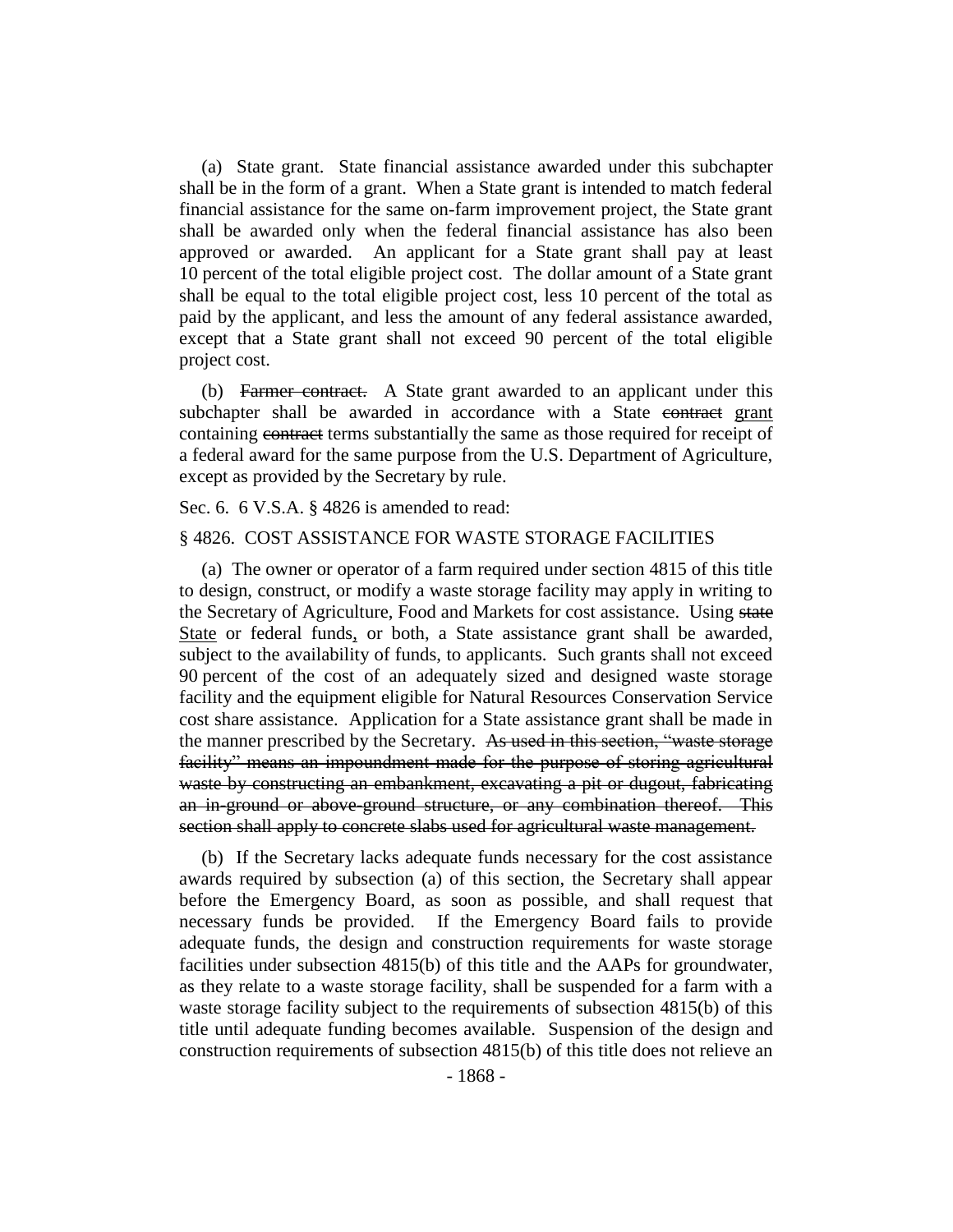owner or operator of a farm permitted under section 4858 or 4851 of this title from the remaining requirements of the owner's or operator's permit, including discharge standards, groundwater protection, nutrient management planning, and land application of manure. This subsection does not apply to farms permitted under 10 V.S.A. § 1263 or farms permitted under section 4851 of this title.

(c) The owner or operator of a farm with a waste storage facility may apply in writing to the Secretary of Agriculture, Food and Markets for a State assistance grant for the costs of complying with the U.S. Department of Agriculture Natural Resources Conservation Service requirements for inspection of a waste storage facility. Such grants shall not exceed 90 percent of the cost of the inspection of the waste storage facility. Application for a State assistance grant shall be made in the manner prescribed by the Secretary.

Sec. 7. 6 V.S.A. § 4827(e) and (f) are amended to read:

(e) If the Secretary or the applicable U.S. Department of Agriculture conservation programs lack adequate funds necessary for the financial assistance required by subsection (a) of this section, the requirement to develop and implement a nutrient management plan under State statute or State regulation shall be suspended until adequate funding becomes available. Suspension of a State-required nutrient management plan does not relieve an owner or operator of a farm permitted under section 4858 or 4851 of this title of the remaining requirements of a State permit, including discharge standards, groundwater protection, and land application of manure. This subsection does not apply to farms permitted under 10 V.S.A. § 1263 or farms permitted under section 4851 of this title.

(f) The Secretary may contract enter into grants with natural resources conservation districts, the University of Vermont Extension Service, and other persons and organizations to aid in the implementation of the incentive grants program under subsection (a) of this section and to assist farmers in the development and implementation of nutrient management plans.

Sec. 8. 6 V.S.A. § 4828 is amended to read:

### § 4828. CAPITAL EQUIPMENT ASSISTANCE PROGRAM

(a) It is the purpose of this section to provide assistance to contract applicators, nonprofit organizations, and farms to purchase or use innovative equipment that will aid in the reduction of surface runoff of agricultural wastes to state State waters, improve water quality of State waters, reduce odors from manure application, decrease greenhouse gas emissions, and reduce costs to farmers.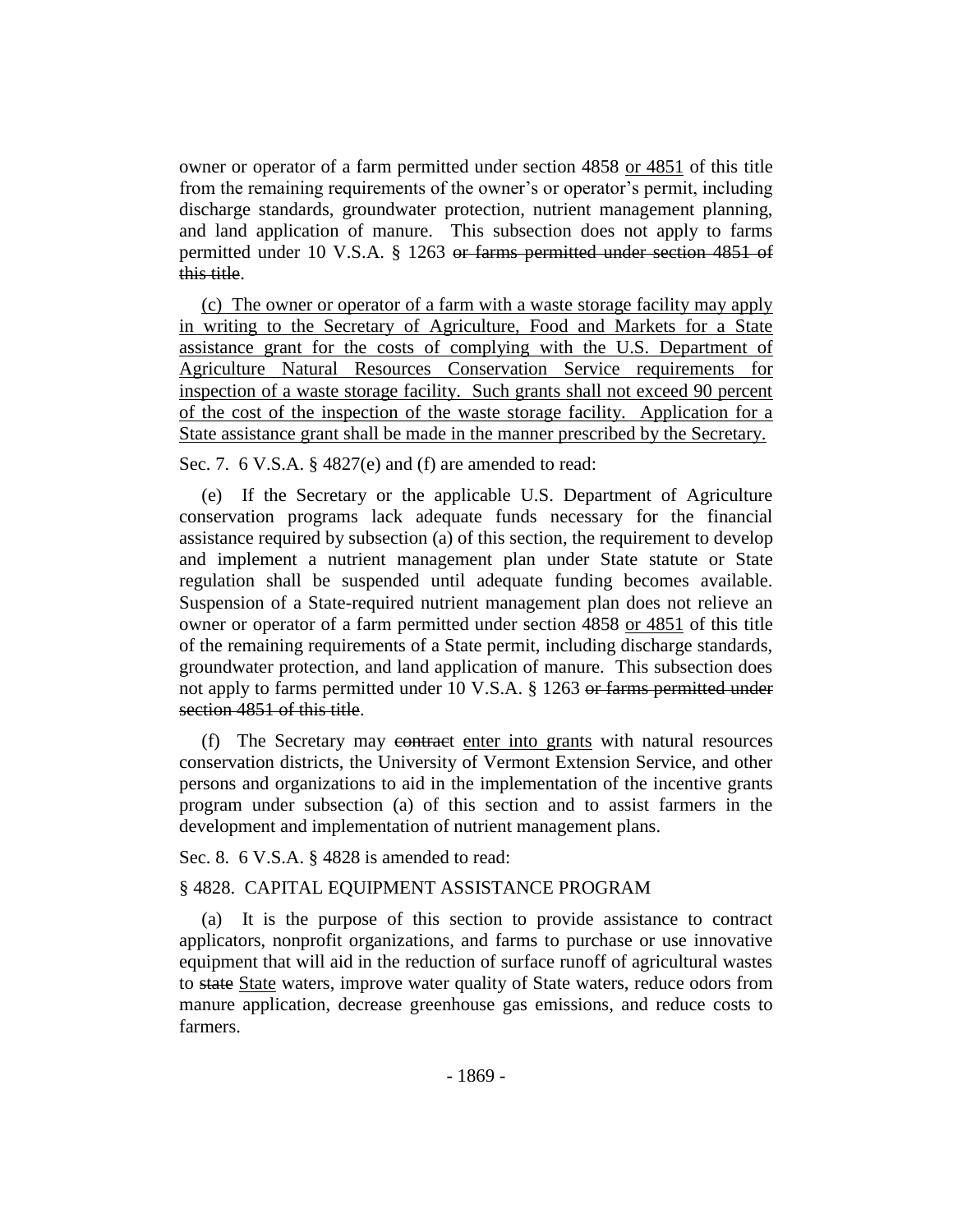(b) The capital equipment assistance program is created in the Agency of Agriculture, Food and Markets to provide farms, nonprofit organizations, and custom applicators in Vermont with State financial assistance for the purchase of new or innovative equipment to improve manure application or nutrient management plan implementation.

(c) Assistance under this section shall in each fiscal year be allocated according to the following priorities and as further defined by rule by the Secretary:

(1) First priority shall be given to capital equipment to be used on farm sites that are serviced by custom applicators and nonprofit organizations and that are located in descending order within the boundaries of:

- (A) the Lake Champlain Basin;
- (B) the Lake Memphremagog Basin;
- (C) the Connecticut River Basin; and
- (D) the Hudson River Basin.

(2) Next priority shall be given to capital equipment to be used at a farm site which is located in descending order within the boundaries of:

- (A) the Lake Champlain Basin;
- (B) the Lake Memphremagog Basin;
- (C) the Connecticut River Basin; and
- (D) the Hudson River Basin.
- (d) [Repealed.]

Sec. 9. 6 V.S.A. § 4849 is amended to read:

### § 4849. RECYCLING ANIMAL WASTE NUTRIENTS

In order to best use the nutrients of animal waste generated by large farm operations, the agency of agriculture, food and markets Agency of Agriculture, Food and Markets together with the department of public service Department of Public Service shall use available resources to inform large farm operations of appropriate methods and resources available to digest and compost their animal wastes, and to capture methane for beneficial uses.

Sec. 10. 6 V.S.A. § 4850 is amended to read:

#### § 4850. DEFINITIONS

For purposes of As used in this subchapter: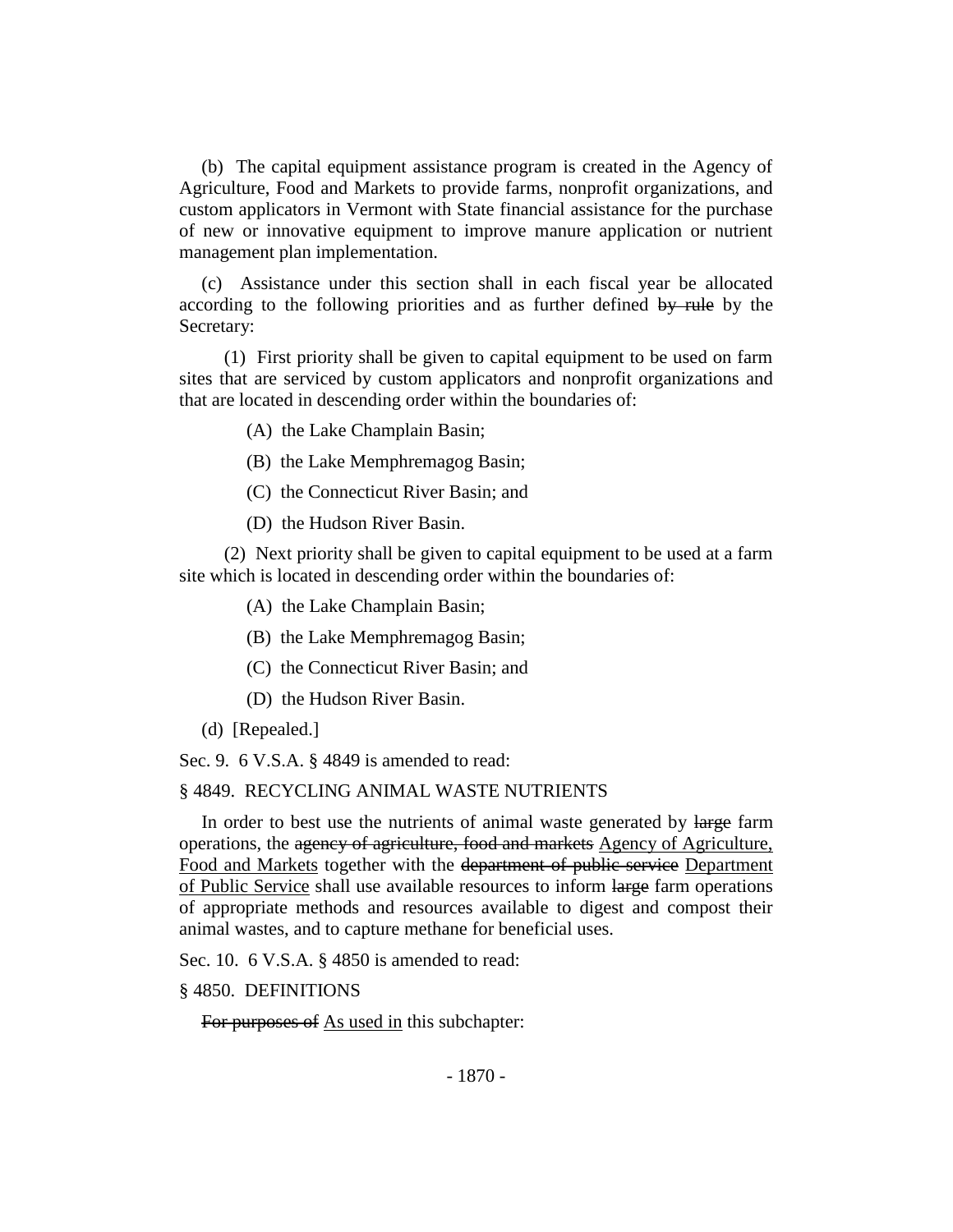(1) "Domestic fowl" means laying-hens, broilers, ducks, and turkeys, or any other number or type of fowl that the Secretary deems domestic fowl.

(2) "Livestock" means cattle, mature cow/calf pairs, youngstock, heifers, bulls, swine, sheep,  $\Theta$  goats, horses, or any other number and type of domestic animal that the Secretary deems livestock.

### Sec. 11. 6 V.S.A. § 4851 is amended to read:

#### § 4851. PERMIT REQUIREMENTS FOR LARGE FARM OPERATIONS

(a) No person shall, without a permit from the secretary Secretary, construct a new barn, or expand an existing barn, designed to house more than 700 mature dairy animals, 1,000 cattle or cow/calf pairs, 1,000 veal calves, 2,500 swine weighing over 55 pounds, 10,000 swine weighing less than 55 pounds, 500 horses, 10,000 sheep or lambs, 55,000 turkeys, 30,000 laying hens or broilers with a liquid manure handling system, 82,000 laying hens without a liquid manure handling system, 125,000 chickens other than laying hens without a liquid manure handling system, 5,000 ducks with a liquid manure handling system, or 30,000 ducks without a liquid manure handling system. No permit shall be required to replace an existing barn in use for livestock or domestic fowl production at its existing capacity. The secretary of agriculture, food and markets Secretary of Agriculture, Food and Markets, in consultation with the secretary of natural resources Secretary of Natural Resources, shall review any application for a permit under this section with regard to water quality impacts and, prior to approval of a permit under this subsection, shall issue a written determination regarding whether the applicant has established that there will be no unpermitted discharge to waters of the state State pursuant to the federal regulations for concentrated animal feeding operations. If upon review of an application for a permit under this subsection, the secretary of agriculture, food and markets Secretary of Agriculture, Food and Markets determines that the permit applicant may be discharging to waters of the state State, the secretary of agriculture, food and markets Secretary of Agriculture, Food and Markets and the secretary of natural resources Secretary of Natural Resources shall respond to the discharge in accordance with the memorandum of understanding regarding concentrated animal feeding operations under subsection  $4810(b)$  of this title. The secretary of natural resources Secretary of Natural Resources may require a large farm to obtain a permit under 10 V.S.A. § 1263 pursuant to federal regulations for concentrated animal feeding operations.

(b) A person shall apply for a permit in order to operate a farm which exceeds 700 mature dairy animals, 1,000 cattle or cow/calf pairs, 1,000 veal calves, 2,500 swine weighing over 55 pounds, 10,000 swine weighing less than 55 pounds, 500 horses, 10,000 sheep or lambs, 55,000 turkeys, 30,000 laying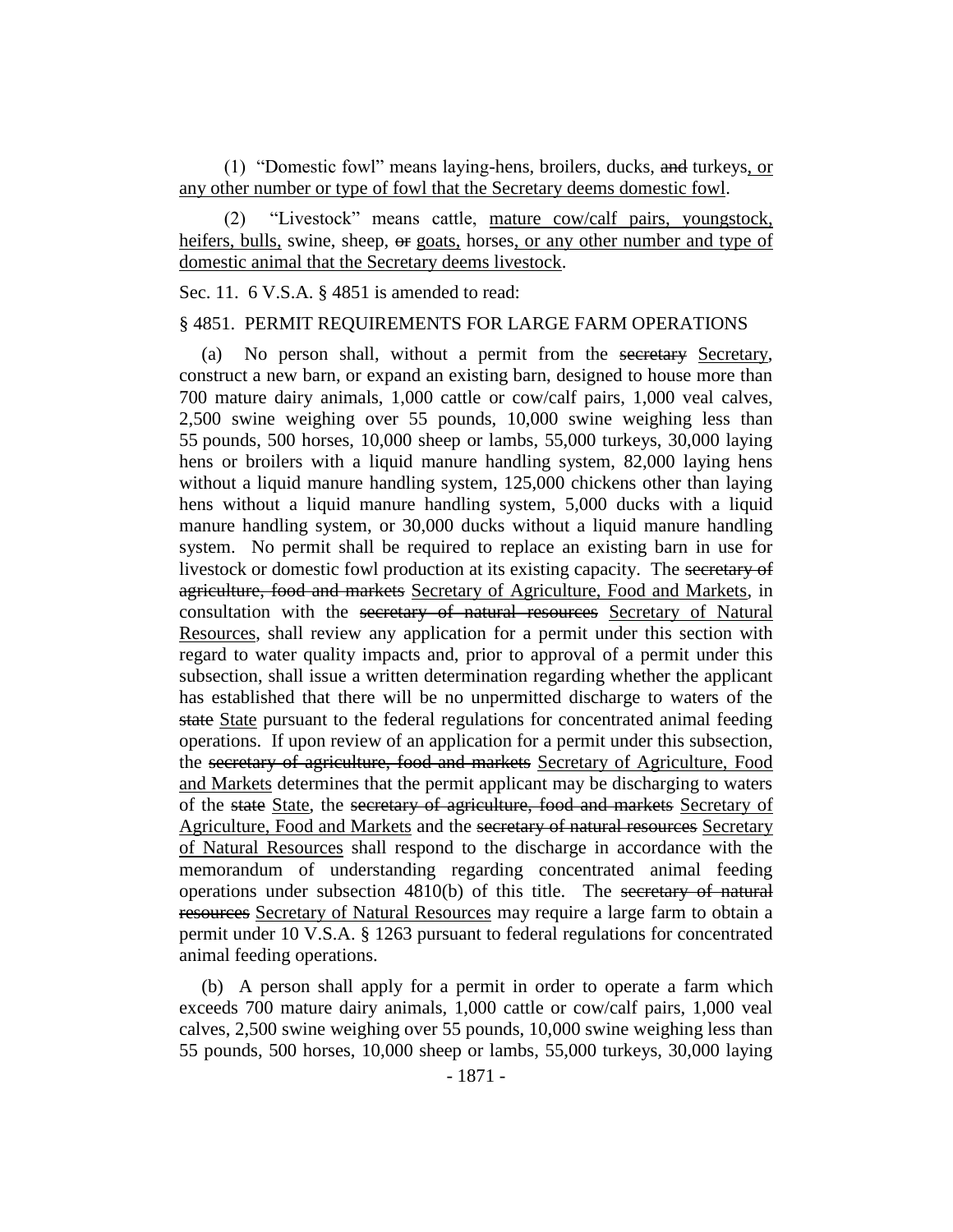hens or broilers with a liquid manure handling system, 82,000 laying hens without a liquid manure handling system, 125,000 chickens other than laying hens without a liquid manure handling system, 5,000 ducks with a liquid manure handling system, or 30,000 ducks if the livestock or domestic fowl are in a barn or adjacent barns owned by the same person, or if the barns share a common border or have a common waste disposal system. In order to receive this permit, the person shall demonstrate to the secretary Secretary that the farm has an adequately sized manure management system to accommodate the wastes generated and a nutrient management plan to dispose of wastes in accordance with accepted agricultural practices adopted under this chapter and current U.S. Department of Agriculture nutrient management standards.

(c) The secretary Secretary shall approve, condition, or disapprove the application within 45 business days of the date of receipt of a complete application for a permit under this section. Failure to act within the 45 business days shall be deemed approval.

(d) A person seeking a permit under this section shall apply in writing to the secretary Secretary. The application shall include a description of the proposed barn or expansion of livestock or domestic fowl; a proposed nutrient management plan to accommodate the number of livestock or domestic fowl the barn is designed to house or the farm is intending to expand to; and a description of the manure management system to be used to accommodate agricultural wastes.

(e) The secretary Secretary may condition or deny a permit on the basis of odor, noise, traffic, insects, flies, or other pests.

(f) Before granting a permit under this section, the secretary Secretary shall make an affirmative finding that the animal wastes generated by the construction or expansion will be stored so as not to generate runoff from a 25-year, 24-hour storm event and shall be disposed of, in accordance with the accepted agricultural practices adopted under this chapter and current U.S. Department of Agriculture nutrient management standards.

(g) A farm that is permitted under this section and that withdraws more than 57,600 gallons of groundwater per day averaged over any 30 consecutive-day period shall annually report estimated water use to the secretary of agriculture, food and markets Secretary of Agriculture, Food and Markets. The secretary of agriculture, food and markets Secretary of Agriculture, Food and Markets shall share information reported under this subsection with the agency of natural resources Agency of Natural Resources.

Sec. 12. 6 V.S.A. § 4856 is amended to read:

§ 4856. RECYCLING ANIMAL WASTE NUTRIENTS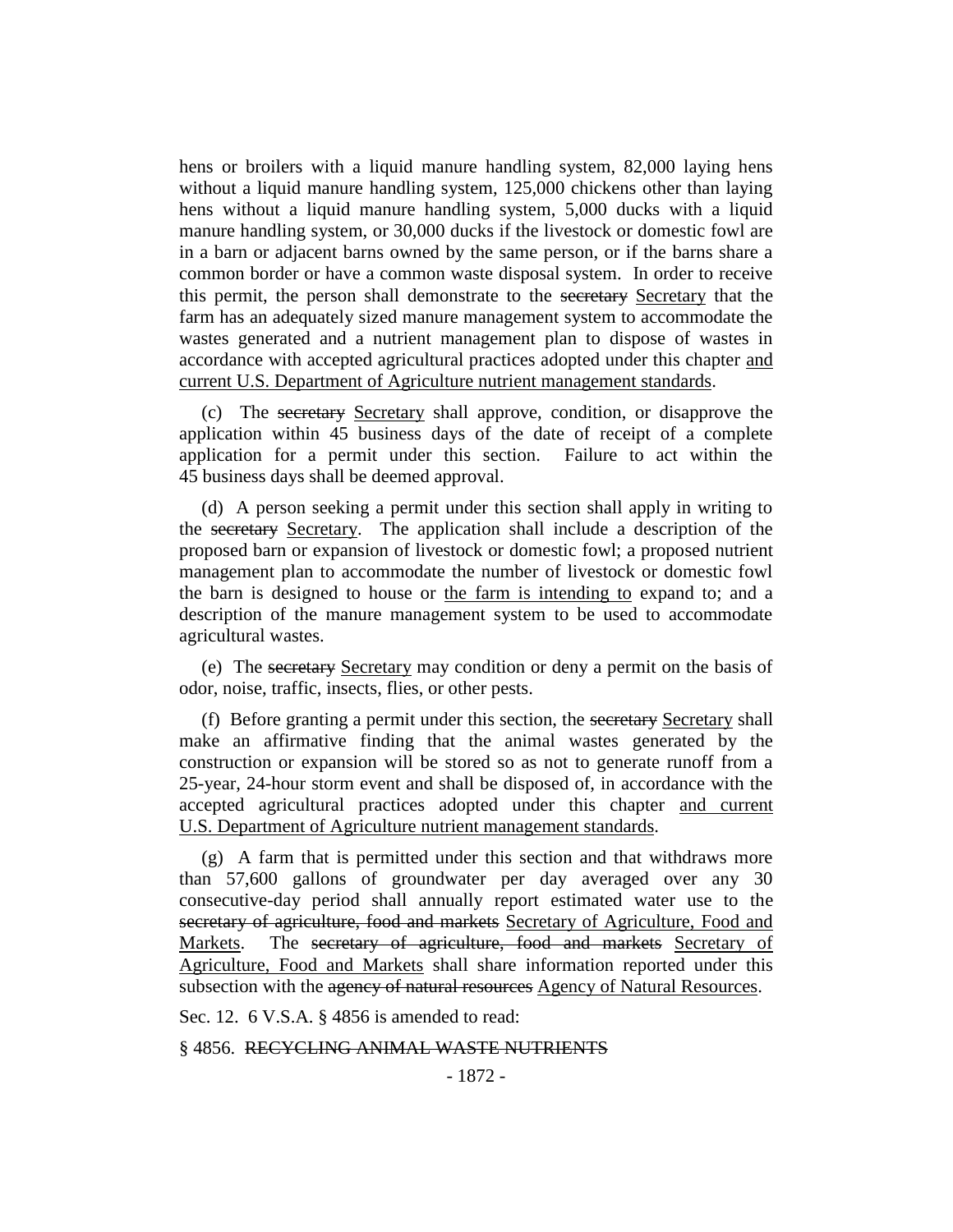In order best to use the nutrients of animal waste generated by farms to which this subchapter applies, the agency of agriculture, food and markets, together with the department of public service, shall use available resources to inform operators of such farms of appropriate methods and resources available to digest and compost their animal wastes and to capture methane for beneficial uses. [Repealed.]

Sec. 13. 6 V.S.A. § 4857 is amended to read:

### § 4857. DEFINITIONS

For purposes of As used in this subchapter:

(1) "Animal feeding operation" (AFO) means a lot or facility where the livestock or domestic fowl have been, are, or will be stabled or confined and fed or maintained for a total of 45 days or more in any 12-month period, and crops, vegetation, or forage growth are not sustained in the normal growing season over any portion of the lot or facility. Two or more individual farms qualifying as an AFO which are under common ownership and which adjoin each other or use a common area or system for the disposal of waste, shall be considered to be a single AFO if the combined number of livestock or domestic fowl resulting qualifies as a medium farm as defined in subdivision (2) of this section.

(2) "Medium farm" is an AFO which houses 200 to 699 mature dairy animals, 300 to 999 cattle or cow/calf pairs, 300 to 999 veal calves, 750 to 2,499 swine weighing over 55 pounds, 3,000 to 9,999 swine weighing less than 55 pounds, 150 to 499 horses, 3,000 to 9,999 sheep or lambs, 16,500 to 54,999 turkeys, 9,000 to 29,999 laying hens or broilers with a liquid manure handling system, 25,000 to 81,999 laying hens without a liquid manure handling system, 37,500 to 124,999 chickens other than laying hens without a liquid manure handling system, 1,500 to 4,999 ducks with a liquid manure handling system or 10,000 to 29,999 ducks without a liquid manure handling system.

(3) "Small farm" is an AFO which houses no more than 199 mature dairy animals, 299 cattle or cow/calf pairs, 299 veal calves, 749 swine weighing over 55 pounds, 2,999 swine weighing less than 55 pounds, 149 horses, 2,999 sheep or lambs, 16,499 turkeys, 8,999 laying hens or broilers with a liquid manure handling system, 24,999 laying hens without a liquid manure handling system, 37,499 chickens other than laying hens without a liquid manure handling system, 1,499 ducks with a liquid manure handling system or 9,999 ducks without a liquid manure handling system.

(4) "Domestic fowl" means laying hens, broilers, ducks, and turkeys, or any other number or type of fowl that the Secretary deems domestic fowl.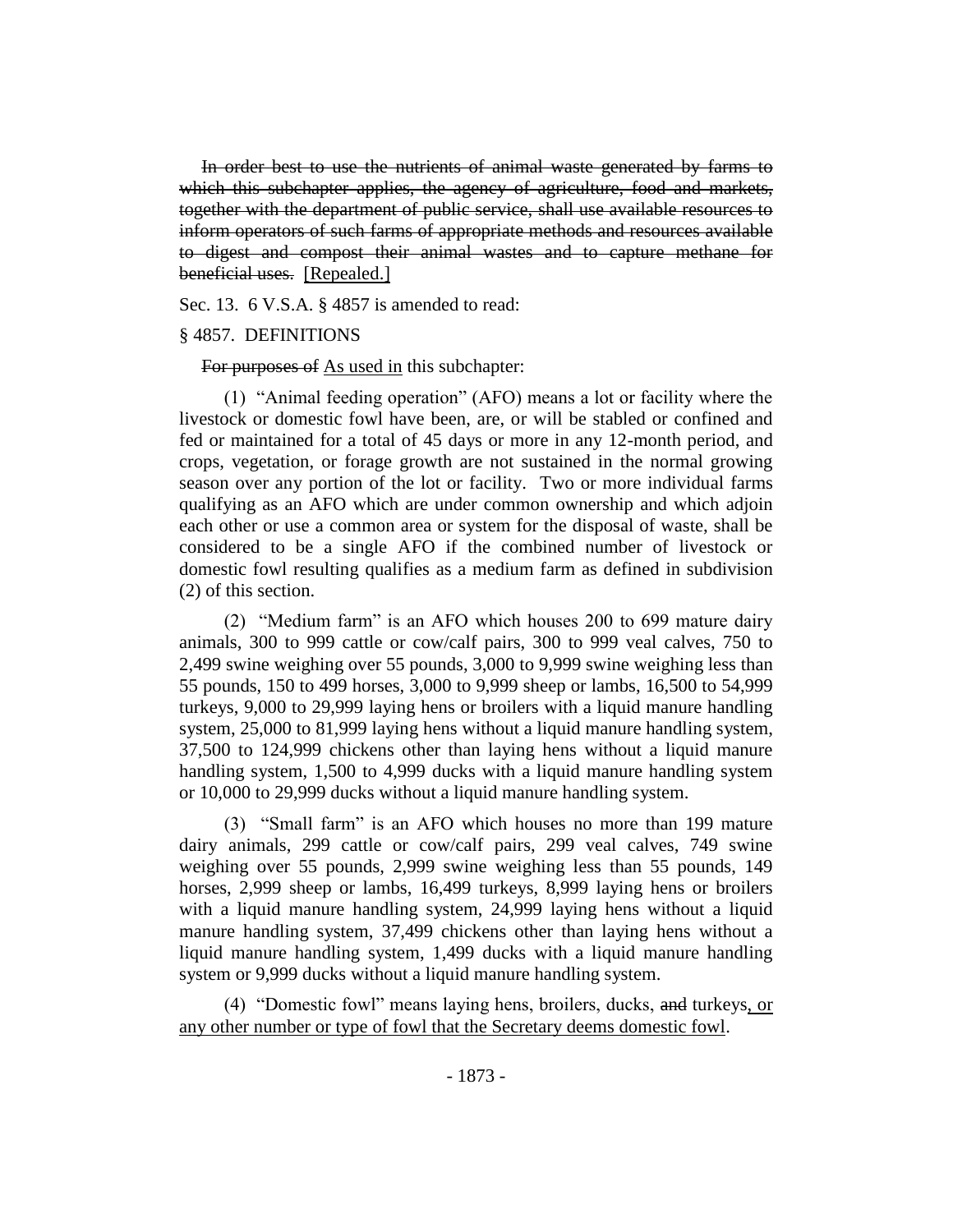(5) "Livestock" means cattle, swine, sheep, goats, and horses, or any other number and type of domestic animal that the Secretary deems livestock.

### Sec. 14. 6 V.S.A. § 4858(c) is amended to read:

(c)(1) Medium farm general permit. The owner or operator of a medium farm seeking coverage under a general permit adopted pursuant to this section shall certify to the secretary Secretary within a period specified in the permit, and in a manner specified by the secretary Secretary, that the medium farm does comply with permit requirements regarding an adequately sized and designed manure management system to accommodate the wastes generated and a nutrient management plan to dispose of wastes in accordance with accepted agricultural practices adopted under this chapter and current U.S. Department of Agriculture nutrient management standards. Any certification or notice of intent to comply submitted under this subdivision shall be kept on file at the agency of agriculture, food and markets Agency of Agriculture, Food and Markets. The secretary of agriculture, food and markets Secretary of Agriculture, Food and Markets, in consultation with the secretary of natural resources Secretary of Natural Resources, shall review any certification or notice of intent to comply submitted under this subdivision with regard to the water quality impacts of the medium farm for which the owner or operator is seeking coverage, and, within 18 months of receiving the certification or notice of intent to comply, shall verify whether the owner or operator of the medium farm has established that there will be no unpermitted discharge to waters of the state State pursuant to the federal regulations for concentrated animal feeding operations. If upon review of a medium farm granted coverage under the general permit adopted pursuant to this subsection, the secretary of agriculture, food and markets Secretary of Agriculture, Food and Markets determines that the permit applicant may be discharging to waters of the state State, the secretary of agriculture, food and markets Secretary of Agriculture, Food and Markets and the secretary of natural resources Secretary of Natural Resources shall respond to the discharge in accordance with the memorandum of understanding regarding concentrated animal feeding operations under subsection 4810(b) of this title.

\* \* \*

(d) Medium and small farms; individual permit. The secretary Secretary may require the owner or operator of a small or medium farm to obtain an individual permit to operate after review of the farm's history of compliance, application of accepted agricultural practices, the use of an experimental or alternative technology or method to meet a state State performance standard, or other factors set forth by rule. The owner or operator of a small farm may apply to the secretary Secretary for an individual permit to operate under this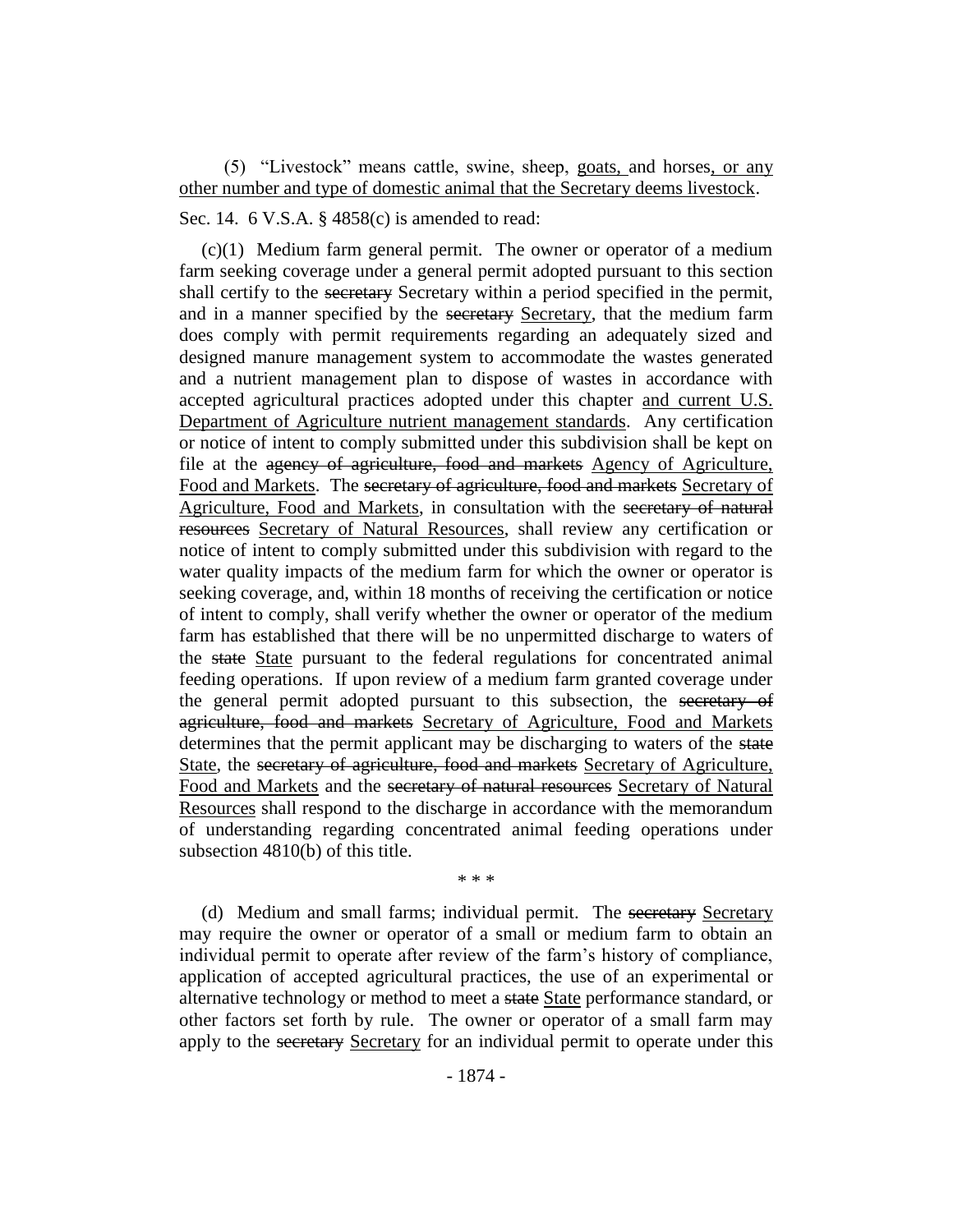section. To receive an individual permit, an applicant shall in a manner prescribed by rule demonstrate that the farm has an adequately sized and designed manure management system to accommodate the wastes generated and a nutrient management plan to dispose of wastes in accordance with accepted agricultural practices adopted under this chapter and current U.S. Department of Agriculture nutrient management standards, including setback requirements for waste application. An individual permit shall be valid for no more than five years. Any application for an individual permit filed under this subsection shall be kept on file at the agency of agriculture, food and markets Agency of Agriculture, Food and Markets. The secretary of agriculture, food and markets Secretary of Agriculture, Food and Markets, in consultation with the agency of natural resources Agency of Natural Resources, shall review any application for a permit under this subsection and, prior to issuance of an individual permit under this subsection, shall issue a written determination regarding whether the permit applicant has established that there will be no unpermitted discharge to waters of the state State pursuant to federal regulations for concentrated animal feeding operations. If, upon review of an application for a permit under this subsection, the secretary of agriculture, food and markets Secretary of Agriculture, Food and Markets that the permit applicant may be discharging to waters of the state State, the secretary of agriculture, food and markets Secretary of Agriculture, Food and Markets and the secretary of natural resources Secretary of Natural Resources shall respond to the discharge in accordance with the memorandum of understanding regarding concentrated animal feeding operations under subsection 4810(b) of this title. The secretary of natural resources Secretary of Natural Resources may require a medium or small farm to obtain a permit under 10 V.S.A. § 1263 pursuant to federal regulations for concentrated animal feeding operations. Coverage of a medium farm under a general permit adopted pursuant to this section or an individual permit issued to a medium or small farm under this section is rendered void by the issuance of a permit to a farm under 10 V.S.A. § 1263.

Sec. 15. 6 V.S.A. chapter 215, subchapter 6 is amended to read:

# Subchapter 6. Vermont Agricultural Buffer Critical Area Seeding and Filter Strip Program

## § 4900. VERMONT AGRICULTURAL BUFFER SEEDING AND FILTER STRIP PROGRAM

(a) The secretary of agriculture, food and markets Secretary of Agriculture, Food and Markets is authorized to develop a Vermont agricultural buffer critical source area seeding and filter strip program in addition to the federal conservation reserve enhancement program in order to compensate farmers for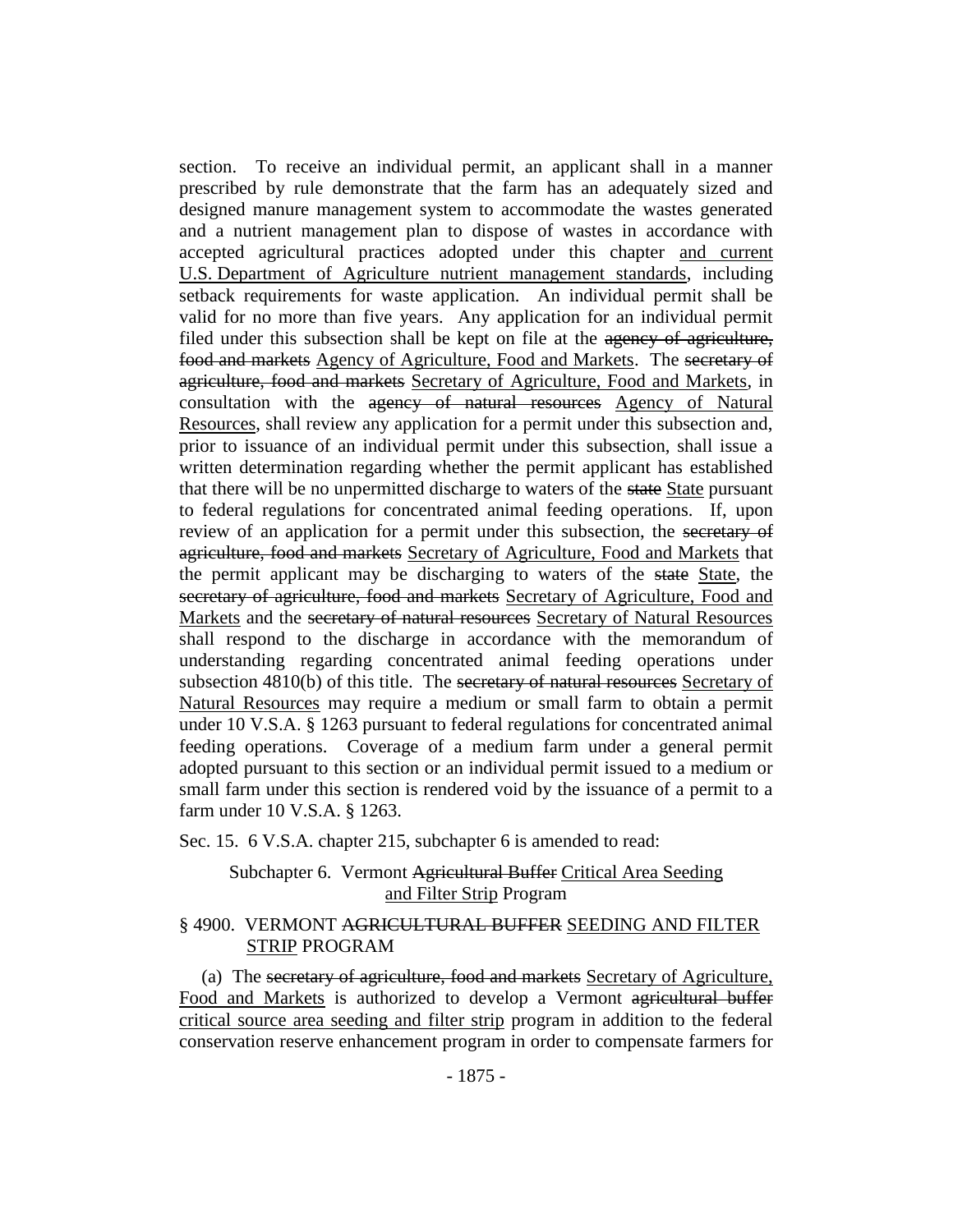establishing and maintaining harvestable perennial vegetative buffers and installing conservation practices in ditch networks grassed waterways and filter strips on agricultural land cropland perpendicular and adjacent to the surface waters of the state State, including ditches. Eligible acreage would include annually tilled cropland or a portion of cropland currently cropped as hay that will not be rotated into an annual crop for a 10-year period of time. Acreage that is currently managed as hay shall have a prior history of rotation as corn or other annual commodity crop.

(b) The establishment and annual incentive payments from the agency of agriculture, food and markets under the Vermont agricultural buffer program shall not exceed the combined federal and state payment that the relevant agricultural land or conservation practice would be eligible for under the federal conservation reserve enhancement program or another approved conservation program. The incentive payment Incentive payments from the Agency of Agriculture, Food and Markets shall be made annually at the end of the cropping season for a nonrenewable five year period at the outset of a 10-year agreement to establish or maintain the acreage as harvestable grassed waterway or filter strip.

(c) The secretary of agriculture, food and markets Secretary of Agriculture, Food and Markets may establish by procedure financial and technical criteria for the implementation and operation of the Vermont agricultural buffer critical source area seeding and filter strip program.

(d) Land enrolled in the Vermont agricultural buffer program shall be considered to be in "active use" as that term is defined in 32 V.S.A. § 3752(15).

(e) As used in this section, "surface waters" means all rivers, streams, ditches, creeks, brooks, reservoirs, ponds, lakes, and springs which are contained within, flow through, or border upon the state State or any portion of it.

Sec. 16. 6 V.S.A. § 4951 is amended to read:

### § 4951. FARM AGRONOMIC PRACTICES PROGRAM

(a) The Farm Agronomic Practices Assistance Program is created in the Agency of Agriculture, Food and Markets to provide the farms of Vermont with State financial assistance for the implementation of soil-based practices that improve soil quality and nutrient retention, increase crop production, minimize erosion potential, and reduce agricultural waste discharges. The following practices shall may be eligible for assistance to farms under the grant program: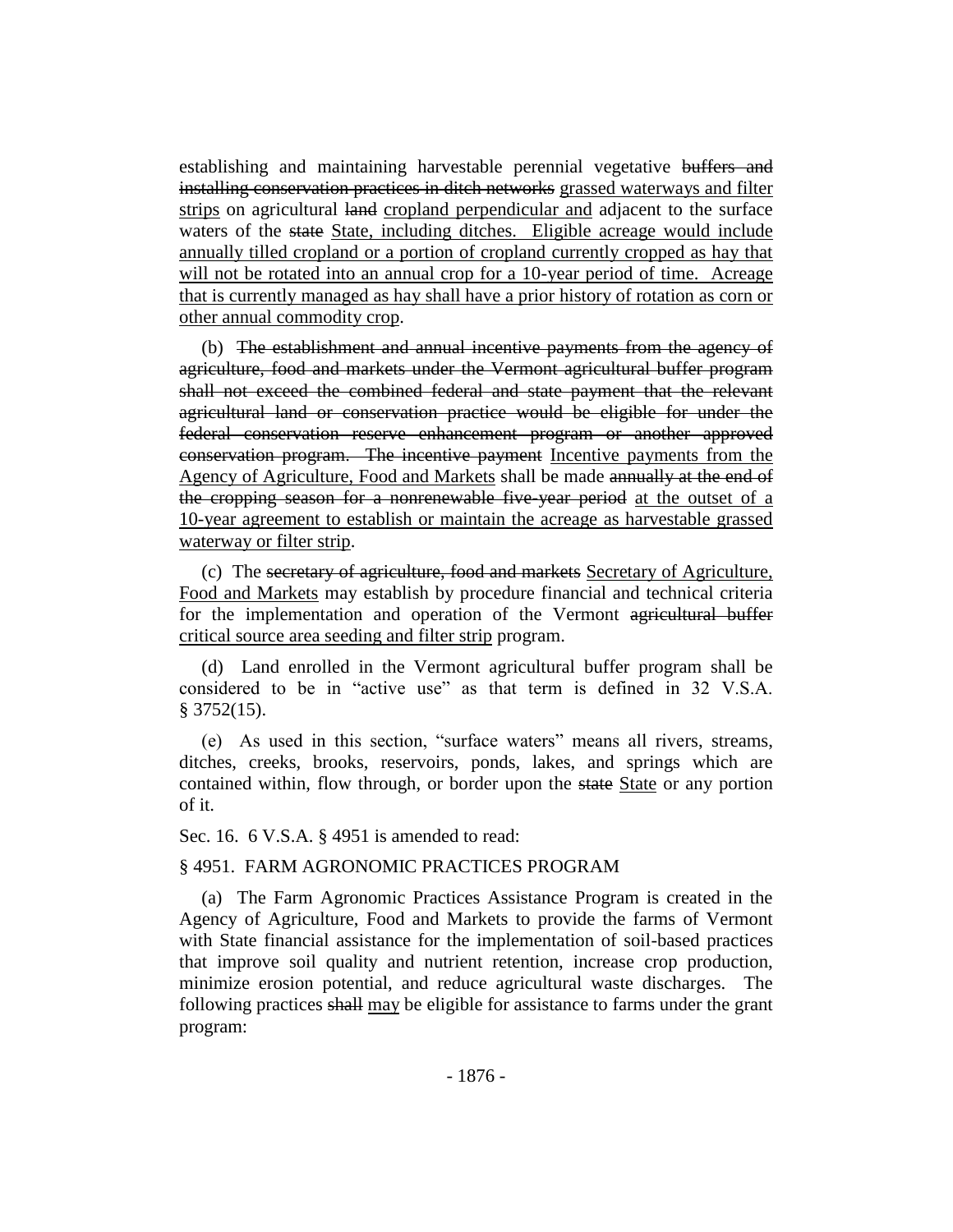(1) conservation crop rotation;

(2) cover cropping;

(3) strip cropping;

(4) cross-slope tillage;

(5) zone or no-tillage;

(6) pre-sidedress nitrate tests;

(7) annual maintenance of a nutrient management plan that is no longer receiving funding under a State or federal contract, provided the maximum assistance provided to a farmer under this subdivision shall be \$2,000.00 per year;

(8) educational and instructional activities to inform the farmers and citizens of Vermont of:

(A) the impact on Vermont waters of agricultural waste discharges;

(B) the federal and State requirements for controlling agricultural waste discharges;

(9) implementing alternative manure application techniques; and

(10) additional soil erosion reduction practices.

(b) Funding available under section 4827 of this title for nutrient management planning may be used to fund practices under this section.

\* \* \* Agency of Agriculture, Food and Markets Permitting \* \* \*

Sec. 17. 6 V.S.A. § 1 is amended to read:

### § 1. GENERAL POWERS OF AGENCY; SECRETARY OF AGRICULTURE, FOOD AND MARKETS

(a) The agency of agriculture, food and markets Agency of Agriculture, Food and Markets shall be administered by a secretary of agriculture, food and markets Secretary of Agriculture, Food and Markets. The secretary Secretary shall supervise and be responsible for the execution and enforcement of all laws relating to agriculture and standards of weight and measure. The secretary Secretary may:

\* \* \*

(13) notwithstanding any law to the contrary in this title or Title 9 or 20, issue all licenses, permits, registrations, or certificates under a program administered by the secretary Secretary for a term of up to three years; renew and issue such licenses, permits, registrations, and certificates on any calendar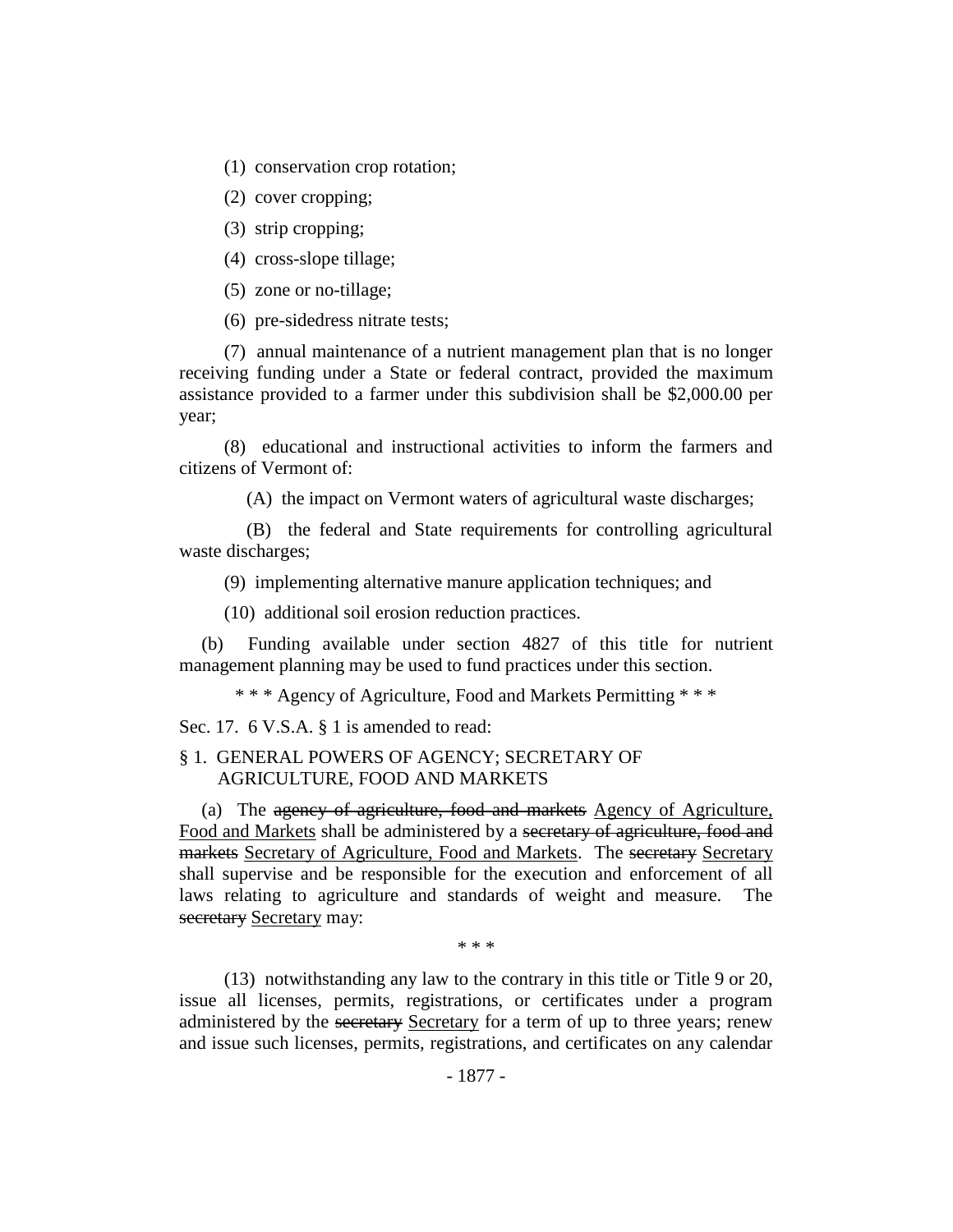cycle; collect any annual fee set by law for such multiyear licensure, permit, registration, or certificate on a pro-rated basis which shall not exceed 150 percent of the annual fee for an 18-month cycle, 200 percent of the annual fee for a two-year cycle, or 300 percent of the annual fee for a three-year cycle; and conduct inspections at regulated premises at least once every three years when inspection is required by law. The authority to mandate licenses, permits, registrations, or certificates for more than one year shall not extend to any program administered by the secretary Secretary where the annual fee is more than \$125.00. The Secretary shall only provide refunds for overpayments of \$25.00 or more on a license, permit, registration, or certificate issued by the Secretary;

\* \* \*

\* \* \* Dairy Operations; Drugs \* \* \*

Sec. 18. 6 V.S.A. § 2744a is amended to read:

#### § 2744a. DRUGS

(a) No producer shall sell or offer for sale milk which contains any drug or drugs in excess of tolerances established by the United States Food and Drug Administration in the Code of Federal Regulations.

(1) In the event that milk from a dairy farm contains a drug, no more milk produced by that producer shall be received by any milk dealer or handler until a sample of at least one complete milking has been collected and found negative. In the event of a second violation within a 12-month period, no more milk produced by that producer shall be received by any milk dealer or handler for a period of up to two days and until a sample of at least one complete milking has been collected and found negative. In the event of a third violation within a 12-month period, the secretary shall, at a minimum, take the same action as required for a second violation and may prohibit the producer from selling milk in this state. No handler or dealer shall accept milk from a producer whose ability to sell milk is suspended or terminated.

(2) In lieu of suspending a producer's ability to sell milk, the secretary may issue an administrative penalty. The amount of the penalty shall not exceed the value of the milk which could have been prohibited from sale. A producer who fails to pay an administrative penalty, after opportunity for hearing, shall have his or her ability to sell milk suspended until the penalty is paid. In lieu of suspending a producer's ability to sell milk, the secretary may accept the assessment by the milk dealer or handler, against the producer, of damages beyond the milk dealer's or handler's control that occurred as a result of purchasing the contaminated milk, as an equivalent penalty.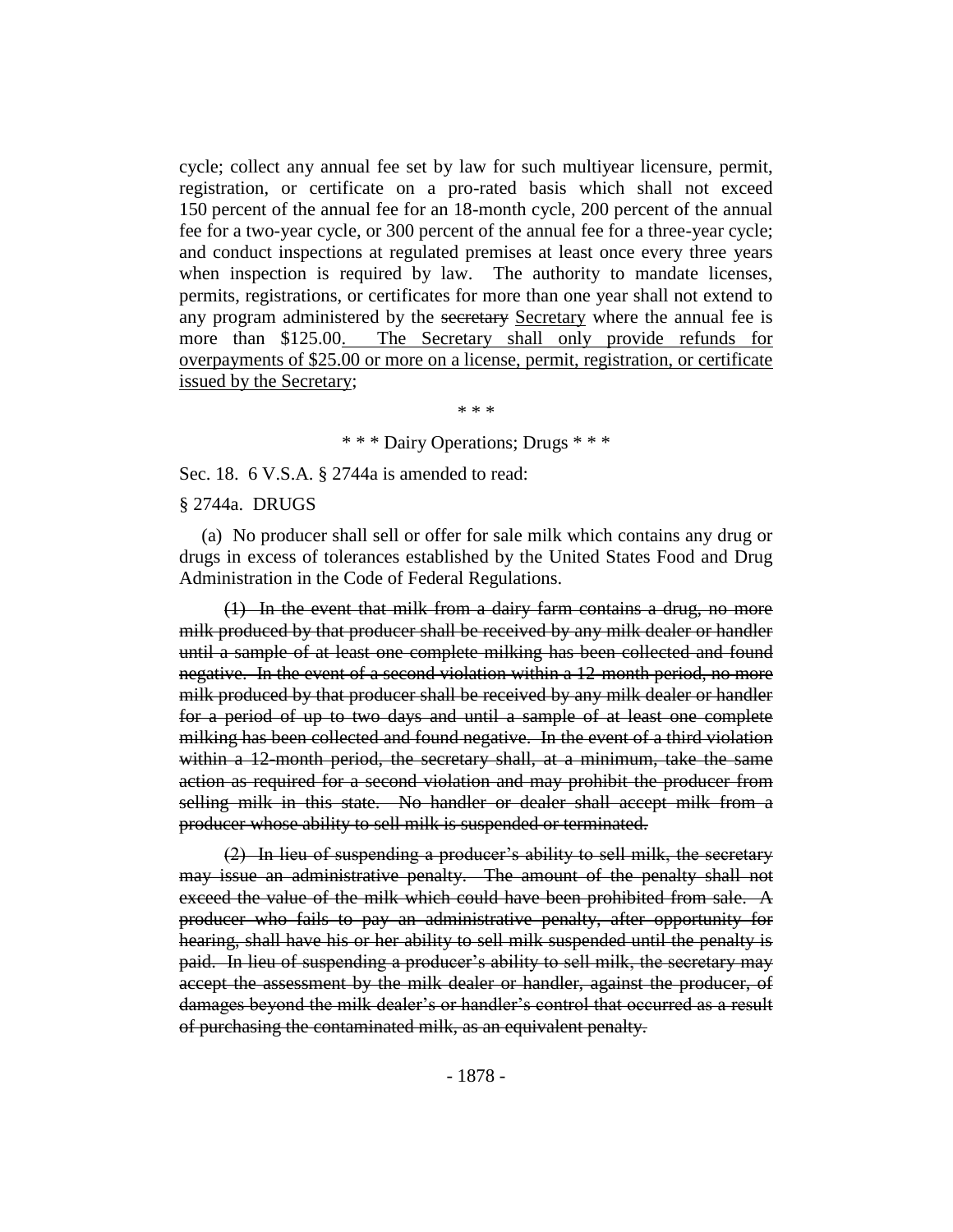(1) In the event that milk from a dairy producer contains a drug residue:

(A) No more milk from that producer shall be received by any milk dealer or handler until a sample of at least one complete milking has been collected and found negative.

(B) If a second drug residue violation occurs within 12 months of the first violation, no more milk from that producer shall be received by any milk dealer or handler until a sample of at least one complete milking has been collected and found negative. The producer shall have an administrative penalty equal to the value of one day of milk production assessed.

(C) If a third drug residue violation occurs within 12 months of the first violation, no more milk from that producer shall be received by any milk dealer or handler until a sample of at least one complete milking has been collected and found negative. The producer shall have an administrative penalty equal to the value of two days of milk production assessed. A hearing shall be warned to determine if the producer will be allowed to continue to ship milk.

(2) No handler or dealer shall accept milk from:

(A) a producer after a drug residue violation has occurred until a sample of at least one complete milking has been found negative; or

(B) a producer whose ability to sell milk is suspended or terminated.

(3) A producer who fails to pay an administrative penalty issued under this section within 30 days of issuance of a citation for violation of this section shall have his or her ability to sell milk suspended until the administrative penalty is paid. In lieu of suspending a producer's ability to sell milk, the Secretary may accept the assessment by the milk dealer against the producer.

(3)(4) Notwithstanding the provisions of subsection (c) of this section, the secretary Secretary may at any time issue an emergency order prohibiting a producer from selling and a handler from accepting any milk until the milk tests negative for drugs.

 $(b)(1)$  No producer shall sell livestock for slaughter which contains livestock with bodily tissue containing any drug or drugs in excess of tolerances established by the United States U.S. Food and Drug Administration in the Code of Federal Regulations.

(2) In the event that bodily tissue obtained from livestock intended for slaughter is found to contain a drug or drugs in excess of levels established by the United States U.S. Food and Drug Administration in the Code of Federal Regulations at the time of sale, the secretary Secretary may assess an administrative penalty not to exceed \$1,000.00 for each violation and may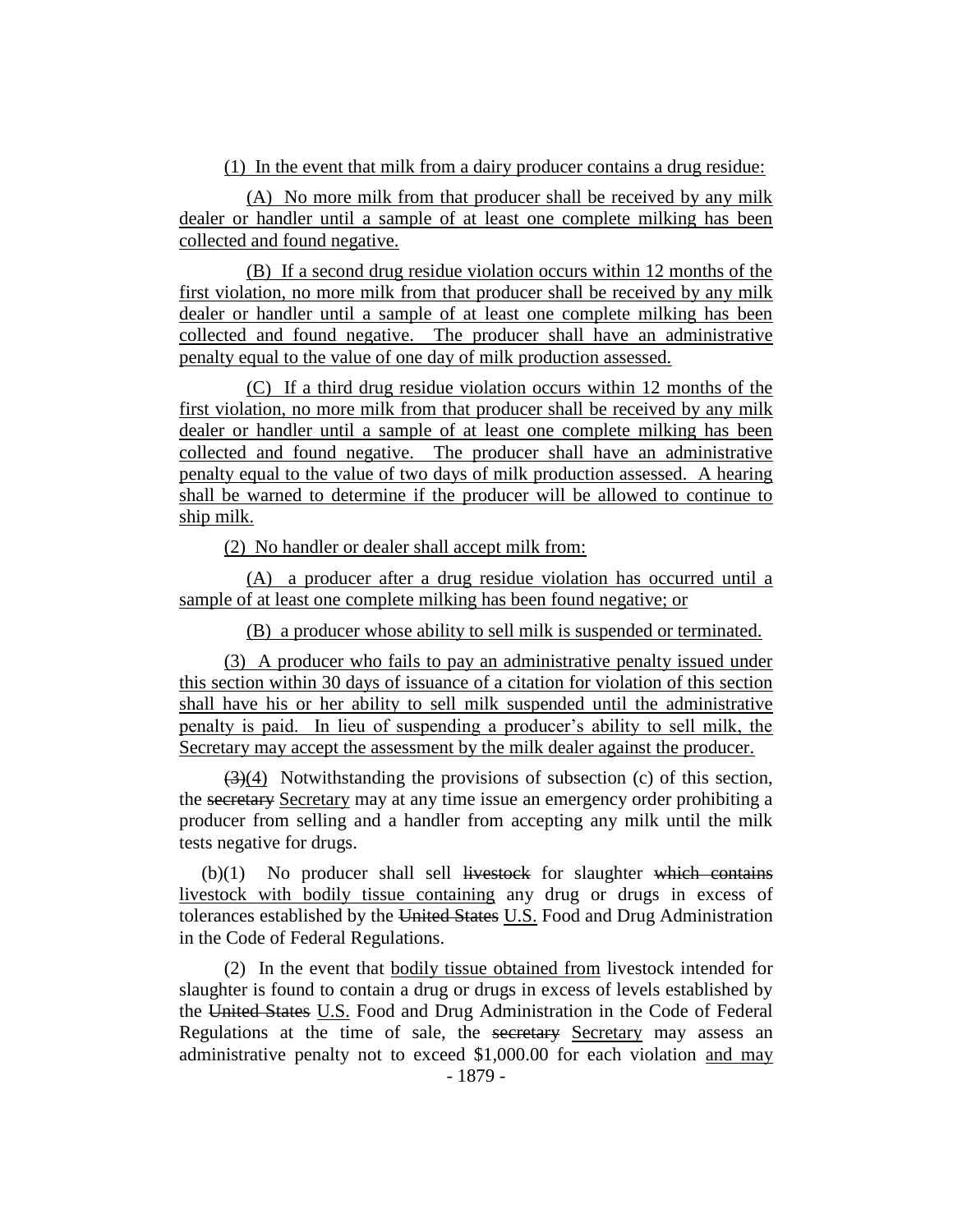require the farm to participate in a program approved by the Agency intended to mitigate further selling of animals for food that contain violative drug residues in their tissue.

(c) Before issuing an order or administrative penalty under this section, the secretary Secretary shall provide the producer and the handler or dealer an opportunity for hearing.

\* \* \* Weights and Measures \* \* \*

Sec. 19. 9 V.S.A. § 2633 is amended to read:

## § 2633. SPECIFIC POWERS AND DUTIES OF SECRETARY; REGULATIONS

(a) The Secretary shall issue from time to time reasonable regulations for the enforcement of this chapter, which regulations shall have the force and effect of law. These regulations may include (1) standards of net weight, measure, or count, and reasonable standards of fill, for any commodity in package form, (2) rules governing the technical and reporting procedures to be followed and the report and record forms and marks of approval and rejection to be used by inspectors of weights and measures in the discharge of their official duties, (3) exemptions from the sealing or marking requirements of section 2639 of this title with respect to weights and measures of such character or size that such sealing or marking would be inappropriate, impracticable, or damaging to the apparatus in question. These regulations shall include specifications, tolerances, and other technical requirements for weights and measures of the character of those specified in section 2635 of this title, designed to eliminate from use, without prejudice to apparatus that conforms as closely as practicable to the official standards, those (1) that are not accurate, (2) that are of such construction that they are faulty—that is, that are not reasonably permanent in their adjustment or will not repeat their indications correctly—or (3) that facilitate the perpetration of fraud.

(b) The specifications, tolerances, and other technical requirements for commercial, law enforcement, data gathering, and other weighing and measuring devices, as adopted by the national conference on weights and measures and published in National Institute of Standards and Technology Handbook 44, "Specifications, Tolerances, and other Technical Requirements for Weighing and Measuring Devices," and supplements thereto, or revisions thereof, shall apply to weighing and measuring devices in the State, except insofar as modified or rejected by regulation.

(c) The uniform regulation for packaging and labeling, the uniform regulation for unit pricing, and the uniform regulation for the method of sale of commodities, except for bread, as adopted by the national conference on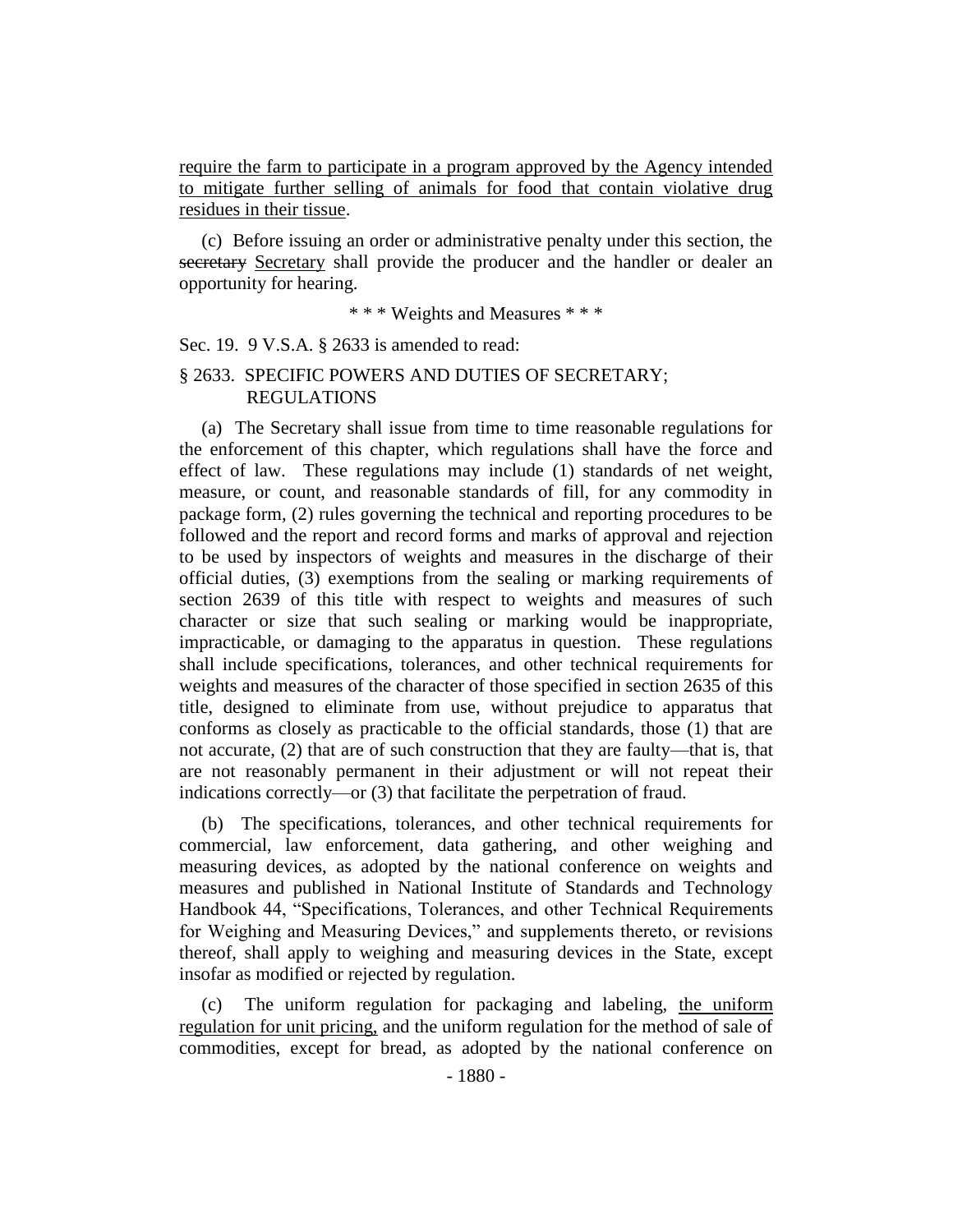weights and measures, and published by the National Institute of Standards and Technology Handbook 130, "Uniform Laws and Regulations," together with amendments, supplements, and revisions thereto, are adopted as part of this chapter except as modified or rejected by regulation.

\* \* \* VEDA; Water Quality Initiatives \* \* \*

Sec. 20. 10 V.S.A. § 280a is amended to read:

### § 280a. ELIGIBLE PROJECTS; AUTHORIZED FINANCING PROGRAMS

(a) The Authority may develop, modify, and implement any existing or new financing program, provided that any specific project that benefits from such program shall meet the criteria contained in the Vermont Sustainable Jobs Strategy adopted under section 280b of this title, and provided further that the program shall meet the criteria contained in the Vermont Sustainable Jobs Strategy adopted under section 280b of this title. These programs may include:

\* \* \*

(11) a program that would award grants made to eligible and qualified recipients as directed by the Agency of Agriculture, Food and Markets or the Agency of Natural Resources for the purpose of funding stream stability and conservation reserve enhancement environmental water quality initiatives approved by the agencies, provided that the maximum amount of grants awarded by the Authority pursuant to the program shall not exceed \$1,340,238.00 in the aggregate.

#### \* \* \*

### Sec. 21. VEDA FINANCING OF WATER QUALITY INITIATIVES

Notwithstanding 32 V.S.A. § 706, the Vermont Economic Development Authority is authorized to transfer to the Agency of Agriculture, Food and Markets or the Agency of Natural Resources funds held by VEDA for water quality programs pursuant to 10 V.S.A. § 280a(11).

\* \* \* Working Lands Enterprise Program \* \* \*

Sec. 22. 6 V.S.A. § 4604 is amended to read:

### § 4604. LEGISLATIVE INTENT

It is the intent of the General Assembly in adopting this subchapter to create a working lands enterprise board to administer a fund and develop policy recommendations to:

\* \* \*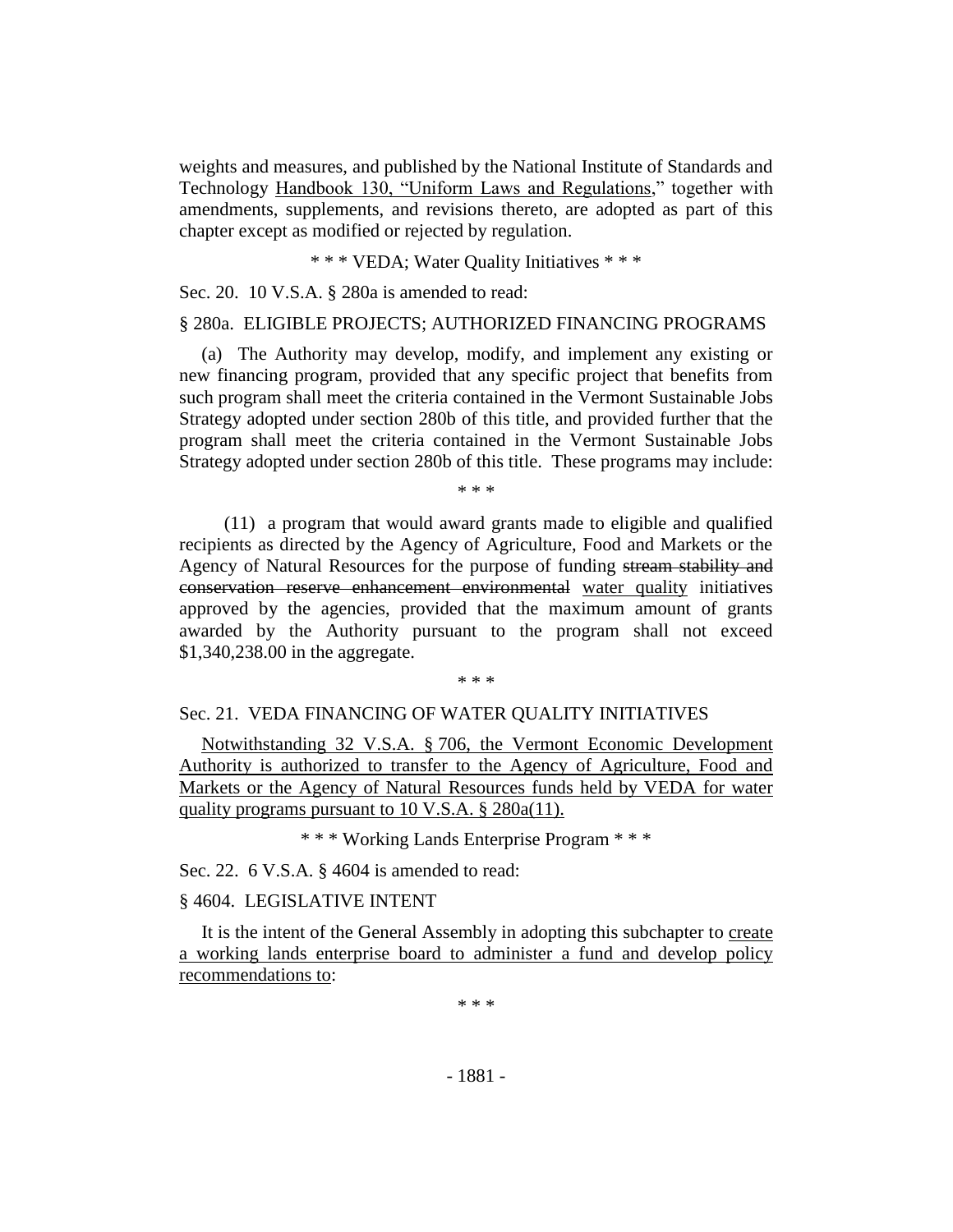(8) increase the amount of State investment in working lands enterprises, particularly when it leverages private and philanthropic funds; and

(9) support the people and businesses that depend on Vermont's renewable land-based resources and the sustainable and productive use of the land by coordinating and integrating financial products and programs; and

(10) provide priority funding to agricultural and forest product enterprises. The priority for funding agricultural and forest product enterprises is not intended to exclude funding for technical assistance that directly supports enterprise development.

Sec. 23. 6 V.S.A. § 4606(b) is amended to read:

(b) Organization of Board. The Board shall be composed of:

(1) the Secretary of Agriculture, Food and Markets or designee, who shall serve as chair;

(2) the Commissioner of Forests, Parks and Recreation or designee;

(3) the Secretary of Commerce and Community Development or designee;

(4) the following members appointed by the Speaker of the House:

(A) one member who is a representative of the Vermont forest industry who is also a consulting forester;

(B) one member who is actively engaged in commodity maple production;

(C) one member who is actively engaged in on-farm value-added processing;

(D) one member who is actively engaged in manufacturing or distribution of Vermont agricultural products; and

(E) one member with expertise in sales, marketing, or market development;

(5) the following members appointed by the Senate Committee on Committees:

(A) one member who is actively engaged in wood products manufacturing;

 $(B)$  one member who is a representative of one of the two largest membership-based agricultural organizations in Vermont who is not a dairy farmer involved in production agriculture whose primary enterprise is not fluid milk;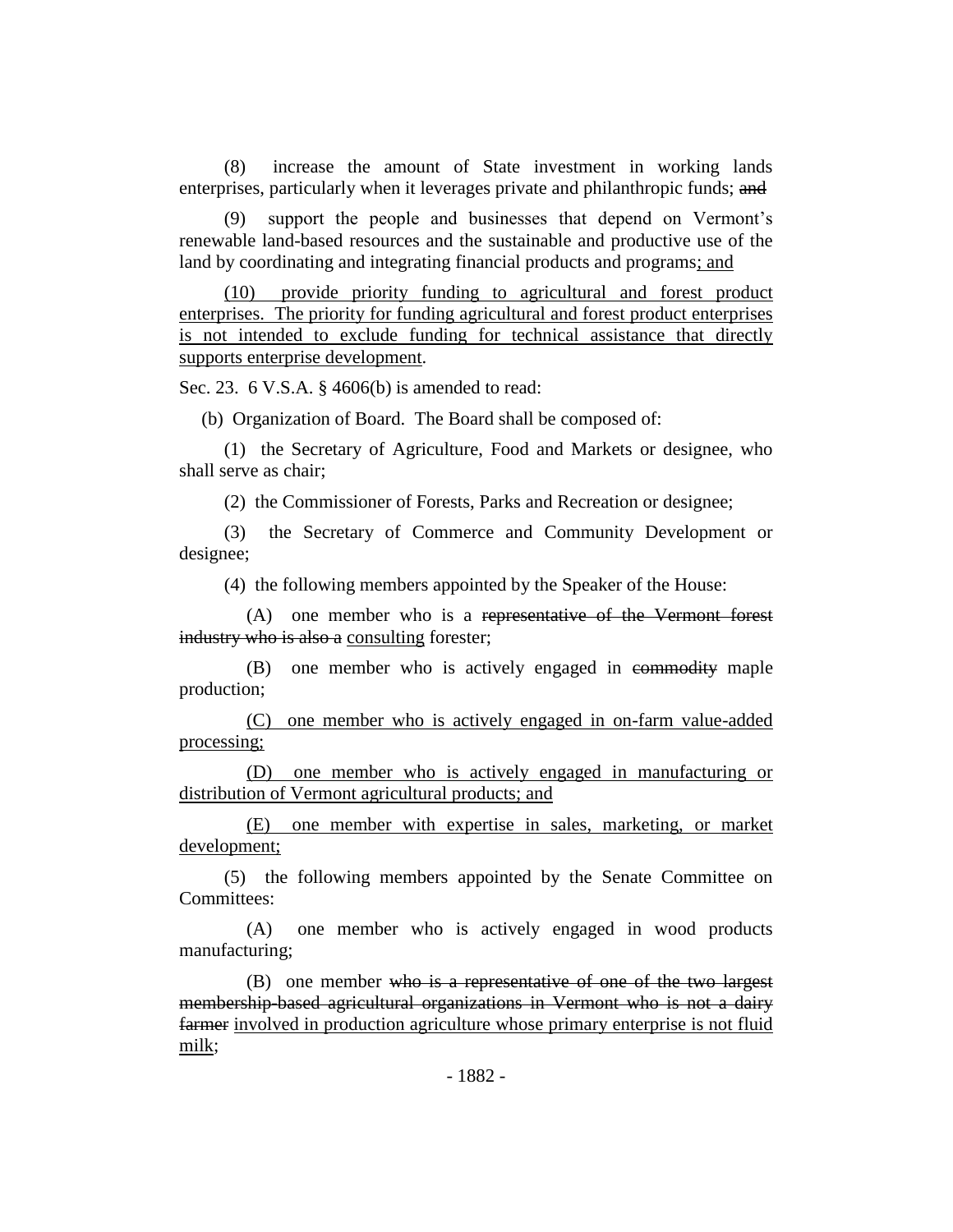(C) one member who is actively engaged in primary wood processing or logging;

(D) one member who is an agriculture and forestry enterprise funder; and

(E) one member who is a person with expertise in rural economic development; and

(6) the following members appointed by the Governor:

(A) one member who is a representative of Vermont's dairy industry who is also a dairy farmer;

(B) one member who is a representative of a membership-based forestland owner organization Vermont's forestry industry who is also a working forest landowner;

(C) one member with expertise in land planning and conservation efforts that support Vermont's working landscape; and

(D) one member who is an employee of a Vermont institution engaged in agriculture or forestry education, training, or research; and

(7) the following members appointed by the Vermont Agricultural and Forest Products Development Board:

(A) one member who is actively engaged in value-added agricultural products manufacturing; and

(B) two members actively engaged in providing marketing assistance, market development, or business and financial planning;

 $\left(\frac{8}{7}\right)$  the following members, who shall serve as ex officio, nonvoting members:

(A) the Manager of the Vermont Economic Development Authority or designee;

(B) the Executive Director of the Vermont Sustainable Jobs Fund or designee; and

(C) the Executive Director of the Vermont Housing Conservation Board or designee.

Sec. 24. 6 V.S.A. § 4607 is amended to read:

### § 4607. POWERS AND DUTIES OF THE VERMONT WORKING LANDS ENTERPRISE BOARD

(a) Duties. The Vermont Working Lands Enterprise Board is charged with: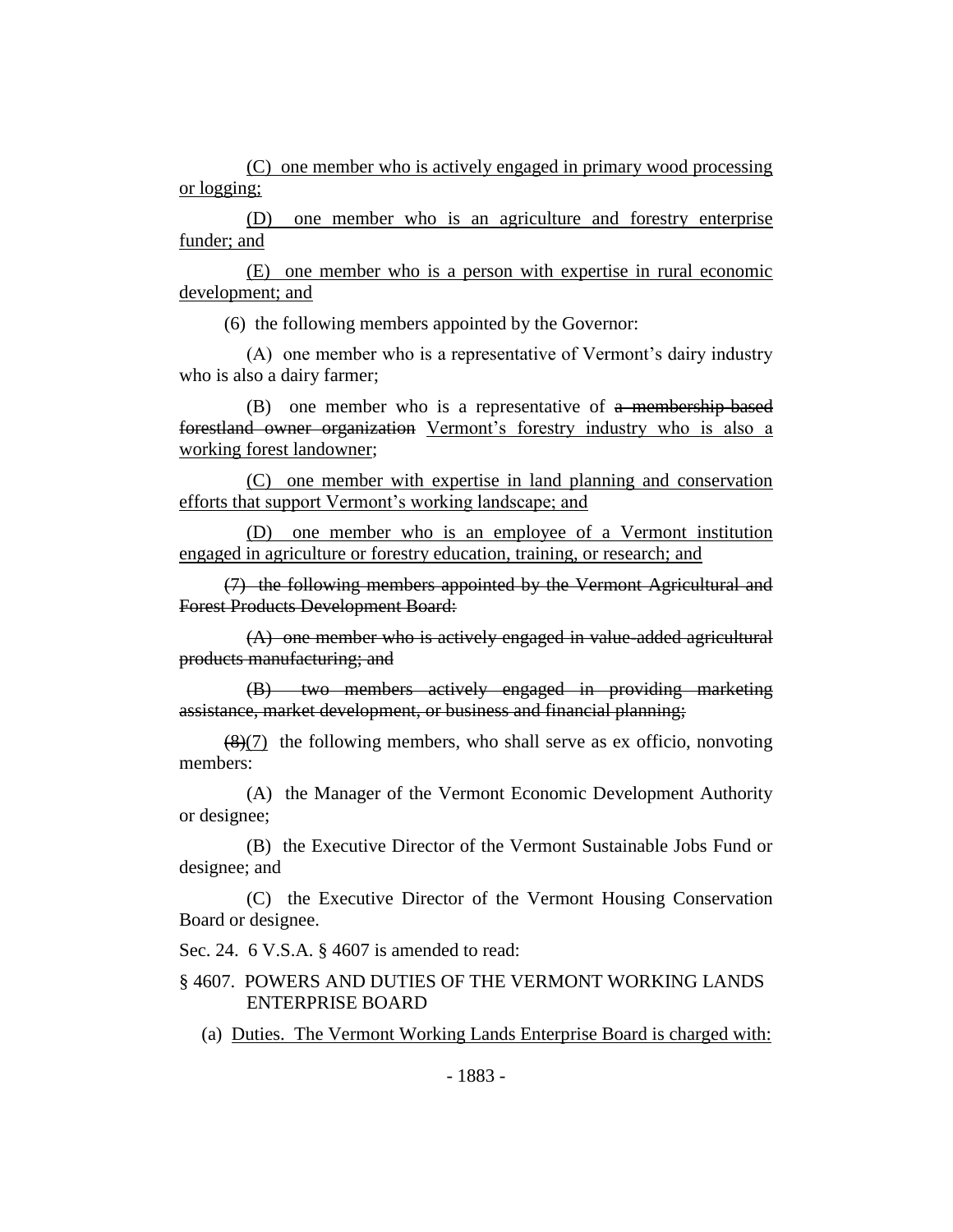(1) optimizing the agricultural and forest use of Vermont lands and other agricultural resources;

(2) expanding existing markets and identifying and developing new profitable in-state and out-of-state markets for food, fiber, forest products, and value-added agricultural products, including farm-derived renewable energy; and

(3) identifying opportunities and challenges related to access to capital, infrastructure, product development, marketing, training, research, and education.

(b) Powers. The Vermont Working Lands Enterprise Board shall have the authority:

(1) to design and conduct an ongoing public engagement process, which may include taking testimony and receiving information from any party interested in the Board's activities;

(2) to gain information through the use of experts, consultants, and data to perform analysis as needed;

(3) to request services from State economists, State administrative agencies, and State programs;

(4) to obtain information from other planning entities, including the Farm to Plate Investment Program;

(5) to serve as a resource for and make recommendations to the Administration and the General Assembly on ways to improve Vermont's laws, regulations, and policies in order to attain the goals set forth in section 4604 of this title;

 $(1)(6)$  to establish an application process and eligibility criteria for awarding grants, loans, incentives, and other investments in agricultural and forestry enterprises and in food and forest systems, provided that the Board shall prioritize assistance under this chapter to a person engaged in farming or forestry before providing assistance to a nonprofit organization or nonprofit corporation for a project that competes with a person engaged in farming or forestry;

 $(2)(7)$  to award grants and other investments, which may include loans underwritten and administered through the Vermont Economic Development Authority;

 $\left(\frac{3}{8}\right)$  to enter into performance contracts with one or more persons in order to provide investment and services to agricultural and forestry enterprises, including: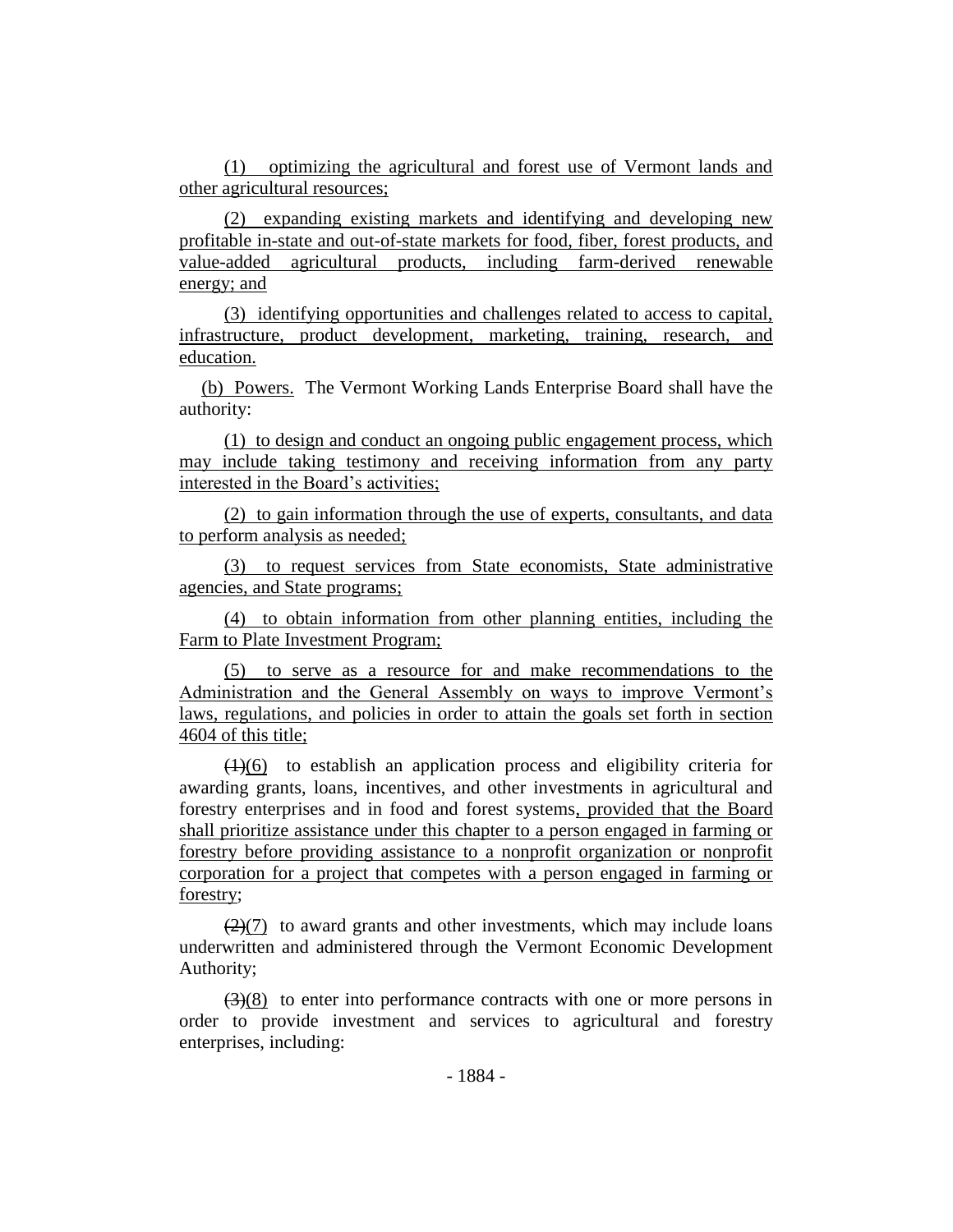(A) technical assistance and product research services;

(B) marketing assistance, market development, and business and financial planning;

(C) organizational, regulatory, and development assistance; and

(D) feasibility studies of facilities or capital investments to optimize construction and other cost efficiencies;

 $(4)(9)$  to identify workforce needs and programs in order to develop training and incentive opportunities for the agriculture and forest product sectors after consulting with the Department of Labor;

 $\left(\frac{5}{10}\right)$  to identify strategic statewide infrastructure and investment priorities considering:

(A) leveraging opportunities;

(B) economic clusters;

(C) return-on-investment analysis;

(D) other considerations the Board determines appropriate; and

 $(6)(11)$  to pursue and accept grants or other funding from any public or private source and to administer such grants or funding consistent with their terms. to develop an annual operating budget, and:

(A) solicit and accept any grants, gifts, or appropriations necessary to implement the budget pursuant to 32 V.S.A. § 5; and

(B) expend any monies necessary to carry out the purposes of this section.

(b)(c) Staff support. The Agency of Agriculture, Food and Markets shall provide administrative support to the extent authorized by the Secretary of Agriculture, Food and Markets, and with the assistance of the Department of Forests, Parks and Recreation to the extent authorized by the Commissioner of Forests, Parks and Recreation, in order to support the board Board in the performance of its duties pursuant to this section.

### Sec. 25. REPEAL OF VERMONT AGRICULTURAL AND FOREST PRODUCTS DEVELOPMENT BOARD

6 V.S.A. § 2966 (Agricultural and Forest Products Development Board) shall be repealed on July 1, 2015.

\* \* \* Animal Shelter \* \* \*

Sec. 26. 13 V.S.A. § 365 is amended to read: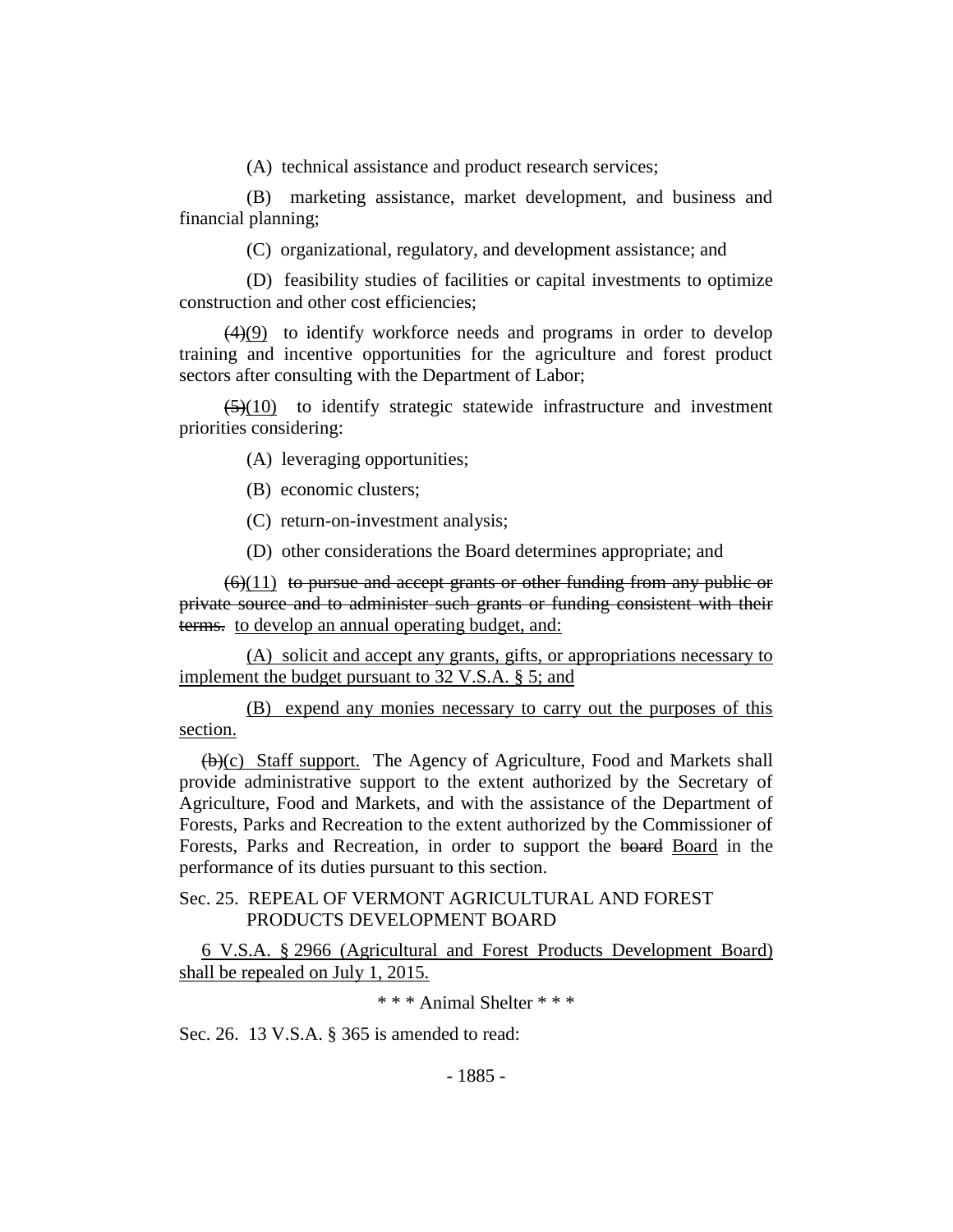#### § 365. SHELTER OF ANIMALS

 $(c)(1)$  A dog, whether chained or penned, shall be provided living space no less than three feet by four feet for 25 pound and smaller dogs, four feet by four feet for 26-35 pound dogs, four feet by five feet for 36-50 pound dogs, five feet by five feet for 51-99 pound dogs, and six feet by five feet for 100 pound and larger dogs. The shelter shall be constructed of materials with a thermal resistance factor of 0.9 or greater and shall contain clean bedding material sufficient to retain the dog's normal body heat.

\* \* \*

\* \* \*

(e) A dog maintained out-of-doors must shall be provided with suitable housing or shelter that assures ensures that the dog is protected from wind and draft, and from excessive sun, rain, and other environmental hazards throughout the year. The housing or shelter shall be fully enclosed except for a portal. The portal shall be of a sufficient size to allow the dog unimpeded passage into and out of the structure. The portal shall be constructed with a baffle or other means of keeping wind and precipitation out of the interior. Inadequate shelter may be indicated by the shivering of the dog due to cold weather for a continuous period of 10 minutes or by symptoms of frostbite or hypothermia. A metal barrel is not adequate shelter for a dog.

(f) A dog chained to a shelter must be on a tether chain at least four five times the length of the dog as measured from the tip of its nose to the base of its tail, and shall allow the dog access to the shelter. The chain or tether shall be attached to both the dog and the anchor using swivels or similar devices that prevent the chain or tether from becoming entangled or twisted. The chain or tether shall be attached to a well-fitted collar or harness on the dog.

\* \* \*

\* \* \* Agricultural Equipment \* \* \*

Sec. 27. 32 V.S.A. § 9741(25) is amended to read:

(25) Sales Sale to a farmer, as that term is defined in section 3752 of this title, of agricultural machinery and equipment for use and consumption directly and exclusively, except for isolated or occasional uses, in the production for sale of tangible personal property on farms (including stock, dairy, poultry, fruit, and truck farms), orchards, nurseries, or in greenhouses or other similar structures used primarily for the raising of agricultural or horticultural commodities for sale. It shall be rebuttably presumed that uses are not isolated or occasional if they total more than  $f_{\theta} = 50$  percent of the time the machinery or equipment is operated.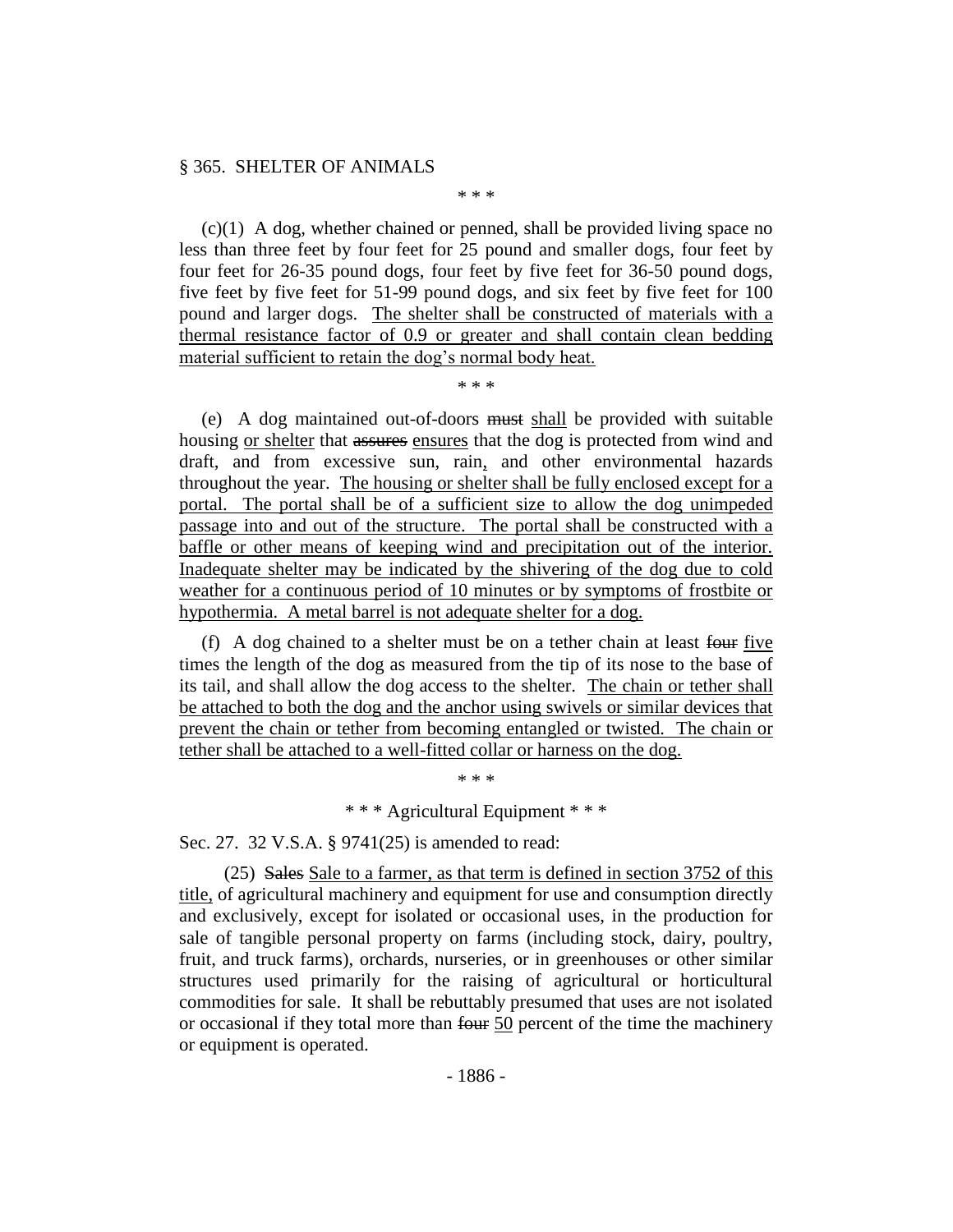\* \* \* Motor Fuel Oil Prices; Agricultural Economy \* \* \*

# Sec. 28. MOTOR FUEL OIL PRICES; STUDY

(a) Findings. The General Assembly finds as follows:

(1) The price of motor fuel has a major effect on Vermonters and our economy as a whole, particularly the agricultural sector of our economy.

(2) In recent years, it has become apparent that, although fuel prices have decreased nationally and across Vermont, this cost reduction has not kept pace in the State's northwestern communities.

(3) Based on the most recent census data collected by the U.S. Department of Agriculture, in the year 2012 there were 1,444 farms spanning 278,897 acres in Chittenden, Franklin, and Grand Isle Counties.

(4) Combined, the gasoline, fuel, and oil expenses for the farms in those three counties were \$14.712 million.

(5) It is incumbent upon the proper authorities to ensure to the greatest extent possible that farm production expenses reflect fair pricing so that the many agricultural products placed into the greater stream of commerce are competitively priced.

(b) Definitions. As used in this section:

(1) "Control" means the power, whether or not exercised, to establish, fix, or direct the retail price of motor fuel sold by a dealer, through ownership of stock or assets used by the dealer or through contract, agency, consignment, or otherwise, whether that power can be exercised directly or indirectly or through parent corporations, subsidiaries, related persons and entities, or affiliates.

(2) "Dealer" means a person located in Vermont that sells motor fuel oil to an end user at a service station, filling station, or otherwise.

(3) "Distributor" means a person that sells motor fuel oil to a dealer or directly to an end user.

(4) "Motor fuel oil" means internal combustion fuel sold for use in a motor vehicle, as that term is defined in 23 V.S.A. § 4(21), or in a farm tractor, as that term is defined in 23 V.S.A. § 4(68).

(5) "Motor fuel oil sales" means the wholesale or retail sale of motor fuel oil.

(c) Reporting. On or before December 15, 2015, the Attorney General may require distributors and dealers to provide information about the ownership or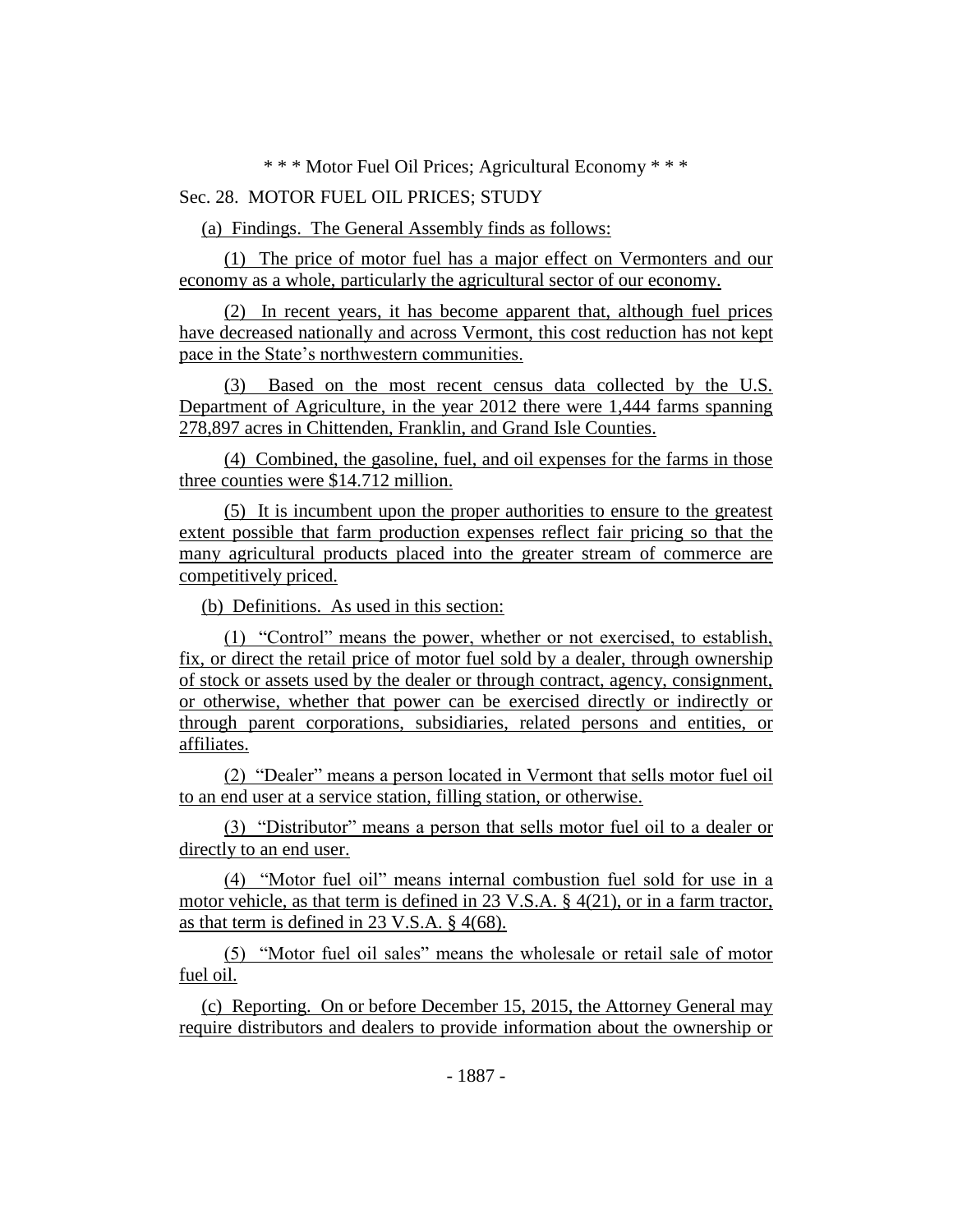control of dealers or of assets related to motor fuel oil sales, volume of motor fuel oil sold or supplied, and wholesale and retail motor fuel oil prices.

(d) Confidentiality. Information received by the Attorney General under this section is confidential and shall be treated in the same manner as provided in 9 V.S.A.  $\S$  2460(a)(4).

(e) Report. The Attorney General shall study any data deemed relevant to the retail price of motor fuel oil in Vermont, including the data identified in subsection (c) of this section, and, on or before December 15, 2015, shall report to the General Assembly with recommendations, if any, regarding market conduct, including pricing, in the motor fuel oil industry in Vermont.

(f) Exercise of authority. The authority of the Attorney General under subsection (c) of this section to require reporting of distributors and dealers shall be exercised only with respect to the requirements of this section and shall not be exercised after December 15, 2015.

\* \* \* Unpasteurized Milk \* \* \*

Sec. 29. 6 V.S.A. chapter 152 is amended to read:

CHAPTER 152. SALE OF UNPASTEURIZED (RAW) MILK

\* \* \*

## § 2777. STANDARDS FOR THE SALE OF UNPASTEURIZED (RAW) MILK

\* \* \*

(b) Unpasteurized milk shall be sold only from the farm on which it was produced except when delivery is arranged in conformance with section 2778 of this chapter. Unpasteurized milk shall not be sold or offered as free samples at any location other than on the farm on which the milk was produced.

(c) Unpasteurized milk operations shall conform to reasonable sanitary standards, including:

(1)(A) Unpasteurized milk shall be derived from healthy animals which are subject to appropriate veterinary care, including tuberculosis and brucellosis testing and rabies vaccination, according to accepted testing and vaccinations vaccination standards as established by the Agency.

(B) Prior to the use of a dairy animal for the production and sale of unpasteurized milk under this chapter, a producer of unpasteurized milk shall test the dairy animal for brucellosis and tuberculosis. The producer shall test the dairy animal used for production and sale of unpasteurized milk for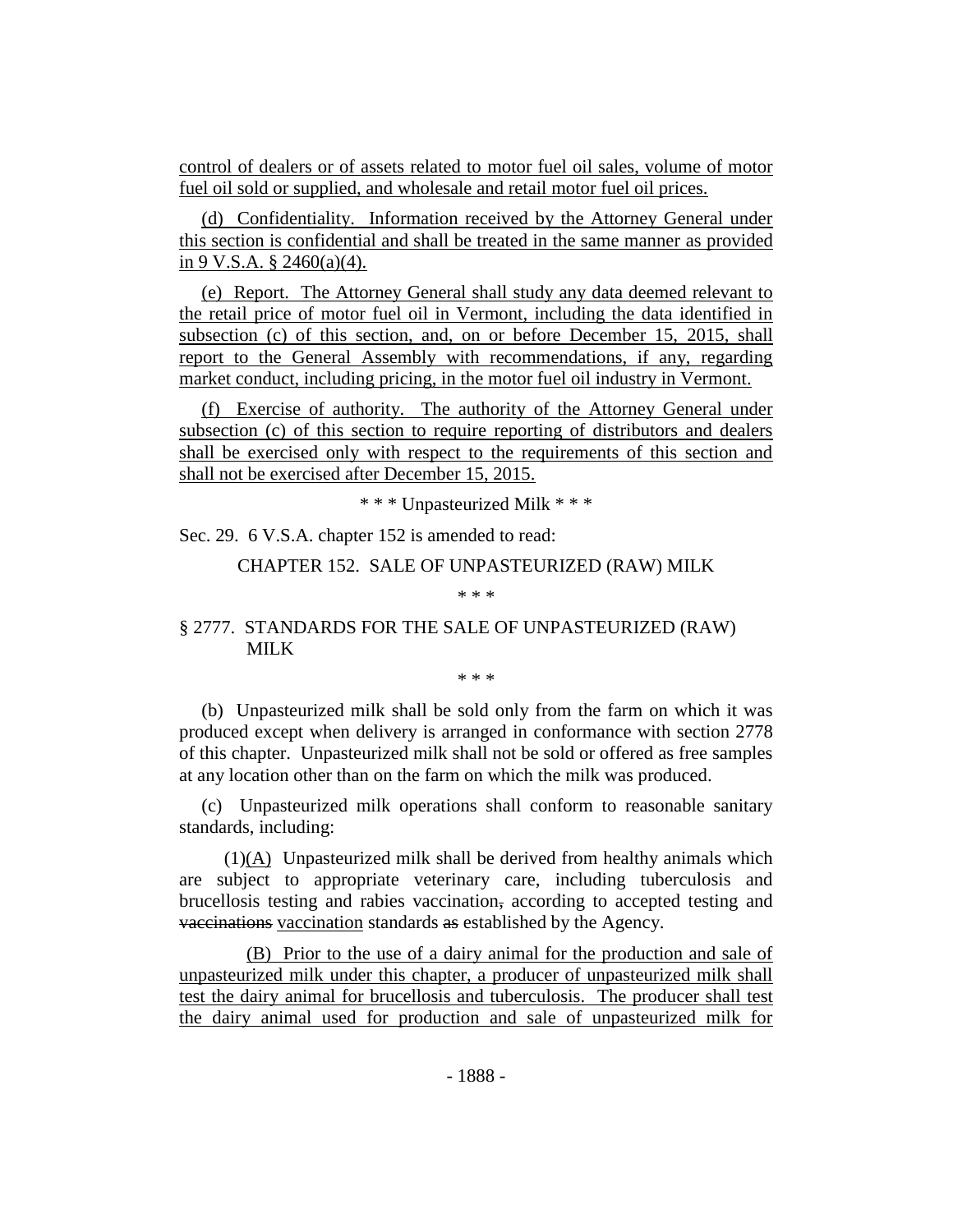brucellosis and tuberculosis every two years from the date of the first test for brucellosis and tuberculosis accordingly.

(C) Test A producer shall post test results and verification of vaccinations shall be posted on the farm in a prominent place and be easily visible shall make results available to customers and the Agency.

\* \* \*

(d) Unpasteurized milk shall conform to the following production and marketing standards:

\* \* \*

(6) Customer inspection and notification.

(A) Prior to selling milk to a new customer, the new customer shall visit the farm and the The producer shall provide the customer with the opportunity to tour the farm and any area associated with the milking operation. The producer shall permit the customer to return to the farm at a reasonable time and at reasonable intervals to reinspect any areas associated with the milking operation.

(B) A sign with the words "Unpasteurized (Raw) Milk. Not pasteurized. Keep Refrigerated." and "This product has not been pasteurized and therefore may contain harmful bacteria that can cause illness particularly in children, elders, and persons with weakened immune systems and in pregnant women can cause illness, miscarriage, or fetal death, or death of a newborn." shall be displayed prominently on the farm in a place where it can be easily seen by customers. The lettering shall be at least one inch in height and shall be clearly readable.

(e) Producers A producer selling 87.5 or fewer gallons (350 quarts) of unpasteurized milk per week shall meet the requirements of subsections (a) through (d) of this section and shall sell unpasteurized milk only from the farm on which it was produced. A producer selling 87.5 or fewer gallons of unpasteurized milk may choose to meet the requirements of subsection (f) of this section, in which case the producer may deliver in accordance with section 2778 of this title.

(f) Producers A producer selling  $6$  more than 87.5 gallons to  $280$  350 gallons (more than  $350$  to  $1,120$  1,400 quarts) of unpasteurized milk per week shall meet the requirements of subsections (a) through (d) of this section as well as the following standards:

\* \* \*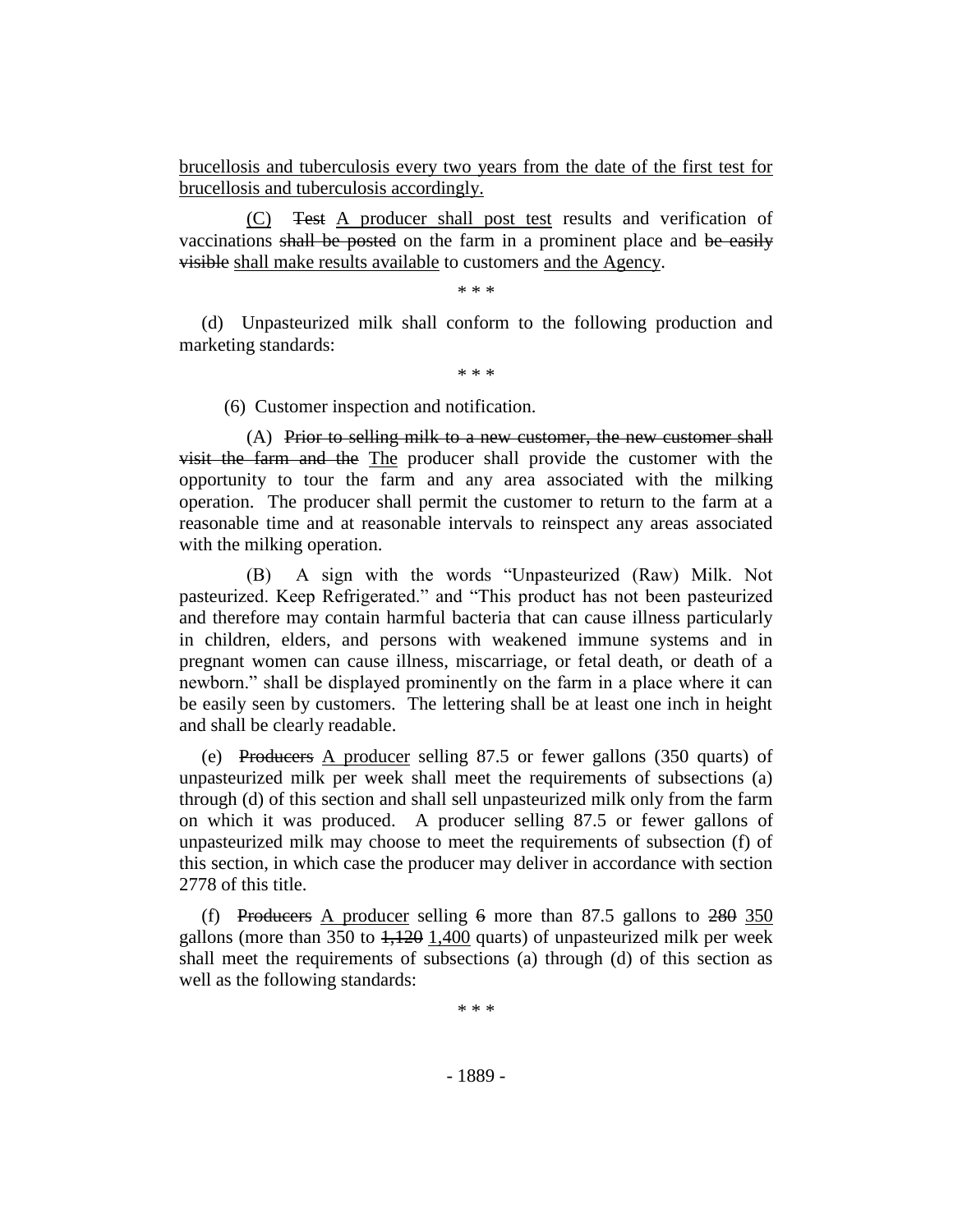(3) Testing.

(A) A producer shall have unpasteurized milk tested twice per month by a U.S. Food and Drug Administration accredited laboratory using accredited lab approved testing containers. Milk shall be tested for the following and the results shall be below these limits:

(i) total bacterial (aerobic) count: 15,000 cfu/ml (cattle and goats);

(ii) total coliform count: 10 cfu/ml (cattle and goats);

(iii) somatic cell count: 225,000/ml (cattle); 500,000/ml (goats).

(B) The producer shall assure ensure that all test results are forwarded to the Agency, by the laboratory, upon completion of testing or within five days of receipt of the results by the producer.

\* \* \*

(D) The Secretary shall issue a warning to a producer when a monthly test exceeds the limits required under subdivision  $(3)(A)$  of this subsection (f). The producer shall retest unpasteurized milk from the farm no later than one week from the date of receipt of the test results indicating that unpasteurized milk exceeded the limits required under subdivision  $(3)(A)$  of this subsection.

(E) If a retest of unpasteurized milk under subdivision (3)(D) of this subsection (f) exceeds the limits required under subdivision  $(3)(A)$  of this subsection, the Secretary shall suspend the authority of the producer under this chapter to sell unpasteurized milk until the producer submits test results indicating that unpasteurized milk from the farm is below the limits required under subdivision (3)(A) of this subsection.

(F) If a retest required under subdivision  $(3)(D)$  of this subsection (f) exceeds the limits required under subdivision (3)(A) of this subsection, the producer shall warn customers that unpasteurized milk from the farm exceeds one or more of the limits required under subdivision (3)(A) of this subsection until the producer submits test results indicating that unpasteurized milk from the farm is below the limits required under subdivision  $(3)(A)$  of this subsection. The producer may provide the warning by posting the test results on a sign that is located in a prominent manner and that is clearly visible to consumers at the point of delivery or by directly notifying customers.

\* \* \*

(6) Prearranged Off-farm delivery. Prearranged The delivery of unpasteurized milk is permitted and shall be in compliance with section 2778 of this title.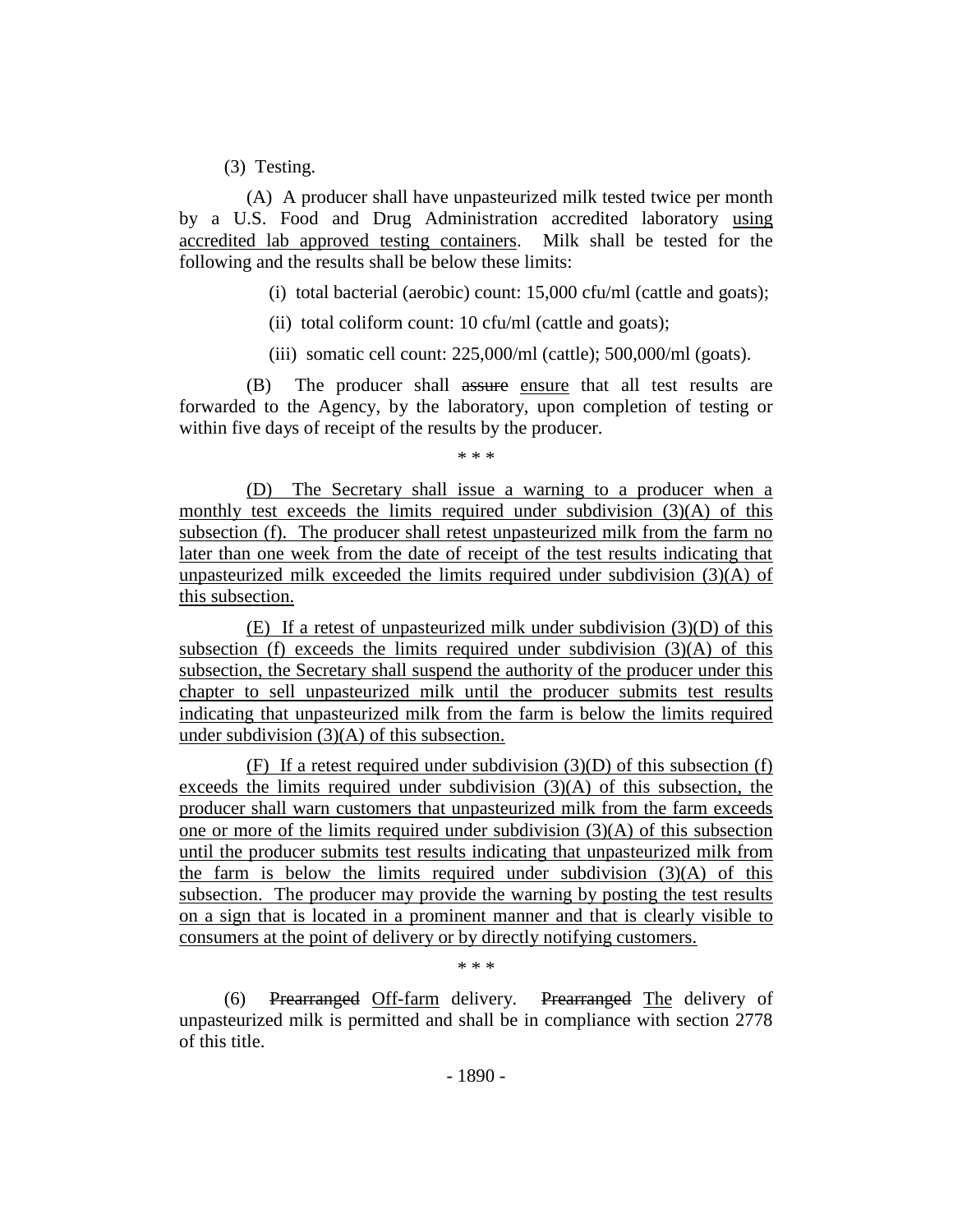(g) The sale of more than  $280$   $350$  gallons  $(1,120$   $1,400$  quarts) of unpasteurized milk in any one week is prohibited.

#### § 2778. DELIVERY OF UNPASTEURIZED (RAW) MILK

(a) Delivery of unpasteurized milk off the farm is permitted only within the State of Vermont and only of milk produced by those producers a producer meeting the requirements of subsection 2777(f) of this chapter.

(b) Delivery shall conform to the following requirements:

(1) Delivery shall be to eustomers who have a customer who has:

 $(A)$  visited the farm as required under subdivision  $2777(d)(4)$  of this title; and

(B) purchased milk in advance either by a one-time payment or through a subscription. Milk is purchased in advance of delivery when payment is provided prior to delivery at the customer's home or prior to commencement of the farmers' market where the customer receives delivery.

(2) Delivery shall be  $\triangle$  producer may deliver directly to the customer:

(A) at the customer's home or into a refrigerated unit at the customer's home if such unit is capable of maintaining the unpasteurized milk at 40 degrees Fahrenheit or lower until obtained by the customer;

(B) at a farmers' market, as that term is defined in section 5001 of this title, where the producer is a vendor.;

(3) During delivery, unpasteurized milk shall be protected from exposure to direct sunlight.

(4) During delivery, unpasteurized milk shall be kept at 40 degrees Fahrenheit or lower at all times.

(c) A producer may contract with another individual to deliver the unpasteurized milk in accordance with this section. The producer shall be jointly and severally liable for the delivery of the unpasteurized milk in accordance with this section.

(d) Prior to delivery at a farmers' market under this section, a producer shall submit to the Agency of Agriculture, Food and Markets, on a form provided by the Agency, written or electronic notice of intent to deliver unpasteurized milk at a farmers' market. The notice shall:

(1) include the producer's name and proof of registration;

(2) identify the farmers' market or markets where the producer will deliver milk; and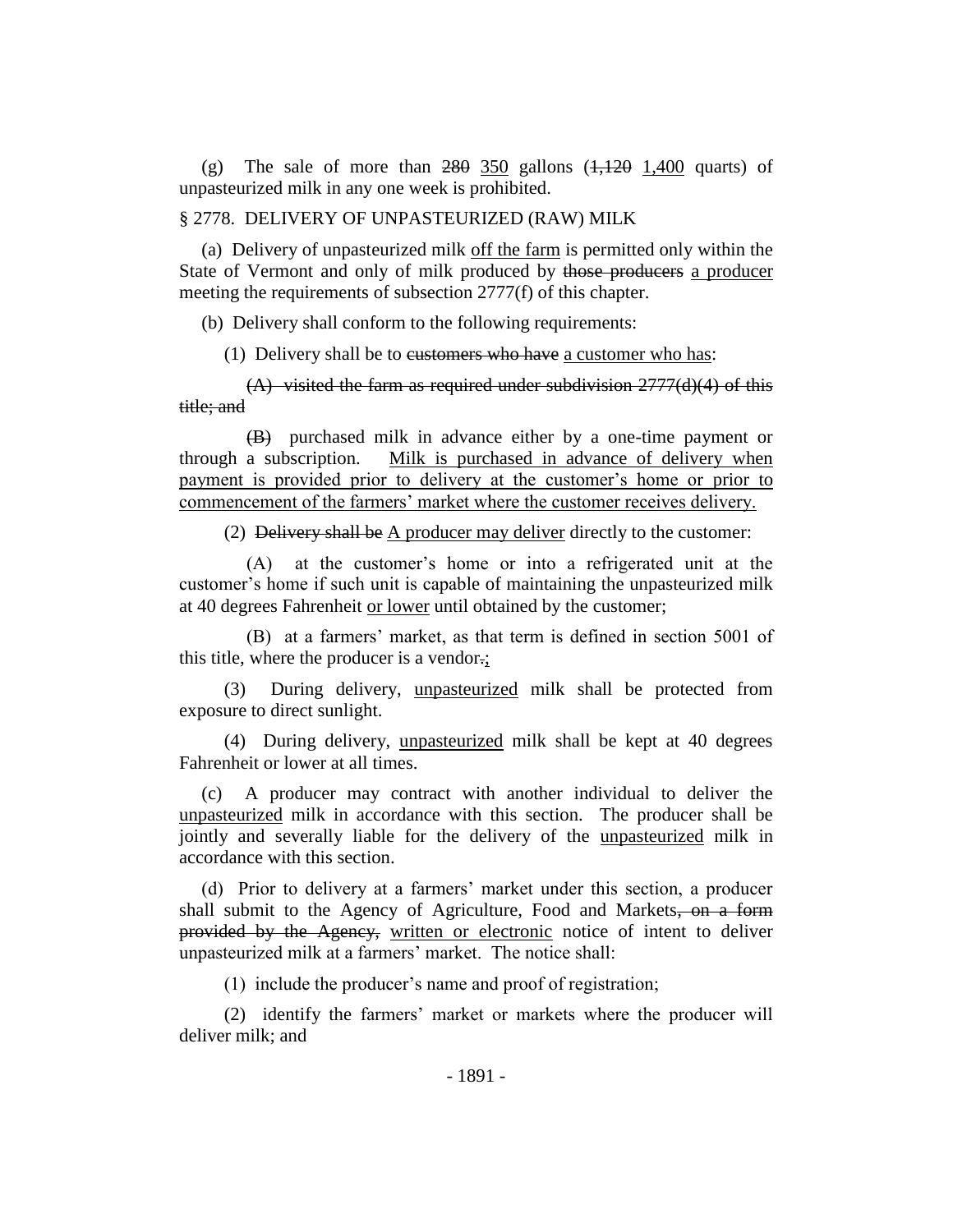(3) specify the day or days of the week on which delivery will be made at a farmers' market.

(e) A producer delivering unpasteurized milk at a farmers' market under this section shall display the registration required under subdivision  $2777(f)(4)$ of this title and the sign required under subdivision  $2777(d)(6)$  on the farmers' market stall or stand in a prominent manner that is clearly visible to consumers.

\* \* \* Effective Dates \* \* \*

#### Sec. 30. EFFECTIVE DATES

(a) This section and Sec. 29 (unpasteurized milk) shall take effect on passage.

(b) The remainder of the act shall take effect on July 1, 2015.

(Committee vote: 4-0-1)

(No House amendments)

#### **Reported favorably with recommendation of proposal of amendment by Senator Ashe for the Committee on Finance.**

The Committee recommends that the Senate propose to the House to amend the bill as recommended by the Committee on Agriculture with the following amendment thereto:

By striking out Sec. 27 (agricultural equipment; sales and use tax) in its entirety and inserting in lieu thereof the following:

Sec. 27. [Deleted.]

```
(Committee vote: 6-0-1)
```
## **Reported favorably with recommendation of proposal of amendment by Senator Starr for the Committee on Appropriations.**

The Committee recommends that the Senate propose to the House to amend the bill as recommended by the Committee on Agriculture with the following amendment thereto:

In Sec. 21 (VEDA financing of water quality initiatives), after "the Agency of Agriculture, Food and Markets" and before "funds held by VEDA" by striking out the words "or the Agency of Natural Resources"

(Committee vote: 6-0-1)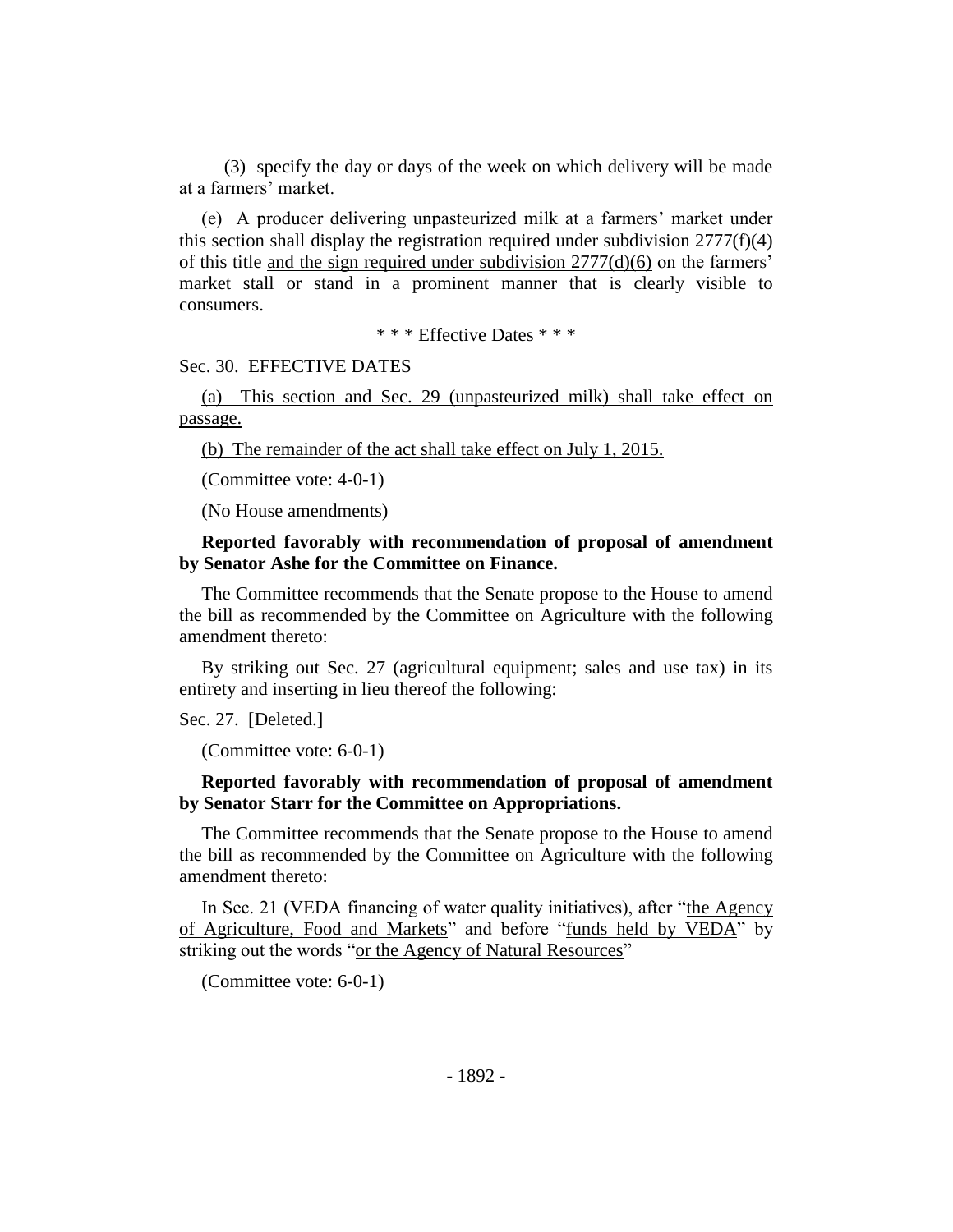#### **Report of Committee of Conference**

# **S. 115.**

An act relating to expungement of convictions based on conduct that is no longer criminal.

To the Senate and House of Representatives:

The Committee of Conference to which were referred the disagreeing votes of the two Houses upon Senate Bill entitled:

S. 115. An act relating to expungement of convictions based on conduct that is no longer criminal.

Respectfully reports that it has met and considered the same and recommends that the bill be amended by striking out all after the enacting clause and inserting in lieu thereof the following:

Sec. 1. 13 V.S.A. § 7601 is amended to read:

#### § 7601. DEFINITIONS

As used in this chapter:

\* \* \*

(3) "Predicate offense" means a criminal offense that can be used to enhance a sentence levied for a later conviction, and includes operating a vehicle under the influence of intoxicating liquor or other substance in violation of 23 V.S.A. § 1201, domestic assault in violation of section 1042 of this title, and stalking in violation of section 1062 of this title. "Predicate offense" shall not include misdemeanor possession of marijuana or a disorderly conduct offense under section 1026 of this title.

(4) "Qualifying crime" means:

(A) a misdemeanor offense which is not a listed crime as defined in subdivision 5301(7) of this title, an offense involving sexual exploitation of children in violation of chapter 64 of this title, an offense involving violation of a protection order in violation of section 1030 of this title, a prohibited act as defined in section 2632 of this title, or a predicate offense;

(B) a violation of subsection 3701(a) of this title related to criminal mischief; or

(C) a violation of section 2501 of this title related to grand larceny; or

(D) a violation of section 1201 of this title related to burglary, excluding any burglary into an occupied dwelling, as defined in subdivision  $1201(b)(2)$  of this title.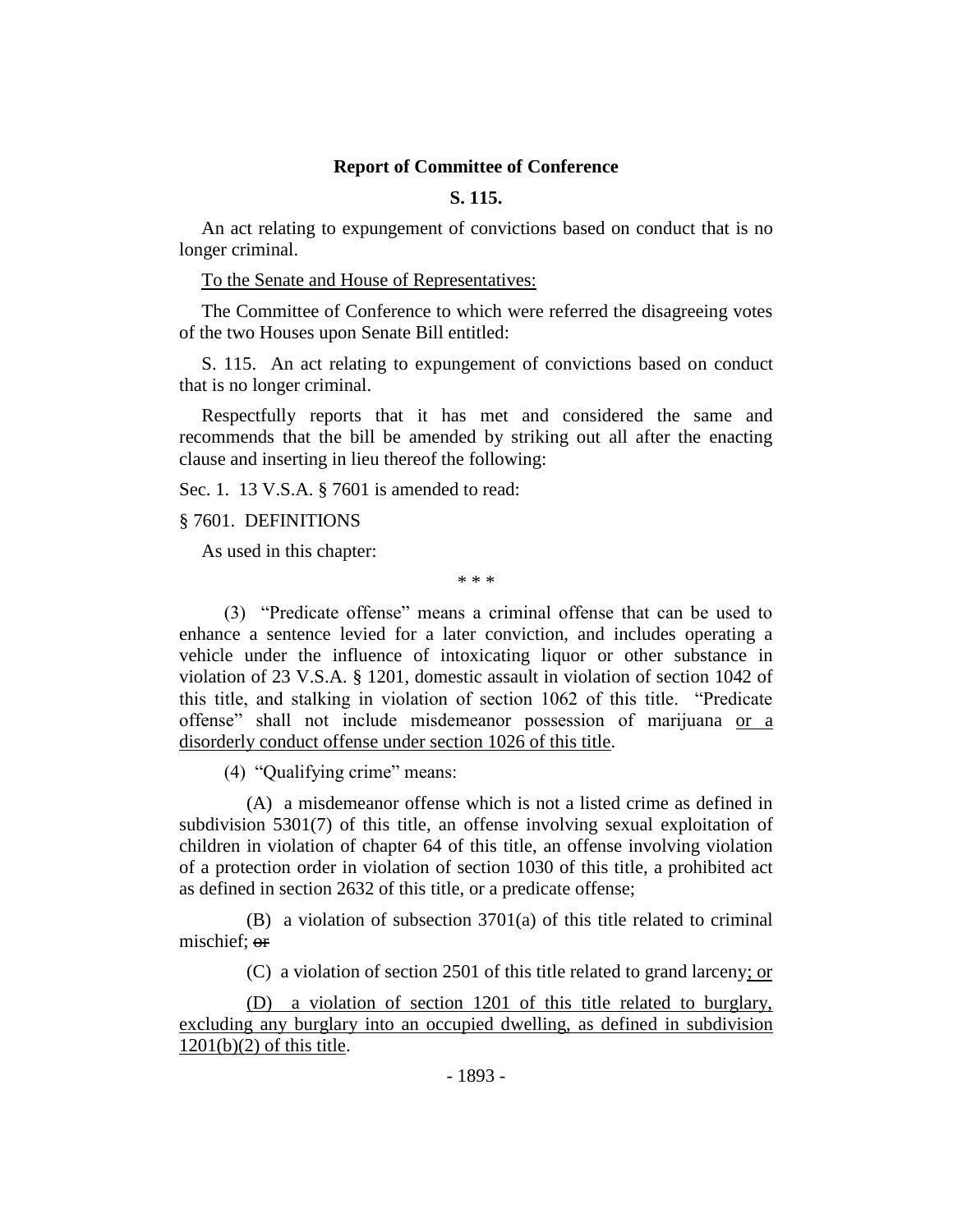Sec. 2. 13 V.S.A. § 7602 is amended to read:

# § 7602. EXPUNGEMENT AND SEALING OF RECORD, POSTCONVICTION; PROCEDURE

 $(a)(1)$  A person who was convicted of a qualifying crime or qualifying crimes arising out of the same incident or occurrence may file a petition with the Court requesting expungement or sealing of the criminal history record related to the conviction. The State's Attorney or Attorney General shall be the respondent in the matter. if:

(A) the person was convicted of a qualifying crime or qualifying crimes arising out of the same incident or occurrence; or

(B) the person was convicted of an offense for which the underlying conduct is no longer prohibited by law or designated as a criminal offense.

(2) The State's Attorney or Attorney General shall be the respondent in the matter.

(3) The Court shall grant the petition without hearing if the petitioner and the respondent stipulate to the granting of the petition. The respondent shall file the stipulation with the Court, and the Court shall issue the petitioner a certificate and provide notice of the order in accordance with this section.

\* \* \*

(d) The Court shall grant the petition and order that the criminal history record be expunged in accordance with section 7606 of this title if the following conditions are met:

(1) The petitioner committed the qualifying crime or crimes prior to reaching 25 years of age.

(2) At least five years have elapsed since the date on which the person successfully completed the terms and conditions of the sentence for the conviction, or if the person has successfully completed the terms and conditions of an indeterminate term of probation that commenced at least five years previously.

(3) The person has not been convicted of a crime arising out of a new incident or occurrence since the person was convicted of the qualifying crime.

(4) The person successfully completed a term of regular employment or public service, independent of any service ordered as a part of the petitioner's sentence for the conviction, and as approved by the Community Justice Network of Vermont, which may include: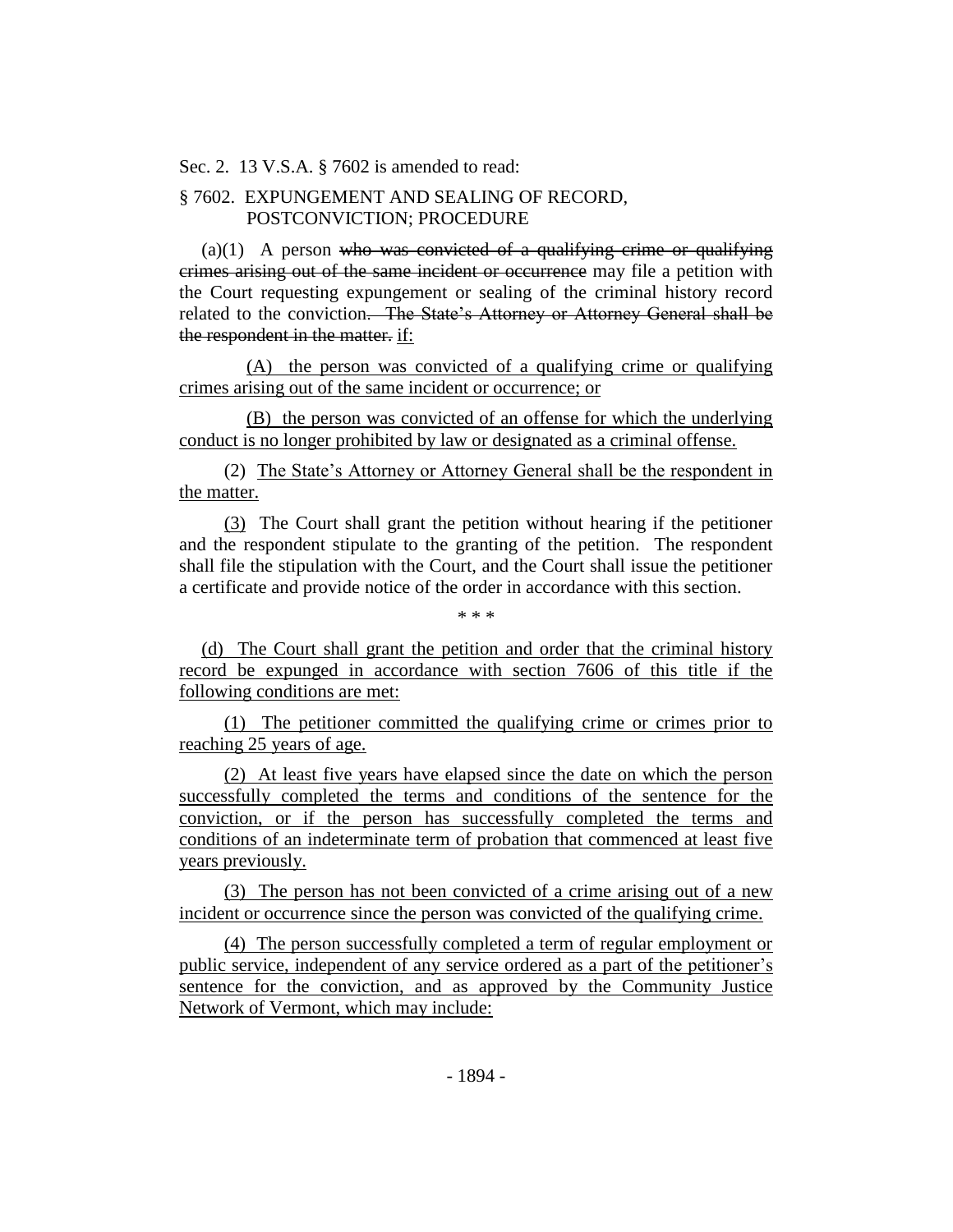(A) community service hours completed without compensation, reparation of harm to the victim, or education regarding ways not to reoffend, or a combination of the three;

(B) at least one year of service in the U.S. Armed Forces, followed by an honorable discharge or continued service in good standing;

(C) at least one year of service in AmeriCorps or another local, state, national, or international service program, followed by successful completion of the program or continued service in good standing; or

(D) at least one year of regular employment.

(5) Any restitution ordered by the Court for any crime of which the person has been convicted has been paid in full.

(6) The Court finds that expungement of the criminal history record serves the interest of justice.

(e) For petitions filed pursuant to subdivision  $(a)(1)(B)$  of this section, the Court shall grant the petition and order that the criminal history record be expunged in accordance with section 7606 of this title if the following conditions are met:

(1) At least one year has elapsed since the completion of any sentence or supervision for the offense, whichever is later.

(2) Any restitution ordered by the Court has been paid in full.

(3) The Court finds that expungement of the criminal history record serves the interest of justice.

(f) For petitions filed pursuant to subdivision (a)(1)(B) of this section for a conviction for possession of a regulated drug under 18 V.S.A. chapter 84, subchapter 1 in an amount that is no longer prohibited by law or for which criminal sanctions have been removed:

(1) The petitioner shall bear the burden of establishing that his or her conviction was based on possessing an amount of regulated drug that is no longer prohibited by law or for which criminal sanctions have been removed.

(2) There shall be a rebuttable presumption that the amount of the regulated drug specified in the affidavit of probable cause associated with the petitioner's conviction was the amount possessed by the petitioner.

(g) Prior to granting an expungement or sealing under this section for petitions filed pursuant to subdivision  $7601(4)(D)$  of this title, the Court shall make a finding that the conduct underlying the conviction under section 1201 of this title did not constitute a burglary into an occupied dwelling, as defined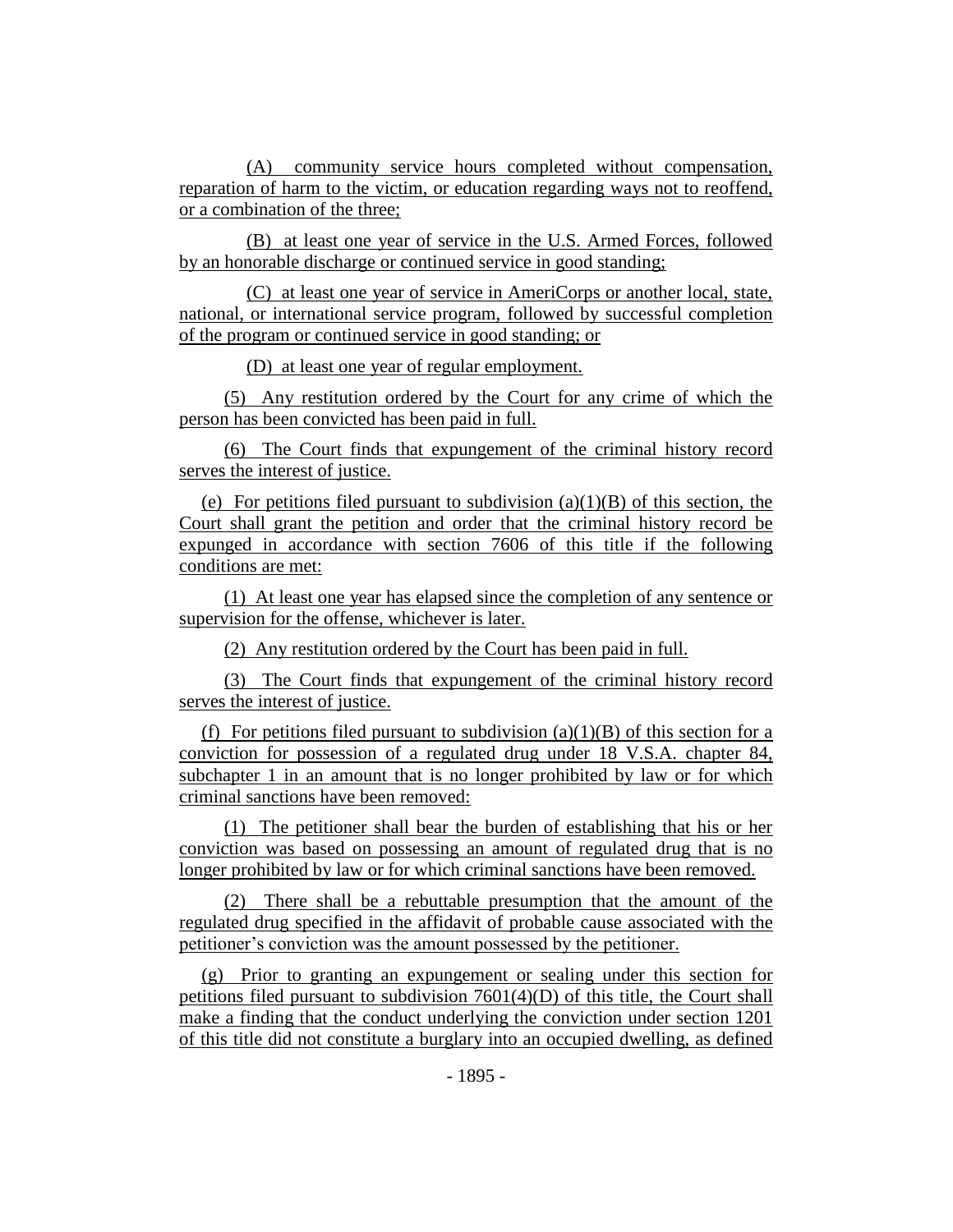in subdivision  $1201(b)(2)$  of this title. The petitioner shall bear the burden of establishing this fact.

Sec. 3. EFFECTIVE DATE

This act shall take effect on passage.

*JEANETTE K. WHITE ALICE W. NITKA JOSEPH C. BENNING*

*Committee on the part of the Senate*

*MAXINE JO GRAD BETTY A. NUOVO THOMAS B. BURDITT*

*Committee on the part of the House*

## **NOTICE CALENDAR**

#### **Second Reading**

#### **Favorable with Proposal of Amendment**

#### **H. 40.**

An act relating to establishing a renewable energy standard and energy transformation program.

### **Reported favorably with recommendation of proposal of amendment by Senator Bray for the Committee on Natural Resources & Energy.**

The Committee recommends that the Senate propose to the House to amend the bill as follows:

First: In Sec. 2, 30 V.S.A. § 8004(a), by striking out the last sentence in its entirety and inserting in lieu thereof the following: A retail electricity provider may meet this requirement the required amounts of renewable energy through eligible new tradeable renewable energy credits that it owns and retires, new eligible renewable energy resources with renewable energy credits environmental attributes still attached, or a combination of those credits and resources.

Second: In Sec. 2, 30 V.S.A. § 8004, by striking out subsection (b) in its entirety and inserting in lieu thereof to read as follows:

(d)(b) Rules. The Board shall provide, by order or rule, adopt the regulations and procedures rules that are necessary to allow the Board and the Department to implement and supervise further the implementation and maintenance of a renewable portfolio standard the RESET program.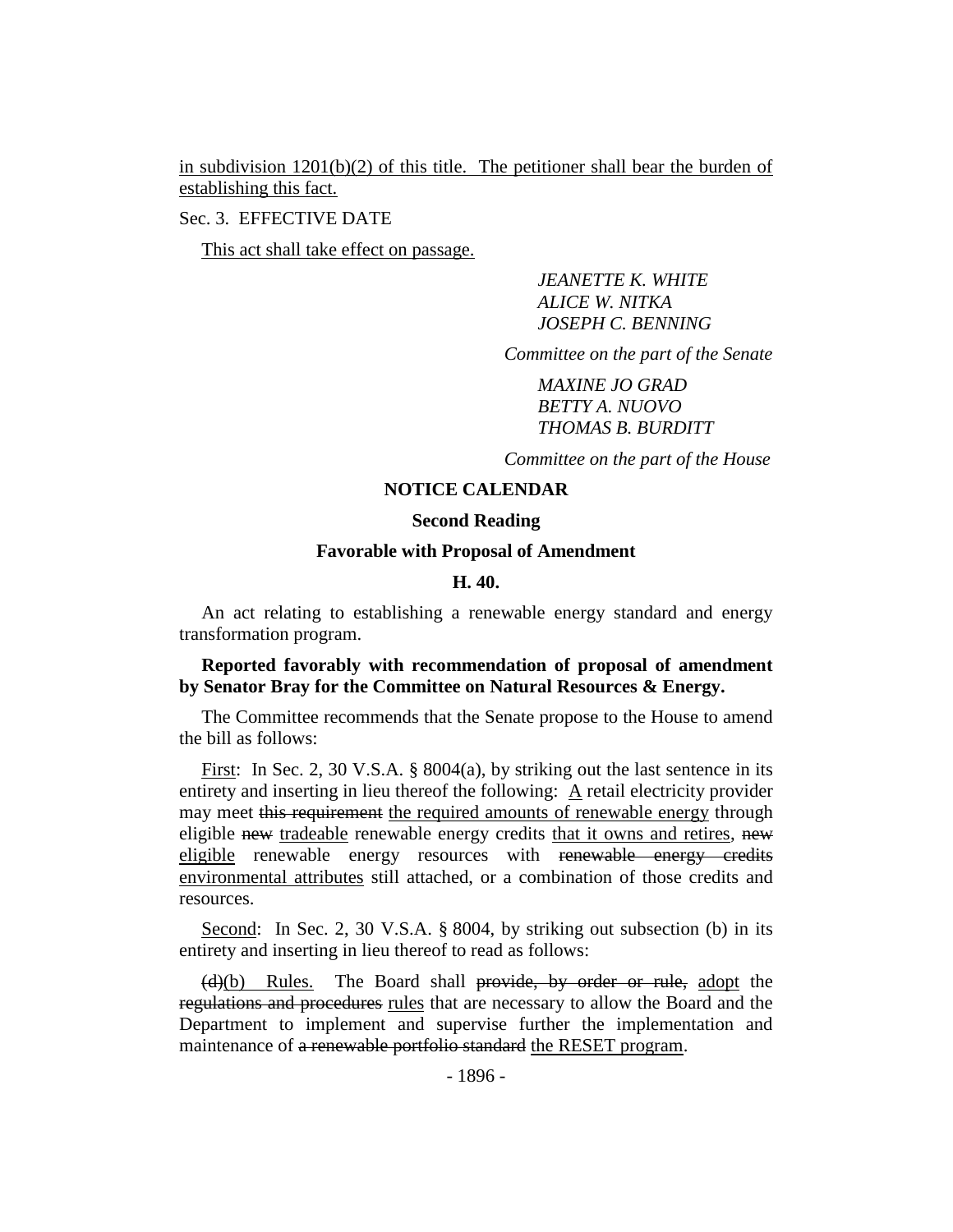Third: In Sec. 3, 30 V.S.A.  $\S 8005(a)(3)$ , in subdivision (D), in the first sentence, by striking out "or procedures" and in subdivision (F), by striking out each occurrence of "or procedures"

Fourth: In Sec. 3, 30 V.S.A. by inserting a new  $\S$  8005(a)(3)(E)(iii) to read as follows:

(iii) To meet the requirements of this subdivision (3), one or more retail electricity providers may jointly propose with an energy efficiency entity appointed under subdivision  $209(d)(2)$  of this title an energy transformation project or group of such projects. The proposal shall include standards of measuring performance and methods to allocate savings and reductions in fossil fuel consumption and greenhouse gas emissions among each participating provider and efficiency entity.

Fifth: In Sec. 3, 30 V.S.A. by striking out  $\S$  8005 (a)(3)(F)(viii) in its entirety and inserting in lieu thereof to read as follows:

(viii) To ensure that, if an energy transformation project will increase the use of electric energy, the project incorporates best practices for demand management, uses technologies appropriate for Vermont, and encourages the installation of the technologies in buildings that meet minimum energy performance standards.

Sixth: In Sec. 3, 30 V.S.A. § 8005, (a)(3)(G)(i), by striking out the word "strict"

Seventh: In Sec. 3, 30 V.S.A. §  $8005(d)(1)$ , by striking out the following: "of Portland, Maine"

Eighth: In Sec. 4, 30 V.S.A.  $\S$  8005a(k)(3), in the last sentence, after "purchasing power" by striking out the word "from" and inserting in lieu thereof the words generated by

Ninth: In Sec. 6, 30 V.S.A. § 8005b, by striking out subsection (b) in its entirety and inserting in lieu thereof to read as follows:

(b) The annual report under this section shall include at least each of the following:

(1) An assessment of the costs and benefits of the RESET Program based on the most current available data, including rate and economic impacts, customer savings, technology deployment, greenhouse gas emission reductions actually achieved, fuel price stability, and effect on transmission and distribution upgrade costs, and any recommended changes based on this assessment.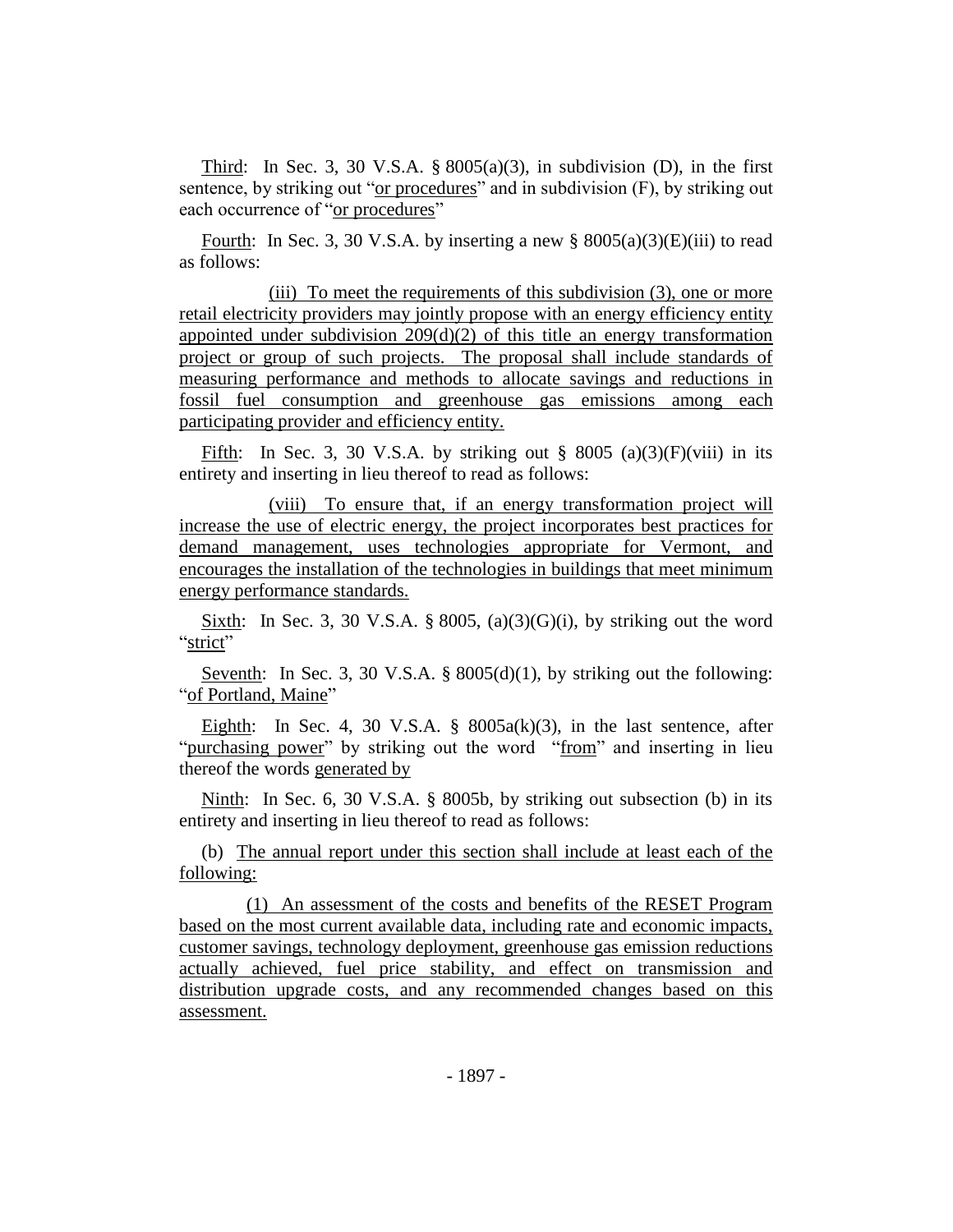(2) Projections, looking at least 10 years ahead, of the impacts of the RESET Program. The Department shall employ an economic model to make these projections and shall consider at least three scenarios based on high, mid-range, and low energy price forecasts. The Department shall project, for the State, the RESET Program's impact in each of the following areas: electric utility rates; total energy consumption; electric energy consumption; fossil fuel consumption; and greenhouse gas emissions. The report shall compare the amount or level in each of these areas with and without the Program.

(3) An assessment of whether the requirements of the RESET Program have been met to date, and any recommended changes needed to achieve those requirements.

Tenth: In Sec. 6, 30 V.S.A. § 8005b, in subsection (c), by striking out subdivision (8) and by renumbering the remaining subdivision to be numerically correct.

Eleventh: By striking out Sec. 8 (Public Service Board rulemaking) and inserting in lieu thereof to read as follows:

### Sec. 8. PUBLIC SERVICE BOARD IMPLEMENTATION

(a) Commencement. On or before August 31, 2015, the Public Service Board (the Board) shall commence a proceeding to implement Secs. 2 (sales of electric energy; RESET Program), 3 (RESET Program categories), and 7 (tradeable renewable energy credits) of this act.

(b) Notice; comment; workshop. The proceeding shall include one or more workshops to solicit the input of potentially affected parties and the public. The Board shall provide notice of the workshops on its website and directly to the Department, Vermont's retail electricity providers, Renewable Energy Vermont, business organizations such as Associated Industries of Vermont, environmental and consumer advocacy organizations such as the Vermont Natural Resources Council and the Vermont Public Interest Research Group, and to any other person that requests direct notice or to whom the Board may consider direct notice appropriate. The Board also shall provide an opportunity for submission of written comments, which the notice shall include.

(c) Procedures; order. On or before July 1, 2016, the Board shall by order adopt initial procedures to implement Secs. 2, 3, and 7 of this act to take effect on January 1, 2017.

(d) On or before July 1, 2017, the Board shall commence rulemaking to implement Secs. 2, 3, and 7 of this act. The Board shall finally adopt these rules within eight months of commencing rulemaking, unless this period is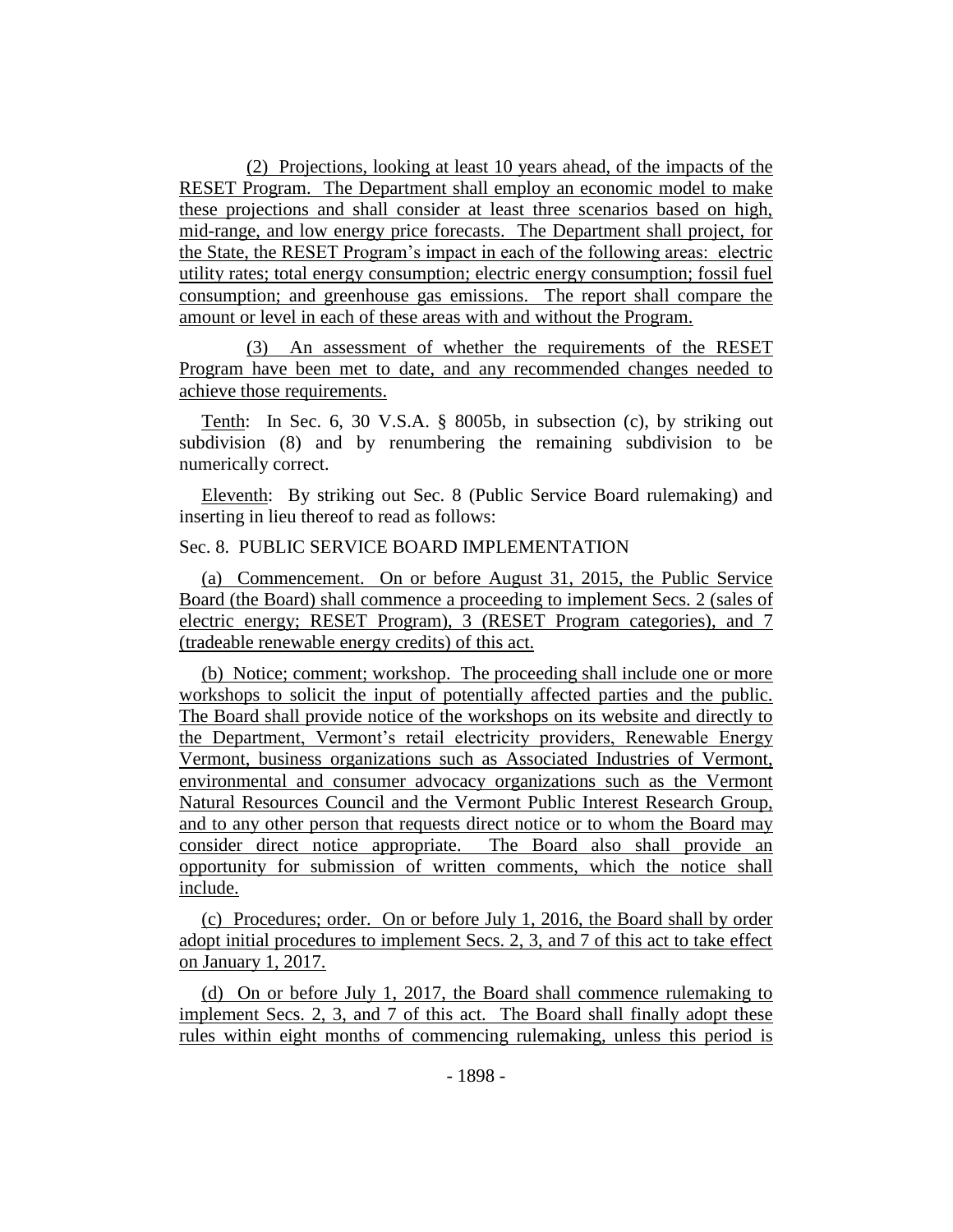extended by the Legislative Committee on Administrative Rules under 3 V.S.A. § 843.

(e) Assistance. The Board and the Department of Public Service may retain experts and other personnel to assist them with the proceedings and rulemaking under this section and allocate the costs of these personnel to the electric distribution utilities in accordance with the process under 30 V.S.A. § 21.

Twelfth: In Sec. 12, 30 V.S.A. §  $8010(c)(2)(F)$ , by striking out the third sentence and inserting in lieu thereof to read as follows:

For example, a monthly credit amount may be higher if taken over 10 years and lower if taken over 20 years.

Thirteenth: By striking out Sec. 14a in its entirety and inserting in lieu thereof to read as follows:

[Deleted.]

Fourteenth: By striking out Sec. 14b in its entirety and inserting lieu thereof to read as follows:

## Sec. 14b. JOINT ENERGY COMMITTEE; RECOMMENDATION

(a) On or before February 15, 2016, the Joint Energy Committee under 2 V.S.A. chapter 17 shall submit a recommendation to the House Committee on Commerce and Economic Development, Senate Committee on Finance, House Committee on Ways and Means, and House and Senate Committees on Natural Resources and Energy on:

(1) what revisions, if any, the Committee recommends that the General Assembly enact with respect to the statutes applicable to energy efficiency entities appointed and charges imposed under 30 V.S.A. § 209(d);

(2) what legislation, if any, the Committee recommends that the General Assembly enact to clarify or alter the relationship of energy efficiency entities and charges under 30 V.S.A. § 209(d) with the energy transformation category adopted under Sec. 3 of this act, 30 V.S.A. § 8005(a); and

(3) what legislation, if any, the Committee recommends that the General Assembly enact regarding the adoption by municipalities of setback and screening requirements for solar electric generation.

(b) Prior to submitting its recommendation under this section, the Joint Energy Committee shall offer an opportunity for comment by affected State agencies; utilities; appointed energy efficiency entities; advocates for business, consumer, and environmental interests; and members of the public.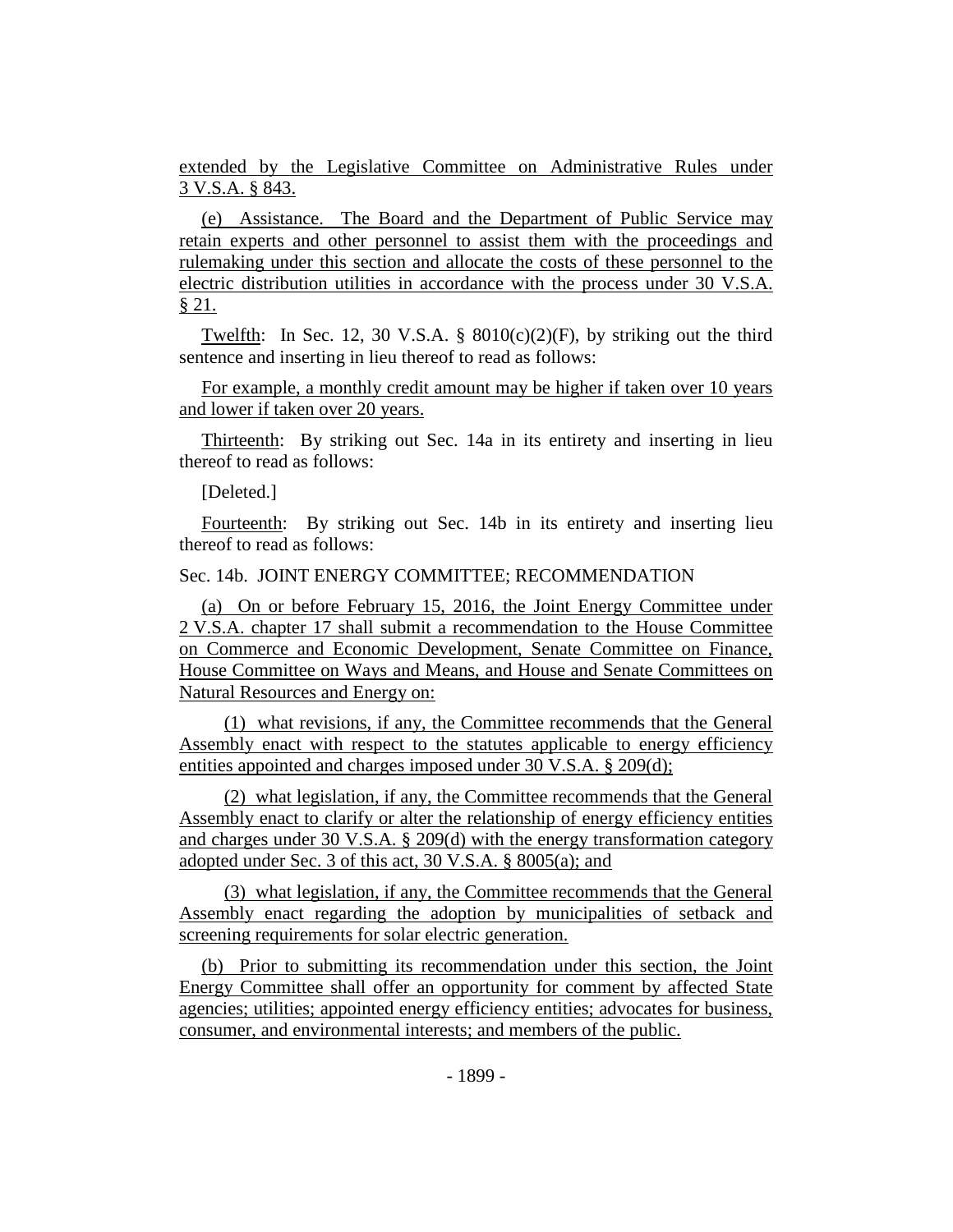(c) For the purpose of this section, the Joint Energy Committee:

(1) may meet no more than four times during adjournment without prior approval of the Speaker of the House and the President Pro Tempore of the Senate; and

(2) shall have the administrative, technical, and professional assistance of the Office of Legislative Council and the Joint Fiscal Office.

(d) A bill or amendment during the 2016 session to adopt legislation regarding the issues to be addressed by the Joint Energy Committee under this section this act shall be in order.

Fifteenth: In Sec. 19, 30 V.S.A. § 248(b), by striking out subdivision (9) in its entirety and inserting in lieu thereof to read as follows:

(9) with respect to a waste to energy facility,:

(A) is included in a solid waste management plan adopted pursuant to 24 V.S.A. § 2202a, which is consistent with the State Solid Waste Management Plan; and

(B) is included in a solid waste management plan adopted pursuant to 24 V.S.A. § 2202a for the municipality and solid waste district from which 1,000 tons or more per year of the waste is to originate, if that municipality or district owns an operating facility that already beneficially uses a portion of the waste;

Sixteenth: In Sec. 21, 30 V.S.A. § 8001(b), by striking out "and procedures" and inserting in lieu thereof and procedures.

Seventeenth: After Sec. 26, by inserting new sections to be numbered Secs. 26a and 26b to read as follows:

\* \* \* Solar Plants; Municipal Setback and Screening Requirements \* \* \*

Sec. 26a. 24 V.S.A. § 4414(15) is added to read:

(15) Solar plants; setbacks; screening. Notwithstanding any contrary provision of section 4413 of this title or 30 V.S.A. chapter 5 or 89, a municipality may adopt bylaws that require a plant that generates electricity from solar energy to comply with setback and screening requirements. These requirements shall not prohibit or have the effect of prohibiting the installation of such a plant and shall not have the effect of interfering with its intended functional use. In this section, "plant" shall have the same meaning as in 30 V.S.A. § 8002 and "screening" includes landscaping, vegetation, fencing, and topographic features.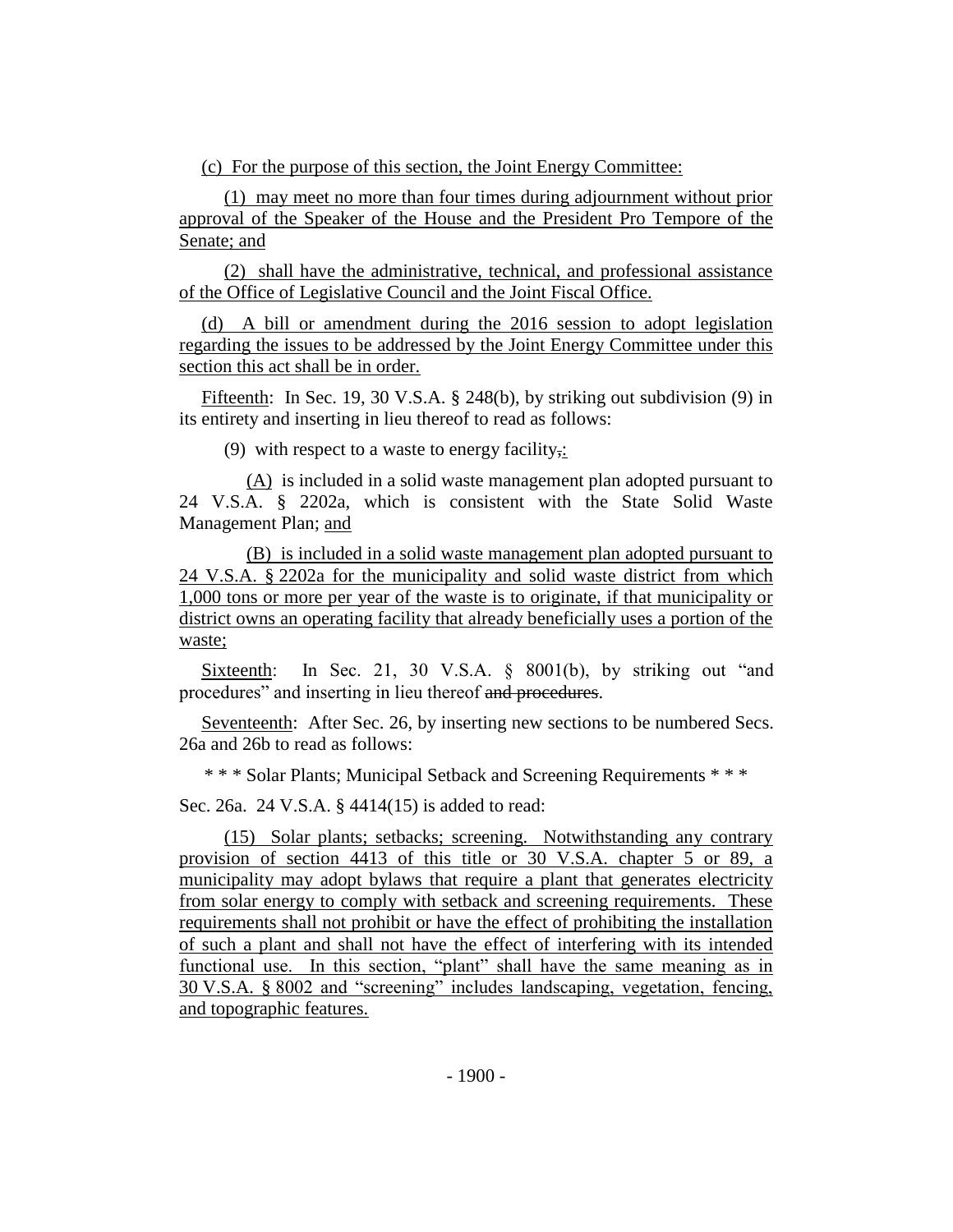### Sec. 26b. REPORT; TOWN ADOPTION OF SOLAR SETBACKS, SCREENING

(a) On or before January 15, 2018, the Commissioner of Housing and Community Development (the Commissioner) shall submit a report to the House and Senate Committees on Natural Resources and Energy that:

(1) identifies the municipalities that have adopted setback or screening requirements, or both, pursuant to Sec. 26a of this act, 24 V.S.A § 4414(15);

(2) summarizes these adopted setback and screening requirements; and

(3) provides the number of applications made under 24 V.S.A. § 4414(15) and itemizes their disposition and status.

(b) Each municipality adopting a bylaw under 24 V.S.A. § 4414(15) shall provide the Commissioner, on request, with information needed to complete the report required by this section.

Eighteenth: By striking out Sec. 28 (effective dates), and inserting in lieu thereof to read as follows:

#### Sec. 28. EFFECTIVE DATES

(a) This section and Secs. 8 (Public Service Board rulemaking), 10 (Forests, Parks and Recreation rulemaking), 14b (joint energy committee; recommendation), 18 (net metering pilot project), and 27 (severability) shall take effect on passage. Notwithstanding 1 V.S.A. § 214, Sec. 18 shall apply to facilities for which an application for a certificate of public good is pending as of its effective date.

(b) Secs. 1 through 7, 9, 11, 13, 14, 15 through 17, 19, 20, and 21 through 26 shall take effect on July 1, 2015. Sec. 11 (net metering systems; environmental attributes) shall not apply to complete applications filed prior to its effective date.

(c) Secs. 26a (solar setbacks and screening) and 26b (report) shall take effect on July 1, 2016.

(d) Sec. 12 (net metering systems; environmental attributes) shall amend 30 V.S.A. § 8010 as added effective January 1, 2017 by 2014 Acts and Resolves No. 99, Sec. 4. Sec. 12 shall take effect on January 2, 2017, except that, notwithstanding 1 V.S.A. § 214, the section shall apply to the Public Service Board process under 2014 Acts and Resolves No. 99, Sec. 5. Sec. 12 shall not affect a net metering system for which a complete application was filed before January 1, 2017.

(Committee vote: 4-1-0)

(For House amendments, see House Journal for February 27, 2015, pages 267-301 and March 10, 2015 page 336)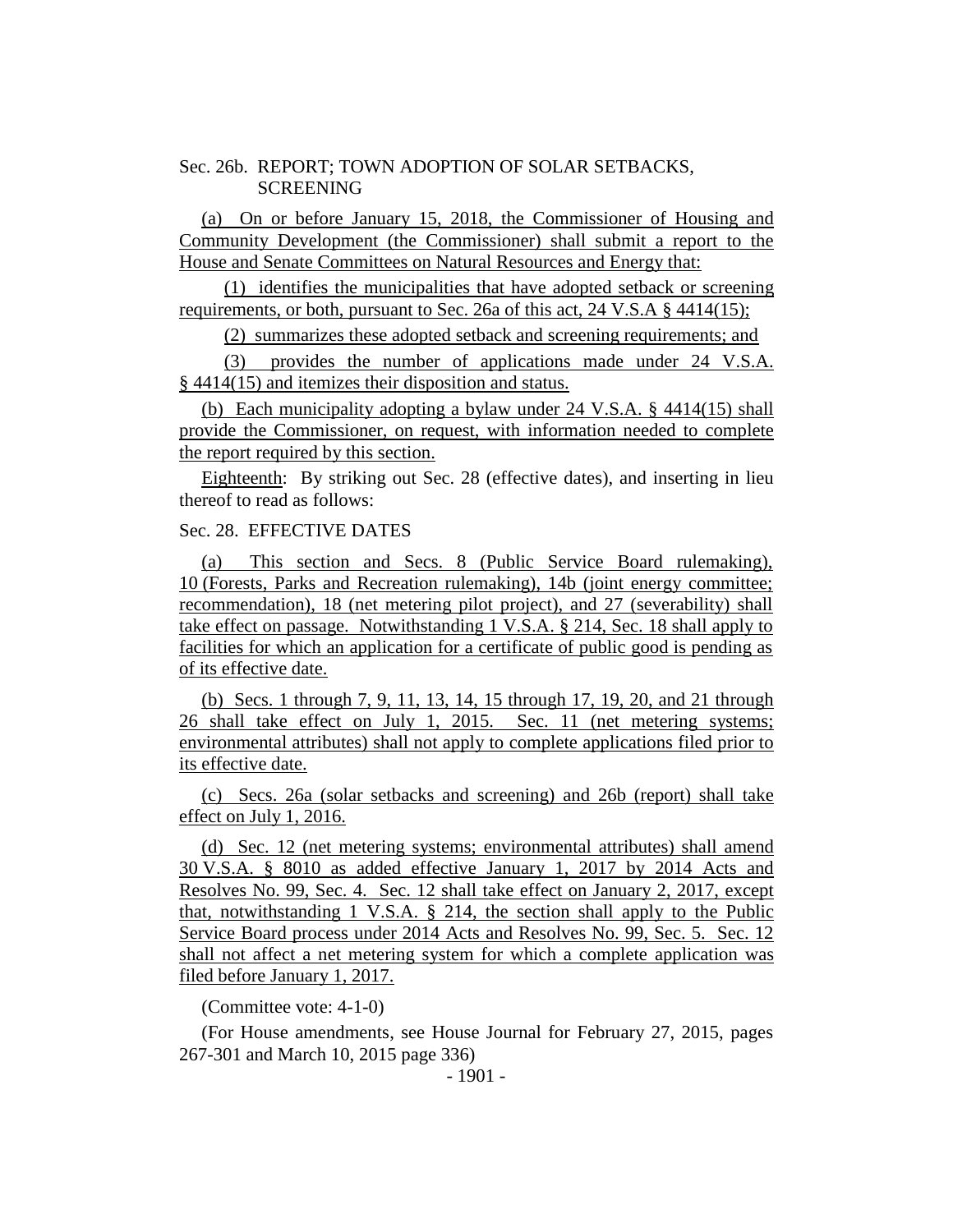### **Reported favorably with recommendation of proposal of amendment by Senator MacDonald for the Committee on Finance.**

The Committee recommends that the Senate propose to the House to amend the bill as recommended by the Committee on Natural Resources & Energy with the following amendments thereto:

First: In the ninth instance of amendment, in Sec. 6, 30 V.S.A. § 8005b(b), by striking out each occurrence of "RESET Program" and inserting in lieu thereof RES and in subdivision (b)(2), by striking out "RESET Program's impact" and inserting in lieu thereof impact of the RES

Second: In the eleventh instance of amendment, in Sec. 8 (Public Service Board implementation), by striking out subsection (c) in its entirety and inserting in lieu thereof a new subsection (c) to read as follows:

(c) Order. On or before July 1, 2016, the Board shall issue an order to take effect on January 1, 2017 that initially implements Secs. 2, 3, and 7 of this act.

Third: In Sec. 1, by striking out the reader assistance heading and inserting in lieu thereof a new reader assistance heading to read as follows:

\* \* \* Renewable Energy Standard \* \* \*

Fourth: In Sec. 1, 30 V.S.A. § 8002, by striking out subdivision (26) and inserting in lieu thereof a new subdivision (26) to read as follows:

(26) "RES" means the Renewable Energy Standard established under sections 8004 and 8005 of this title.

Fifth: In Sec. 2, 30 V.S.A. § 8004, in the section header, by striking out "AND ENERGY TRANSFORMATION (RESET) PROGRAM" and inserting in lieu thereof (RES) and, in the section text, by striking out each occurrence of "RESET Program" and inserting in lieu thereof RES

Sixth: In Secs. 3 (30 V.S.A. § 8005), 6 (30 V.S.A. § 8005b), 7 (30 V.S.A. § 8006), 8 (Public Service Board), and 9 (10 V.S.A. § 2751), by striking out each occurrence of "RESET Program" and inserting in lieu thereof RES

Seventh: In Sec. 3, 30 V.S.A. § 8005, in subsection (b) (reduced amounts; providers; 100 percent renewable), in subdivision (1), by striking out subdivision (B) and inserting in lieu thereof a new subdivision (B) to read as follows:

(B) annually each July 1 commencing in 2018, owns and has retired tradeable renewable energy credits monitored and traded on the New England Generation Information System or otherwise approved by the Board equivalent to 100 percent of the provider's total retail sales of electricity for the previous calendar year.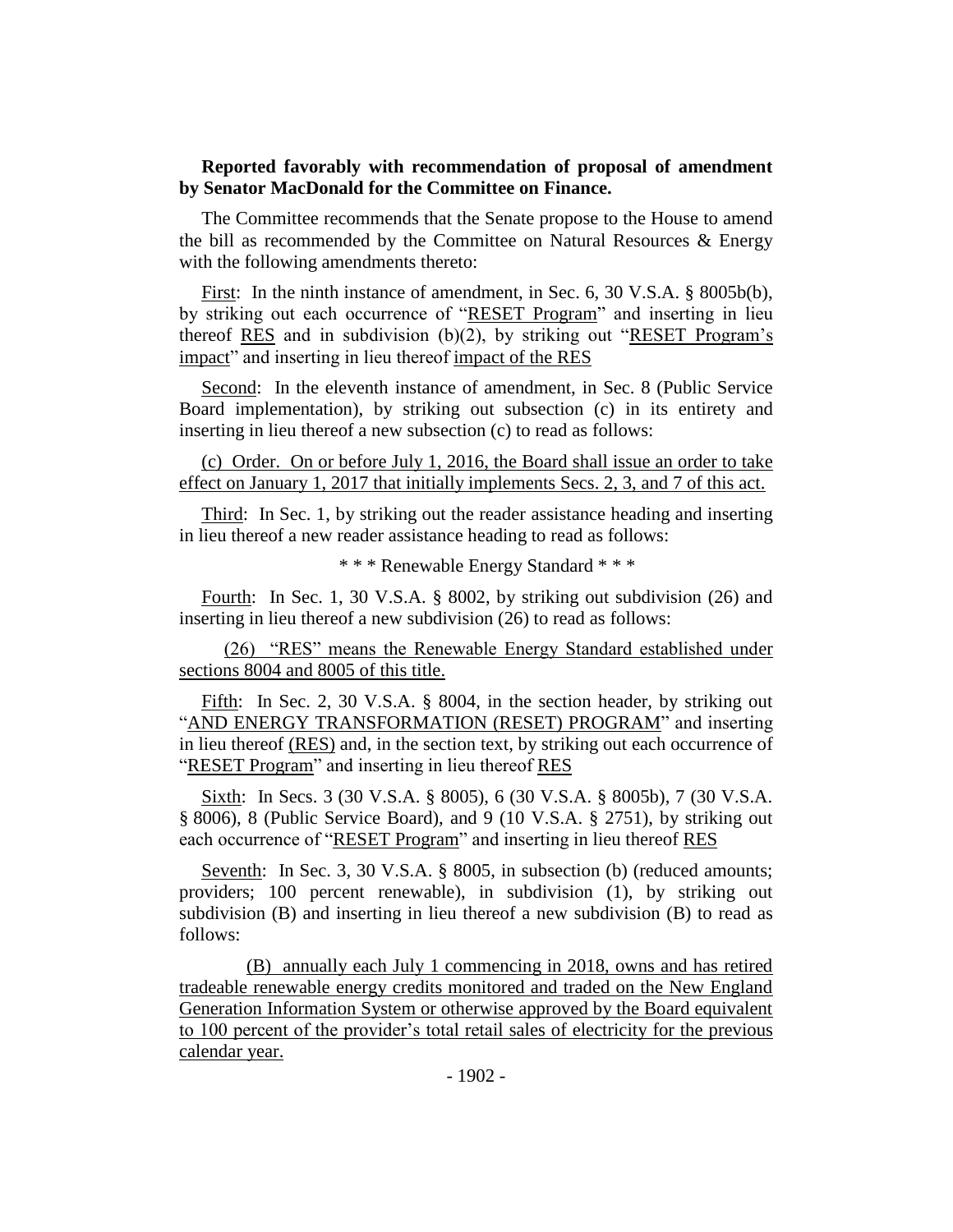Eighth: After Sec. 15, by inserting a new Sec. 15a to read as follows: Sec. 15a. 30 V.S.A. § 209(j)(5) is added to read:

(5) This subdivision applies to a transferee of all or substantially all of the assets at the served property of an entity approved to participate in the self-managed energy efficiency program. The Board shall allow the transferee to continue as a participant in the self-managed energy efficiency program class in the same manner and under the same terms and conditions that the transferor participant was authorized to participate, provided:

(A) the transferor participant met the requirements of subdivision (4)(A) of this subsection (j) and the transferee otherwise meets the requirements of this subsection; and

(B) the transferee assumes the obligation to fulfill any outstanding commitment of the transferor participant under subdivision (4)(D) of this subsection.

Ninth: After Sec. 21 by adding two new sections to be numbered Secs. 21a and 21b to read as follows:

# Sec. 21a. HEAT PUMPS; REPORT

On or before December 15, 2015, the Commissioner of Public Service shall submit a report on heat pumps to the House and Senate Committees on Natural Resources and Energy, the House Committee on Commerce and Economic Development, and the Senate Committee on Finance. The Commissioner shall recommend whether the State of Vermont should establish minimum standards for heat pumps sold in the State, including standards related to heat pump efficiency and cold climate use. The report shall include the standards, if any, recommended by the Commissioner. The report shall describe the research and analysis undertaken to prepare the report and the results of the research and analysis, and state the rationale for each recommendation.

## Sec. 21b. REPORT; RATEPAYER ADVOCATE OFFICES

(a) Report. The Commissioner of Public Service shall evaluate the pros and cons of various forms of ratepayer advocate offices and report on or before December 15, 2015, to the House Committee on Commerce and Economic Development and the Senate Committee on Finance with any recommendations on how to improve the structure and effectiveness of the Division for Public Advocacy within the Department of Public Service.

(b) Process. In order to receive information relevant to this evaluation, and prior to submit the report, the Commissioner shall: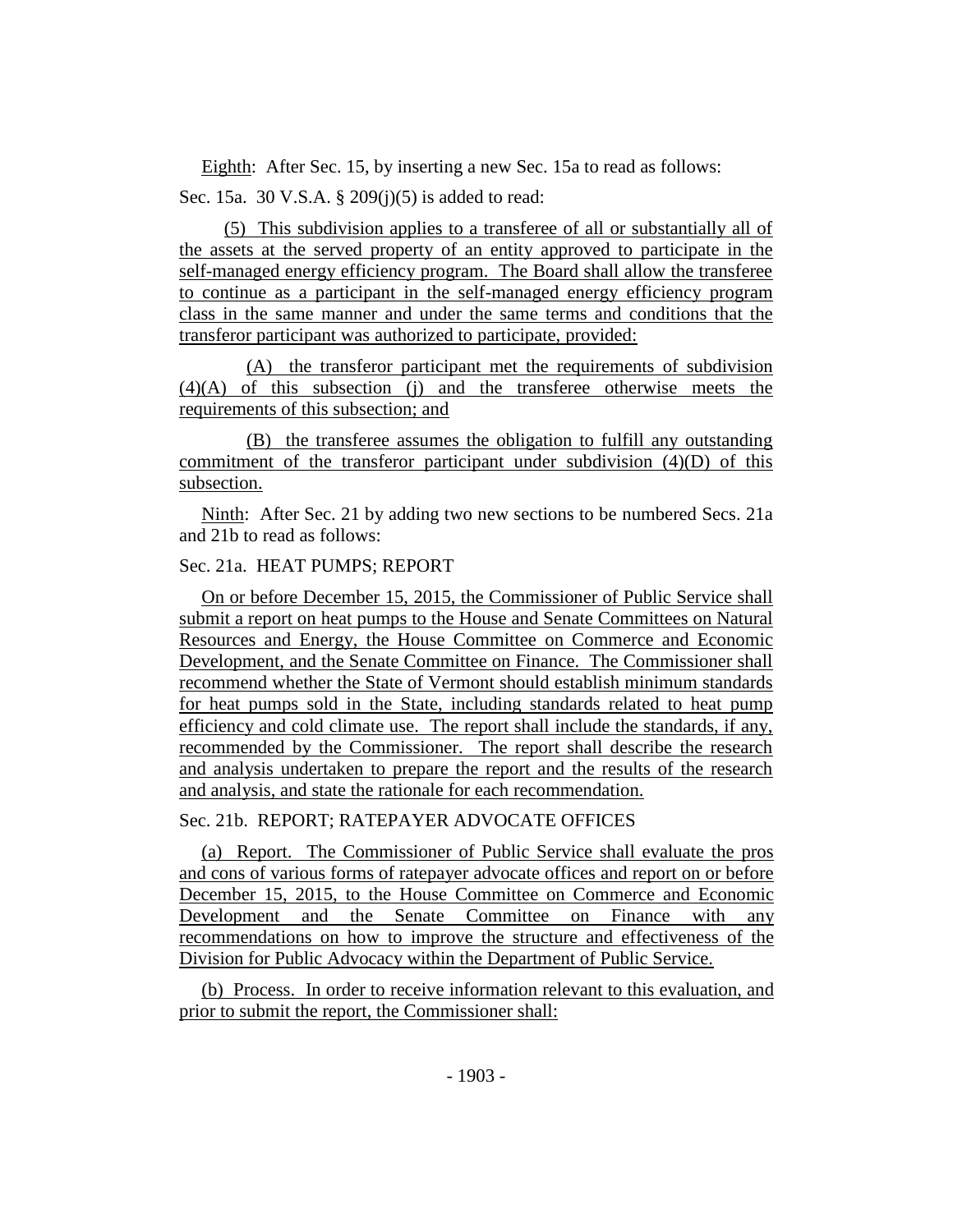(1) solicit input from consumer advocates, utilities, and utility regulation experts; and

(2) conduct at least two public hearings dedicated to the subject of this section.

(c) Scope. The Commissioner shall study various forms of ratepayer advocacy offices and assess them in terms of:

(1) their structure and reporting requirements;

(2) whether and how their independence is ensured through structure and budget;

(3) their effectiveness in representing residential ratepayers in regulatory proceedings; and

(4) how ratepayer benefits, specifically rate savings, vary with differing ratepayer advocate structures.

Tenth: In Sec. 25 (conforming amendments; renewable energy definitions), in subsection (b), by striking out subdivision (29), and inserting in lieu thereof a new subdivision (29) to read:

(29) "RES" means the Renewable Energy Standard established under sections 8004 and 8005 of this title.

Eleventh: After Sec. 25, by inserting a new Sec. 25a to read as follows:

## Sec. 25a. REVISION AUTHORITY

In preparing this act for publication in the Acts and Resolves and for codification, the Office of Legislative Council is authorized to make appropriate revisions to reflect the amendment of the bill as introduced to change the name of the Renewable Energy Standard and Energy Transformation Program to the Renewable Energy Standard and the associated acronym from RESET to RES.

And that after passage the title of the bill be amended to read:

An act relating to establishing a renewable energy standard

(Committee vote: 7-0-0)

**Reported without recommendation by Senator Snelling for the Committee on Appropriations.**

(Committee voted: 4-0-3)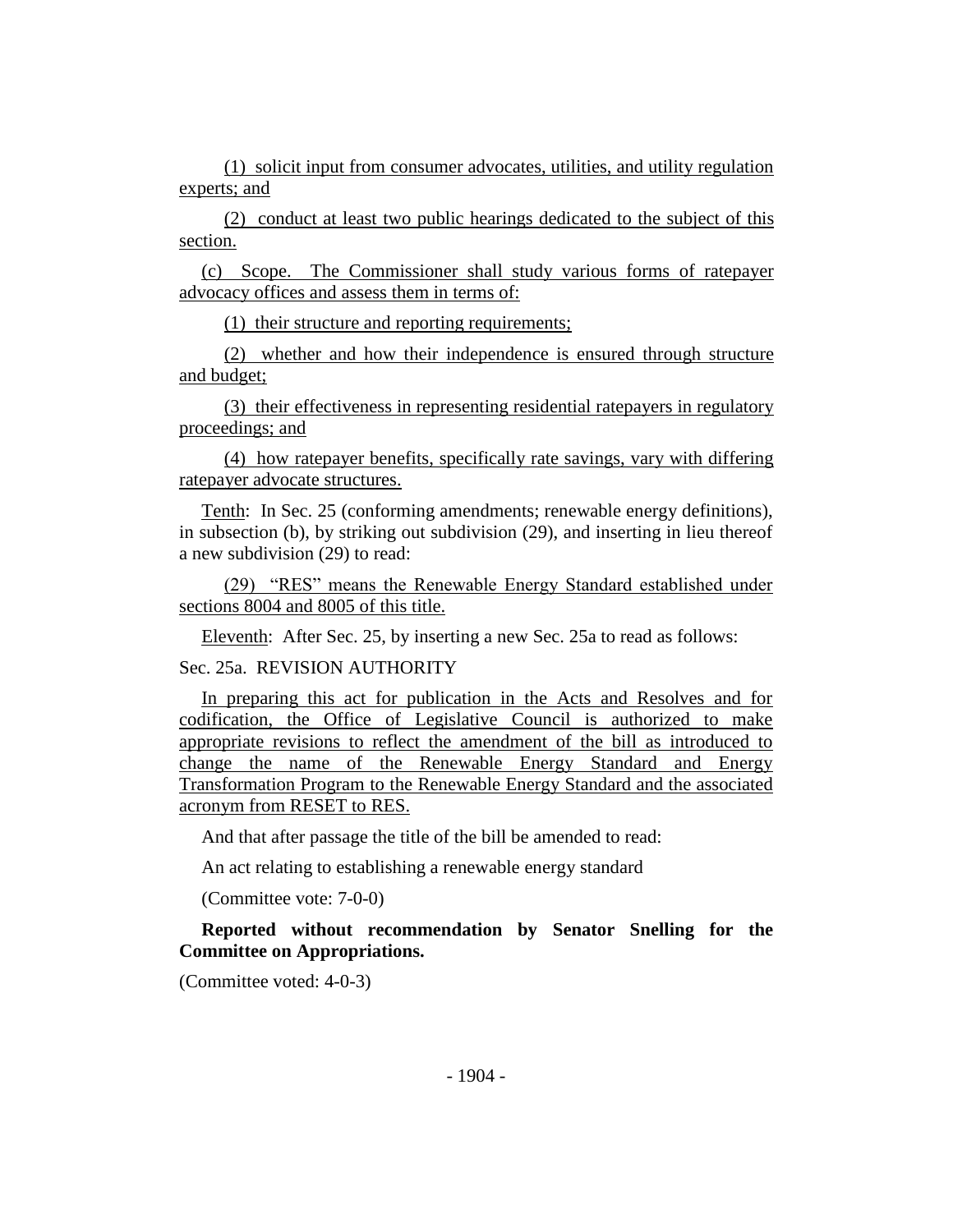## **Substitute proposal of amendment of the Committee on Natural Resources & Energy to H. 40**

Senator Bray, on behalf of the Committee on Natural Resources and Energy, moves to substitute the following for the proposal of amendment of the Committee on Natural Resources and Energy:

First: In Sec. 2, 30 V.S.A. § 8004, in subsection (a), after the second occurrence of "renewable energy credits" by inserting that it owns and retires before the comma.

Second: In Sec. 2, 30 V.S.A. § 8004, by striking out subsection (b) (rules; procedures) and inserting in lieu thereof a new subsection (b) (rules) to read:

(d)(b) Rules. The Board shall provide, by order or rule, adopt the regulations and procedures rules that are necessary to allow the Board and the Department to implement and supervise further the implementation and maintenance of a renewable portfolio standard the RESET program.

Third: In Sec. 3, 30 V.S.A.  $\S 8005$ , in subdivision (a)(3), in subdivision (D), in the first sentence, by striking out "or procedures", and in subdivision (F), by striking out each occurrence of "or procedures".

Fourth: In Sec. 3, 30 V.S.A.  $\S$  8005, in subdivision (a)(3)(E), after subdivision (ii), by inserting a subdivision (iii) to read:

(iii) To meet the requirements of this subdivision (3), one or more retail electricity providers may jointly propose with an energy efficiency entity appointed under subdivision  $209(d)(2)$  of this title an energy transformation project or group of such projects. The proposal shall include standards of measuring performance and methods to allocate savings and reductions in fossil fuel consumption and greenhouse gas emissions among each participating provider and efficiency entity.

Fifth: In Sec. 3, 30 V.S.A. § 8005, in subdivision (a)(3)(F), by striking out subdivision (viii) and inserting in lieu thereof a new subdivision (viii) to read:

(viii) To ensure that, if an energy transformation project will increase the use of electric energy, the project incorporates best practices for demand management, uses technologies appropriate for Vermont, and encourages the installation of the technologies in buildings that meet minimum energy performance standards.

Sixth: In Sec. 3, 30 V.S.A. § 8005, in subdivision (a)(3)(G)(i), by striking out "strict".

Seventh: In Sec. 3, 30 V.S.A. § 8005, in subdivision  $(d)(1)$ , by striking out "of Portland, Maine".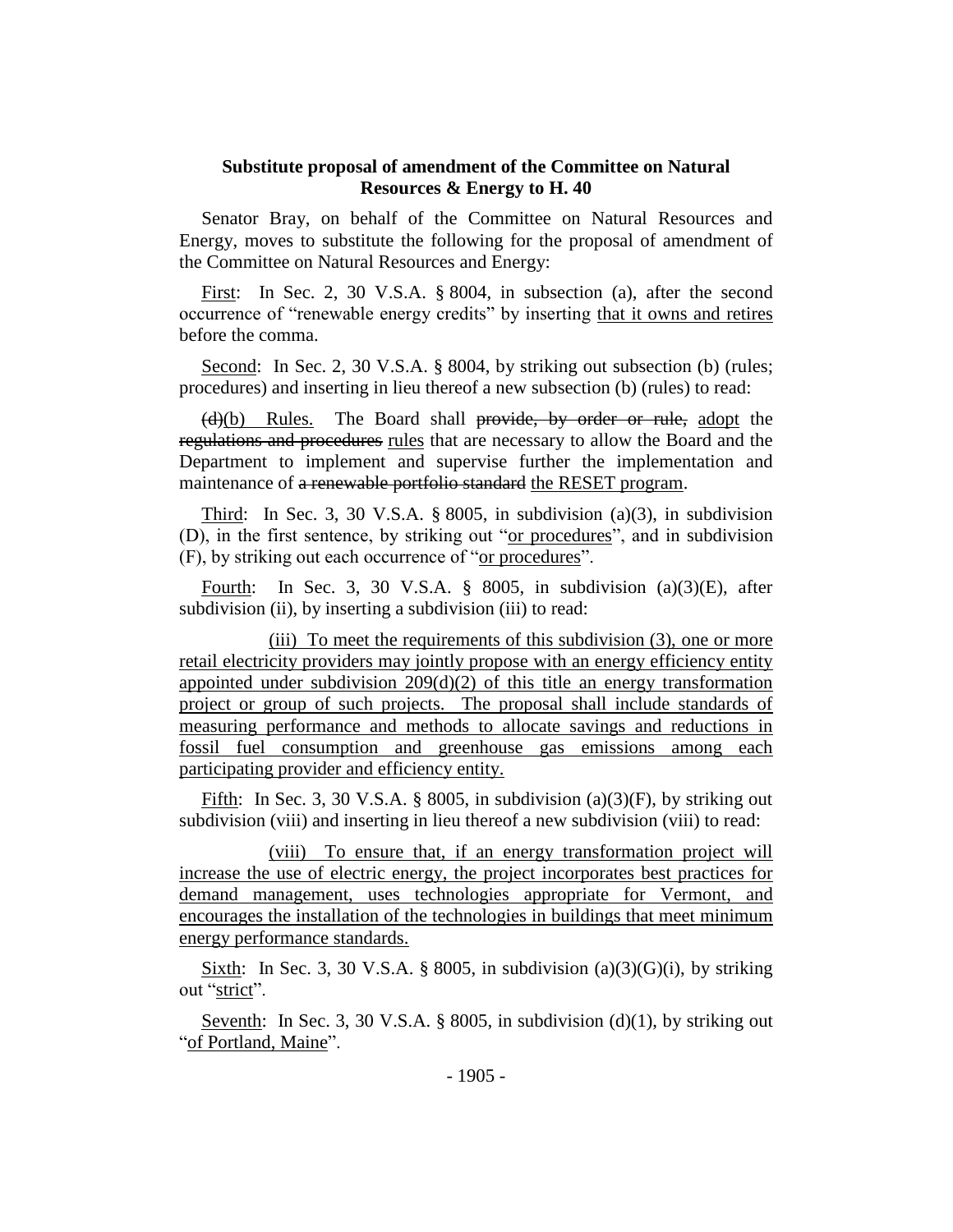Eighth: In Sec. 4, 30 V.S.A.  $\S$  8005a, in subdivision  $(k)(3)$ , in the last sentence, after "purchasing power" by striking out "from" and inserting in lieu thereof generated by.

Ninth: In Sec. 6, 30 V.S.A. § 8005b, by striking out subsection (b) and inserting in lieu thereof a new subsection (b) to read as follows:

(b) The annual report under this section shall include at least each of the following:

(1) An assessment of the costs and benefits of the RESET Program based on the most current available data, including rate and economic impacts, customer savings, technology deployment, greenhouse gas emission reductions actually achieved, fuel price stability, and effect on transmission and distribution upgrade costs, and any recommended changes based on this assessment.

(2) Projections, looking at least 10 years ahead, of the impacts of the RESET Program. The Department shall employ an economic model to make these projections and shall consider at least three scenarios based on high, mid-range, and low energy price forecasts. The Department shall project, for the State, the RESET Program's impact in each of the following areas: electric utility rates; total energy consumption; electric energy consumption; fossil fuel consumption; and greenhouse gas emissions. The report shall compare the amount or level in each of these areas with and without the Program.

(3) An assessment of whether the requirements of the RESET Program have been met to date, and any recommended changes needed to achieve those requirements.

Tenth: In Sec. 6, 30 V.S.A. § 8005b, in subsection (c), by striking out subdivision (8) and by renumbering the remaining subdivision to be numerically correct.

Eleventh: By striking out Sec. 8 (Public Service Board rulemaking) and inserting in lieu thereof a new Sec. 8 to read as follows:

Sec. 8. PUBLIC SERVICE BOARD IMPLEMENTATION

(a) Commencement. On or before August 31, 2015, the Public Service Board (the Board) shall commence a proceeding to implement Secs. 2 (sales of electric energy; RESET Program), 3 (RESET Program categories), and 7 (tradeable renewable energy credits) of this act.

(b) Notice; comment; workshop. The proceeding shall include one or more workshops to solicit the input of potentially affected parties and the public. The Board shall provide notice of the workshops on its website and directly to the Department, Vermont's retail electricity providers, Renewable Energy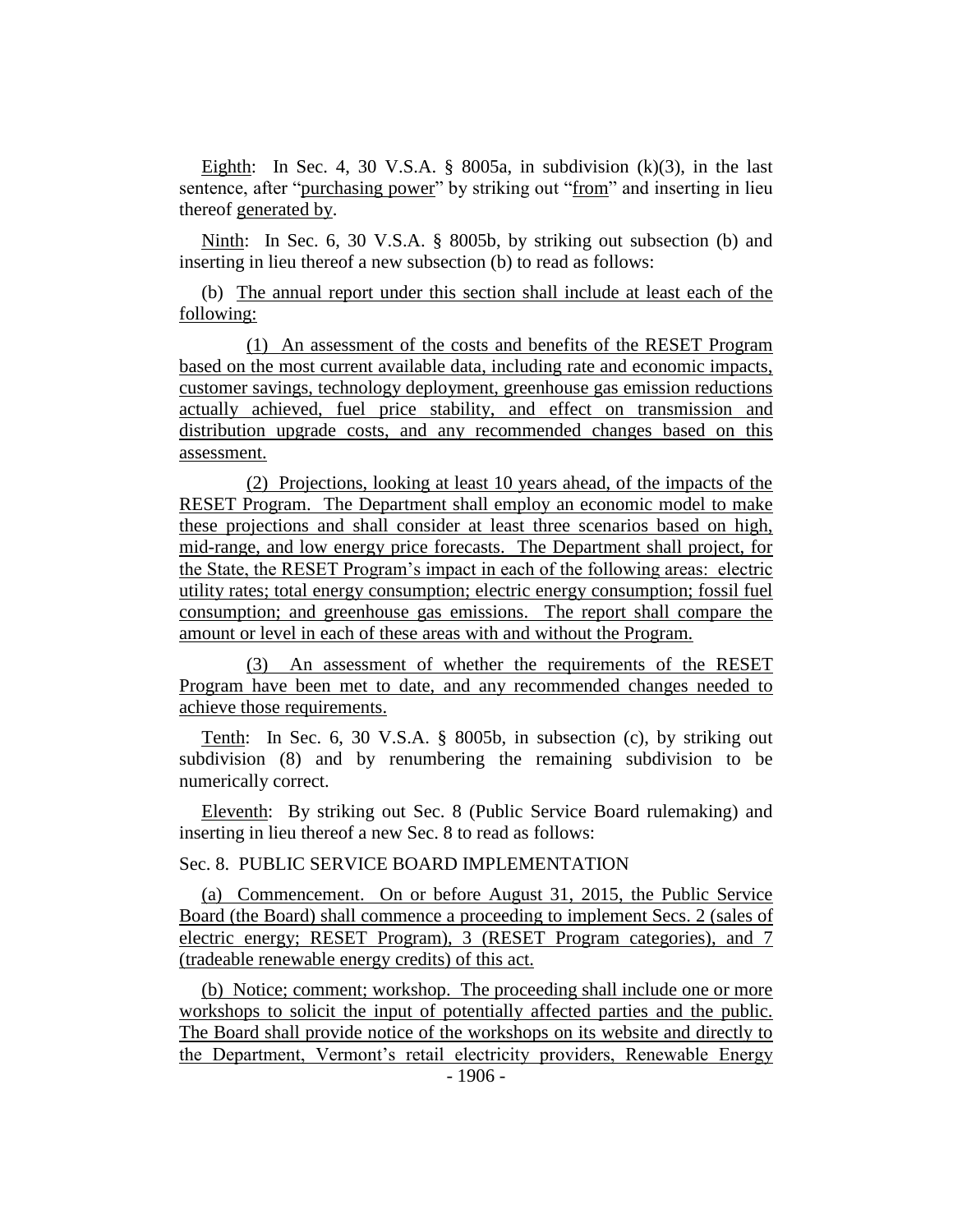Vermont, business organizations such as Associated Industries of Vermont, environmental and consumer advocacy organizations such as the Vermont Natural Resources Council and the Vermont Public Interest Research Group, and to any other person that requests direct notice or to whom the Board may consider direct notice appropriate. The Board also shall provide an opportunity for submission of written comments, which the notice shall include.

(c) Procedures; order. On or before July 1, 2016, the Board shall by order adopt initial procedures to implement Secs. 2, 3, and 7 of this act to take effect on January 1, 2017.

(d) On or before July 1, 2017, the Board shall commence rulemaking to implement Secs. 2, 3, and 7 of this act. The Board shall finally adopt these rules within eight months of commencing rulemaking, unless this period is extended by the Legislative Committee on Administrative Rules under 3 V.S.A. § 843.

(e) Assistance. The Board and the Department of Public Service may retain experts and other personnel to assist them with the proceedings and rulemaking under this section and allocate the costs of these personnel to the electric distribution utilities in accordance with the process under 30 V.S.A. § 21.

Twelfth: In Sec. 12, 30 V.S.A. § 8010(c), in subdivision (2)(F), by striking out the third sentence and inserting in lieu thereof:

For example, a monthly credit amount may be higher if taken over 10 years and lower if taken over 20 years.

Thirteenth: By striking out Sec. 14a in its entirety and inserting in lieu thereof the following:

#### Sec. 14a. [Deleted.]

Fourteenth: By striking out Sec. 14b in its entirety and inserting lieu thereof a new Sec. 14b to read as follows:

# Sec. 14b. JOINT ENERGY COMMITTEE; RECOMMENDATION

(a) On or before February 15, 2016, the Joint Energy Committee under 2 V.S.A. chapter 17 shall submit a recommendation to the House Committee on Commerce and Economic Development, Senate Committee on Finance, House Committee on Ways and Means, and House and Senate Committees on Natural Resources and Energy on: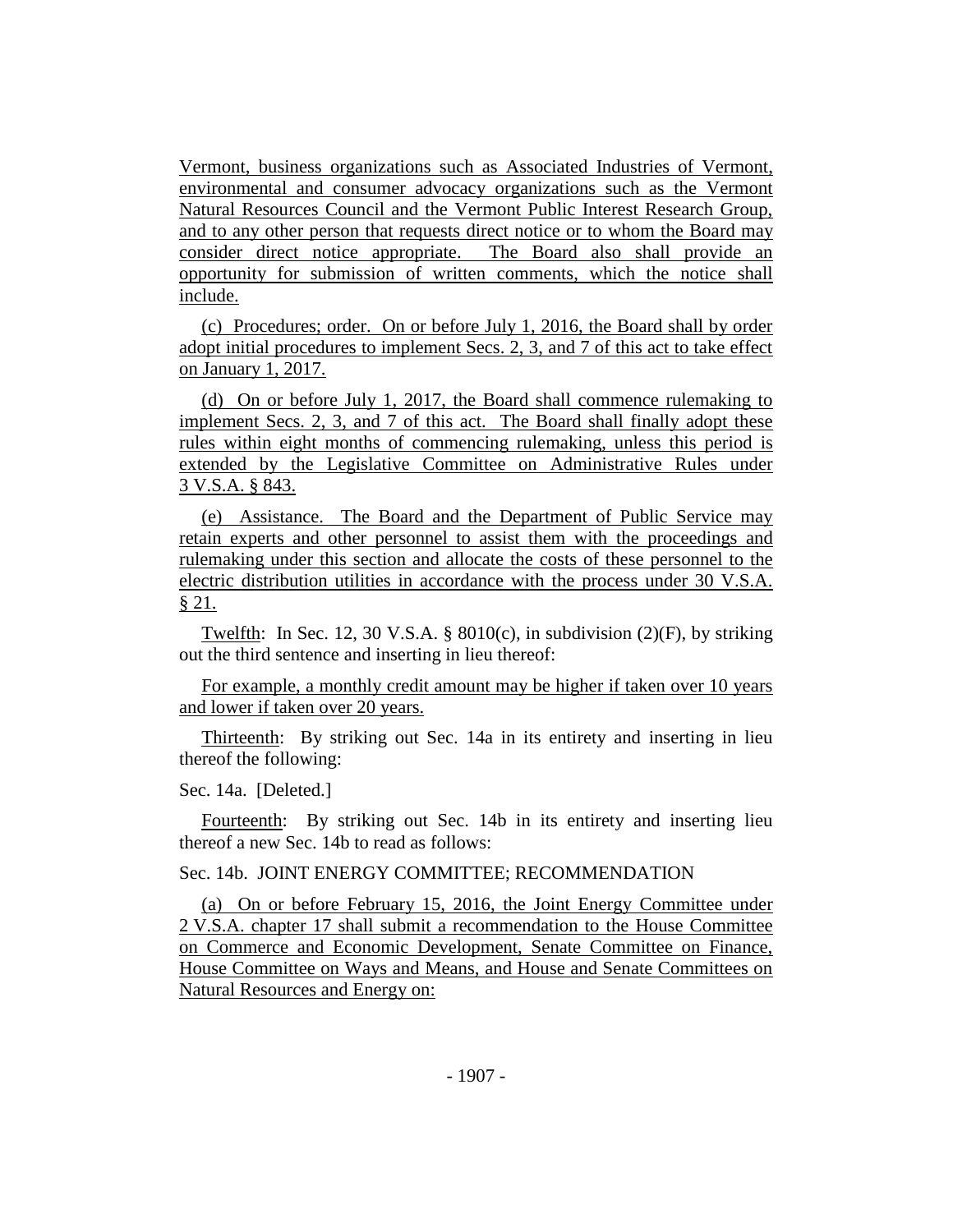(1) what revisions, if any, the Committee recommends that the General Assembly enact with respect to the statutes applicable to energy efficiency entities appointed and charges imposed under 30 V.S.A. § 209(d); and

(2) what legislation, if any, the Committee recommends that the General Assembly enact to clarify or alter the relationship of energy efficiency entities and charges under 30 V.S.A. § 209(d) with the energy transformation category adopted under Sec. 3 of this act, 30 V.S.A. § 8005(a).

(b) Prior to submitting its recommendation under this section, the Joint Energy Committee shall offer an opportunity for comment by affected State agencies; utilities; appointed energy efficiency entities; advocates for business, consumer, and environmental interests; and members of the public.

(c) For the purpose of this section, the Joint Energy Committee:

(1) may meet no more than four times during adjournment without prior approval of the Speaker of the House and the President Pro Tempore of the Senate; and

(2) shall have the administrative, technical, and professional assistance of the Office of Legislative Council and the Joint Fiscal Office.

(d) A bill or amendment during the 2016 session to adopt legislation regarding the issues to be addressed by the Joint Energy Committee under this section this act shall be in order.

Fifteenth: After Sec. 15, by inserting a new Sec. 15a to read as follows:

Sec. 15a. 30 V.S.A. § 209(j)(5) is added to read:

(5) This subdivision applies to a transferee of all or substantially all of the assets at the served property of an entity approved to participate in the self-managed energy efficiency program. The Board shall allow the transferee to continue as a participant in the self-managed energy efficiency program class in the same manner and under the same terms and conditions that the transferor participant was authorized to participate, provided:

(A) the transferor participant met the requirements of subdivision (4)(A) of this subsection (j) and the transferee otherwise meets the requirements of this subsection; and

(B) the transferee assumes the obligation to fulfill any outstanding commitment of the transferor participant under subdivision (4)(D) of this subsection.

Sixteenth: In Sec. 19, 30 V.S.A. § 248(b), by striking out subdivision (9) and inserting a new subdivision (9) to read as follows: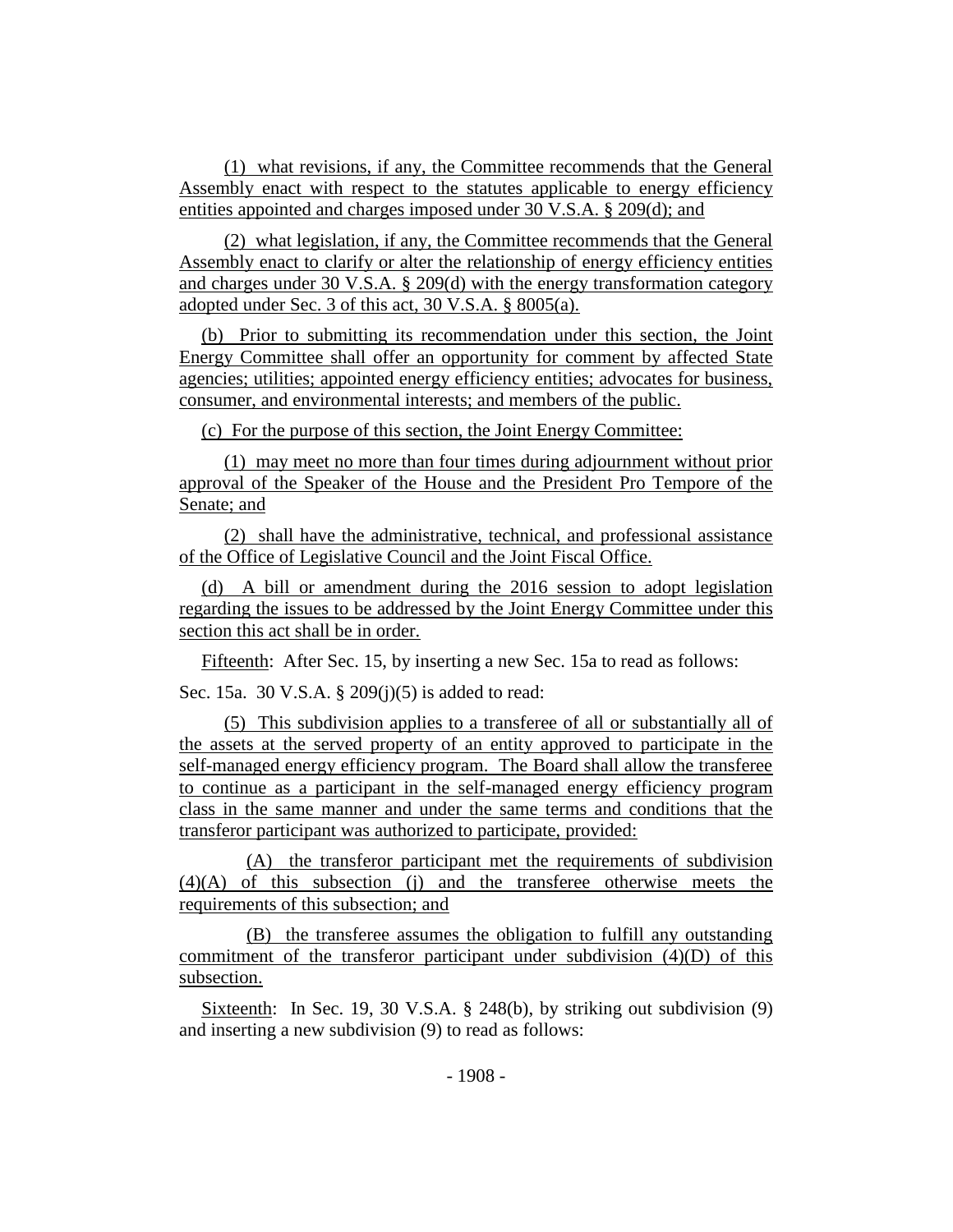(9) with respect to a waste to energy facility,:

(A) is included in a solid waste management plan adopted pursuant to 24 V.S.A. § 2202a, which is consistent with the State Solid Waste Management Plan; and

(B) is included in a solid waste management plan adopted pursuant to 24 V.S.A. § 2202a for the municipality and solid waste district from which 1,000 tons or more per year of the waste is to originate, if that municipality or district owns an operating facility that already beneficially uses a portion of the waste;

Seventeenth: In Sec. 21, 30 V.S.A. § 8001(b), by striking out "and procedures" and inserting in lieu thereof and procedures.

Eighteenth: After Sec. 26, by inserting new Secs. 26a through 26f to read as follows:

\* \* \* Solar Plants; Setback and Screening Requirements \* \* \*

Sec. 26a. 30 V.S.A. § 248(a)(4)(F) is added to read:

(F) The legislative body and the planning commission for the municipality in which a facility is located shall have the right to appear as a party in any proceedings held under this subsection.

Sec. 26b. 30 V.S.A. § 248(s) is added read:

(s) This subsection sets minimum setback requirements that shall apply to in-state ground-mounted solar electric generation facilities approved under this section.

(1) The minimum setbacks shall be:

(A) from a State or municipal highway, measured from the edge of the traveled way:

(i) 100 feet for a facility with a plant capacity exceeding 150 kW; and

(ii) 40 feet for a facility with a plant capacity less than or equal to 150 kW but greater than 15 kW.

(B) From each property boundary that is not a State or municipal highway:

(i) 50 feet for a facility with a plant capacity exceeding 150 kW; and

(ii) 25 feet for a facility with a plant capacity less than or equal to 150 kW but greater than 15 kW.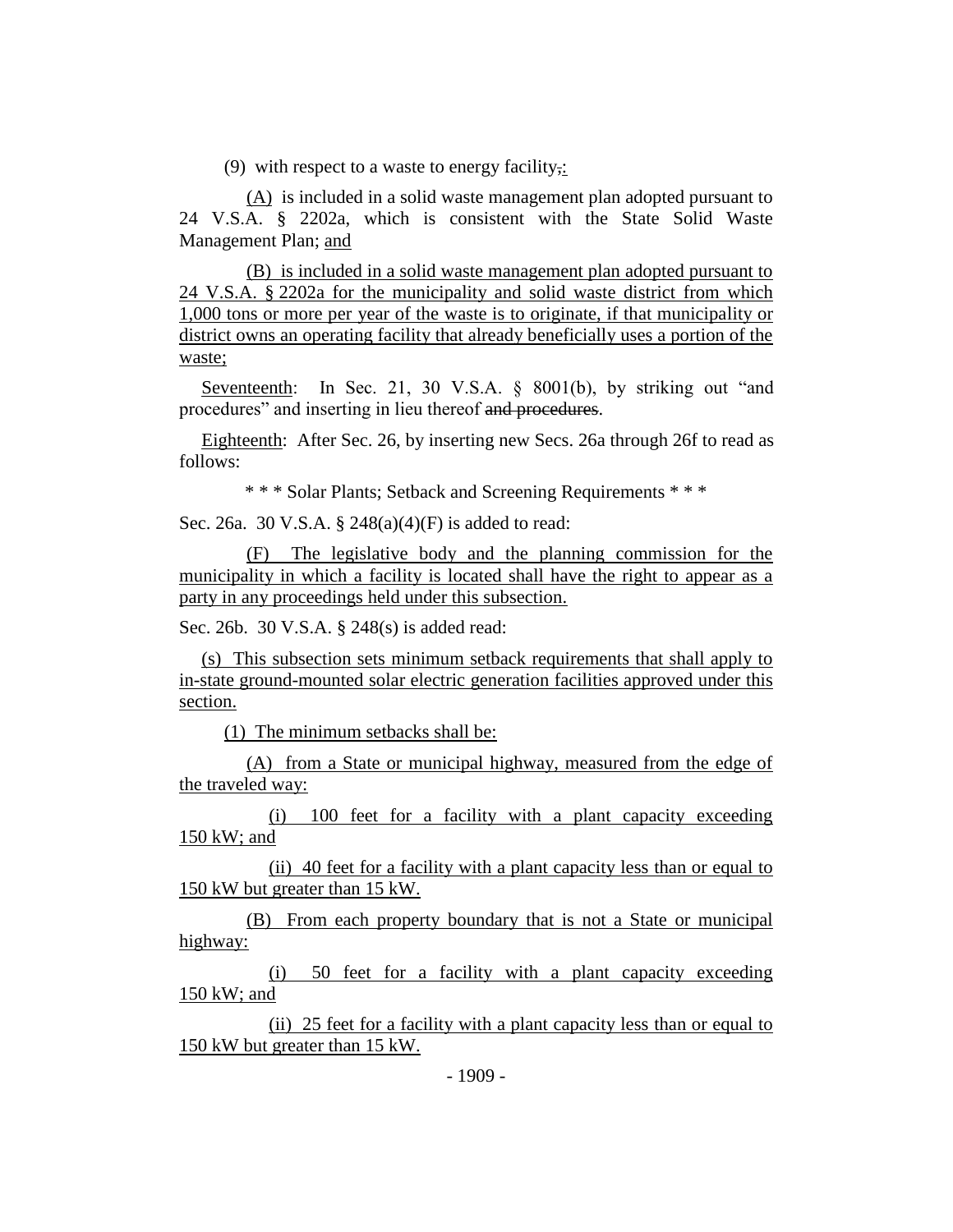(2) This subsection does not require a setback for a facility with a plant capacity equal to or less than 15 kW.

(3) On review of an application, the Board may:

(A) require a larger setback than this subsection requires; or

(B) approve an agreement to a smaller setback among the applicant, the municipal legislative body, and each owner of property adjoining the setback area.

(4) In this subsection:

(A) "kW" and "plant capacity" shall have the same meaning as in section 8002 of this title.

(B) "Setback" means the shortest distance between the nearest portion of a solar panel or support structure for a solar panel, at its point of attachment to the ground, and a property boundary or the edge of a highway's traveled way.

Sec. 26c. 30 V.S.A. § 248(b) is amended to read:

(b) Before the Public Service Board issues a certificate of public good as required under subsection (a) of this section, it shall find that the purchase, investment or construction:

(1) with respect to an in-state facility, will not unduly interfere with the orderly development of the region with due consideration having been given to the recommendations of the municipal and regional planning commissions, the recommendations of the municipal legislative bodies, and the land conservation measures contained in the plan of any affected municipality. However,:

(A) with respect to a natural gas transmission line subject to Board review, the line shall be in conformance with any applicable provisions concerning such lines contained in the duly adopted regional plan; and, in addition, upon application of any party, the Board shall condition any certificate of public good for a natural gas transmission line issued under this section so as to prohibit service connections that would not be in conformance with the adopted municipal plan in any municipality in which the line is located; and

(B) with respect to a ground-mounted solar electric generation facility, shall comply with the screening requirements of a municipal bylaw adopted under 24 V.S.A. § 4414(15) or a municipal ordinance adopted under 24 V.S.A. § 2291(28), and the recommendation of a municipality applying such a bylaw or ordinance, unless the Board finds that requiring such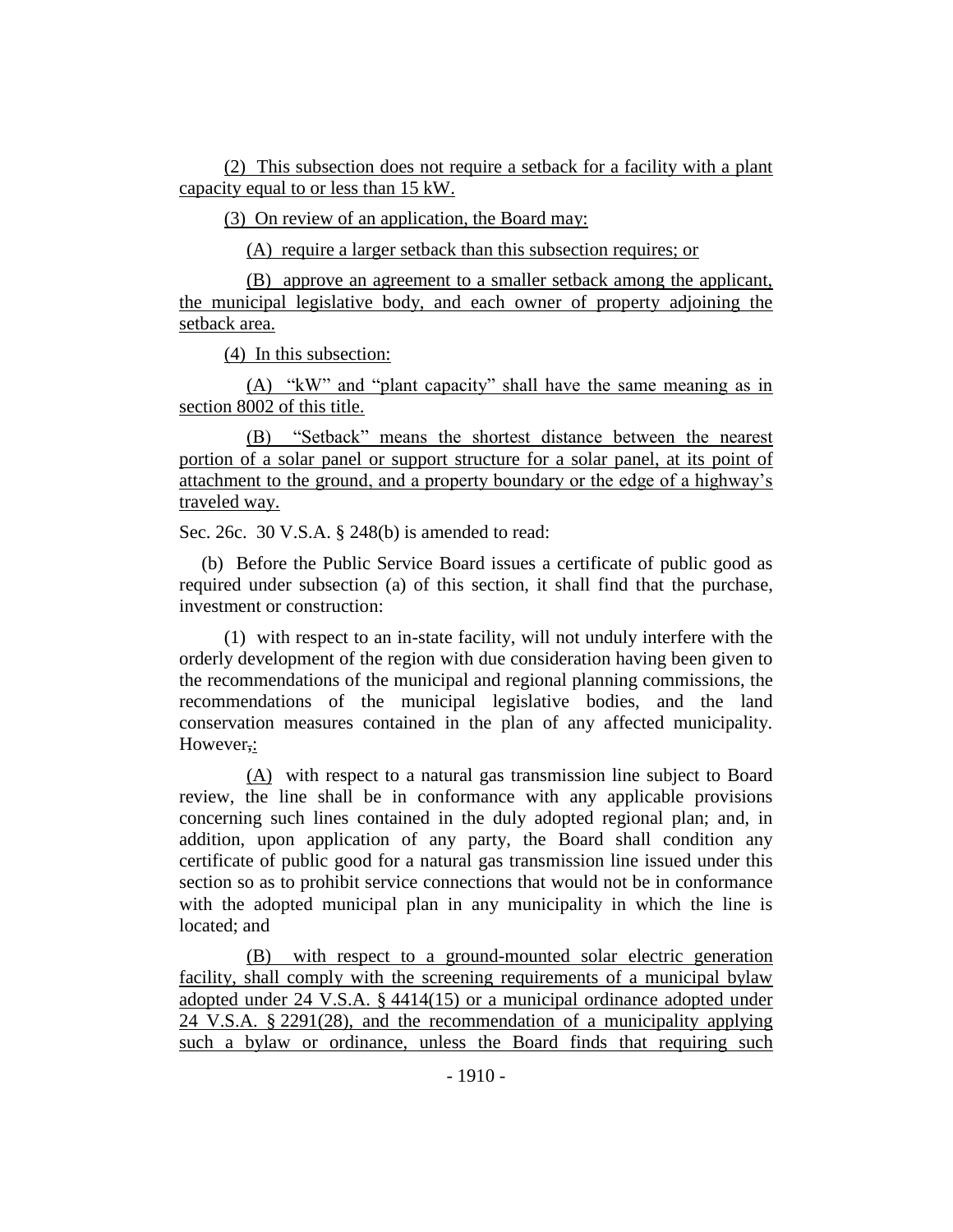compliance would prohibit or have the effect of prohibiting the installation of such a facility or have the effect of interfering with the facility's intended functional use.

\* \* \*

Sec. 26d. 24 V.S.A. § 4414(15) is added to read:

(15) Solar plants; screening. Notwithstanding any contrary provision of sections 2291a and 4413 of this title or 30 V.S.A. chapter 5 or 89, a municipality may adopt a freestanding bylaw to establish screening requirements that shall apply to a ground-mounted plant that generates electricity from solar energy. In a proceeding under 30 V.S.A. § 248, the municipality may make recommendations to the Public Service Board applying the bylaw to such a plant. The bylaw may designate the municipal body to make this recommendation. Screening requirements and recommendations adopted under this subdivision shall be a condition of a certificate of public good issued for the plant under 30 V.S.A. § 248, provided that they do not prohibit or have the effect of prohibiting the installation of such a plant and do not have the effect of interfering with its intended functional use.

(A) Screening requirements under this subdivision shall not be more restrictive than screening requirements applied to other land development in the municipality under this chapter or, if the municipality does not have other bylaws except flood hazard, 10 V.S.A. chapter 151.

(B) In this section, "plant" shall have the same meaning as in 30 V.S.A. § 8002 and "screening" means reasonable aesthetic mitigation measures to harmonize a facility with its surroundings and includes landscaping, vegetation, fencing, and topographic features.

(C) This subdivision (15) shall not authorize requiring a municipal land use permit for a solar electric generation plant and a municipal action under this subdivision shall not be subject to the provisions of subchapter 11 (appeals) of this chapter. Notwithstanding any contrary provision of this title, enforcement of a bylaw adopted under this subdivision shall be pursuant to the provisions of 30 V.S.A. § 30 applicable to violations of 30 V.S.A. § 248.

Sec. 26e. 24 V.S.A. § 2291 is amended to read:

### § 2291. ENUMERATION OF POWERS

For the purpose of promoting the public health, safety, welfare, and convenience, a town, city, or incorporated village shall have the following powers:

\* \* \*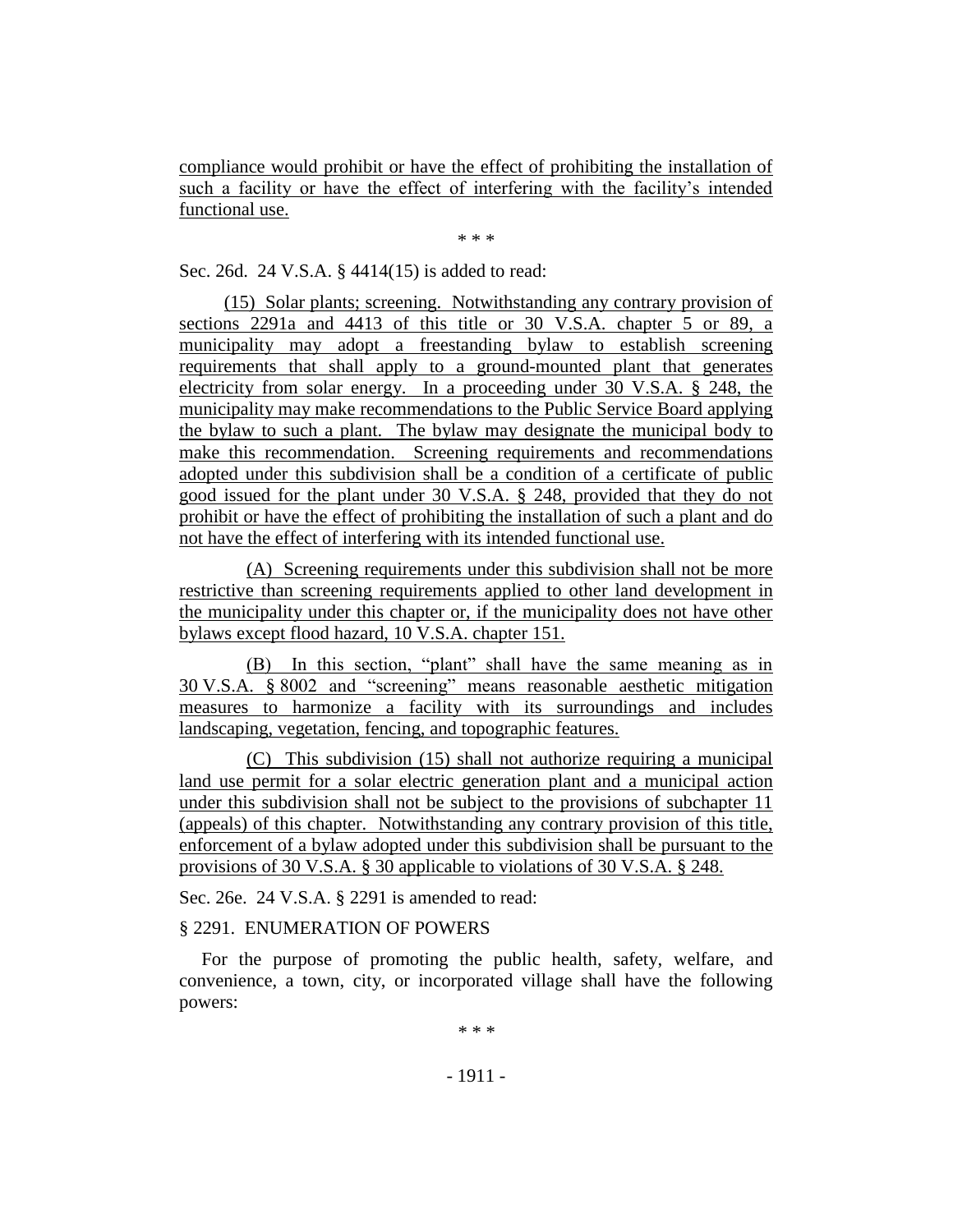(28) Notwithstanding any contrary provision of sections 2291a and 4413 of this title or 30 V.S.A. chapter 5 or 89, a municipality may adopt an ordinance to establish screening requirements that shall apply to a ground-mounted plant that generates electricity from solar energy. In a proceeding under 30 V.S.A. § 248, the municipality may make recommendations to the Public Service Board applying the ordinance to such a plant. The ordinance may designate the municipal body to make this recommendation. Screening requirements and recommendations adopted under this subdivision shall be a condition of a certificate of public good issued for the plant under 30 V.S.A. § 248, provided that they do not prohibit or have the effect of prohibiting the installation of such a plant and do not have the effect of interfering with its intended functional use.

(A) Screening requirements under this subdivision shall not be more restrictive than screening requirements applied to other land development in the municipality under chapter 117 of this title or, if the municipality does not have other bylaws except flood hazard, 10 V.S.A. chapter 151.

(B) In this section, "plant" shall have the same meaning as in 30 V.S.A. § 8002 and "screening" means reasonable aesthetic mitigation measures to harmonize a facility with its surroundings and includes landscaping, vegetation, fencing, and topographic features.

(C) This subdivision (28) shall not authorize requiring a municipal permit for a solar electric generation plant. Notwithstanding any contrary provision of this title, enforcement of an ordinance adopted under this subdivision shall be pursuant to the provisions of 30 V.S.A. § 30 applicable to violations of 30 V.S.A. § 248.

Sec. 26f. REPORT; TOWN ADOPTION OF SOLAR SCREENING

(a) On or before January 15, 2017, the Commissioners of Housing and Community Development and of Public Service (the Commissioners) jointly shall submit a report to the House and Senate Committees on Natural Resources and Energy that:

(1) identifies the municipalities that have adopted screening requirements pursuant to Sec. 26d of this act, 24 V.S.A. § 4414(15), or Sec. 26e of this act, 24 V.S.A. § 2291(28);

(2) summarizes these adopted screening requirements; and

(3) provides the number of proceedings before the Public Service Board in which these screening requirements were applied and itemizes the disposition and status of those proceedings.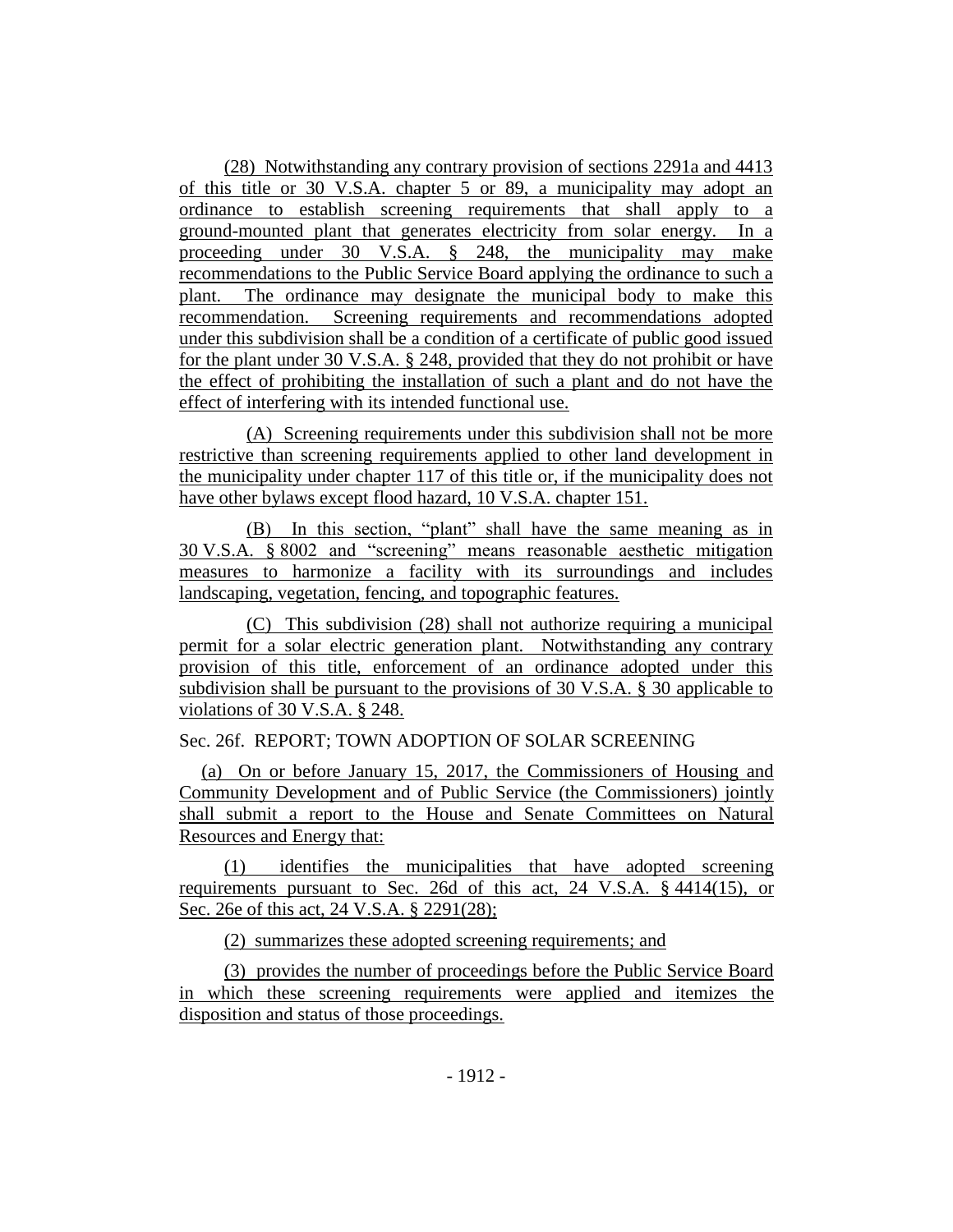(b) Each municipality adopting an ordinance or bylaw under 24 V.S.A. § 2291(28) or 4414(15) shall provide the Commissioners, on request, with information needed to complete the report required by this section.

Nineteenth: By striking out Sec. 28 (effective dates), and inserting in lieu thereof a new Sec. 28 to read as follows:

## Sec. 28. EFFECTIVE DATES

(a) This section and Secs. 8 (Public Service Board rulemaking), 10 (Forests, Parks and Recreation rulemaking), 14b (joint energy committee; recommendation), 18 (net metering pilot project), and 27 (severability) shall take effect on passage. Notwithstanding 1 V.S.A. § 214, Sec. 18 shall apply to facilities for which an application for a certificate of public good is pending as of its effective date.

(b) Secs. 1 through 7, 9, 11, 13, 14, 15 through 17, 19, 20, and 21 through 26 shall take effect on July 1, 2015. Sec. 11 (net metering systems; environmental attributes) shall not apply to complete applications filed prior to its effective date.

(c) Secs. 26a (municipal party status), 26b (setbacks), 26c (certificate of public good), 26d (solar screening bylaw), 26e (solar screening ordinance), and 26f (report) shall take effect on passage.

(d) Sec. 12 (net metering systems; environmental attributes) shall amend 30 V.S.A. § 8010 as added effective January 1, 2017 by 2014 Acts and Resolves No. 99, Sec. 4. Sec. 12 shall take effect on January 2, 2017, except that, notwithstanding 1 V.S.A. § 214, the section shall apply to the Public Service Board process under 2014 Acts and Resolves No. 99, Sec. 5. Sec. 12 shall not affect a net metering system for which a complete application was filed before January 1, 2017.

### **H. 282.**

An act relating to professions and occupations regulated by the Office of Professional Regulation.

### **Reported favorably with recommendation of proposal of amendment by Senator White for the Committee on Government Operations.**

The Committee recommends that the Senate propose to the House to amend the bill as follows: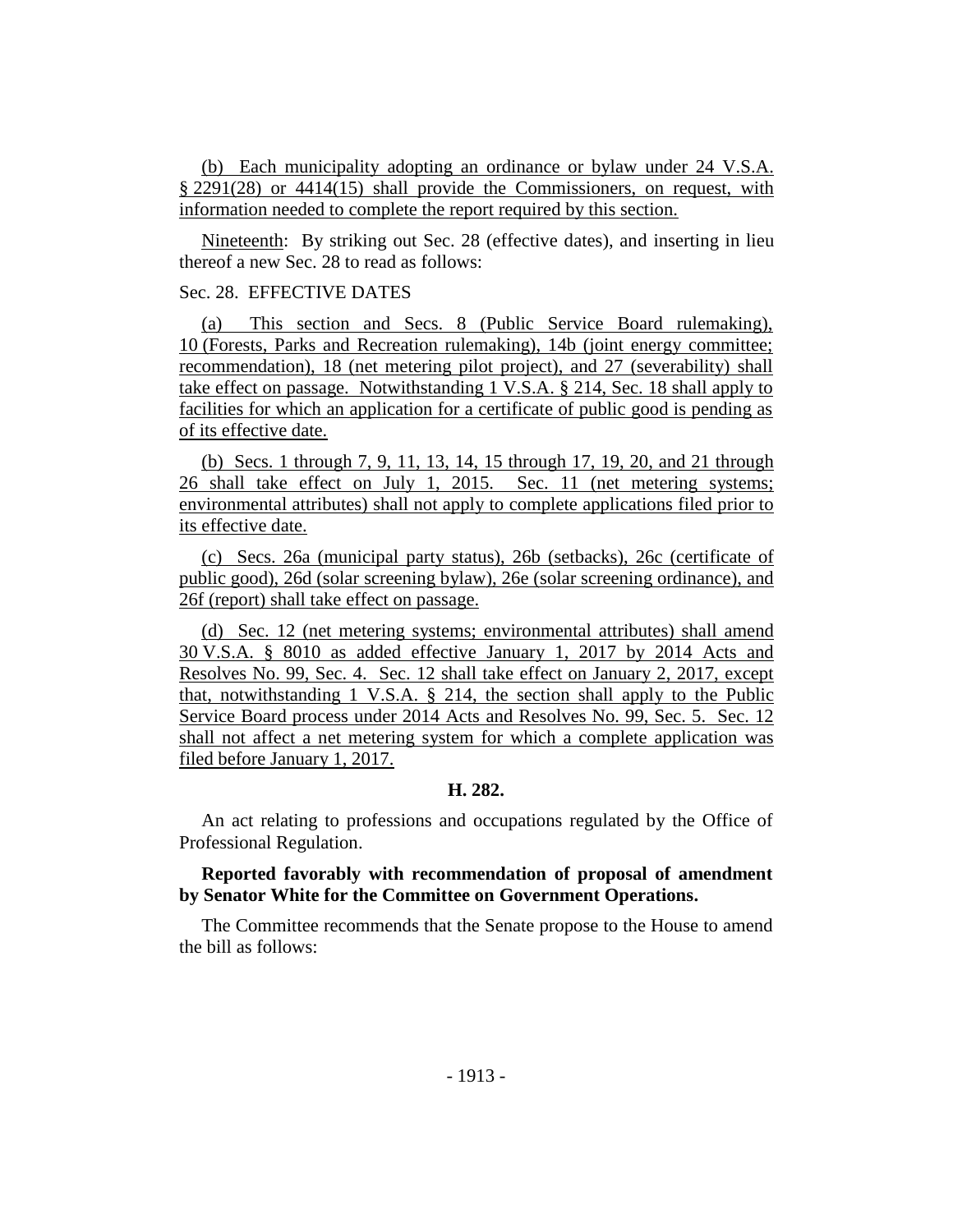First: By striking out Sec. 30 (amending 26 V.S.A. § 3006 (Board; establishment)) in its entirety and inserting in lieu thereof [Deleted.]

Second: By striking out Sec. 44 (effective dates) in its entirety and its accompanying reader assistance heading and inserting in lieu thereof the following:

\* \* \* Applied Behavior Analysis \* \* \*

Sec. 44. FINDINGS

(a) Licensure of applied behavior analysts and their assistants allows consumers to identify behavior analysts and assistants with defined competencies. It promotes credibility in the field of applied behavior analysis and defines scope of practice within State law.

(b) Licensure protects the public from harm and the misuse of behavioral technologies by untrained or undertrained practitioners and ensures that individuals holding themselves out as "behavior analysts" are appropriately trained and otherwise qualified.

(c) Licensure provides the State with the authority to respond to complaints of unprofessional conduct and to enforce appropriate practice standards within the field of applied behavior analysis.

Sec. 45. 3 V.S.A. § 122 is amended to read:

§ 122. OFFICE OF PROFESSIONAL REGULATION

An Office of Professional Regulation is created within the Office of the Secretary of State. The Office shall have a director who shall be appointed by the Secretary of State and shall be an exempt employee. The following boards or professions are attached to the Office of Professional Regulation:

\* \* \*

(43) Property Inspectors

(44) Applied Behavior Analysts.

Sec. 46. 26 V.S.A. chapter 95 is added to read:

#### CHAPTER 95. APPLIED BEHAVIOR ANALYSIS

Subchapter 1. General Provisions

### § 4901. PURPOSE AND EFFECT

In order to safeguard the life and health of the people of this State, a person shall not hold himself or herself out as practicing, practice, or offer to practice,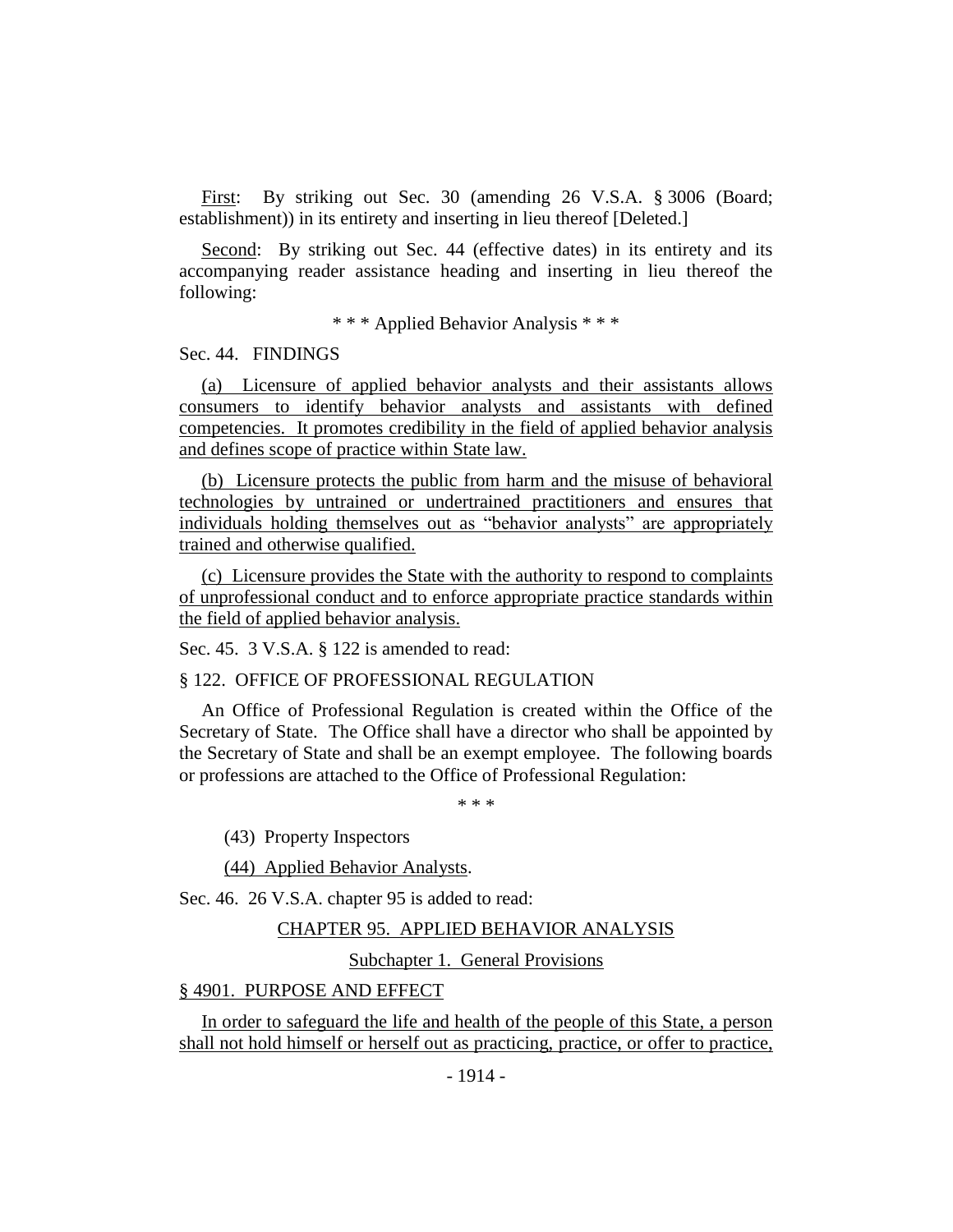as an applied behavior analyst or an assistant behavior analyst unless currently licensed under this chapter.

### § 4902. DEFINITIONS

As used in this chapter:

(1) "Applied behavior analyst" means a person who is licensed under this chapter to engage in the practice of applied behavior analysis.

(2) "Assistant behavior analyst" means a person who is licensed under this chapter to engage in the practice of applied behavior analysis under the supervision of an applied behavior analyst.

(3) "Director" means the Director of Professional Regulation.

(4) "License" means a current authorization granted by the Director permitting the practice of applied behavior analysis.

(5) "Practice of applied behavior analysis" means the design, implementation, and evaluation of systematic instructional and environmental modifications for the purpose of producing socially significant improvements in and understanding of behavior based on the principles of behavior identified through the experimental analysis of behavior.

(A) It includes the identification of functional relationships between behavior and environments.

(B) It uses direct observation and measurement of behavior and environment. Contextual factors, establishing operations, antecedent stimuli, positive reinforcers, and other consequences are used, based on identified functional relationships with the environment, in order to produce practical behavior change.

#### § 4903. PROHIBITIONS; OFFENSES

(a) It shall be a violation of this chapter for any person, including any corporation, association, or individual, to:

(1) sell or fraudulently obtain or furnish any applied behavior analysis degree, diploma, certificate of registration, license, or any other related document or record or to aid or abet another person to do so;

(2) practice applied behavior analysis under cover of any degree, diploma, registration, license, or related document or record illegally or fraudulently obtained or signed or issued unlawfully or under fraudulent representation;

(3) practice applied behavior analysis unless currently licensed or otherwise authorized to do so under the provisions of this chapter;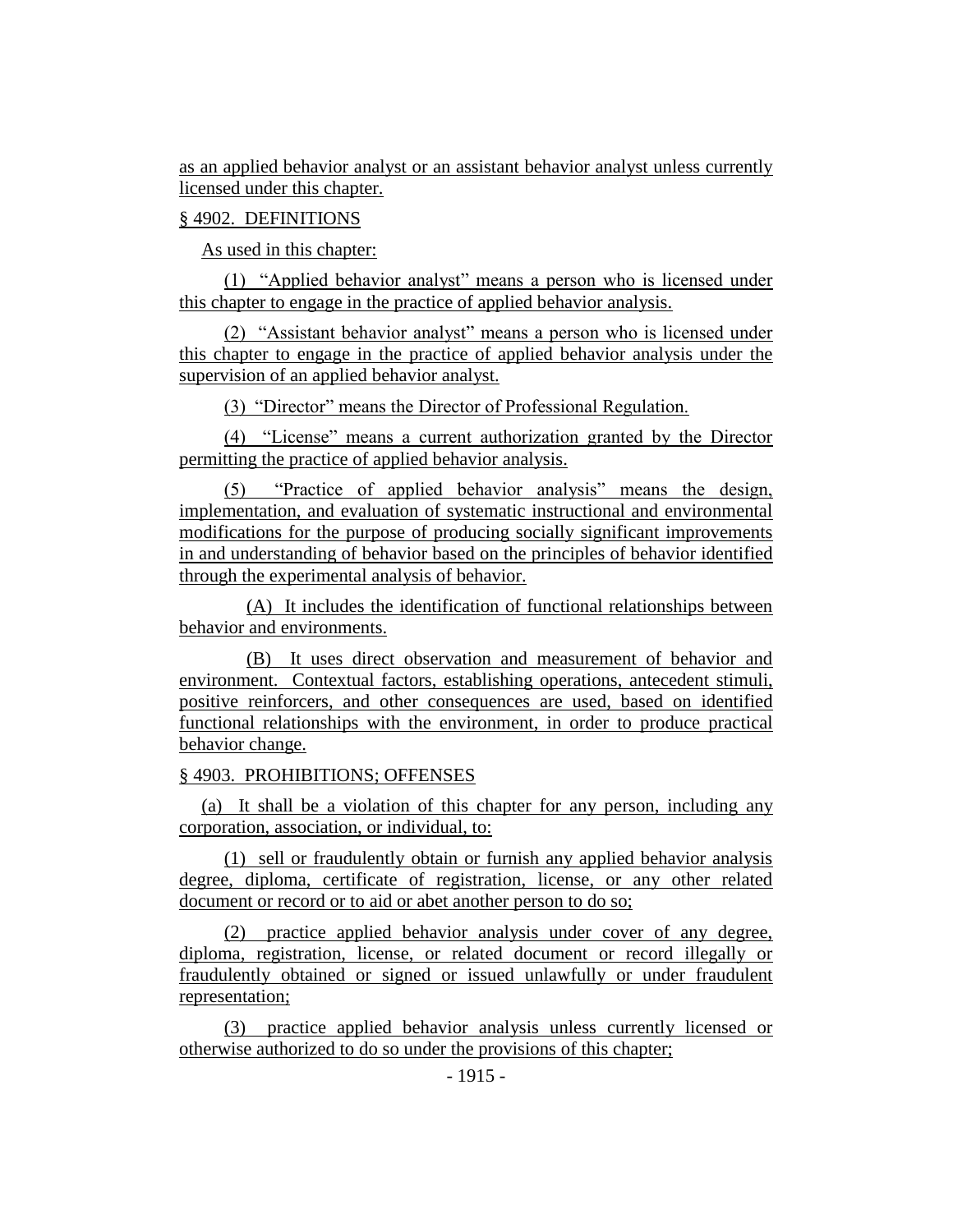(4) represent himself or herself as being licensed or otherwise authorized by this State to practice applied behavior analysis or use in connection with a name any words, letters, signs, or figures that imply that a person is an applied behavior analyst or assistant behavior analyst when not licensed or otherwise authorized under this chapter;

(5) practice applied behavior analysis during the time a license or authorization issued under this chapter is suspended or revoked; or

(6) employ an unlicensed or unauthorized person to practice as an applied behavior analyst or assistant behavior analyst.

(b) Any person violating this section shall be subject to the penalties provided in 3 V.S.A. § 127.

## § 4904. EXCEPTIONS

This chapter does not prohibit:

(1) The practice of a person who is not licensed under this chapter, who does not use the term "behavior analysis" or similar descriptors suggesting licensure under this chapter, and who is engaged in the course of his or her customary duties:

(A) in the practice of a religious ministry;

(B) in employment or rehabilitation counseling;

(C) as an employee of or under contract with the Agency of Human Services;

(D) as a mediator;

(E) in an official evaluation for court purposes;

(F) as a member of a self-help group, such as Alcoholics Anonymous, peer counseling, or domestic violence groups, whether or not for consideration;

(G) as a respite caregiver, foster care worker, or hospice worker; or

(H) incident to the practice of any other legally recognized profession or occupation.

(2) A person engaged or acting in the discharge of his or her duties as a student of applied behavior analysis or preparing for the practice of applied behavior analysis, provided that the person's title indicates his or her training status and that the preparation occurs under the supervision of an applied behavior analyst in a recognized training institution or facility.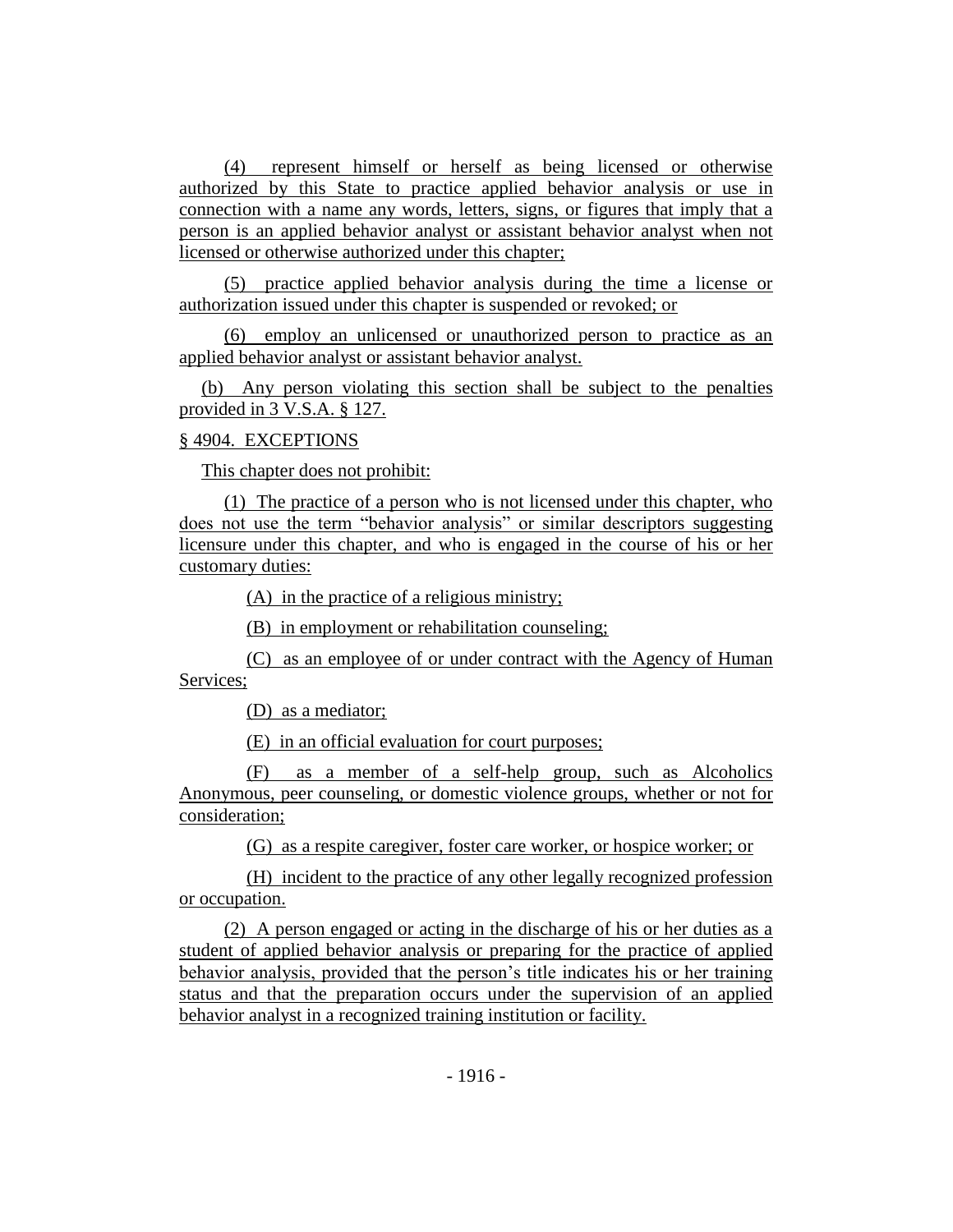(3) A behavior interventionist or paraprofessional, employed by a school, from working under the close direction of a supervisor licensed under this chapter, in relation to the direct implementation of skill-acquisition and behavior-modification plans developed by the supervisor or in relation to data collection or assessment designed by the supervisor, provided the supervisor retains ultimate responsibility for delegating professional responsibilities in a manner consistent with 3 V.S.A. § 129a(a)(6).

Subchapter 2. Administration

### § 4911. DUTIES OF THE DIRECTOR

(a) The Director shall:

(1) provide general information to applicants for licensure under this chapter;

(2) receive applications for licensure and provide licenses to applicants qualified under this chapter;

(3) administer fees as established by law;

(4) refer all disciplinary matters to an administrative law officer;

(5) renew, revoke, and reinstate licenses as ordered by an administrative law officer; and

(6) explain appeal procedures to persons licensed under this chapter and to applicants and complaint procedures to the public.

(b) The Director may adopt rules necessary to perform his or her duties under this section.

#### § 4912. ADVISOR APPOINTEES

(a) The Secretary of State shall appoint three persons in accordance with 3 V.S.A. § 129b for three-year staggered terms to serve at the Secretary's pleasure as advisors in matters relating to applied behavior analysis. One of the initial appointments shall be for less than a three-year term.

(1) Two of these appointees shall be applied behavior analysts.

(A) An applied behavior analyst advisor appointee shall have not less than three years' experience as an applied behavior analyst immediately preceding appointment, shall be licensed as an applied behavior analyst in Vermont, and shall be actively engaged in the practice of applied behavior analysis in this State during incumbency.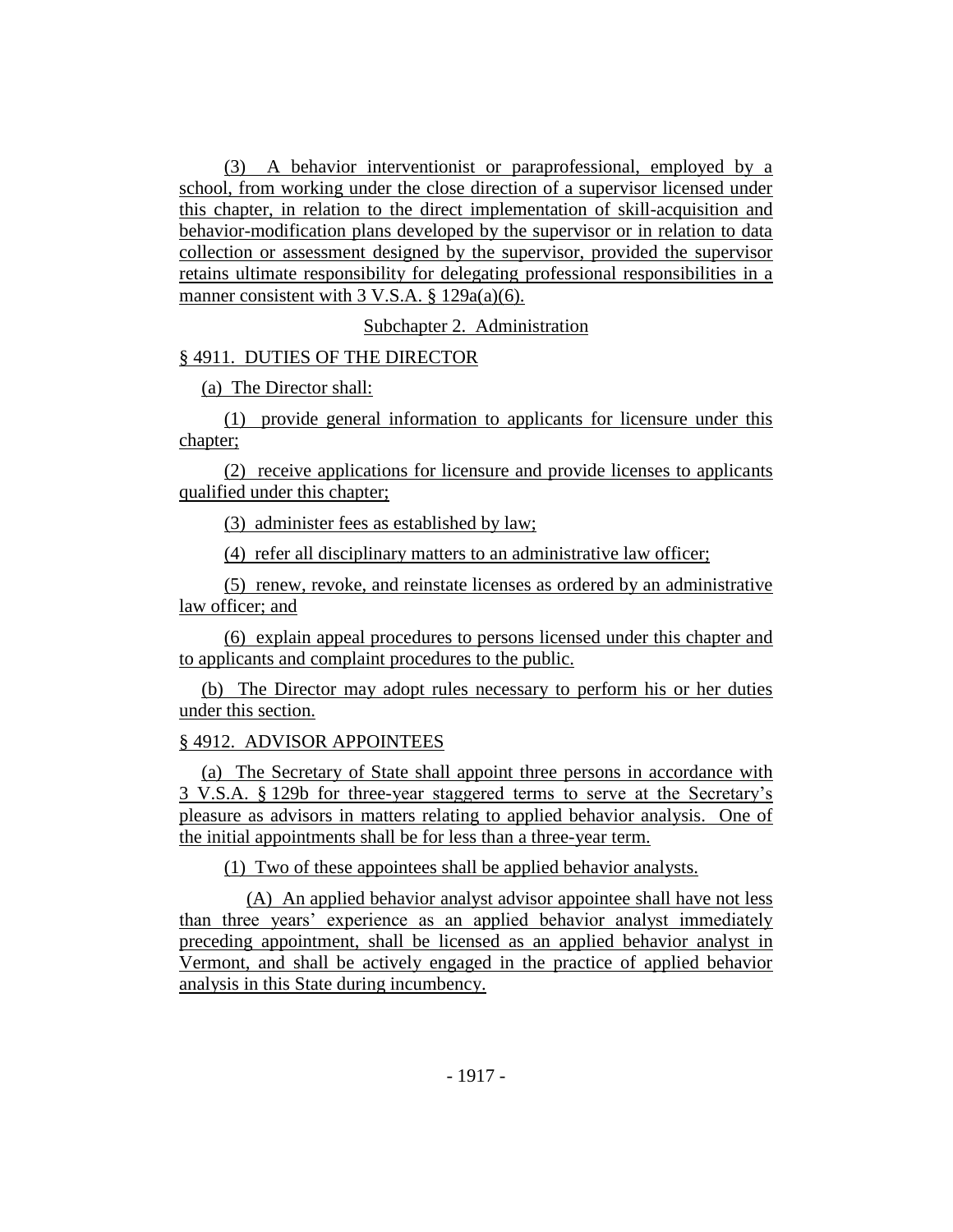(B) Not more than one of these appointees may be employed by a designated agency. As used in this subdivision, "designated agency" shall have the same meaning as in 18 V.S.A. § 7252.

(2) One of these appointees shall be the parent of an individual with autism or a developmental disorder who is a recipient of applied behavior analysis services. This appointee shall not have a child or other family member who is receiving applied behavior analysis services from one of the advisor appointees appointed under subdivision (1) of this subsection.

(b) The Director shall seek the advice of the advisor appointees in carrying out the provisions of this chapter.

# Subchapter 3. Licenses

# § 4921. ELIGIBILITY FOR LICENSURE BY EXAMINATION AS AN APPLIED BEHAVIOR ANALYST

To be eligible for licensure as an applied behavior analyst, an applicant shall:

(1) Obtain a doctoral or master's degree from a recognized educational program accredited by the Association for Behavior Analysis International Accreditation Board, or from a program at a recognized educational institution that is approved by the Director and that substantially meets the educational standards of the Association for Behavior Analysis International Accreditation Board or the Behavior Analysis Certification Board. Any program shall include an approved course sequence of the Behavior Analyst Certification Board.

(2) Successfully complete an approved practicum or supervised experience in the practice of applied behavior analysis, totaling at least 1,500 hours over a period of not less than one calendar year, of which at least 75 hours are in direct one-to-one contact with a supervisor.

(3) Successfully complete, as defined by the Director, a nationally recognized examination adopted from the Behavior Analyst Certification Board and approved by the Director, related to the principles and practice of applied behavior analysis. This subdivision (3) shall not be construed to require the Director to develop or administer any examination.

## § 4922. ELIGIBILITY FOR LICENSURE BY EXAMINATION AS AN ASSISTANT BEHAVIOR ANALYST

To be eligible for licensure as an assistant behavior analyst, an applicant shall: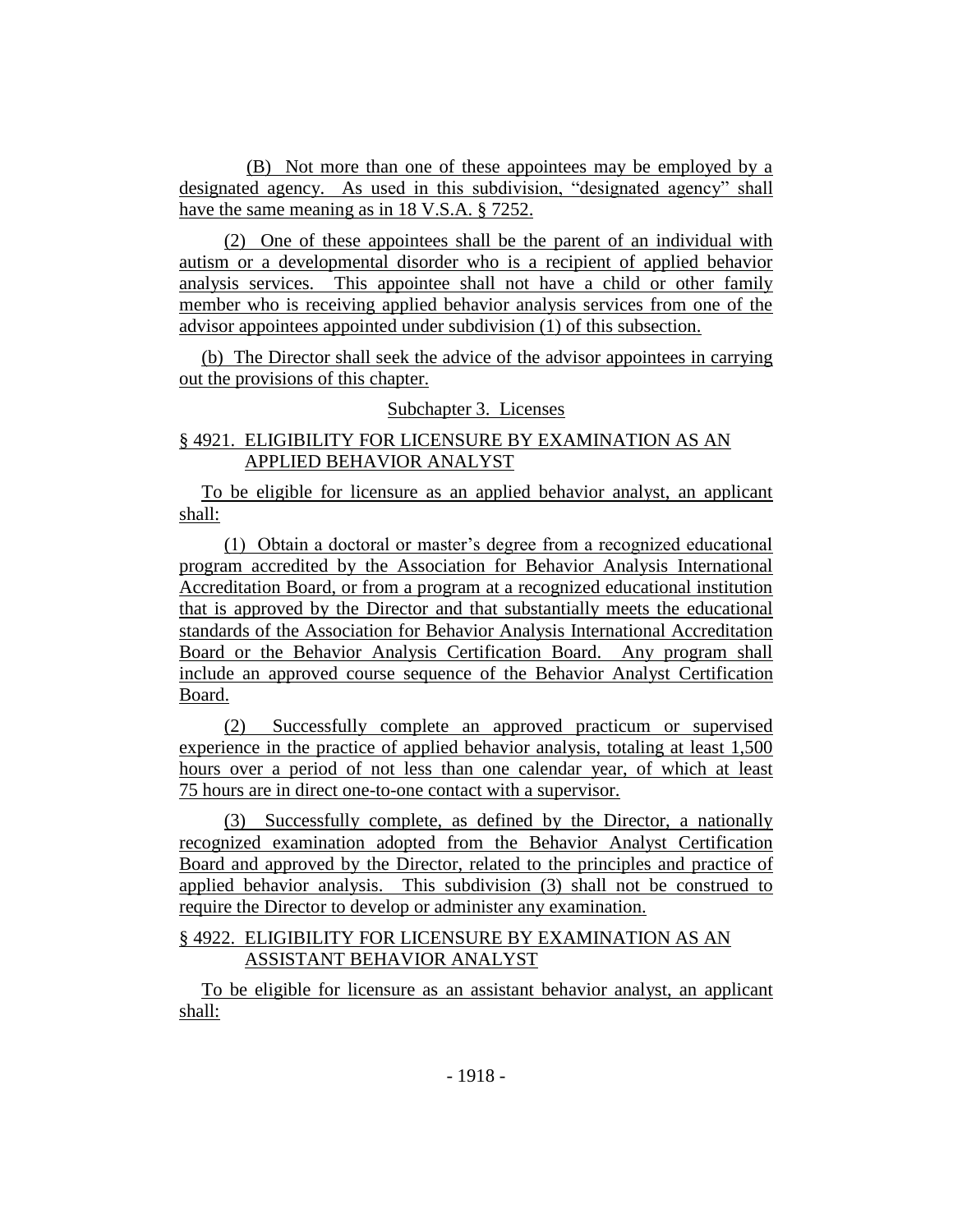(1) Obtain a bachelor's degree from a program at a recognized educational institution that is approved by the Director and that substantially meets the educational standards of the Association for Behavior Analysis International Accreditation Board or the Behavior Analysis Certification Board. Any program shall include an approved course sequence of the Behavior Analyst Certification Board.

(2) Successfully complete an approved practicum or supervised experience in the practice of applied behavior analysis, totaling at least 1,000 hours over a period of not less than one calendar year, of which at least 50 hours are in direct one-to-one contact with a supervisor.

(3) Successfully complete, as defined by the Director, a nationally recognized examination adopted from the Behavior Analyst Certification Board and approved by the Director, related to the principles and practice of applied behavior analysis. This subdivision (3) shall not be construed to require the Director to develop or administer any examination.

## § 4923. LICENSURE BY ENDORSEMENT

A person may be licensed under this chapter if he or she:

(1)(A) possesses a valid registration or license to engage in the practice of applied behavior analysis issued by the appropriate regulatory authority of a state, territory, or possession of the United States, or the District of Columbia, based on requirements and qualifications shown by the application to be equal to or greater than the requirements of this chapter; or

(B) is certified as a board certified behavior analyst by the Behavior Analyst Certification Board; and

(2) meets any active practice requirements established by the Director by rule.

#### § 4924. ISSUANCE OF LICENSES

The Director shall issue a license, upon payment of the fees prescribed in this chapter, to any applicant who has satisfactorily met all the requirements of this chapter.

### § 4925. RENEWALS

(a) Licenses shall be renewed every two years, on a schedule determined by the Director, upon payment of the renewal fee.

(b) Biennially, the Director shall provide notice to each licensee of license expiration and renewal requirements. Upon receipt of the completed form and the renewal fee, the Director shall issue a new license.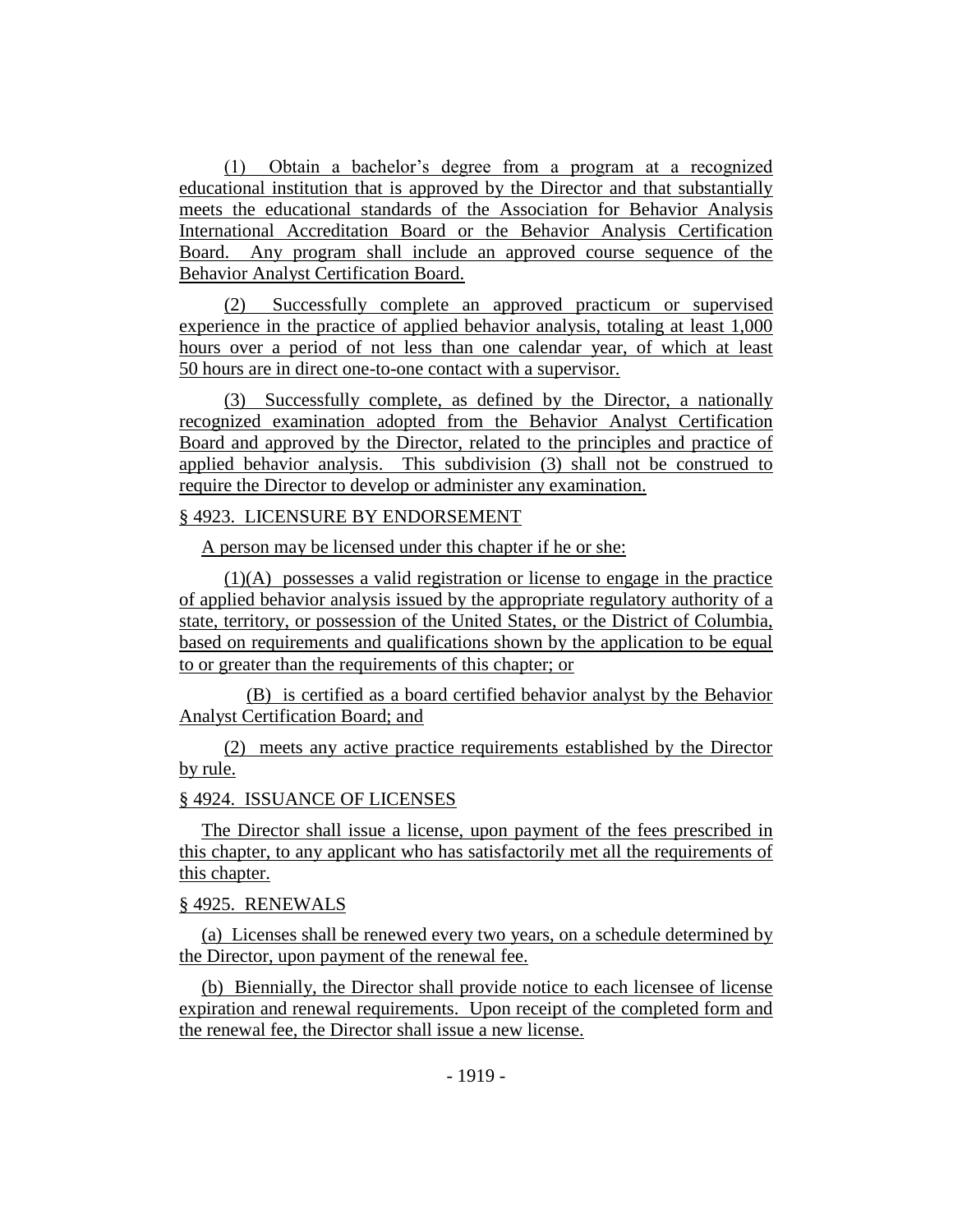(c) As a condition of renewal, the Director may by rule require that a licensee establish that he or she has completed continuing education. The Director may accept proof of current certification from the Behavior Analyst Certification Board as evidence of continuing competency if the Director finds that the maintenance of such certification implies appropriate continuing education.

(d)(1) The Director may reinstate the license of an individual whose license has expired upon payment of the required fee and reinstatement penalty, provided the individual has satisfied all the requirements for renewal, including continuing education.

(2) The Director may adopt rules necessary for the protection of the public to assure the Director that an applicant whose license has expired or who has not worked for more than three years as an applied behavior analyst or an assistant behavior analyst is professionally qualified for license renewal. Conditions imposed under this subsection shall be in addition to the other requirements of this section.

### § 4926. LICENSE AND RENEWAL FEES

Applicants and persons regulated under this chapter shall pay those fees set forth in 3 V.S.A. § 125(b).

#### § 4927. APPLICATIONS

Applications for licensure and license renewal shall be on forms provided by the Director. Each application shall contain a statement under oath showing the applicant's education, experience, and other pertinent information and shall be accompanied by the required fee.

### § 4928. SCOPE OF PRACTICE OF APPLIED BEHAVIOR ANALYSTS

(a) A person licensed under this chapter shall only engage in the practice of applied behavior analysis upon, and within the scope of, a referral from a licensed health professional or school official duly authorized to make such a referral.

(b) The practice of applied behavior analysis shall not include psychological testing, neuropsychology, diagnosis of mental health or developmental conditions, psychotherapy, cognitive therapy, sex therapy, psychoanalysis, psychopharmacological recommendations, hypnotherapy, or academic teaching by college or university faculty.

#### § 4929. SUPERVISION OF ASSISTANT BEHAVIOR ANALYSTS

An assistant behavior analyst shall only engage in the practice of applied behavior analysis if he or she has a minimum of five hours per month of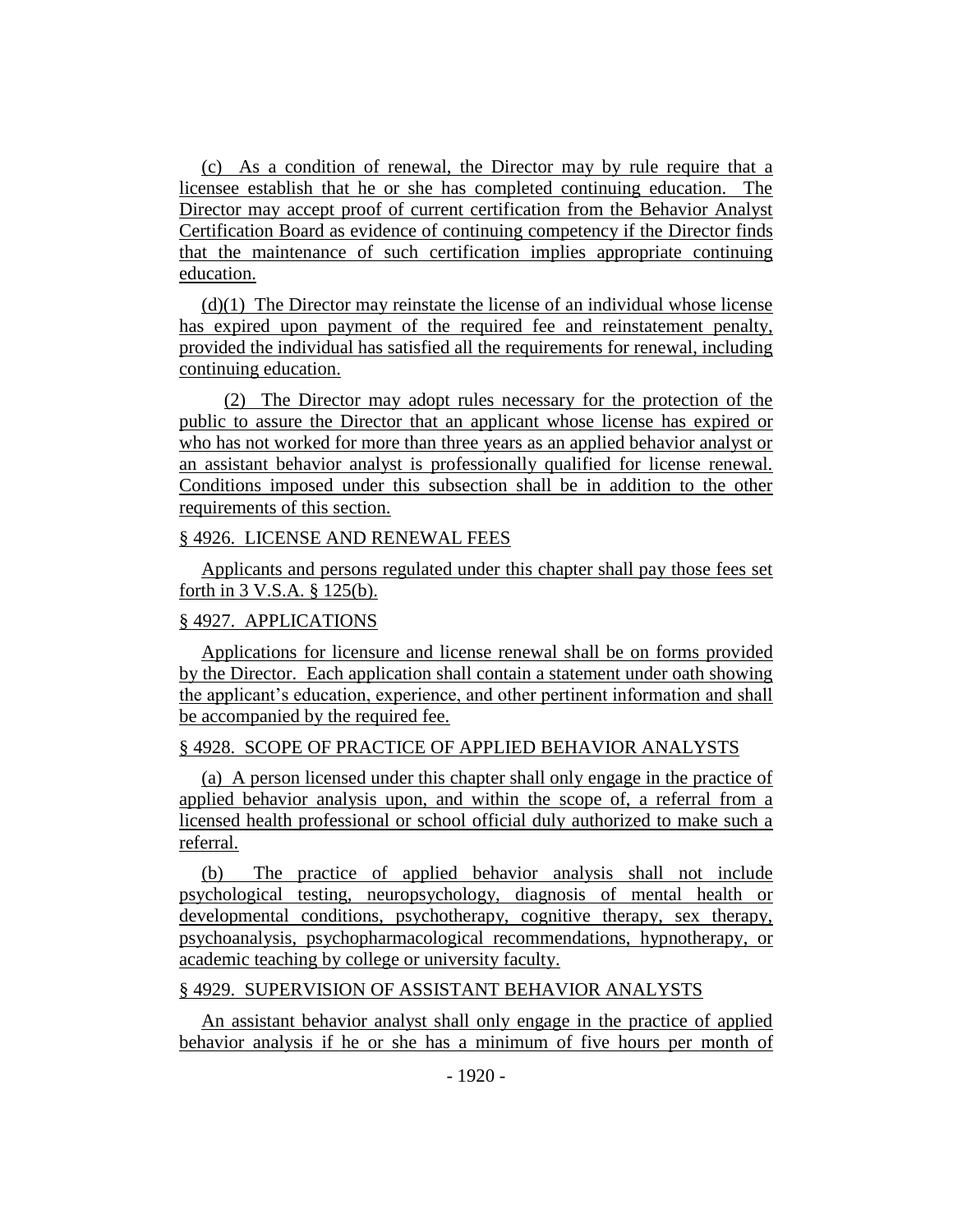off-site case supervision by an applied behavior analyst. A supervising applied behavior analyst may require that his or her supervision of an assistant behavior analyst exceed the minimum requirements of this section, including the requirement that the supervision be on-site.

# § 4930. DISCLOSURE OF INFORMATION

The Director may adopt rules requiring a person licensed under this chapter to disclose the licensee's professional qualifications and experience, those actions that constitute unprofessional conduct, and the method for filing a complaint or making a consumer inquiry, and the manner in which that information shall be made available and to whom.

# § 4931. UNPROFESSIONAL CONDUCT

(a) Unprofessional conduct means the following conduct and the conduct set forth in 3 V.S.A. § 129a, committed by a licensee, an applicant, or a person who later becomes an applicant:

(1) making or causing to be made a false, fraudulent, or forged statement or representation in procuring or attempting to procure licensure or renew a license to practice under this chapter;

(2) using dishonest or misleading advertising;

(3) misusing a title in professional activity;

(4) engaging in any sexual conduct with a client, or with the immediate family member of a client, with whom the licensee has had a professional relationship within the previous five years;

(5) harassing, intimidating, or abusing a client;

(6) entering into an additional relationship with a client, supervisee, research participant, or student that might impair the person's objectivity or otherwise interfere with a licensee's obligations;

(7) practicing outside or beyond a licensee's area of training, experience, or competence;

(8) being or having been convicted of a misdemeanor related to the practice of applied behavior analysis or a felony;

(9) being unable to practice applied behavior analysis competently by reason of any cause;

(10) willfully or repeatedly violating any of the provisions of this chapter;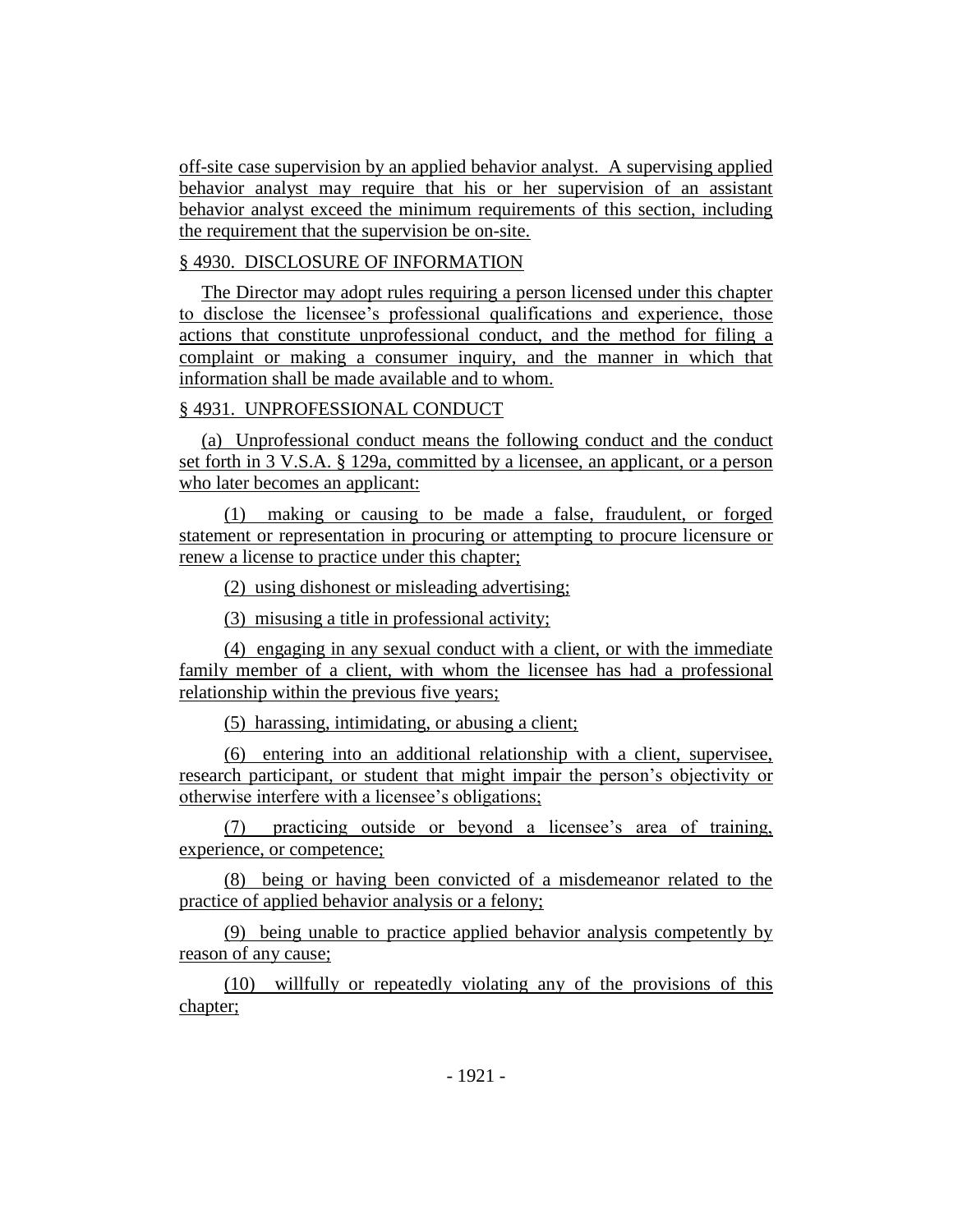(11) being habitually intemperate or addicted to the use of habit-forming drugs;

(12) having a mental, emotional, or physical disability, the nature of which interferes with the ability to practice applied behavior analysis competently;

(13) engaging in conduct of a character likely to deceive, defraud, or harm the public, including exposing clients to unjustifiably degrading or cruel interventions or implementing therapies not supported by a competent clinical rationale; or

(14) failing to notify the Director in writing within ten days of the loss, revocation, discontinuation, or invalidation of any certification or degree offered to support eligibility for licensure or to demonstrate continuing competency.

(b) A person shall not be liable in a civil action for damages resulting from the good faith reporting of information to the Director or the Office of Professional Regulation about alleged incompetent, unprofessional, or unlawful conduct of a person licensed under this chapter.

# Sec. 47. TRANSITIONAL PROVISIONS

(a) Advisor appointees. Notwithstanding the provisions of 26 V.S.A.  $\S 4912(a)(1)$  (advisor appointees; qualifications of appointees) in Sec. 46 of this act, an initial advisor appointee may serve while reasonably expected within one year of appointment to become eligible for licensure as an applied behavior analyst and to satisfy the other requirements of 26 V.S.A. § 4912(a)(1).

(b) Licensing of applied behavior analysts. The Director of the Office of Professional Regulation shall establish a procedure so that an individual may become licensed as an applied behavior analyst without being required to take an examination if he or she:

(1) has graduated with a doctoral or master's degree from a regionally accredited university and is a Board Certified Behavior Analyst certificant of the Behavior Analyst Certification Board; or

(2) holds either a doctoral or master's degree in behavior analysis or a related field and can demonstrate competency in applied behavior analysis by virtue of training and experience as determined by the Director.

(c) Licensing of assistant behavior analysts. The Director of the Office of Professional Regulation shall establish a procedure so that an individual may become licensed as an assistant behavior analyst without being required to take an examination if he or she: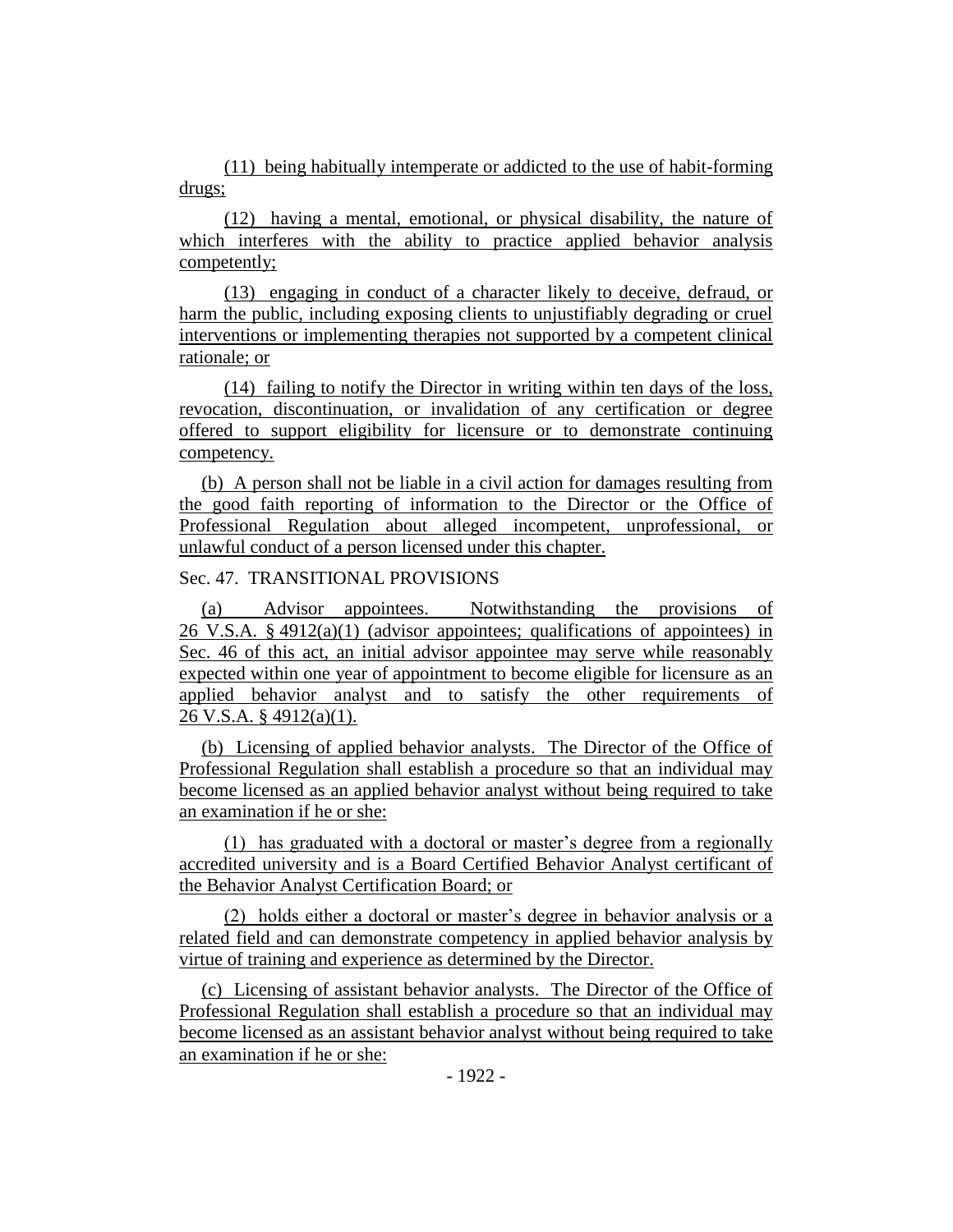(1) has graduated with a bachelor's degree from a regionally accredited university and is a Board Certified Assistant Behavior Analyst certificant of the Behavior Analyst Certification Board; or

(2) holds a bachelor's degree in behavior analysis or a related field and can demonstrate competency in applied behavior analysis by virtue of training and experience as determined by the Director.

(d) Any person licensed under subsection (b) or (c) of this section shall thereafter be eligible for licensure renewal pursuant to 26 V.S.A. § 4925.

(e) The ability of a person to become licensed under the provisions of subsection (b) or (c) of this section shall expire on July 1, 2017.

\* \* \* Positions Authorization \* \* \*

Sec. 48. CREATION OF NEW POSITIONS WITHIN THE OFFICE OF PROFESSIONAL REGULATION

(a) There is created within the Secretary of State's Office of Professional Regulation the following new positions:

(1) one (1) classified Research and Statistics Analyst position; and

(2) one (1) classified Enforcement position.

(b) Any funding necessary to support the positions created under subsection (a) of this section shall be derived from the Office's Professional Regulatory Fee Fund.

\* \* \* Effective Dates \* \* \*

Sec. 49. EFFECTIVE DATES

This act shall take effect on passage, except that:

(1) Sec. 34 (amending 26 V.S.A. chapter 67 (audiologists and hearing aid dispensers)) shall take effect on September 1, 2015;

(2) Secs. 39 (amending 26 V.S.A. chapter 87 (speech-language pathologists)) and 40 (repeal of sections in 26 V.S.A. chapter 87) shall take effect on September 1, 2015;

(3) Secs. 45 (amending 3 V.S.A. § 122 (Office of Professional Regulation)) and 46 (adding 26 V.S.A. chapter 95 (applied behavior analysis)) shall take effect on July 1, 2016; and

(4) Sec. 31 (amending 26 V.S.A. chapter 61 (social workers)) shall take effect on July 1, 2017.

(Committee vote: 4-0-1)

(For House amendments, see House Journal for March 24, 2015, page 621)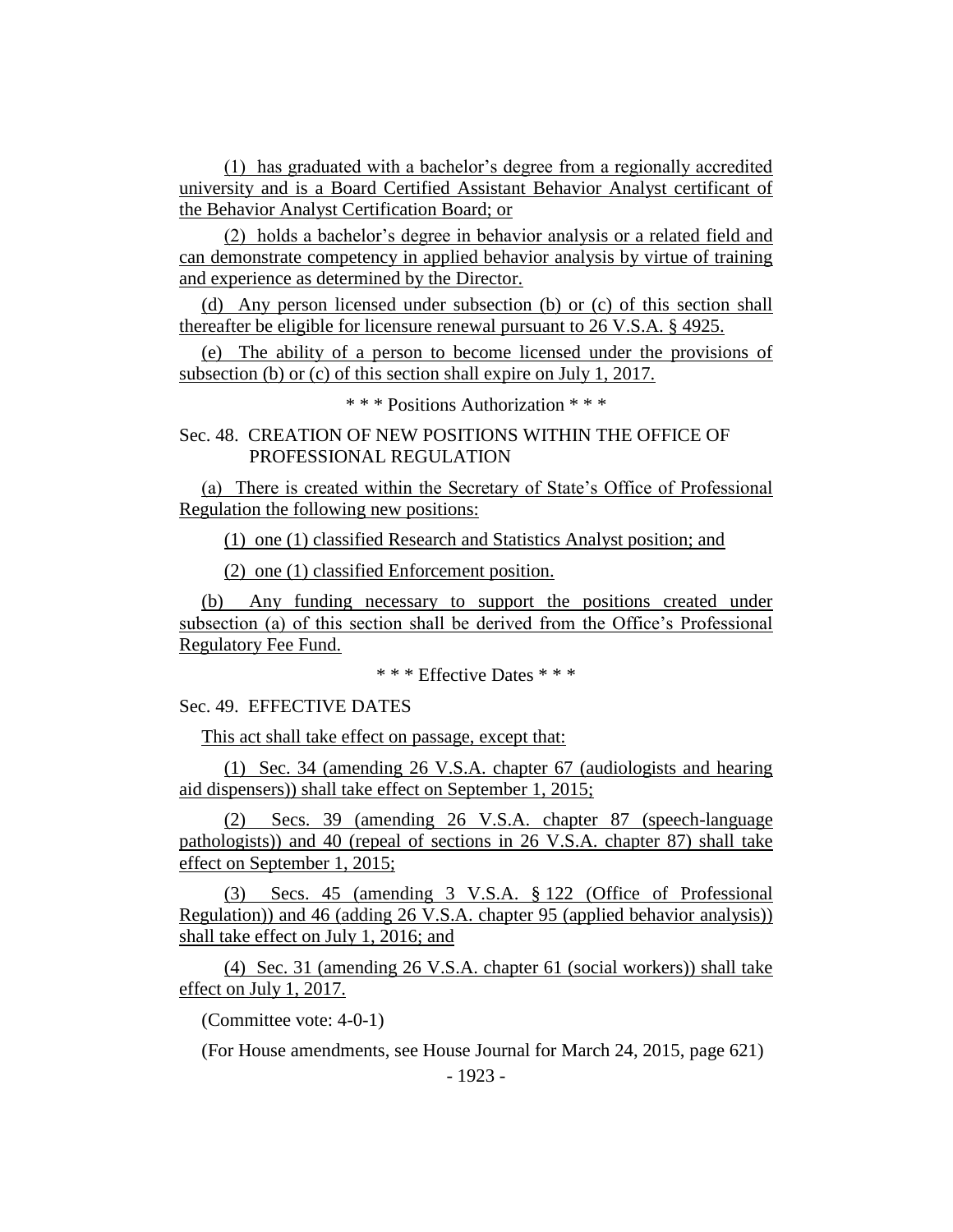# **Reported favorably with recommendation of proposal of amendment by Senator Ashe for the Committee on Finance.**

The Committee recommends that the Senate propose to the House to amend the bill as recommended by the Committee on Government Operations with the following amendment thereto:

By striking out Sec. 48 (creation of new positions within the Office of Professional Regulation) in its entirety and inserting in lieu thereof the following:

Sec. 48. [Deleted.]

(Committee vote: 6-1-0)

# **Reported favorably by Senator McCormack for the Committee on Appropriations.**

The Committee recommends that the Senate propose to the House to amend the bill as recommended by the Committee on Government Operations and that the recommendation of amendment of the Committee on Finance be rejected.

(Committee vote: 5-1-1)

### **J.R.H. 16.**

Joint resolution relating to the approval of State land transactions.

### **Reported favorably with recommendation of proposal of amendment by Senator Rodgers for the Committee on Institutions.**

The Committee recommends that the Senate propose to the House to amend the resolution by striking out the resolution in its entirety and inserting in lieu thereof the following:

Whereas, 10 V.S.A. § 2606(b) authorizes the Commissioner of Forests, Parks and Recreation to exchange or lease certain lands with the approval of the General Assembly, and

Whereas, the General Assembly considers the following actions to be in the best interest of the State, now therefore be it

#### Resolved by the Senate and House of Representatives:

That the Commissioner of Forests, Parks and Recreation is authorized to convey a nonexclusive easement along a road known locally as the "Swift Road" in the Proctor-Piper State Forest in Cavendish to the owners of lots designated as lots 16, 17, 18, 19, and 20 on the 2009 town of Cavendish tax map. The easement granted to these five lots shall be limited to forestry uses and to access not more than one seasonal recreational camp on each lot. All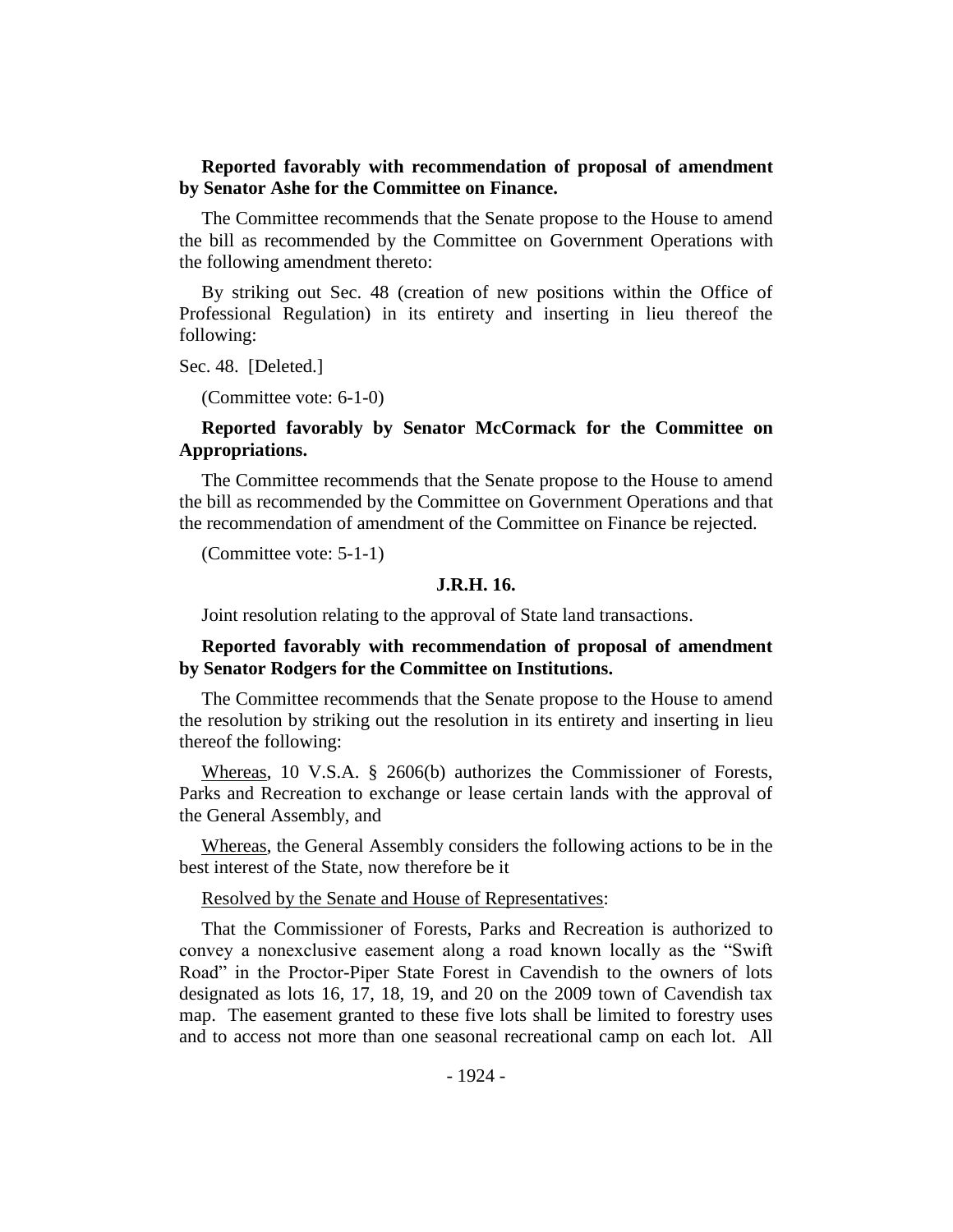costs related to repairing, maintaining, and reconstructing the segment of Swift Road within the easement, and any associated structures within the easement, shall be the sole responsibility of the five lot owners; provided, however, that the five lot owners shall not construct any utilities within the easement. In consideration of the public benefits associated with this action, the easement conveyed to the five lot owners shall be at no cost. The Commissioner's conveying of this easement is conditioned on the owners of lots 16, 17, 18, 19, and 20 each respectively conveying an easement allowing permanent vehicular access across the conveying lot to other lot owners, as may be necessary to effectuate the purpose of the easement that the Commissioner of Forests, Parks and Recreation is authorized to convey, and be it further

Resolved: That the Secretary of State be directed to send a copy of this resolution to the Commissioner of Forests, Parks and Recreation.

(Committee vote: 4-0-1)

(For House amendments, see House Journal for April 24, 2015, page 947)

#### **House Proposal of Amendment**

**S. 73**

An act relating to State regulation of rent-to-own agreements for merchandise.

The House proposes to the Senate to amend the bill by striking out all after the enacting clause and inserting in lieu thereof the following:

\* \* \* Consumer Rent-to-Own Agreements \* \* \*

Sec. 1. 9 V.S.A. § 41b is amended to read:

#### § 41b. RENT-TO-OWN AGREEMENTS; DISCLOSURE OF TERMS

(a) The attorney general shall adopt by rule standards for the full and conspicuous disclosure to consumers of the terms of rent-to-own agreements. For purposes of this section a rent-to-own agreement means an agreement for the use of merchandise by a consumer for personal, family, or household purposes, for an initial period of four months or less, that is renewable with each payment after the initial period and that permits the lessee to become the owner of the property. An agreement that complies with this article is not a retail installment sales contract, agreement or obligation as defined in this chapter or a security interest as defined in section 1-201(37) of Title 9A.

(b) The attorney general, or an aggrieved person, may enforce a violation of the rules adopted pursuant to this section as an unfair or deceptive act or practice in commerce under section 2453 of this title.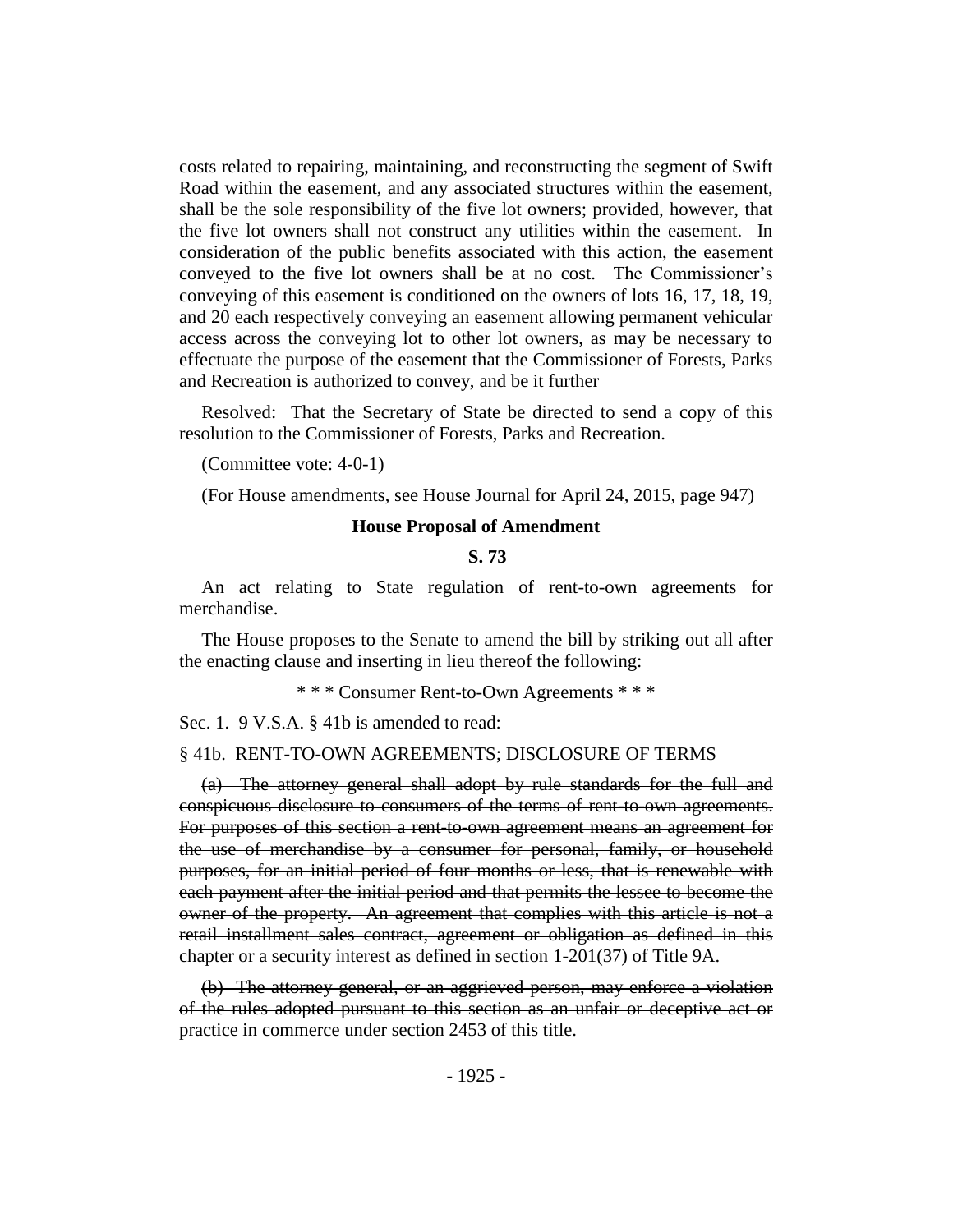(a) Definitions. In this section:

(1) "Advertisement" means a commercial message that solicits a consumer to enter into a rent-to-own agreement for a specific item of merchandise that is conveyed:

(A) at a merchant's place of business;

(B) on a merchant's website; or

(C) on television or radio.

(2) "Cash price" means the price of merchandise available under a rent-to-own agreement that the consumer may pay in cash to the merchant at the inception of the agreement to acquire ownership of the merchandise.

(3) "Clear and conspicuous" means that the statement or term being disclosed is of such size, color, contrast, or audibility, as applicable, so that the nature, content, and significance of the statement or term is reasonably apparent to the person to whom it is disclosed.

(4) "Consumer" has the same meaning as in subsection  $2451a(a)$  of this title.

(5) "Merchandise" means an item of a merchant's property that is available for use under a rent-to-own agreement. The term does not include:

(A) real property;

(B) a mobile home, as defined in section 2601 of this title;

(C) a motor vehicle, as defined in 23 V.S.A. § 4;

(D) an assistive device, as defined in section 41c of this title; or

(E) a musical instrument intended to be used primarily in an elementary or secondary school.

(6) "Merchant" means a person who offers, or contracts for, the use of merchandise under a rent-to-own agreement.

(7) "Merchant's cost" means the documented actual cost, including actual freight charges, of merchandise to the merchant from a wholesaler, distributor, supplier, or manufacturer and net of any discounts, rebates, and incentives that are vested and calculable as to a specific item of merchandise at the time the merchant accepts delivery of the merchandise.

(8)(A) "Rent-to-own agreement" means a contract under which a consumer agrees to pay a merchant for the right to use merchandise and acquire ownership, which is renewable with each payment after the initial period, and which remains in effect until: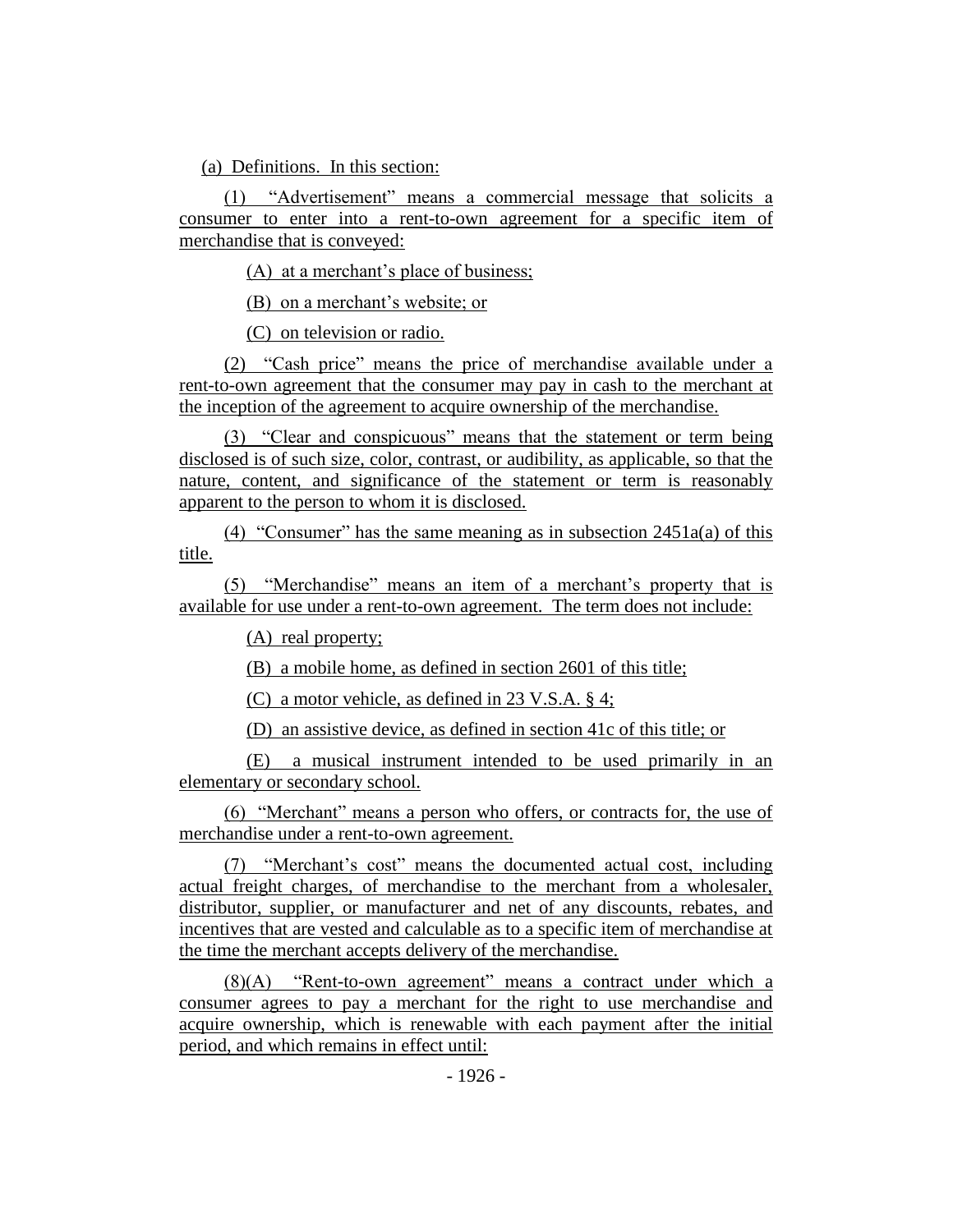(i) the consumer returns the merchandise to the merchant;

(ii) the merchant retakes possession of the merchandise; or

(iii) the consumer pays the total cost and acquires ownership of the merchandise.

(B) A "rent-to-own agreement" as defined in subdivision  $(7)(A)$  of this subsection is not:

(i) a sale subject to 9A V.S.A. Article 2;

(ii) a lease subject to 9A V.S.A. Article 2A;

(iii) a security interest as defined in subdivision 9A V.S.A.  $§ 1-201(a)(35);$  or

(iv) a retail installment contract or retail charge agreement as defined in chapter 61 of this title.

(9) "Rent-to-own charge" means the difference between the total cost and the cash price of an item of merchandise.

(10) "Total cost" means the sum of all payments, charges, and fees that a consumer must pay to acquire ownership of merchandise under a rent-to-own agreement. The term does not include charges or fees for optional services or charges or fees due only upon the occurrence of a contingency specified in the agreement.

(b) General requirements.

(1) Prior to execution, a merchant shall give a consumer the opportunity to review a written copy of a rent-to-own agreement that includes all of the information required by this section for each item of merchandise covered by the agreement and shall not refuse a consumer's request to review the agreement with a third party, either inside the merchant's place of business or at another location.

(2) A disclosure required by this section shall be clear and conspicuous.

(3) In a rent-to-own agreement, a merchant shall state a numerical amount or percentage as a figure and shall print or legibly handwrite the figure in the equivalent of 12-point type or greater.

(4) A merchant may supply information not required by this section with the disclosures required by this section, but shall not state or place additional information in such a way as to cause the required disclosures to be misleading or confusing, or to contradict, obscure, or detract attention from the required disclosures.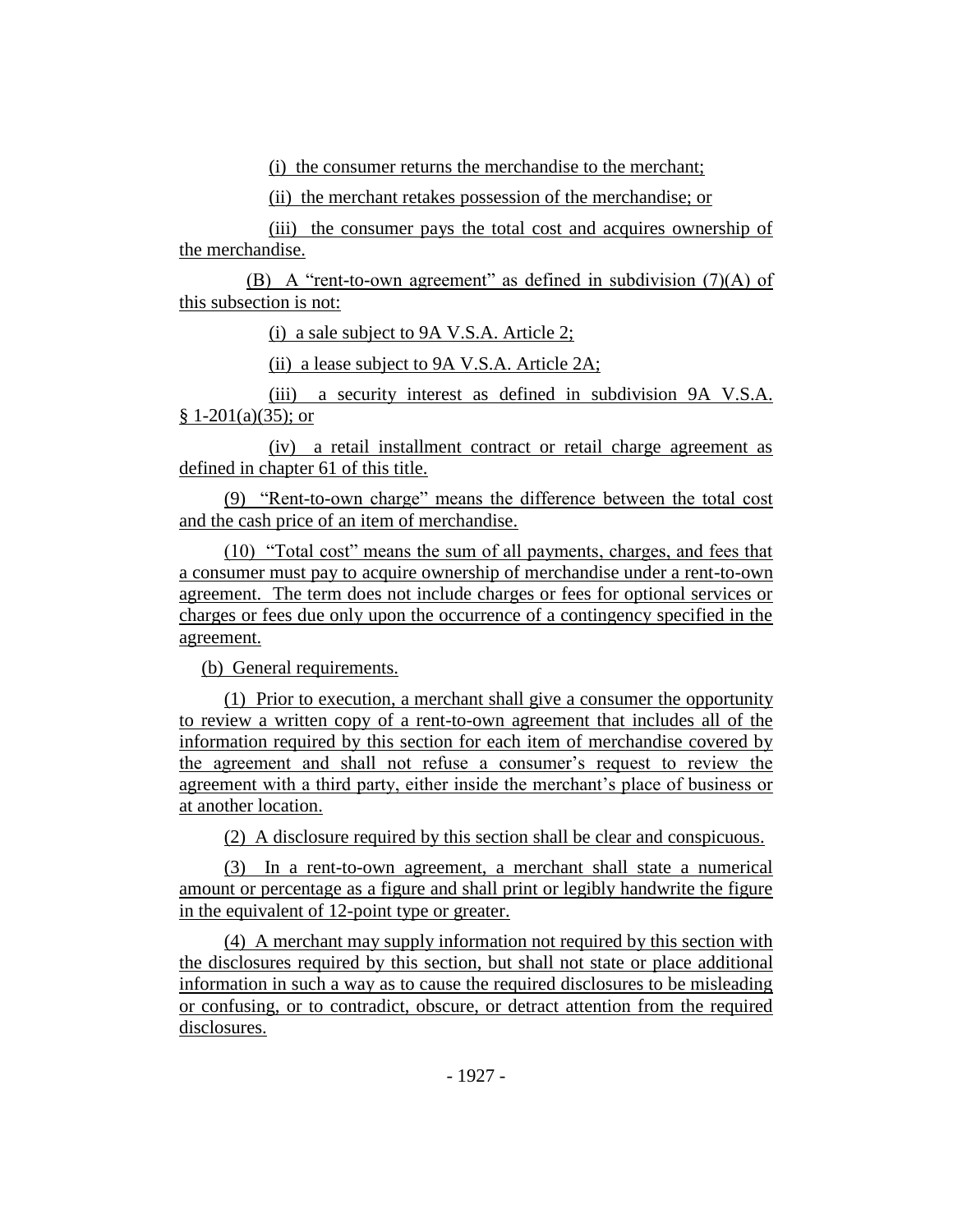(5) Except for price cards on site, a merchant shall preserve an advertisement, or a digital copy of the advertisement, for not less than two years after the date the advertisement appeared. In the case of a radio, television, or Internet advertisement, a merchant may preserve a copy of the script or storyboard.

(6) Subject to availability, a merchant shall make merchandise that is advertised available to all consumers on the terms and conditions that appear in the advertisement.

(7) A rent-to-own agreement that is substantially modified, including a change that increases the consumer's payments or other obligations or diminishes the consumer's rights, shall be considered a new agreement subject to the requirements of this chapter.

(8) For each rent-to-own agreement, a merchant shall keep the following information in an electronic or hard copy for a period of four years following the date the agreement ends:

(A) the rent-to-own agreement covering the item; and

(B) a record that establishes the merchant's cost for the item.

(9) A rent-to-own agreement executed by a merchant doing business in Vermont and a resident of Vermont shall be governed by Vermont law.

(c) Cash price; reduction for used merchandise; maximum limits.

(1) Except as otherwise provided in subdivision (2) of this subsection, the maximum cash price for an item of merchandise shall not exceed:

(A) for an appliance, 1.75 times the merchant's cost;

(B) for an item of electronics that has a merchant's cost of less than \$150.00, 1.75 times the merchant's cost;

(C) for an item of electronics that has a merchant's cost of \$150.00 or more, 2.00 times the merchant's cost;

(D) for an item of furniture or jewelry, 2.50 times the merchant's cost; and

(E) for any other item, 2.00 times the merchant's cost.

(2)(A) The cash price for an item of merchandise that has been previously used by a consumer shall be at least 10 percent less than the cash price calculated under subdivision (1) of this subsection.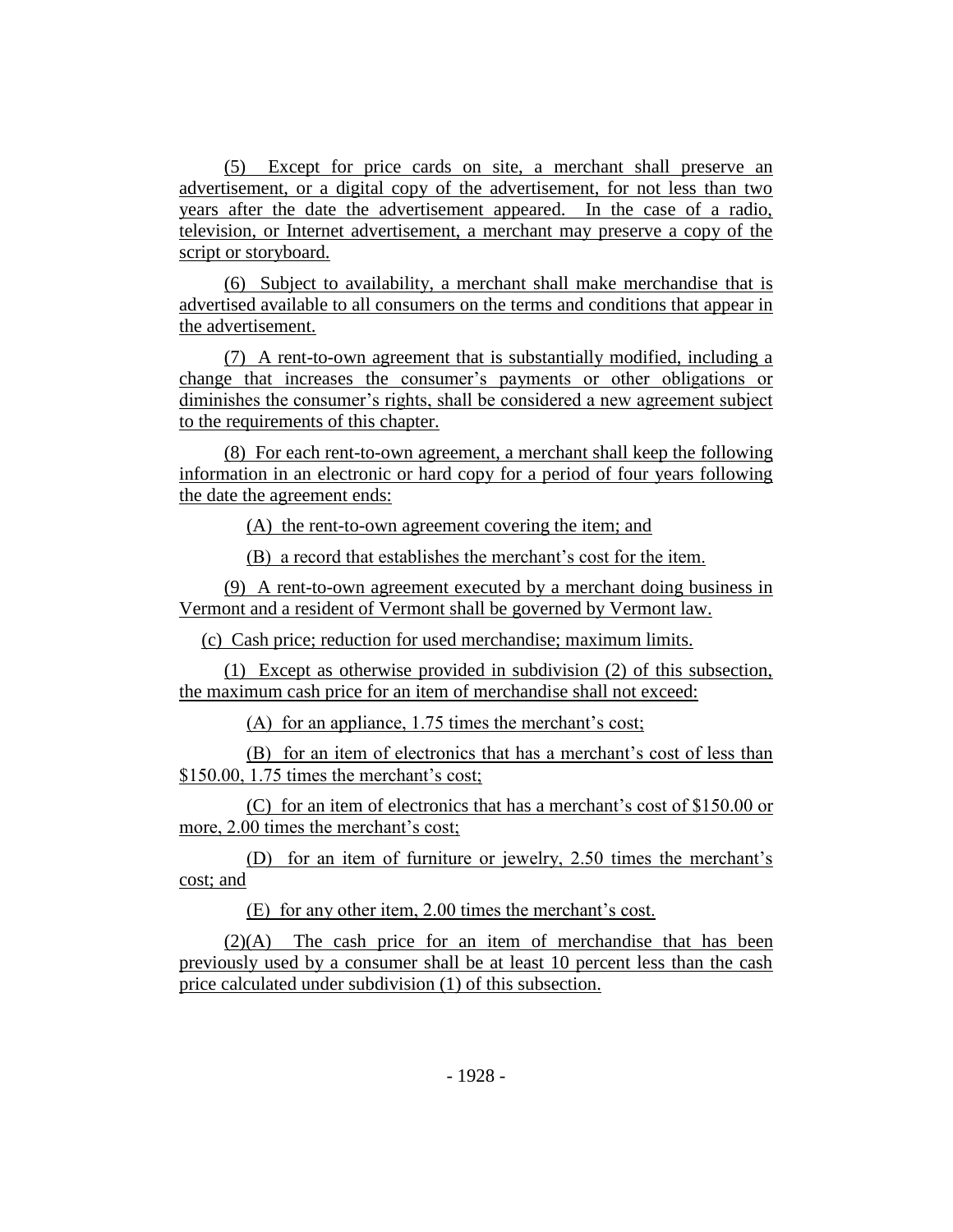(B) The merchant shall reduce the amount of the periodic payment in a rent-to-own agreement by the percentage of the cash price reduction for previously used merchandise established by the merchant.

(3) The total cost for an item of merchandise shall not exceed two times the maximum cash price for the item.

(d) Disclosures in advertising; prohibited disclosures.

(1) An advertisement that refers to or states the dollar amount of any payment for merchandise shall state:

(A) the cash price of the item;

(B) that the merchandise is available under a rent-to-own agreement;

(C) the amount, frequency, and total number of payments required for ownership;

(D) the total cost for the item;

(E) the rent-to-own charge for the item; and

(F) that the consumer will not own the merchandise until the consumer pays the total cost for ownership.

(2) A merchant shall not advertise that no credit check is required or performed, or that all consumers are approved for transactions, if the merchant subjects the consumer to a credit check.

(e) Disclosures on site. In addition to the information required in subsection (d) of this section, an advertisement at a merchant's place of business shall include:

(1) whether the item is new or used; and

(2) when the merchant acquired the item.

(f) Disclosures in rent-to-own agreement.

(1) The first page of a rent-to-own agreement shall include:

(A) a heading and clause in bold-face type that reads: "IMPORTANT INFORMATION ABOUT THIS RENT-TO-OWN AGREEMENT. Do Not Sign this Agreement Before You Read It or If It Contains any Blank Spaces. You have a Right to Review this Agreement or Compare Costs Away from the Store Before You Sign."; and

(B) the following information in the following order:

(i) the name, address, and contact information of the merchant;

(ii) the name, address, and contact information of the consumer;

- 1929 -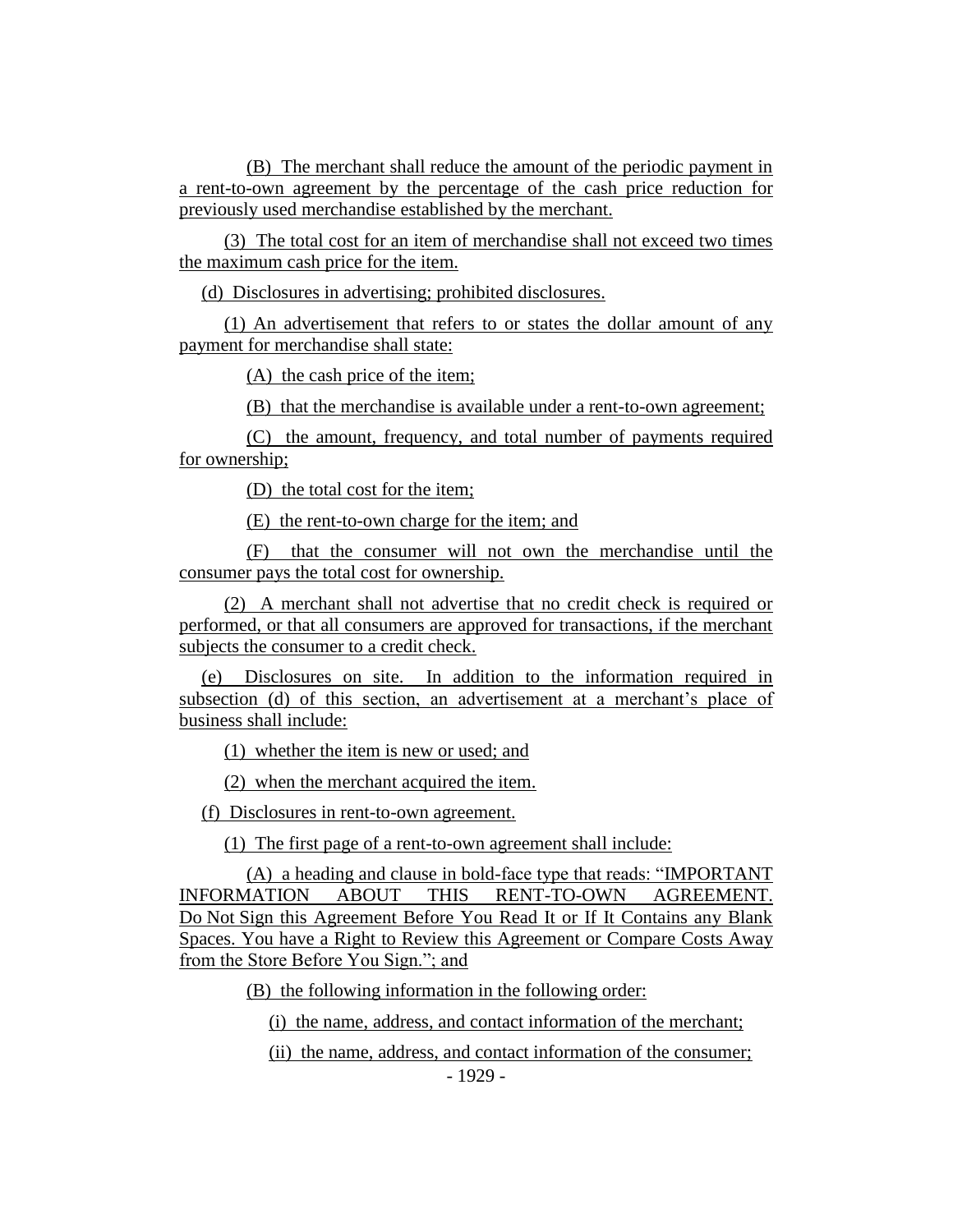(iii) the date of the transaction;

(iv) a description of the merchandise sufficient to identify the merchandise to the consumer and the merchant, including any applicable model and identification numbers;

(v) a statement whether the merchandise is new or used, and in the case of used merchandise, a statement that the merchandise is in good working order, is clean, and is free of any infestation.

(2) A rent-to-own agreement shall include the following cost disclosures, printed and grouped as indicated below, immediately preceding the signature lines:

(1) Cash Price: \$

(2) Payments required to become owner:

 $\text{\$}$  /(weekly)(biweekly)(monthly)  $\times$  (# of payments) =  $\text{\$}$ 

(3) Mandatory charges and fees required to become owner (itemize):

| Total required taxes, fees and charges: \$ |                         |                 |  |
|--------------------------------------------|-------------------------|-----------------|--|
|                                            | Total cost:             | $(2)+(3) =$ \$  |  |
|                                            | (5) Rent-to-Own Charge: | $=$ \$<br>(4) - |  |
|                                            | Tax                     |                 |  |

(7) DO NOT SIGN BEFORE READING THIS AGREEMENT CAREFULLY

(g) Required provisions of rent-to-own agreement. A rent-to-own agreement shall provide:

(1) a statement of payment due dates;

(2) a line-item list of any other charges or fees the consumer could be charged or have the option of paying in the course of acquiring ownership or during or after the term of the agreement;

(3) that the consumer will not own the merchandise until he or she makes all of the required payments for ownership;

(4) that the consumer has the right to receive a receipt for a payment and, upon reasonable notice, a written statement of account;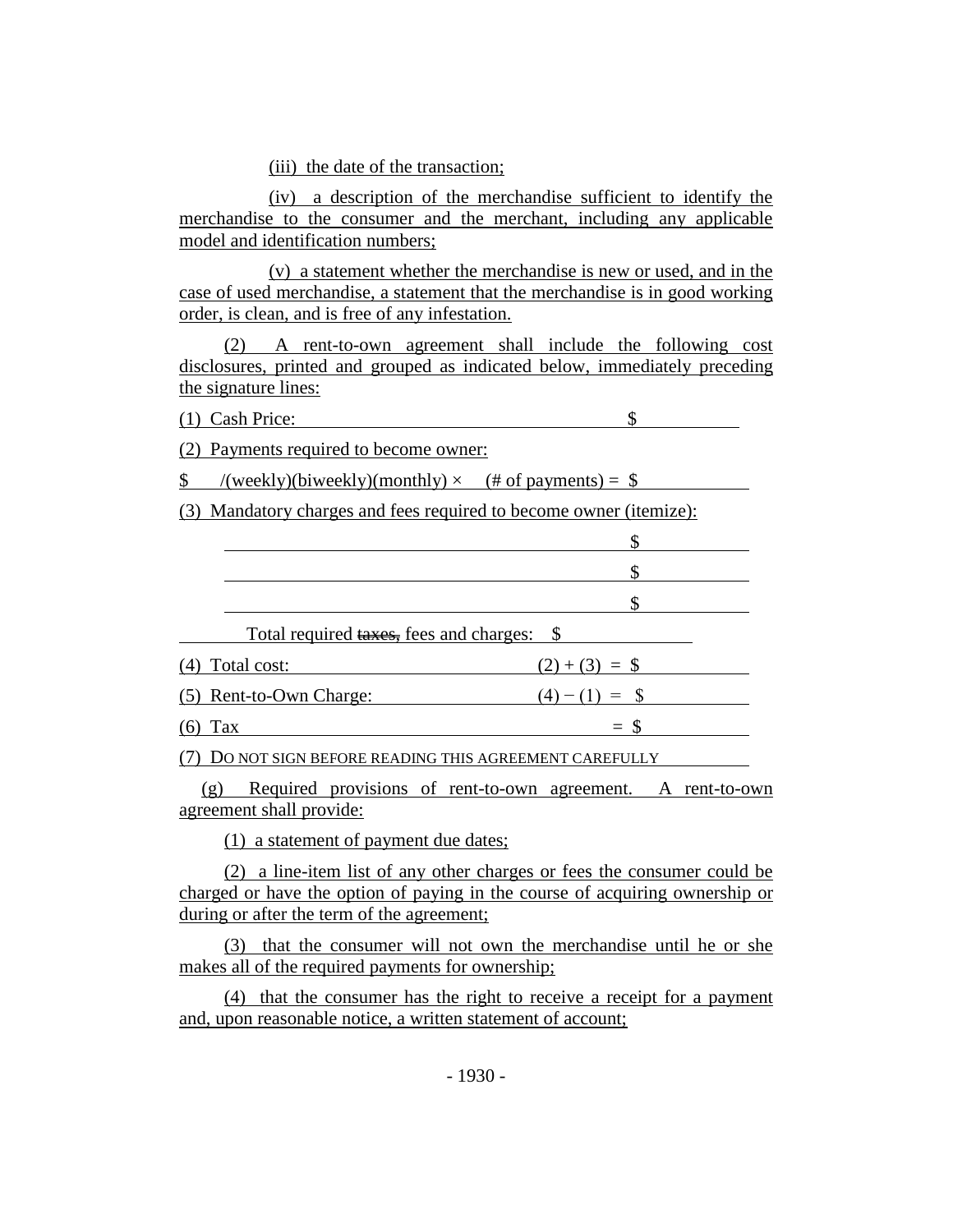(5) who is responsible for service, maintenance, and repair of an item of merchandise;

(6) that, except in the case of the consumer's negligence or abuse, if the merchant, during the term of the agreement, must retake possession of the merchandise for maintenance, repair, or service, or the item cannot be repaired, the merchant is responsible for providing the consumer with a replacement item of equal quality and comparable design;

(7) that the maximum amount of the consumer's liability for damage or loss to the merchandise is limited to an amount equal to the cash price multiplied by the ratio of:

(A) the number of payments remaining to acquire ownership under the agreement; to

(B) the total number of payments necessary to acquire ownership under the agreement.

(8) a statement that if any part of a manufacturer's express warranty covers the merchandise at the time the consumer acquires ownership the merchant shall transfer the warranty to the consumer if allowed by the terms of the warranty;

(9) a description of any damage waiver or insurance purchased by the consumer, or a statement that the consumer is not required to purchase any damage waiver or insurance;

(10) an explanation of the consumer's options to purchase the merchandise;

(11) an explanation of the merchant's right to repossess the merchandise; and

(12) an explanation of the parties' respective rights to terminate the agreement, and to reinstate the agreement.

(h) Warranties.

(1) Upon transfer of ownership of merchandise to a consumer, a merchant shall transfer to the consumer any manufacturer's or other warranty on the merchandise.

(2) A merchant creates an implied warranty to a consumer, which may not be waived, in the following circumstances:

(A) an affirmation of fact or promise made by the merchant to the consumer which relates to merchandise creates an implied warranty that the merchandise will substantially conform to the affirmation or promise;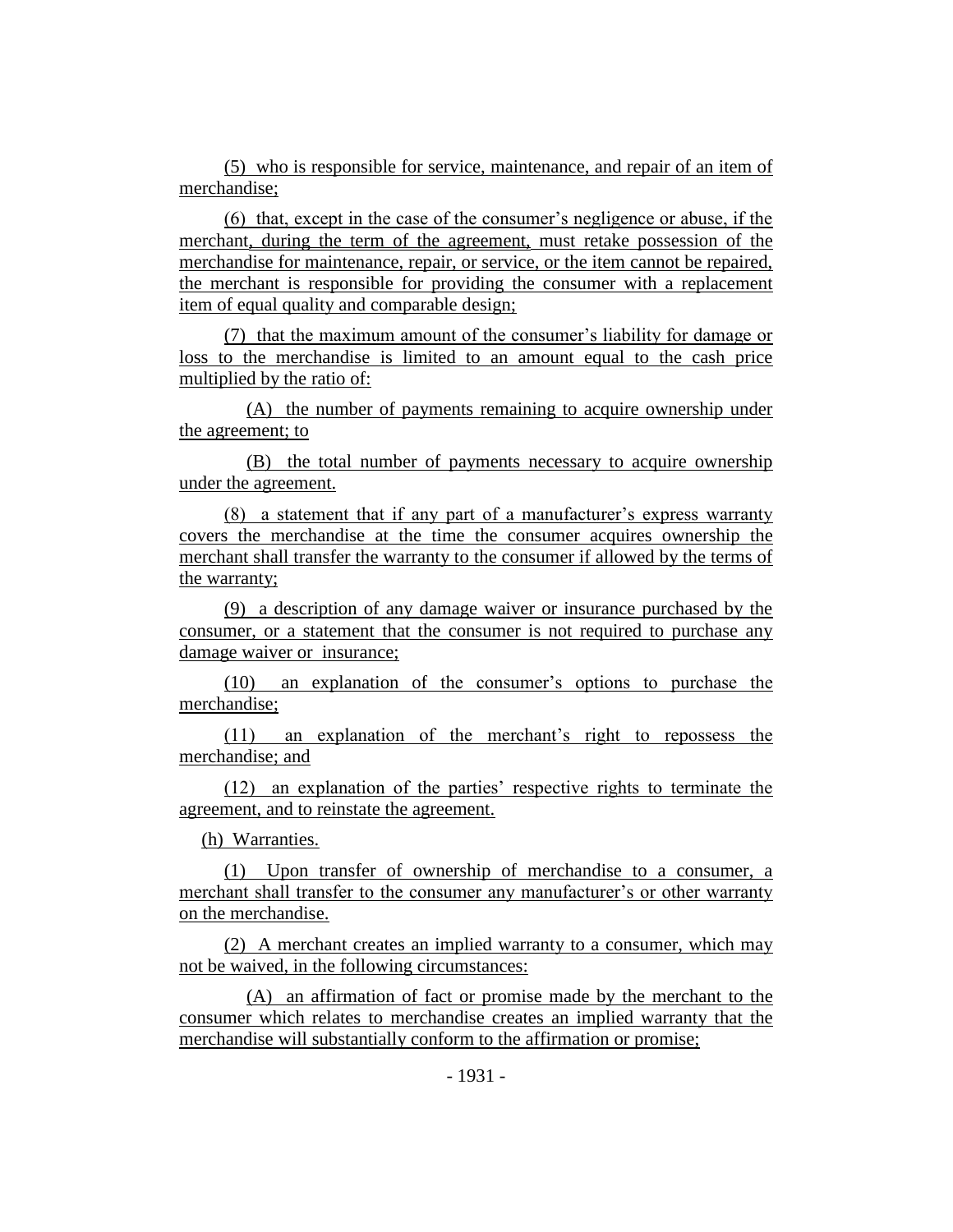(B) a description of the merchandise by the merchant creates an implied warranty that the merchandise will substantially conform to the description; and

(C) a sample or model exhibited to the consumer by the merchant creates an implied warranty that the merchandise actually delivered to the consumer will substantially conform to the sample or model.

(i) Maintenance and repairs.

(1) During the term of a rent-to-own agreement, the merchant shall maintain the merchandise in good working condition.

(2) If a repair cannot be completed within three days, the merchant shall provide a replacement to the consumer to use until the original merchandise is repaired. Replacement merchandise shall be at least comparable in quality, age, condition, and warranty coverage to the replaced original merchandise.

(3) A merchant is not required to repair or replace merchandise that has been damaged as a result of negligence or an intentional act by the consumer.

(j) Prohibited provisions of rent-to-own agreement. A rent-to-own agreement shall not include any of the following provisions, which shall be void and unenforceable:

(1) a provision requiring a confession of judgment;

(2) a provision requiring a garnishment of wages;

(3) a provision requiring arbitration or mediation of a claim that otherwise meets the jurisdictional requirements of a small claims proceeding under 12 V.S.A. chapter 187;

(4) a provision authorizing a merchant or its agent to enter unlawfully upon the consumer's premises or to commit any breach of the peace in the repossession of property;

(5) a provision requiring the consumer to waive any defense, counterclaim, or right of action against the merchant or its agent in collection of payment under the agreement or in the repossession of property; or

(6) a provision requiring the consumer to purchase a damage waiver or insurance from the merchant to cover the property.

(k) Option to purchase. Notwithstanding any other provision of this section, at any time after the first payment a consumer who is not in violation of a rent-to-own agreement may acquire ownership of the merchandise covered by the agreement by paying an amount equal to the cash price of the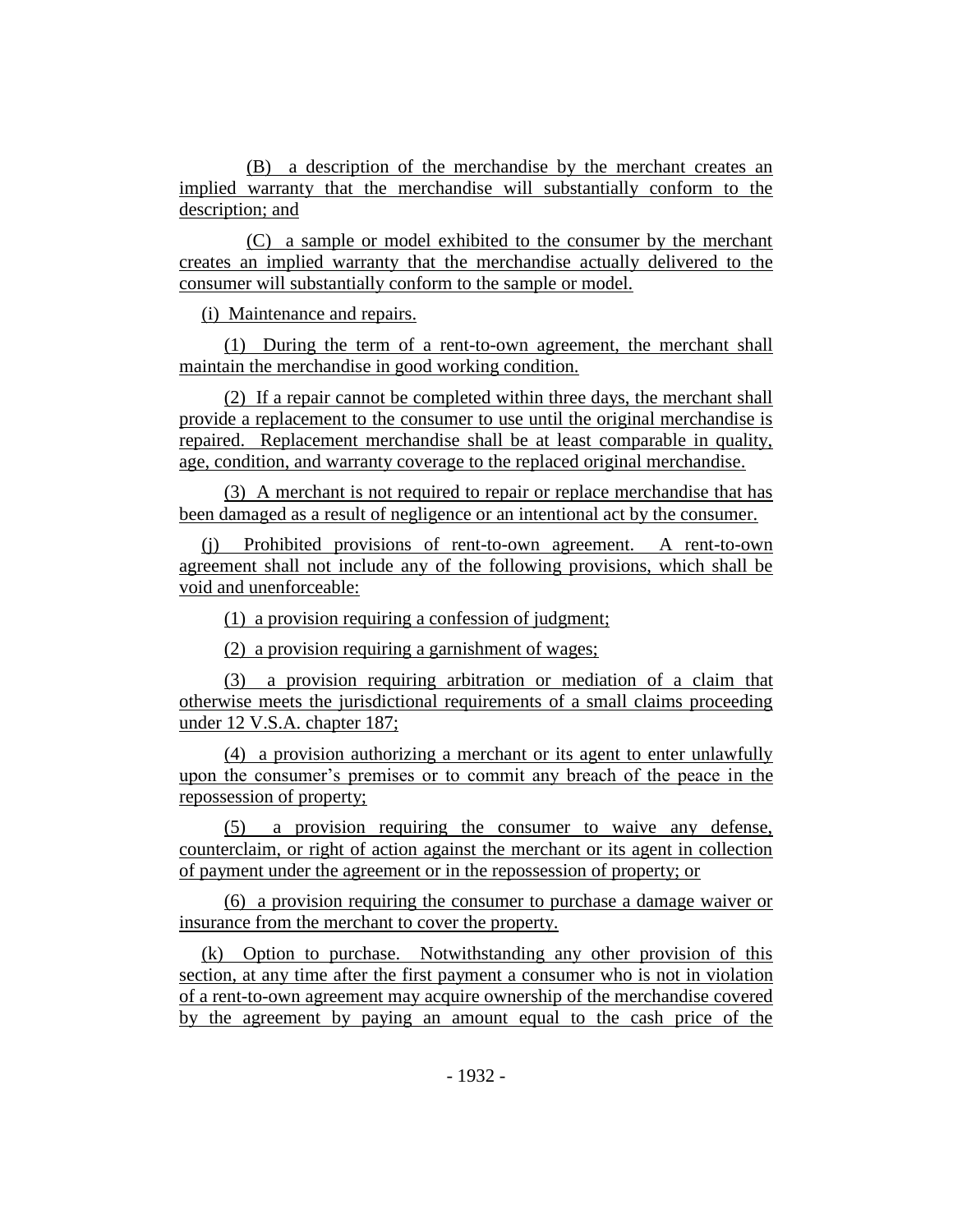merchandise minus 50 percent of the value of the consumer's previous payments.

(l) Payment; notice of default. If a consumer fails to make a timely payment required in a rent-to-own agreement, the merchant shall deliver to the consumer a notice of default and right to reinstate the agreement at least 14 days before the merchant commences a civil action to collect amounts the consumer owes under the agreement.

(m) Collections; repossession of merchandise; prohibited acts. When attempting to collect a debt or enforce an obligation under a rent-to-own agreement, a merchant shall not:

(1) call or visit a consumer's workplace after a request by the consumer or his or her employer not to do so;

(2) use profanity or any language to abuse, ridicule, or degrade a consumer;

(3) repeatedly call, leave messages, knock on doors, or ring doorbells;

(4) ask someone, other than a spouse, to make a payment on behalf of a consumer;

(5) obtain payment through a consumer's bank, credit card, or other account without authorization;

(6) speak with a consumer more than six times per week to discuss an overdue account;

(7) engage in violence;

(8) trespass;

(9) call or visit a consumer at home or work after receiving legal notice that the consumer has filed for bankruptcy;

(10) impersonate others;

(11) discuss a consumer's account with anyone other than a spouse of the consumer;

(12) threaten unwarranted legal action; or

(13) leave a recorded message for a consumer that includes anything other than the caller's name, contact information, and a courteous request that the consumer return the call.

(n) Reinstatement of agreement.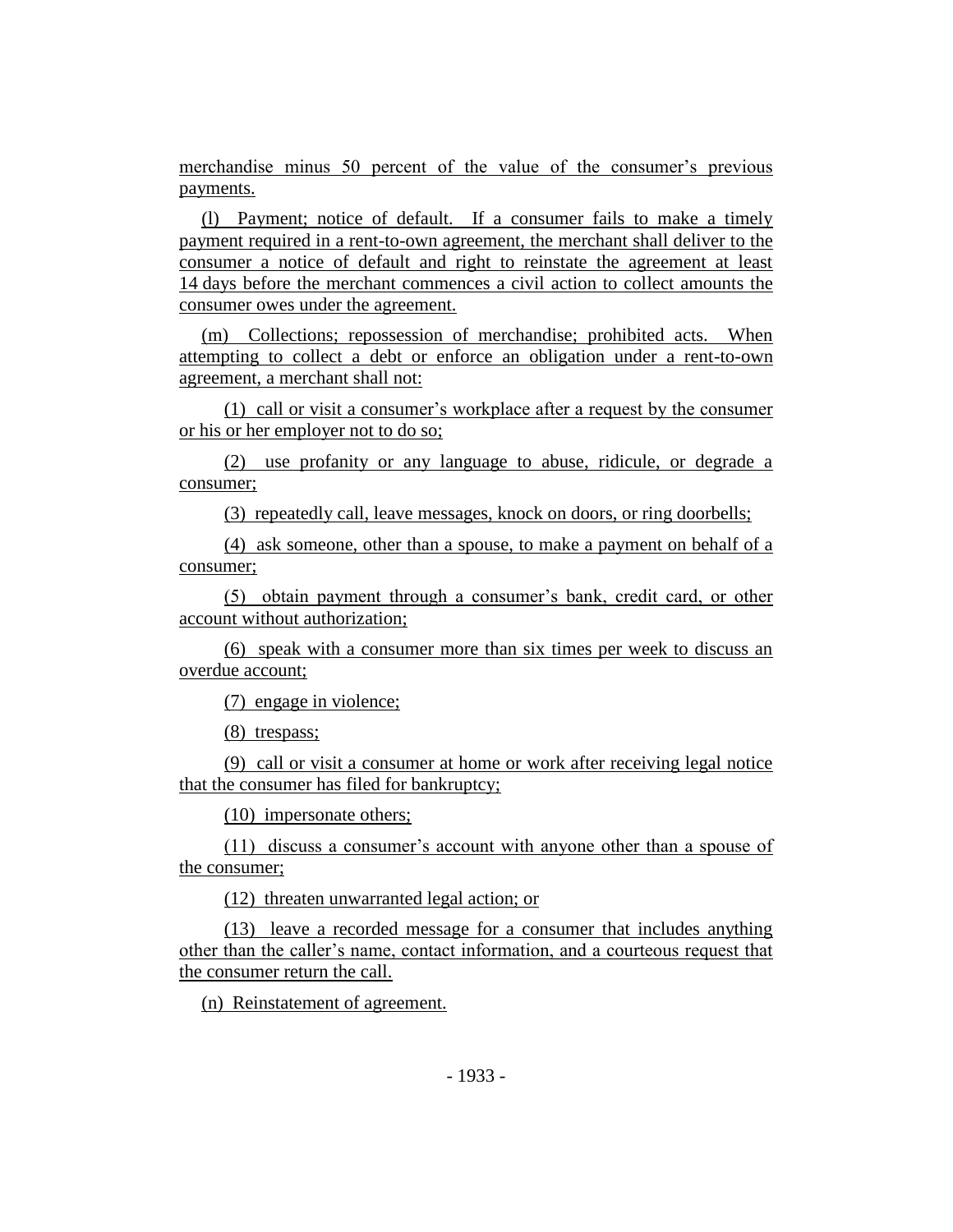(1) A consumer who fails to make a timely payment may reinstate a rent-to-own agreement without losing any rights or options that exist under the agreement by paying all past-due charges, the reasonable costs of pickup, redelivery, and any refurbishing, and any applicable late fee:

(A) within five business days of the renewal date of the agreement if the consumer pays monthly; or

(B) within three business days of the renewal date of the agreement if the consumer pays more frequently than monthly.

(2) If a consumer promptly returns or voluntarily surrenders merchandise upon a merchant's request, the consumer may reinstate a rent-to-own agreement during a period of not less than 180 days after the date the merchant retakes possession of the merchandise.

(3) In the case of a rent-to-own agreement that is reinstated pursuant to this subsection, the merchant is not required to provide the consumer with the identical item of merchandise and may provide the consumer with a replacement item of equal quality and comparable design.

(o) Reasonable charges and fees; late fees.

(1) A charge or fee assessed under a rent-to-own agreement shall be reasonably related to the actual cost to the merchant of the service or hardship for which it is charged.

(2) A merchant may assess only one late fee for each payment regardless of how long the payment remains due.

(p) Prohibition on rent-to-own businesses and licensed lenders. A person engaged in the business of selling merchandise under a rent-to-own agreement subject to this section shall not engage in any conduct or business at the same physical location that would require a license under 8 V.S.A. chapter 73 (licensed lenders).

(q) Enforcement; remedies; damages. A person who violates this section commits an unfair and deceptive act in commerce in violation of section 2453 of this title.

\* \* \* Financial Literacy \* \* \*

Sec. 2. FINDINGS

The General Assembly finds:

(1) Many Vermonters are not learning the basics of personal finance in school or in life and their lack of knowledge and skill can have severe and negative consequences to themselves and Vermont's economy. Financial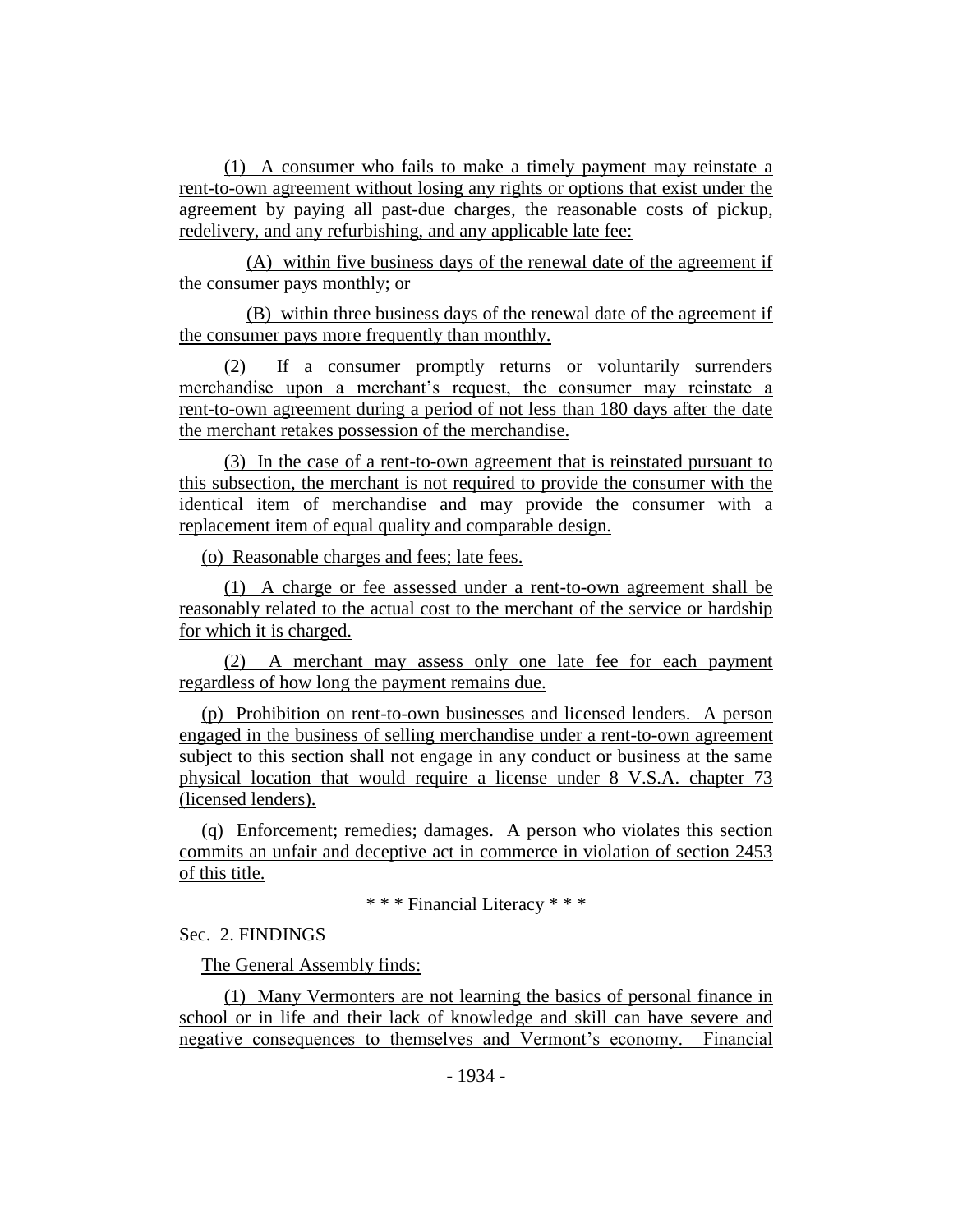illiteracy affects everyone—men and women, young and old, and crosses all racial and socio-economic boundaries.

(2) Financial literacy is an essential 21st century life skill that young people need to succeed, yet recent studies and surveys show that our youth have not mastered these topics. For example, a 2013 report by Vermont Works for Women indicated that young women believe that a lack of personal finance training was a major deficiency in their education. Without improved financial literacy, the next generation of Vermont leaders, job creators, entrepreneurs, and taxpayers will lack skills they need to survive and to thrive in this increasingly complex financial world.

(3) The following are some facts about the lack of financial literacy in Vermont's k–12 schools:

(A) Vermont received a "D" grade in a national report card on State efforts to improve financial literacy in high schools, but more than one-half of the states received a grade of A, B, or C;

(B) in an Organisation for Economic Co-operation and Development (OECD) Programme for International Student Assessment (PISA) international financial literacy test of 15-year-olds, the United States ranked 9th out of 13 countries participating in the exam—statistically tied with the Russian Federation and behind China, Estonia, Czech Republic, Poland, and Latvia;

(C) only 10 percent of high schools in Vermont (7 out of 65) have a financial literacy graduation requirement;

(D) a 2011 survey shows that as many as 30 percent of Vermont high schools may not even offer a personal finance elective course for their students to take; and

(E) the same survey indicates that Vermont high school administrators estimate that more than two-thirds of the students graduate without achieving competence in financial literacy topics.

(4) Most students are not financially literate when they enter college and we know that many students leave college for "financial reasons." Too few Vermont college students have received personal finance education in k–12 school or at home. In fact, a Schwab survey indicated that parents are nearly as uncomfortable talking to their children about money as they are discussing sex. Except in some targeted programs and occasional courses, most college students in Vermont are not offered much in the way of financial literacy education. Personal finance education often consists of brief mandatory entrance and exit counseling for students with federal loans, along with reminders to Vermont students to repay their loans. Today's college graduates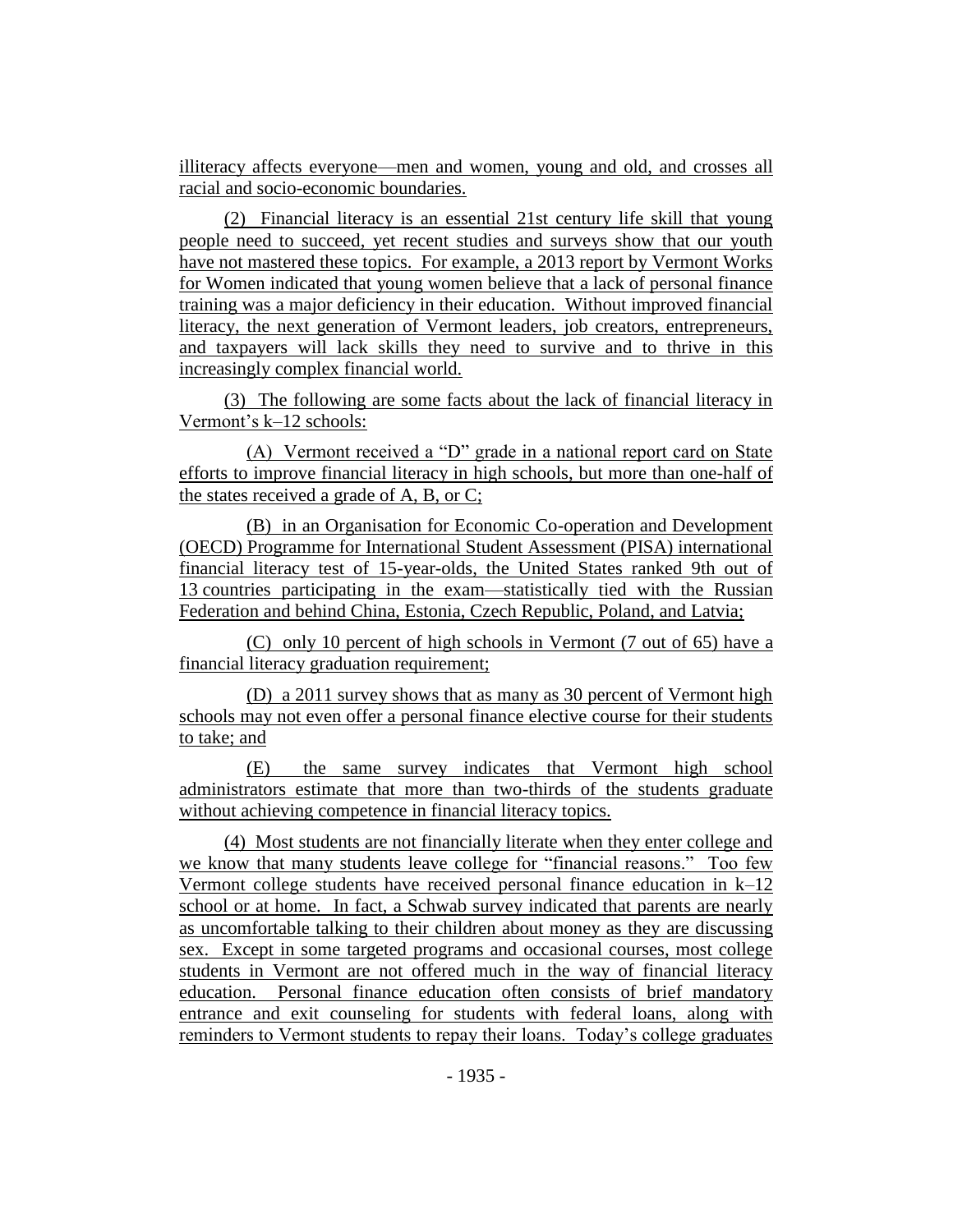need to be financially sophisticated because they face greater challenges than previous generations experienced. As a result of the recent recession, many are worse off than their parents were at the same age, with more debt and stagnant or lower incomes. They have higher unemployment rates than older citizens, more live at home with their parents, while fewer own a home, have children or are married. A lack of financial skills is clearly a factor in the failure of many in this generation to launch, and is having a substantial impact on our overall economy.

(5) A more financially sophisticated collegiate student body can be expected to yield a corresponding increase in retention and persistence rates, fewer student loans, and lower student loan default rates and greater alumni giving.

(6) Several studies show that financially sophisticated college students have better outcomes. For example, three University of Arizona longitudinal studies that followed students through college and into the workforce clearly demonstrated that achieving financial self-sufficiency, a key developmental challenge of young adulthood, appears to be driven by financial behaviors practiced during emerging adulthood. The study indicated that college students who exhibited responsible early financial practices experienced smoother transitions to adulthood than students who had poor behaviors. The studies also found that those students who were most successful with this transition to adulthood had more financial education through personal finance or economics classes.

(7) Some troubling facts about college students lack of financial literacy include:

(A) 63 percent of Vermont four-year college students that graduated in 2012 had student loan debt that averaged \$28,299.00;

(B) nationally, nearly 11 percent of all student loan borrowers were delinquent in their payments by more than 90 days as of June 2014; and

(C) only 27 percent of parents in Vermont have set aside funds for their child's college education.

(8) Many of Vermont's adults struggle financially. The recent recession demonstrated that our citizens have trouble making complex financial decisions that are critical to their well-being. Nearly one-half of Vermont adults have subprime credit ratings, and thus pay more interest on auto and home loans and credit card debt; nearly two-thirds have not planned for retirement; and less than one-half of Vermont adults participate in an employment-based retirement plan.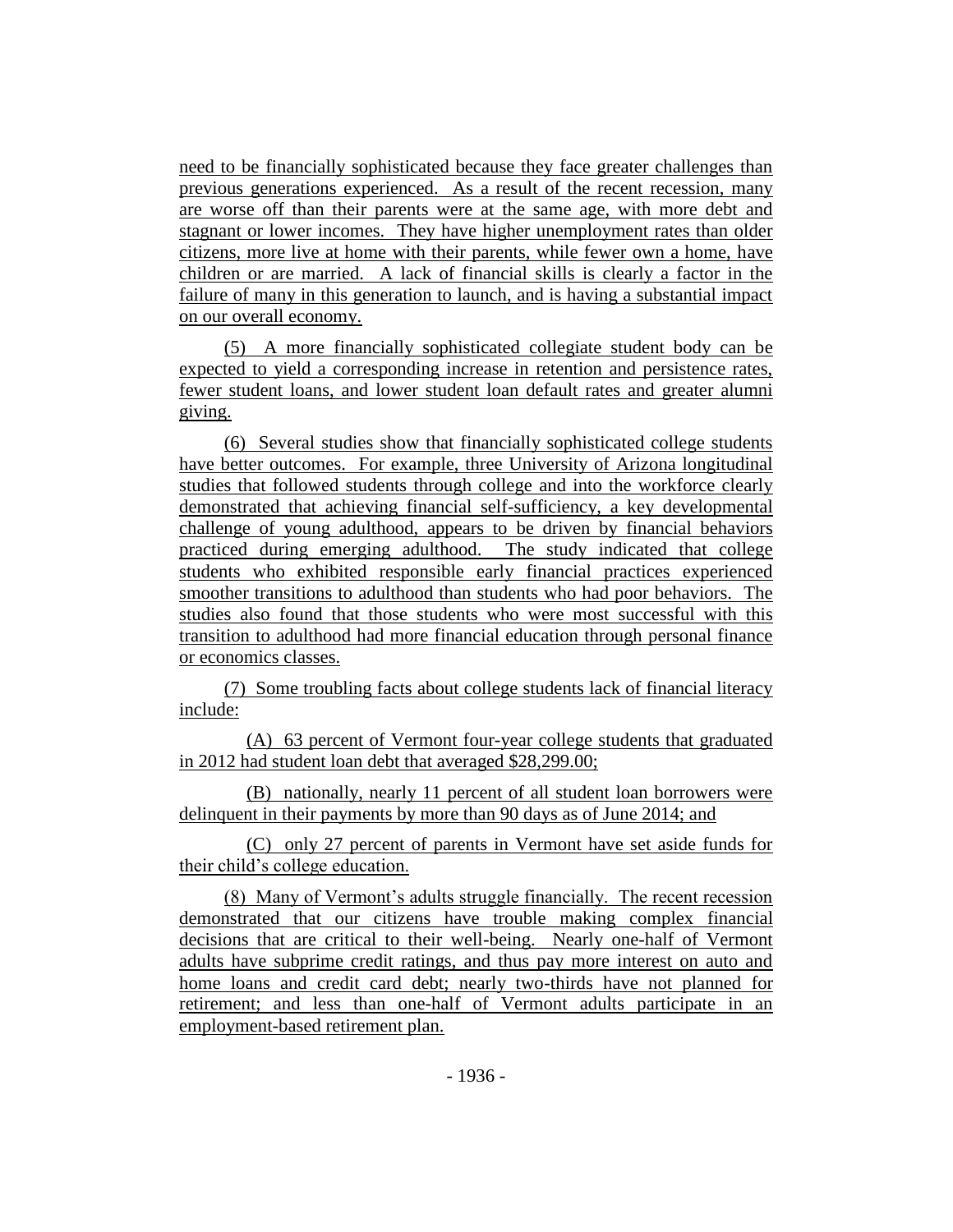(9) Personal economic stress results in lost productivity, increased absenteeism, employee turnover, and increased medical, legal, and insurance costs. Employers in Vermont and our overall economy will benefit from a decrease in personal economic stress that can result from more adult financial education.

(10) Some troubling facts about Vermont adults' lack of financial literacy:

(A) in a 2014 survey, 41 percent of U.S. adults gave themselves a grade of C, D, or F on their personal finance knowledge;

(B) nationally, 34 percent of adults indicated that they have no retirement savings;

(C) as of the third quarter of 2014, among those Vermonters owing money in revolving debt, including credit cards, private label cards, and lines of credit, the average balance was \$9,822.00 per borrower;

(D) 62 percent of Vermont adults do not have a rainy-day fund, a liquid emergency fund that would cover three months of life's necessities;

(E) nearly 20 percent of adult Vermonters are unbanked or underbanked; and

(F) 22 percent of Vermont adults used one or more nonbank borrowing methods in the past five years, including an auto title loan, payday loan, advance on tax refund, pawn shop, and rent-to-own.

(11) Vermonters need the skills and tools to take control of their financial lives. Studies have shown that financial literacy is linked to positive outcomes like wealth accumulation, stock market participation, retirement planning, and avoidance of high cost alternative financial products.

(12) When they graduate, Vermont high school students should, at a minimum, understand how credit works, how to budget, and how to save and invest. College graduates should understand those concepts in addition to the connection between income and careers, and how student loans work. Vermont adults need to understand the critical importance of rainy-day and retirement funds, and the amounts they will need in those funds.

(13) All Vermonters should have access to content and training that will help them increase their personal finance knowledge. Vermont students and adults need a clear path to building their personal finance knowledge and skills. Vermont needs to increase its focus on helping Vermonters become wiser consumers, savers, and investors. Financial literacy education is a helping hand that gives individuals knowledge and skills that can lift them out of a financial problem, or prevent difficulties from occurring.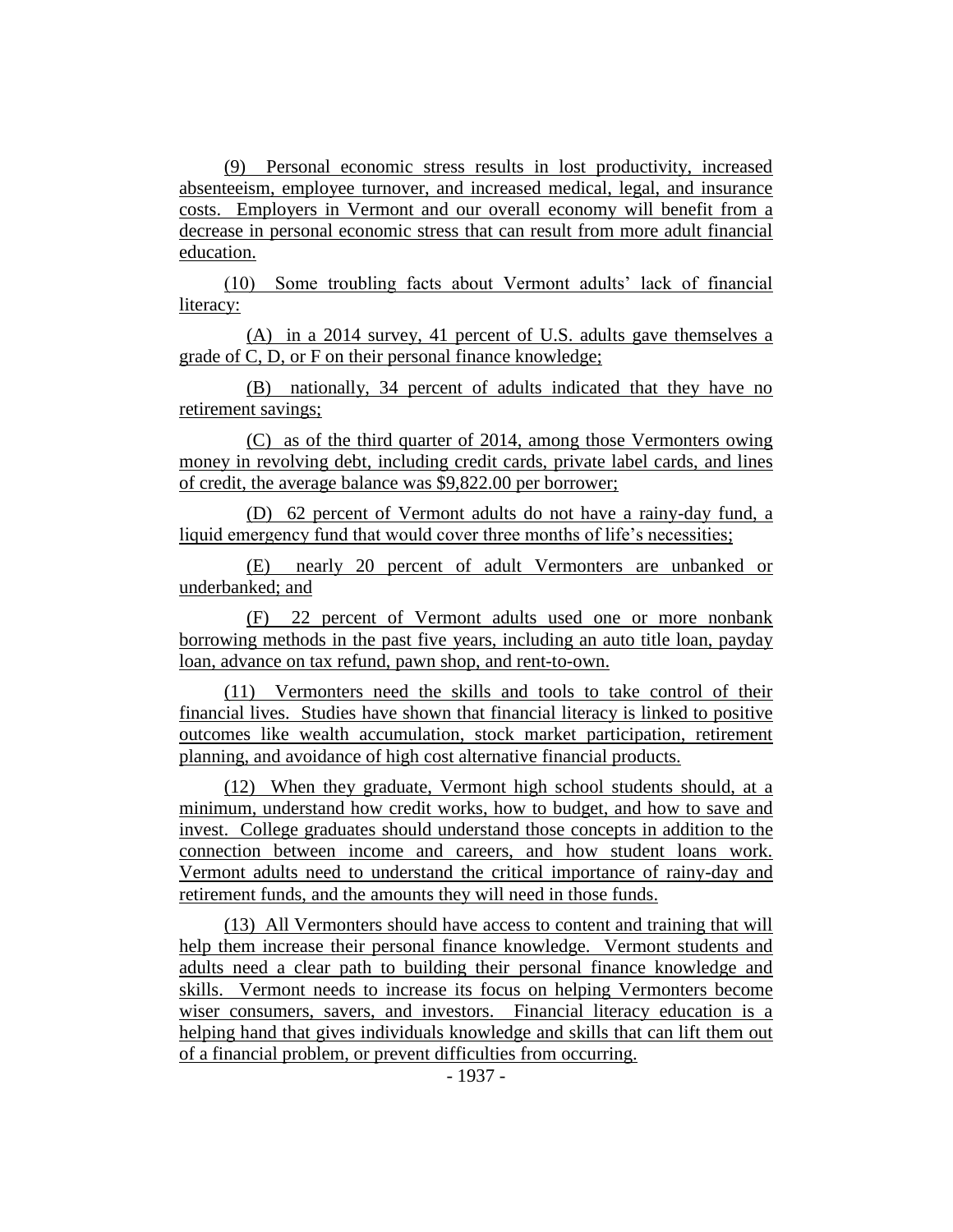(14) A more financially sophisticated and capable citizenry will help improve Vermont's economy and overall prosperity.

(15) In 2014, a Vermont Financial Literacy Task Force convened by the Center for Financial Literacy at Champlain College, recommended as one of its 13 action items that a Vermont Financial Literacy Commission be created to help improve the financial literacy and capability of all Vermonters.

Sec. 3. 9 V.S.A. chapter 151 is added to read:

CHAPTER 151. VERMONT FINANCIAL LITERACY COMMISSION § 6001. DEFINITIONS

In this chapter:

(1) "Financial capability" means:

(A) financial literacy and access to appropriate financial products; and

(B)(i) the ability to act, including knowledge, skills, confidence, and motivation; and

(ii) the opportunity to act, through access to beneficial financial products and institutions.

(2) "Financial literacy" means the ability to use knowledge and skills to manage financial resources effectively for a lifetime of financial well-being.

§ 6002. VERMONT FINANCIAL LITERACY COMMISSION

(a) There is created a Vermont Financial Literacy Commission to measurably improve the financial literacy and financial capability of Vermont's citizens.

(b) The Commission shall be composed of the following members:

(1) the Vermont State Treasurer or designee;

(2) the Secretary of Education or designee;

(3) one representative of the Executive Branch, appointed by the Governor, who is an employee of an agency or department that conducts financial literacy education outreach efforts in Vermont, including the Department of Children and Families, Agency of Commerce and Community Development, Department of Financial Regulation, Department of Labor, Department of Libraries, or the Commission on Women, but not including the Agency of Education;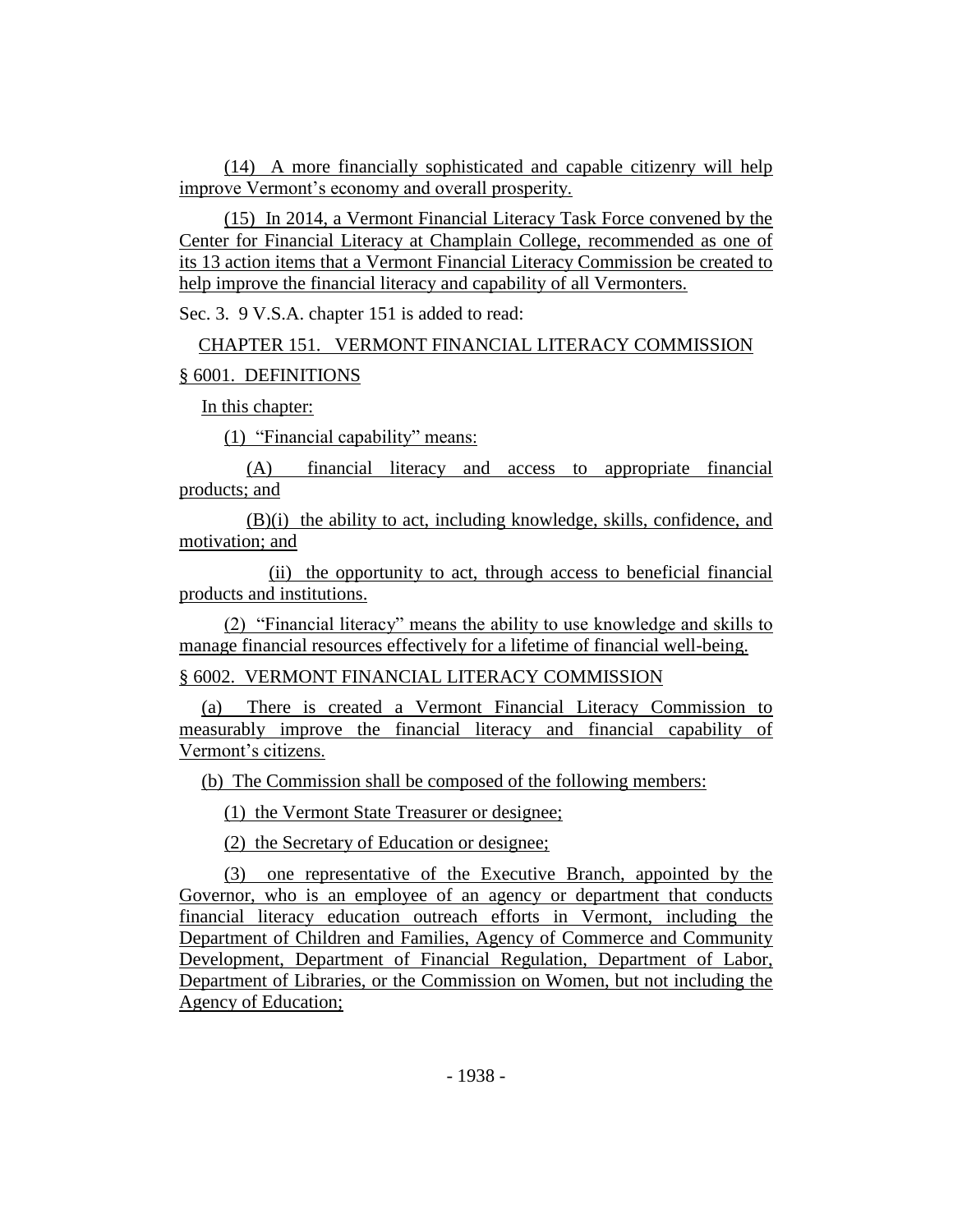(4) a k–12 public school financial literacy educator appointed by the Vermont-NEA;

(5) one representative of k–12 public school administration, currently serving as a school board member, superintendent, or principal, appointed by the Governor based on nominees submitted by the Vermont School Board Association, the Vermont Superintendents Association, and the Vermont Principals Association;

(6) three representatives focused on collegiate financial literacy issues:

(A) the President of the Vermont Student Assistance Corporation or designee;

(B) one representative appointed by the Governor from either Vermont State Colleges or the University of Vermont; and

(C) one representative appointed by the Governor from an independent college in Vermont;

(8) two representatives from nonprofit entities engaged in providing financial literacy education to Vermont adults appointed by the Governor, one of which entities shall be a nonprofit that provides financial literacy and related services to persons with low income;

(9) one representative from Vermont's banking industry appointed by the Vermont Bankers Association, and one representative from Vermont's credit union industry appointed by the Association of Vermont Credit Unions; and

(10) one member of the public, appointed by the Governor.

(c) The Treasurer or designee and another member of the Commission, appointed by the Governor, who is not an employee of the State of Vermont, shall serve as co-chairs of the Commission.

(d)(1) Each member shall serve for a three-year term, provided that the Treasurer shall have the authority to designate whether an initial term for each appointee shall be for a one, two, or three-year initial term in order to ensure that no more than one-third of the terms expire in any given year.

(2) A vacancy shall be filled by the appointing authority as provided in subsection (a) of this section for the remainder of the term.

(3) A member of the Commission who is not an employee of the State of Vermont and who is not otherwise compensated or reimbursed for his or her attendance at a meeting of the Commission shall be entitled to per diem compensation and reimbursement of expenses pursuant to 32 V.S.A. § 1010.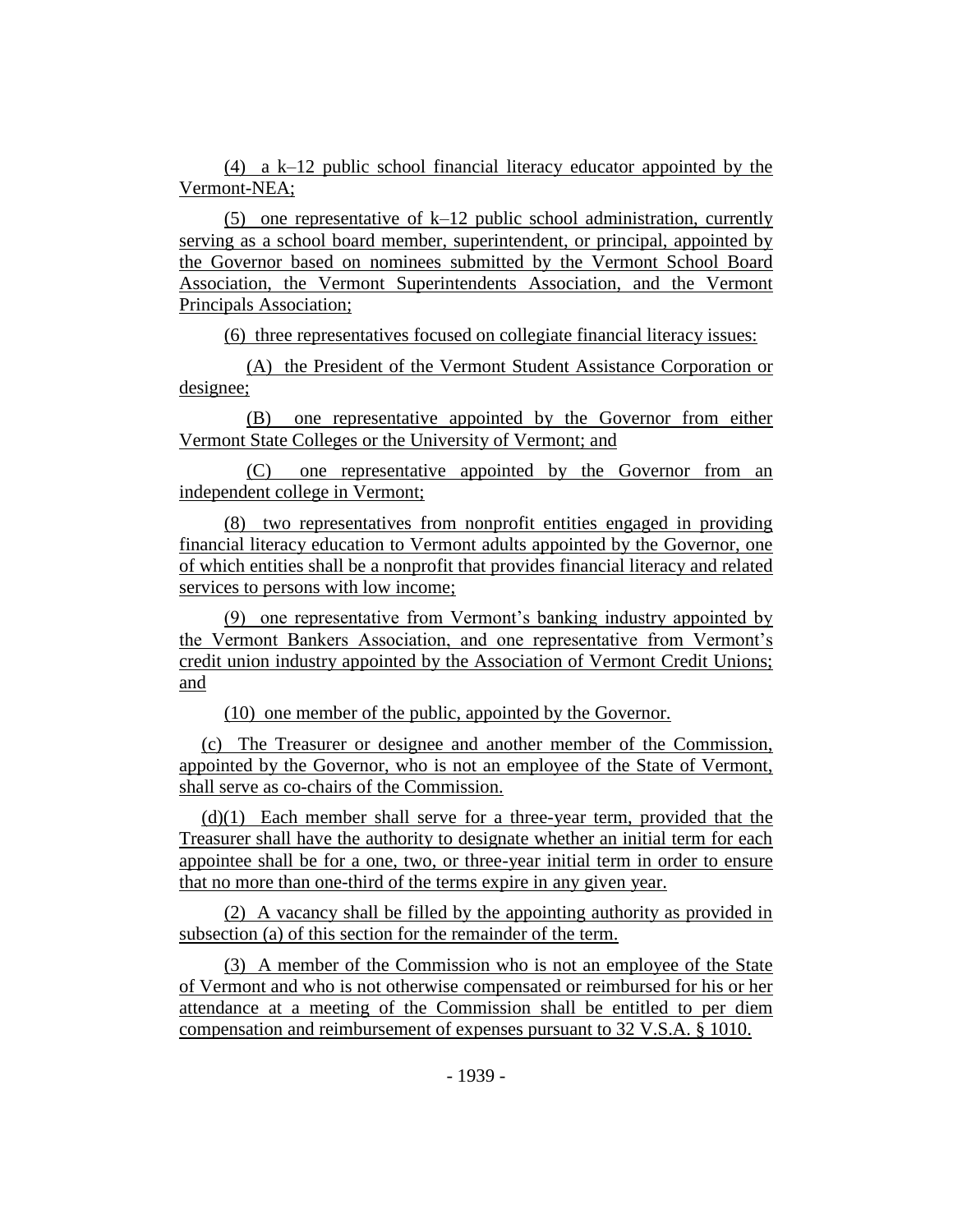(e) The Commission may request from any branch, division, department, board, commission, or other agency of the State or any entity that receives State funds, such information as will enable the Commission to perform its duties as required in this chapter.

## § 6003. POWERS AND DUTIES

The Vermont Financial Literacy Commission established by section 6002 of this title shall have the following powers and duties necessary and appropriate to achieve the purposes of this chapter:

(1) collaborate with relevant State agencies and departments, private enterprise, and nonprofit organizations;

(2) incentivize Vermont's k–16 educational system, businesses, community organizations, and governmental agencies to implement financial literacy and capability programs;

(3) advise the administration, governmental agencies and departments, and the General Assembly on the current status of our citizens' financial literacy and capability;

(4) create and maintain a current inventory of all financial literacy and capability initiatives available in the State, and in particular identify trusted options that will benefit our citizens;

(5) identify ways to equip Vermonters with the training, information, skills, and tools they need to make sound financial decisions throughout their lives and ways to help individuals with low income get access to needed financial products and services;

(6) identify ways to help Vermonters with low income save and build assets;

(7) identify ways to help increase the percentage of Vermont employees saving for retirement;

(8) recommend actions that can be taken by the public and private sector to achieve the goal of increasing the financial literacy and capability of all Vermonters;

(9) promote and raise the awareness in our State about the importance of financial literacy and capability;

(10) identify key indicators to be tracked regarding financial literacy and capability in Vermont;

(11) analyze data to monitor the progress in achieving an increase in the financial literacy and capability of Vermont's citizens;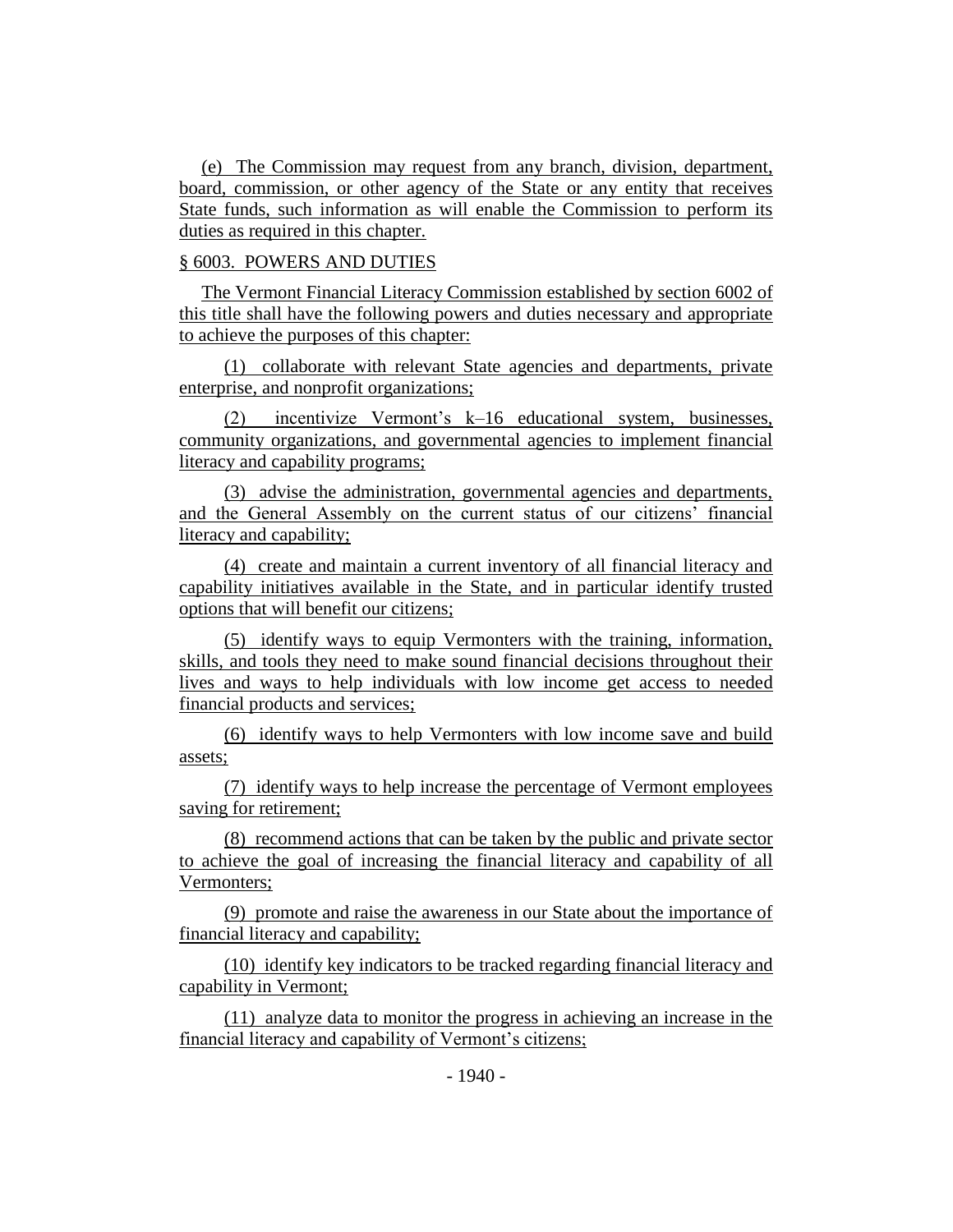(12) pursue and accept funding for, and direct the administration of, the Financial Literacy Commission Fund created in section 6004 of this title;

(13) consider and implement research and policy initiatives that provide effective and meaningful results; and

(14) issue a report during the first month of each legislative biennium on the Commission's progress and recommendations for increasing the financial literacy and capability of Vermont's citizens, including an accounting of receipts, disbursements, and earnings of the Financial Literacy Commission Fund, and whether the Commission should be reconfigured, to:

(A) the Governor;

(B) the House Committees on Commerce and Economic Development, on Education, on Government Operations, and on Human Services; and

(C) the Senate Committees on Economic Development, Housing and General Affairs, on Education, on Government Operations, and on Health and Welfare.

## § 6004. FINANCIAL LITERACY COMMISSION FUND

(a) There is created within the Office of the State Treasurer the Financial Literacy Commission Fund, a special fund created pursuant to 32 V.S.A. chapter 7, subchapter 5 that shall be administered by the Treasurer under the direction of the Financial Literacy Commission.

(b) The Fund shall consist of sums appropriated to the Fund and monies from any source accepted for the benefit of the Fund and interest earned from the investment of Fund balances. Any interest earned and any remaining balance at the end of the fiscal year shall be carried forward in the Fund and shall not revert to the General Fund.

(c) The purpose of the Fund shall be to enable the Commission to pursue and accept funding from diverse sources outside of State government in the form of gifts, grants, federal funding, or from any other sources public or private, consistent with this chapter, in order to support financial literacy projects.

(d) The Treasurer, under the supervision of the Commission, shall have the authority:

(1) to expend monies from the Fund for financial literacy projects in accordance with 32 V.S.A. § 462; and

(2) to invest monies in the Fund in accordance with 32 V.S.A. § 434.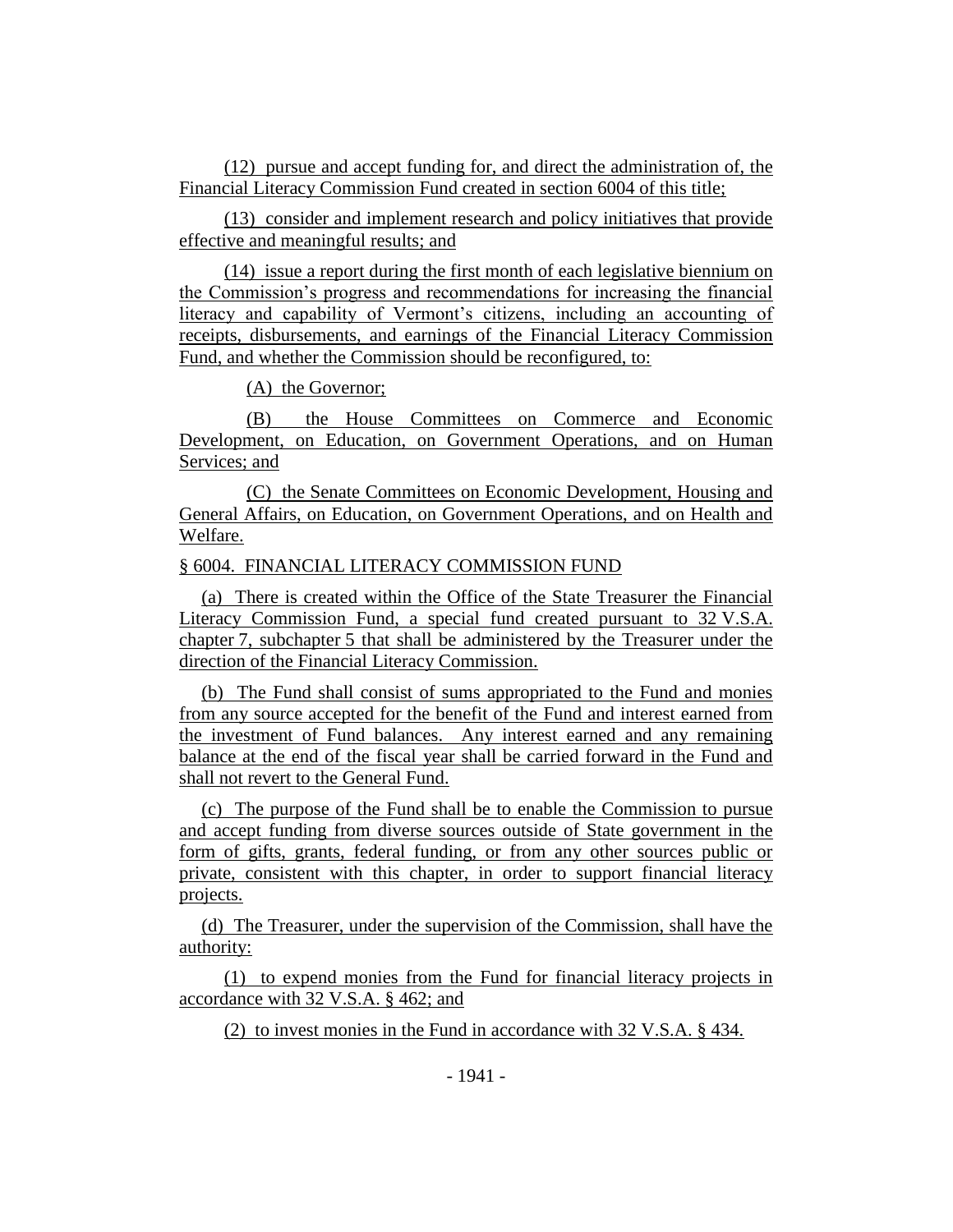Sec. 3A. REPEAL

9 V.S.A. chapter 151 (Vermont Financial Literacy Commission) shall be repealed on July 1, 2018.

\* \* \* Fees for Automatic Dialing Service \* \* \*

Sec. 4. 9 V.S.A. § 2466b is added to read:

# § 2466b. DISCLOSURE OF FEE FOR AUTOMATIC DIALING SERVICE

(a) In this section:

(1) "Automatic dialing service" means a service of a home or business security, monitoring, alarm, or similar system, by which the system automatically initiates a call or connection to an emergency service provider, either directly or through a third person, upon the occurrence of an action specified within the system to initiate a call or connection.

(2) "Emergency functions" include services provided by the department of public safety, firefighting services, police services, sheriff's department services, medical and health services, rescue, engineering, emergency warning services, communications, evacuation of persons, emergency welfare services, protection of critical infrastructure, emergency transportation, temporary restoration of public utility services, other functions related to civilian protection and all other activities necessary or incidental to the preparation for and carrying out of these functions.

(3) "Emergency service provider" means a person that performs emergency functions.

(b) Before executing a contract for the sale or lease of a security, monitoring, alarm, or similar system that includes an automatic dialing service, the seller or lessor of the system shall disclose in writing:

(1) any fee or charge the seller or lessor charges to the buyer or lessee for the service; and

(2) that the buyer or lessor may be subject to additional fees or charges imposed by another person for use of the service.

(c) A person who fails to provide the disclosure required by subsection (b) of this section commits an unfair and deceptive act in commerce in violation of section 2453 of this title.

\* \* \* Consumer Litigation Funding \* \* \*

Sec. 5. 8 V.S.A. § 2246 is added to read: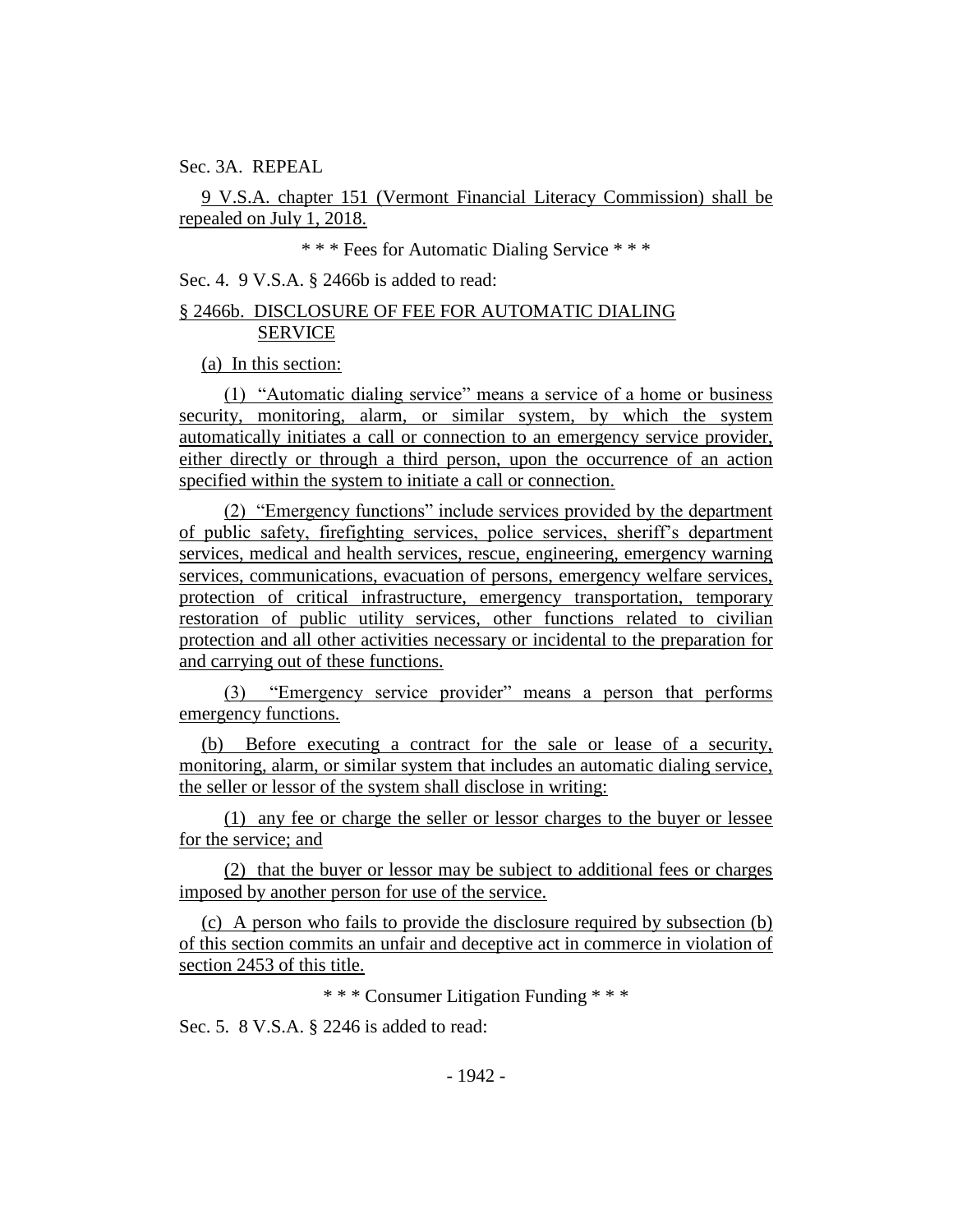# § 2246. CONSUMER LITIGATION FUNDING

(a) Findings. The General Assembly finds that the relatively new business of consumer litigation funding, as defined in subsection (b) of this section, raises concerns about whether and, if so, to what extent such transactions should be regulated by the Commissioner of Financial Regulation. Concerns include: finance charges and fees; terms and conditions of contracts; rescission rights; licensure or registration; disclosure requirements; enforcement and penalties; and any other standards and practices the Commissioner deems relevant.

(b) Definition. As used in this section, "consumer litigation funding" means a nonrecourse transaction in which a person provides personal expense funds to a consumer to cover personal expenses while the consumer is a party to a civil action or legal claim and, in return, the consumer assigns to such person a contingent right to receive an amount of the proceeds of a settlement or judgment obtained from the consumer's action or claim. If no such proceeds are obtained, the consumer is not required to repay the person the funded amount, any fees or charges, or any other sums.

(c) Recommendation. On or before December 1, 2015, the Commissioner of Financial Regulation and the Attorney General shall submit a recommendation or draft legislation to the General Assembly reflecting an appropriate balance between:

(1) providing a consumer access to funds for personal expenses while the consumer is a party to a civil action or legal claim; and

(2) protecting the consumer from any predatory practices by a person who provides consumer litigation funding.

(d) Moratorium. A person shall not offer or enter into a consumer litigation funding contract on or after July 1, 2015 unless authorized to do so by further enactment of the General Assembly.

(e) Enforcement. A person who violates subsection (d) of this section shall be subject to the powers and penalties of the Commissioner of Financial Regulation under sections 13 (subpoenas and examinations) and 2215 (licensed lender penalties) of this title.

\* \* \* Internet Dating Services \* \* \*

Sec. 6. 9 V.S.A. chapter 63, subchapter 8 is added to read:

Subchapter 8. Internet Dating Services

§ 2482a. DEFINITIONS

In this chapter: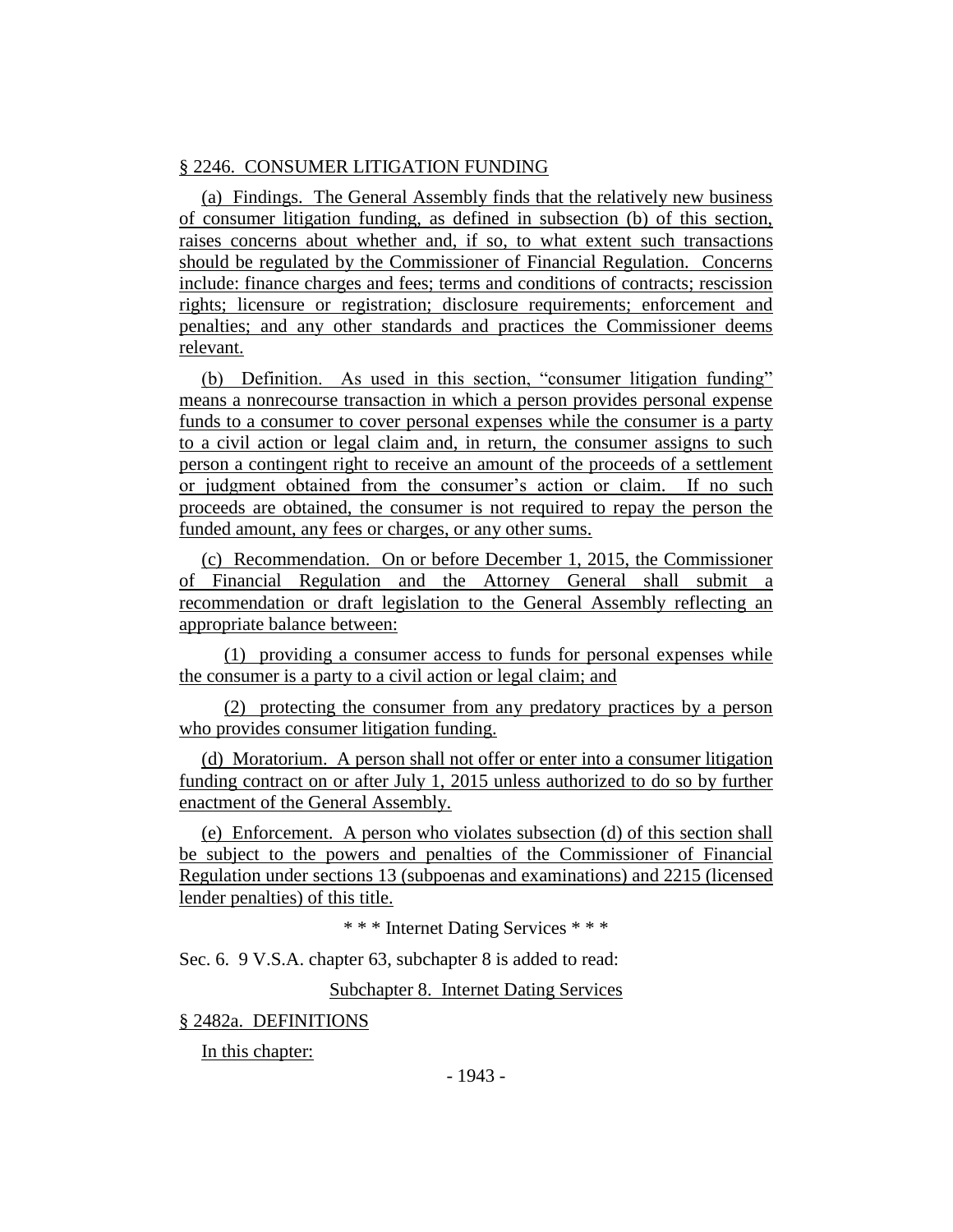(1) "Account change" means a change to the password, e-mail address, age, identified gender, gender of members seeking to meet, primary photo unless it has previously been approved by the Internet dating service, or other conspicuous change to a member's account or profile with or on an Internet dating service.

(2) "Banned member" means the member whose account or profile is the subject of a fraud ban.

(3) "Fraud ban" means barring a member's account or profile from an Internet dating service because, in the judgment of the service, the member poses a significant risk of attempting to obtain money from other members through fraudulent means.

(4) "Internet dating service" means a person or entity that is in the business of providing dating services principally on or through the Internet.

(5) "Member" means a person who submits to an Internet dating service information required to access the service and who obtains access to the service.

(6) "Vermont member" means a member who provides a Vermont residential or billing address or zip code when registering with the Internet dating service.

§ 2482b. REQUIREMENTS FOR INTERNET DATING SERVICES

(a) An Internet dating service shall disclose to all of its Vermont members known to have previously received and responded to an on-site message from a banned member:

(1) the user name, identification number, or other profile identifier of the banned member;

(2) the fact that the banned member was banned because in the judgment of the Internet dating service the banned member may have been using a false identity or may pose a significant risk of attempting to obtain money from other members through fraudulent means;

(3) that a member should never send money or personal financial information to another member; and

(4) a hyperlink to online information that clearly and conspicuously addresses the subject of how to avoid being defrauded by another member of an Internet dating service.

(b) The notification required by subsection (a) of this section shall be:

(1) clear and conspicuous;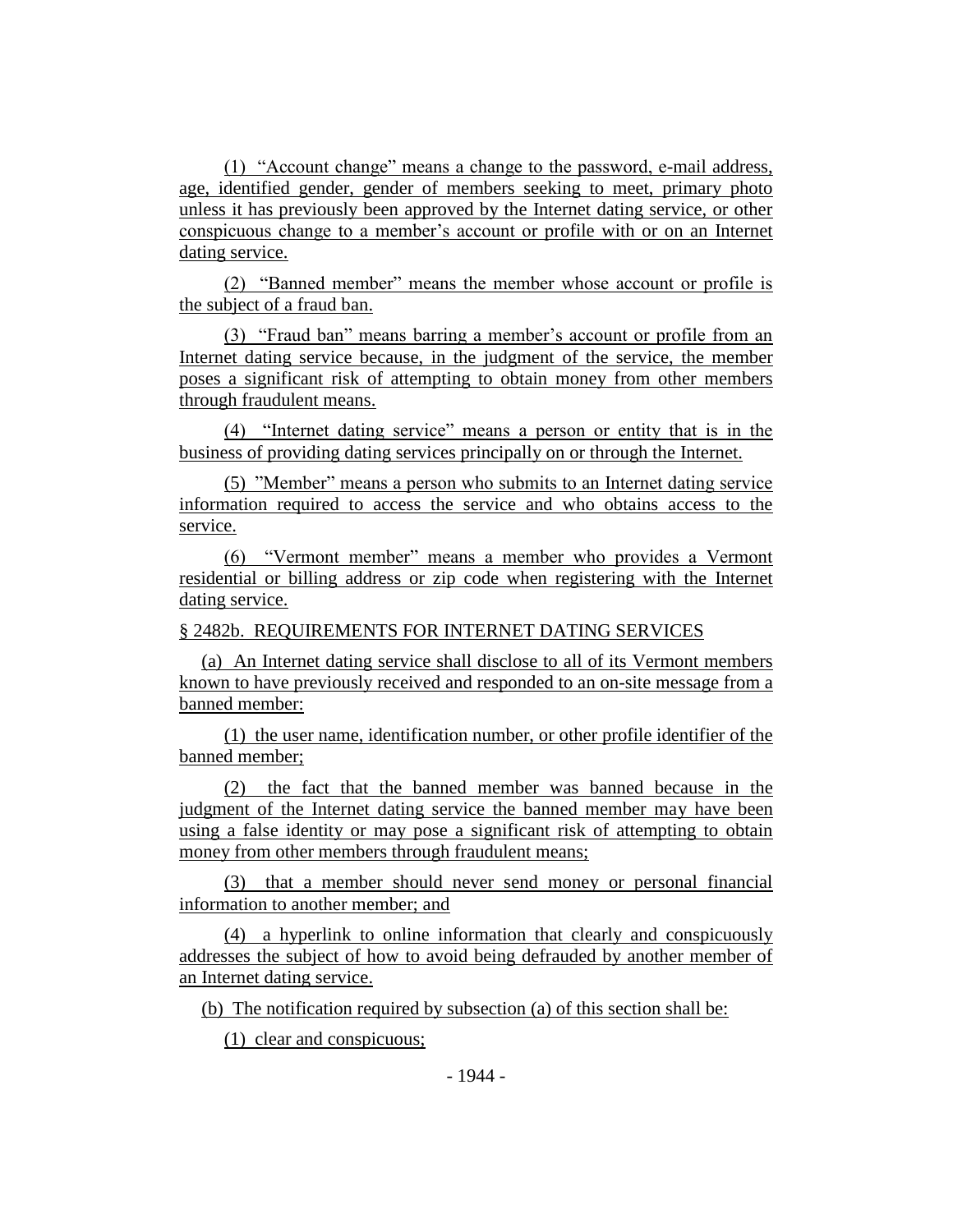(2) by e-mail, text message, or other appropriate means of communication; and

(3) sent within 24 hours after the fraud ban, or at a later time if the service has determined based on an analysis of effective messaging that a different time is more effective, but in no event later than three days after the fraud ban.

(c) An Internet dating service shall disclose in an e-mail, text message, or other appropriate means of communication, in a clear and conspicuous manner, within 24 hours after discovery of any account change to a Vermont member's account or profile:

(1) the fact that information on the member's account or personal profile has been changed;

(2) a brief description of the change; and

(3) if applicable, how the member may obtain further information on the change.

## § 2482c. IMMUNITY

(a) An Internet dating service shall not be liable to any person, other than the State of Vermont, or any agency, department, or subdivision of the State, for disclosing to any member that it has banned a member, the user name or identifying information of the banned member, or the reasons for the Internet dating service's decision to ban such member.

(b) An Internet dating service shall not be liable to any person, other than the State of Vermont, or any agency, department, or subdivision of the State, for the decisions regarding whether to ban a member, or how or when to notify a member pursuant to section 2482b of this title.

(c) This subchapter does not diminish or adversely affect the protections for Internet dating services that are afforded in 47 U.S.C. § 230 (Federal Communications Decency Act).

#### § 2482d. VIOLATIONS

(a) A person who violates this subchapter commits an unfair and deceptive act in trade and commerce in violation of section 2453 of this title.

(b) The Attorney General has the same authority to make rules, conduct civil investigations, and enter into assurances of discontinuance as is provided under subchapter 1 of this chapter.

\* \* \* Discount Membership Programs \* \* \*

Sec. 7. 9 V.S.A. § 2470hh is amended to read: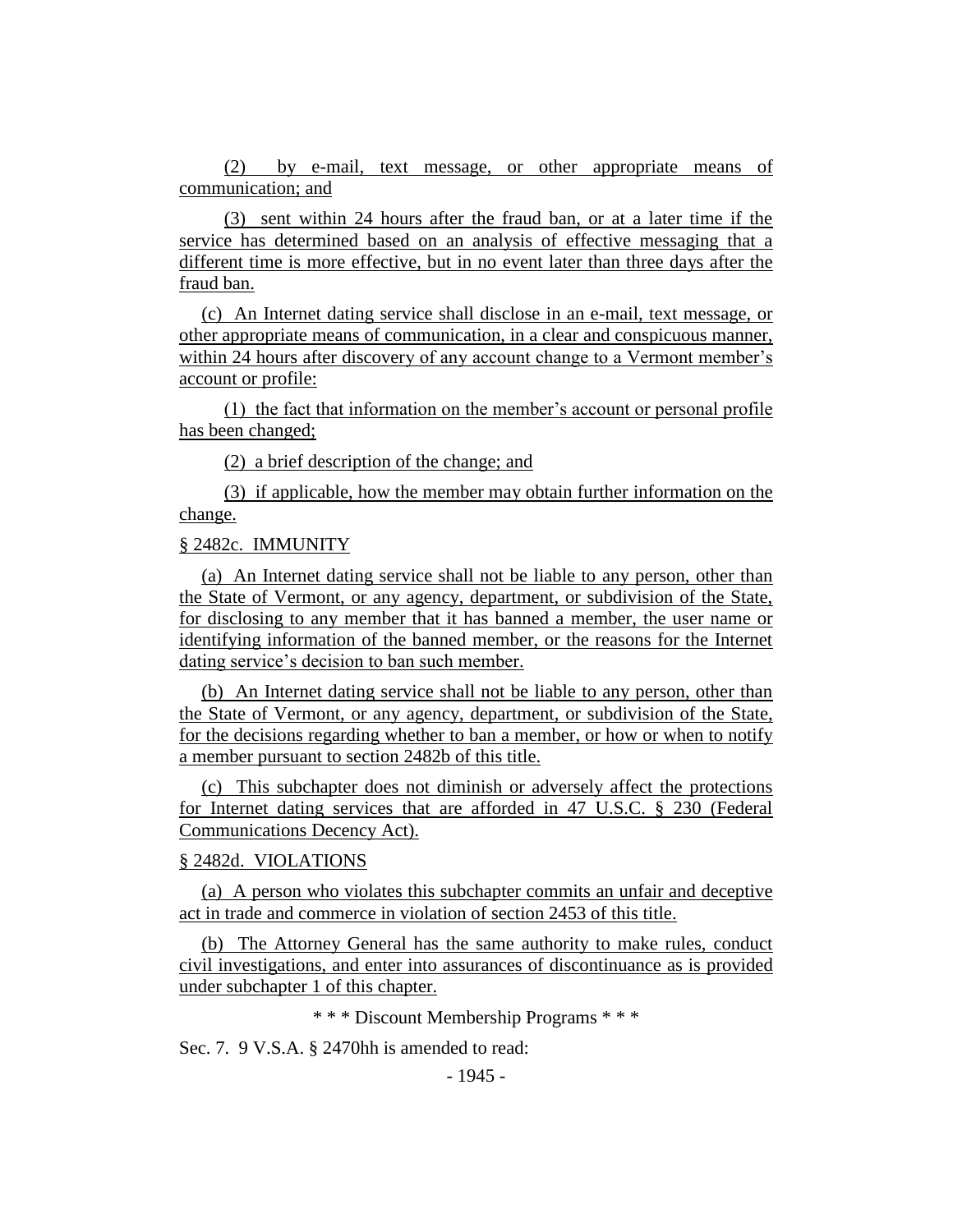### § 2470hh. VIOLATIONS

(a) A violation of this subchapter is deemed to be a violation of section 2453 of this title A person who violates this subchapter commits an unfair and deceptive act in trade and commerce in violation of section 2453 of this title.

(b) The Attorney General has the same authority to make rules, conduct civil investigations, enter into assurances of discontinuance, and bring civil actions as is provided under subchapter 1 of this chapter.

(c) It is an unfair and deceptive act and practice in commerce for any person to provide substantial assistance to the seller of a discount membership program that has engaged or is engaging in an unfair or deceptive act or practice in commerce, when the person or the person's authorized agent:

(1) receives notice from a regulatory, law enforcement, or similar governmental authority that the seller of the discount membership program is in violation of this subchapter;

(2) knows from information received or in its possession that the seller of the discount membership program is in violation of this subchapter; or

(3) consciously avoids knowing that the seller of the discount membership program is in violation of this subchapter.

(d) Subject to section 2452 of this title, a person who provides only incidental assistance, which does not further the sale of a discount membership program, to the seller of the program, or who does not receive a benefit from providing assistance to the seller of a discount membership, shall not be liable under this section unless the person receives notice, knows, or consciously avoids knowing, pursuant to subdivision  $(c)(1)$ ,  $(2)$ , or  $(3)$  of this section, that a discount membership program is in violation of this chapter.

\* \* \* Security Breach Notice Act \* \* \*

Sec. 8. 9 V.S.A. § 2435(b)(6) is amended to read:

(6) For purposes of this subsection, notice to consumers may be provided A data collector may provide notice of a security breach to a consumer by one or more of the following methods:

 $(A)$  Direct notice to consumers, which may be by one of the following methods:

(i) Written written notice mailed to the consumer's residence;

(ii) Electronic electronic notice, for those consumers for whom the data collector has a valid e-mail address if: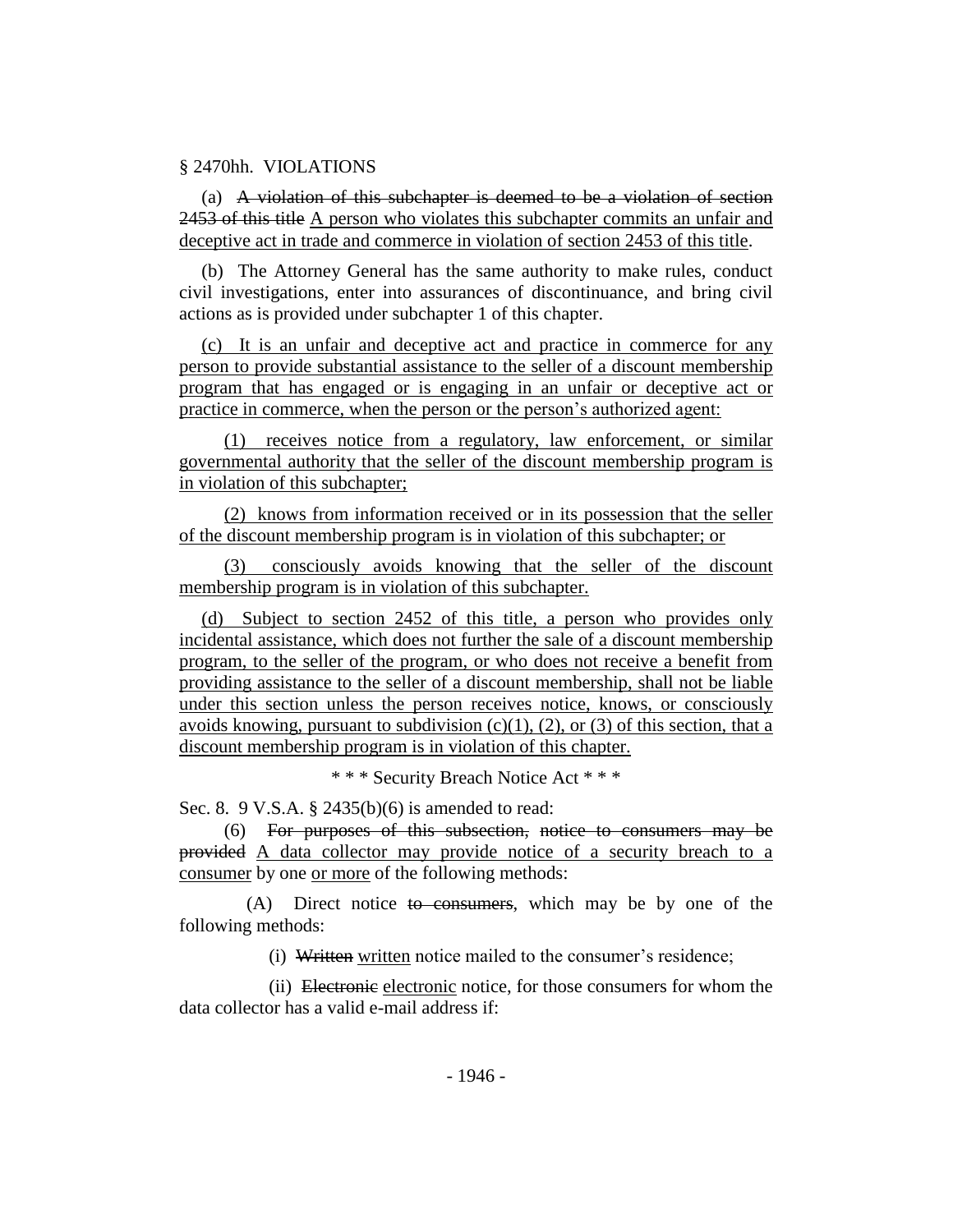(I) the data collector does not have contact information set forth in subdivisions (i) and (iii) of this subdivision  $(6)(A)$ , the data collector's primary method of communication with the consumer is by electronic means, the electronic notice does not request or contain a hypertext link to a request that the consumer provide personal information, and the electronic notice conspicuously warns consumers not to provide personal information in response to electronic communications regarding security breaches; or

(II) the notice provided is consistent with the provisions regarding electronic records and signatures for notices as set forth in 15 U.S.C. § 7001; or

(iii) Telephonic telephonic notice, provided that telephonic contact is made directly with each affected consumer, and the telephonic contact is not through a prerecorded message.

(B)(i) Substitute notice, if:

(I) the data collector demonstrates that the cost of providing written or telephonic notice, pursuant to subdivision  $(A)(i)$  or (iii) of this subdivision (6), to affected consumers would exceed \$5,000.00; or that

(II) the affected class of affected consumers to be provided written or telephonic notice, pursuant to subdivision  $(A)(i)$  or (iii) of this subdivision  $(6)$ , exceeds  $5,000$ ,; or

(III) the data collector does not have sufficient contact information.

(ii) Substitute notice shall consist of all of the following A data collector shall provide substitute notice by:

 $(ii)(I)$  conspicuous conspicuously posting of the notice on the data collector's website page if the data collector maintains one; and

 $(ii)(II)$  notification to notifying major statewide and regional media.

\* \* \* Limitation of Liability for Advertisers \* \* \*

Sec. 9. 9 V.S.A. § 2452 is amended to read:

### § 2452. LIMITATION

(a) Nothing in this chapter shall apply to the owner or publisher of a newspaper, magazine, publication, or printed matter, or to a provider of an interactive computer service, wherein an advertisement or offer to sell appears, or to the owner or operator of a radio or television station which disseminates an advertisement or offer to sell, when the owner, publisher or, operator, or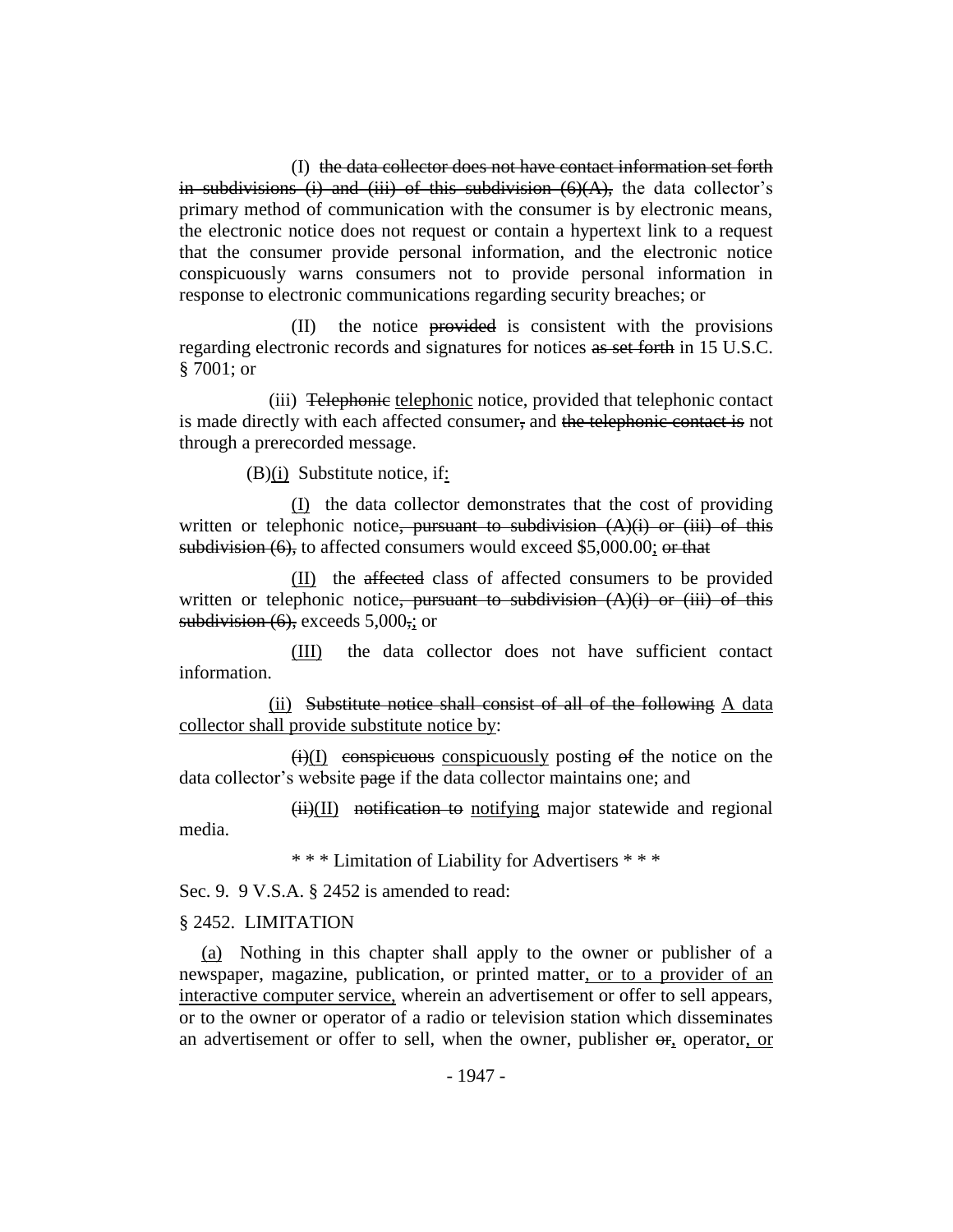provider has no knowledge of the fraudulent intent, design, or purpose of the advertiser or operator offeror, and is not responsible, in whole or in part, for the creation or development of the advertisement or offer to sell.

(b) In this section, "interactive computer service" has the same meaning as in 47 U.S.C. § 230(f)(2).

\* \* \* Effective Dates \* \* \*

Sec. 10. EFFECTIVE DATES

(a) This section, Secs. 2–5, and 7–9 shall take effect on July 1, 2015.

(b) Sec. 1 shall take effect on September 1, 2015.

(c) In Sec. 6:

(1) 9 V.S.A. §§ 2482a, 2482c, and 2482d shall take effect on passage.

(2) 9 V.S.A. § 2482b shall take effect on January 1, 2016.

And that after passage the title of the bill be amended to read:

An act relating to consumer protection laws"

## **Proposal of amendment to House proposal of amendment to S. 73 to be offered by Senator Balint**

Senator Balint moves that the Senate concur in the House proposal of amendment with further proposal of amendment, as follows:

First: In Sec. 1, in 9 V.S.A.  $\S$  41b(c)(2), by striking out "(A)" and by striking out subdivision (B) in its entirety

Second: In Sec. 1, in 9 V.S.A.  $\S$  41b(e), by striking out subdivisions (1)–(2) in their entirety and inserting in lieu thereof subdivisions (1)–(3) to read as follows:

(1) whether the item is new or used;

(2) when the merchant acquired the item; and

(3) the number of times a consumer has taken possession of the item under a rent-to-own agreement.

Third In Sec. 3, in 9 V.S.A.  $\S$  6002(b), by striking out subdivision (6) in its entirety (three representatives focused on collegiate financial literacy issues) and inserting in lieu thereof a new subdivision (6) to read as follows:

(6) two representatives focused on collegiate financial literacy issues:

(A) the President of the Vermont Student Assistance Corporation or designee; and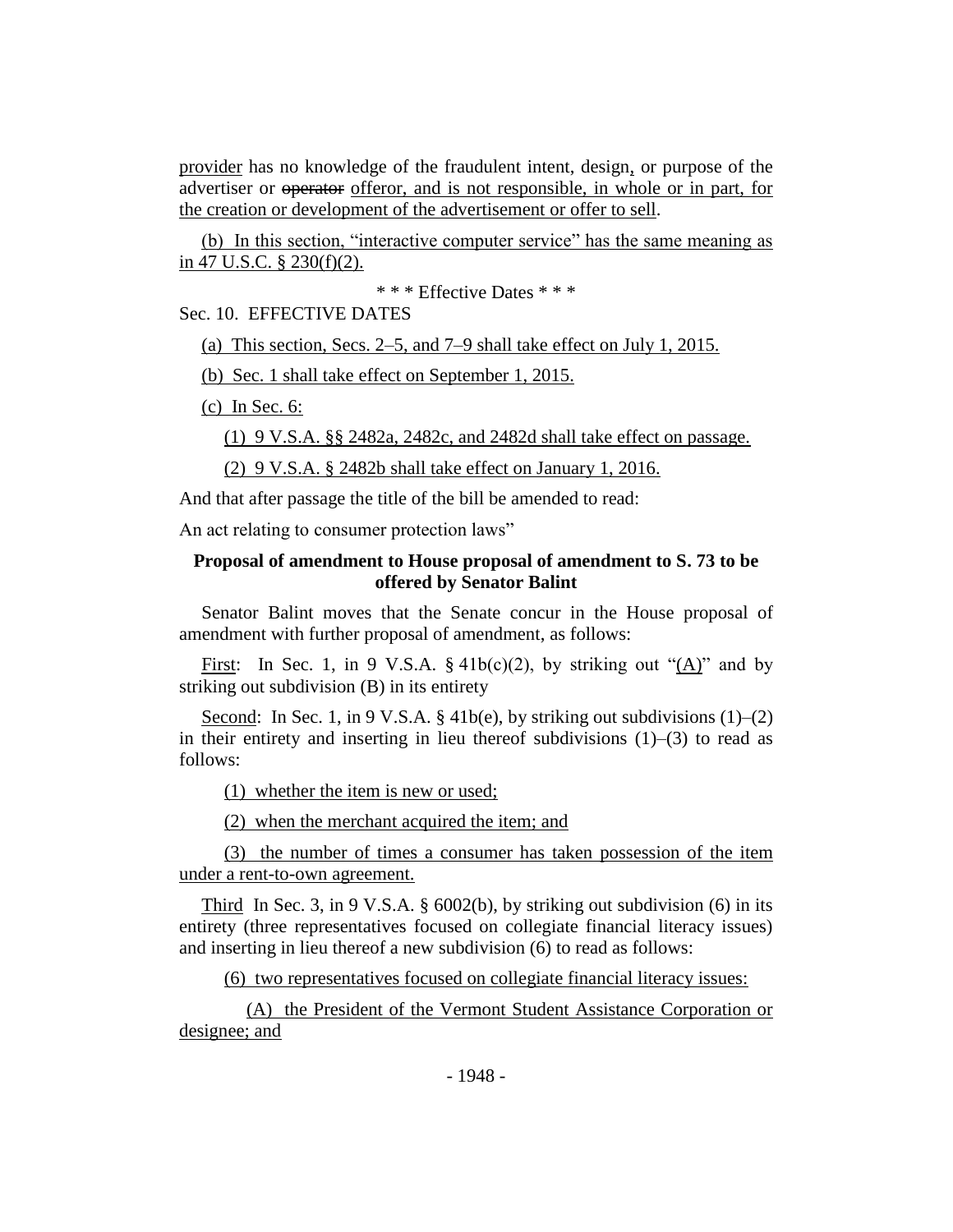(B) one representative appointed by the Governor from the Vermont State Colleges, the University of Vermont, or an independent college in Vermont;

Fourth: In Sec. 3, in 9 V.S.A. § 6002(b), by striking out subdivision (7) in its entirety (two representatives from non-profit entities) and inserting in lieu thereof a new subdivision (7) to read as follows:

(7) a representative from a nonprofit entity that provides financial literacy and related services to persons with low income;

#### **ORDERED TO LIE**

### **S. 137.**

An act relating to penalties for selling and dispensing marijuana.

**PENDING ACTION:** Committee Bill for Second Reading

#### **CONFIRMATIONS**

The following appointments will be considered by the Senate, as a group, under suspension of the Rules, as moved by the President *pro tempore,* for confirmation together and without debate, by consent thereby given by the Senate. However, upon request of any senator, any appointment may be singled out and acted upon separately by the Senate, with consideration given to the report of the Committee to which the appointment was referred, and with full debate; and further, all appointments for the positions of Secretaries of Agencies, Commissioners of Departments, Judges, Magistrates, and members of the Public Service Board shall be fully and separately acted upon.

Regine Ewins of Shelburne – Member of the Board of Libraries – By Sen. Baruth for the Committee on Education. (5/13/15)

Lucy Comstock-Gay of New Haven – Member of the Board of Libraries – By Sen. Baruth for the Committee on Education. (5/13/15)

J. Edward Pagano of Washington, D.C.- Member of the University of Vermont and Agriculture College Board of Trustees – By Sen. Campion for the Committee on Education. (5/13/15)

Offie Wortham of Johnson – Member of the Community High School of Vermont Board – By Sen. Campion for the Committee on Education. (5/13/15)

Krista Huling of Jeffersonville – Member of the State Board of Education – By Sen. Degree for the Committee on Education. (5/13/15)